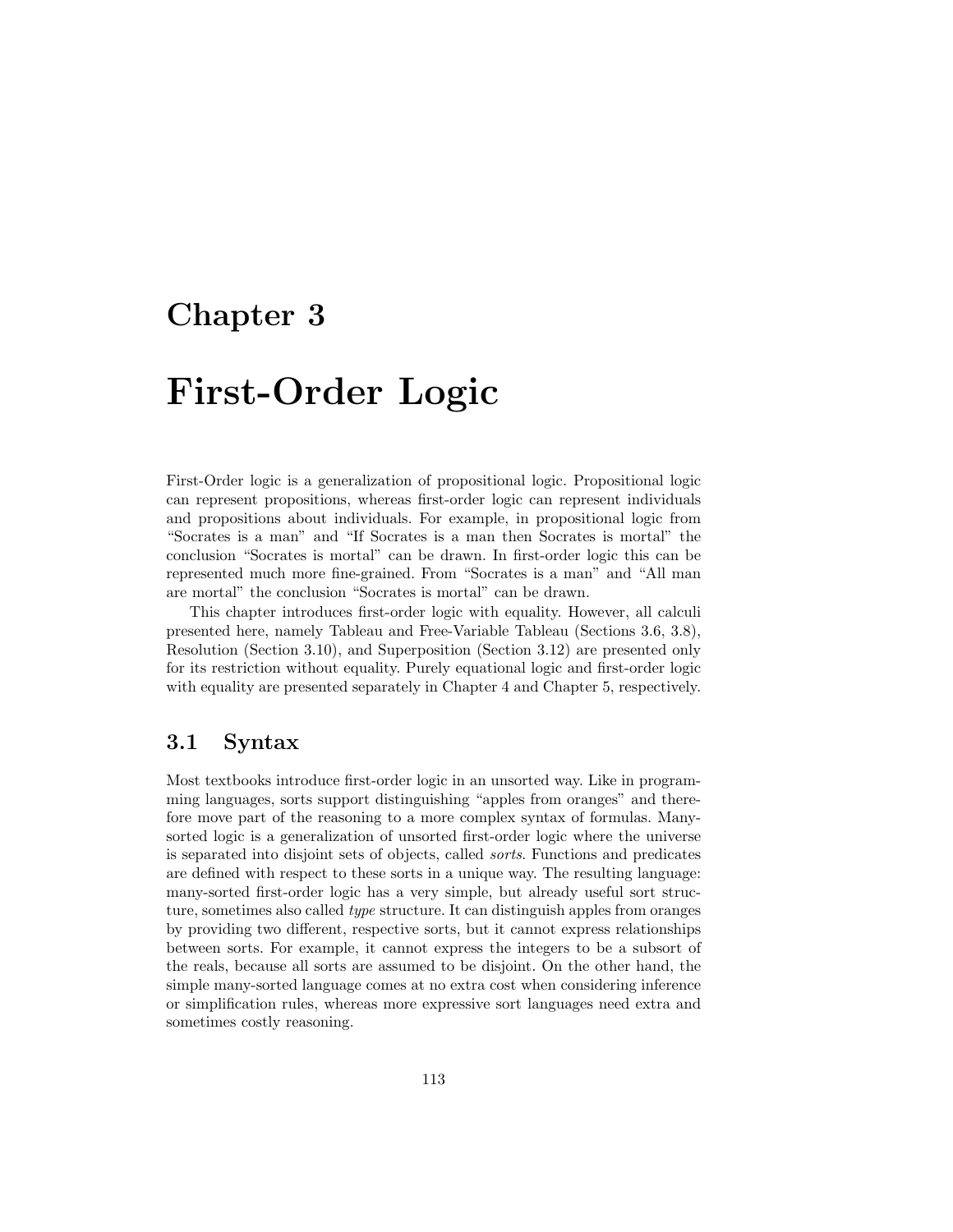**Definition 3.1.1** (Many-Sorted Signature). A many-sorted signature  $\Sigma$  =  $(S, \Omega, \Pi)$  is a triple consisting of a finite non-empty set S of sort symbols, a non-empty set  $\Omega$  of *operator symbols* (also called *function symbols*) over  $S$  and a set  $\Pi$  of *predicate symbols*. Every operator symbol  $f \in \Omega$  has a unique sort declaration  $f: S_1 \times \ldots \times S_n \to S$ , indicating the sorts of arguments (also called domain sorts) and the range sort of f, respectively, for some  $S_1, \ldots, S_n, S \in \mathcal{S}$ where  $n \geq 0$  is called the *arity* of f, also denoted with arity(f). An operator symbol  $f \in \Omega$  with arity 0 is called a *constant*. Every predicate symbol  $P \in \Pi$ has a unique sort declaration  $P \subseteq S_1 \times \ldots \times S_n$ . A predicate symbol  $P \in \Pi$ with arity 0 is called a *propositional variable*. For every sort  $S \in \mathcal{S}$  there must be at least one constant  $a \in \Omega$  with range sort S.

In addition to the signature  $\Sigma$ , a variable set  $\mathcal{X}$ , disjoint from  $\Omega$  is assumed, so that for every sort  $S \in \mathcal{S}$  there exists a countably infinite subset of X consisting of variables of the sort  $S$ . A variable  $x$  of sort  $S$  is denoted by  $x_S$ .

**Definition 3.1.2** (Term). Given a signature  $\Sigma = (\mathcal{S}, \Omega, \Pi)$ , a sort  $S \in \mathcal{S}$  and a variable set X, the set  $T_S(\Sigma, \mathcal{X})$  of all terms of sort S is recursively defined by (i)  $x_S \in T_S(\Sigma, \mathcal{X})$  if  $x_S \in \mathcal{X}$ , (ii)  $f(t_1, \ldots, t_n) \in T_S(\Sigma, \mathcal{X})$  if  $f \in \Omega$  and  $f: S_1 \times \ldots \times S_n \to S$  and  $t_i \in T_{S_i}(\Sigma, \mathcal{X})$  for every  $i \in \{1, \ldots, n\}.$ 

The sort of a term t is denoted by sort(t), i.e., if  $t \in T_S(\Sigma, \mathcal{X})$  then sort(t) = S. A term not containing a variable is called *ground*.

For the sake of simplicity it is often written:  $T(\Sigma, \mathcal{X})$  for  $\bigcup_{S \in \mathcal{S}} T_S(\Sigma, \mathcal{X})$ , the set of all terms,  $T_S(\Sigma)$  for the set of all ground terms of sort  $\overline{S} \in \mathcal{S}$ , and  $T(\Sigma)$ for  $\bigcup_{S \in \mathcal{S}} T_S(\Sigma)$ , the set of all ground terms over  $\Sigma$ .

A term t is called *shallow* if t is of the form  $f(x_1, \ldots, x_n)$ . A term t is called linear if every variable occurs at most once in t.

Note that the sets  $T_S(\Sigma)$  are all non-empty, because there is at least one constant for each sort S in  $\Sigma$ . The sets  $T_S(\Sigma, \mathcal{X})$  include infinitely many variables of sort S.

**Definition 3.1.3** (Equation, Atom, Literal). If  $s, t \in T_S(\Sigma, \mathcal{X})$  then  $s \approx t$  is an equation over the signature  $\Sigma$ . Any equation is an atom (also called atomic formula) as well as every  $P(t_1, \ldots, t_n)$  where  $t_i \in T_{S_i}(\Sigma, \mathcal{X})$  for every  $i \in \{1, \ldots, n\}$ and  $P \in \Pi$ , arity $(P) = n$ ,  $P \subseteq S_1 \times ... \times S_n$ . An atom or its negation of an atom is called a literal.

The literal  $s \approx t$  denotes either  $s \approx t$  or  $t \approx s$ . A literal is *positive* if it is an atom and *negative* otherwise. A negative equational literal  $\neg(s \approx t)$  is written as  $s \not\approx t$ .

C Non equational atoms can be transformed into equations: For this a given signature is extended for every predicate symbol  $P$  as follows: (i) add a distinct sort Bool to  $S$ , (ii) introduce a fresh constant true of the sort Bool to  $\Omega$ , (iii) for every predicate  $P, P \subseteq S_1 \times \ldots \times S_n$  add a fresh function  $f_P : S_1, \ldots, S_n \to \text{Bool}$  to  $\Omega$ , and (iv) encode every atom  $P(t_1, \ldots, t_n)$ as an equation  $f_P(t_1,\ldots,t_n) \approx$  true, see Section 3.4. Definition 3.1.3 implicitly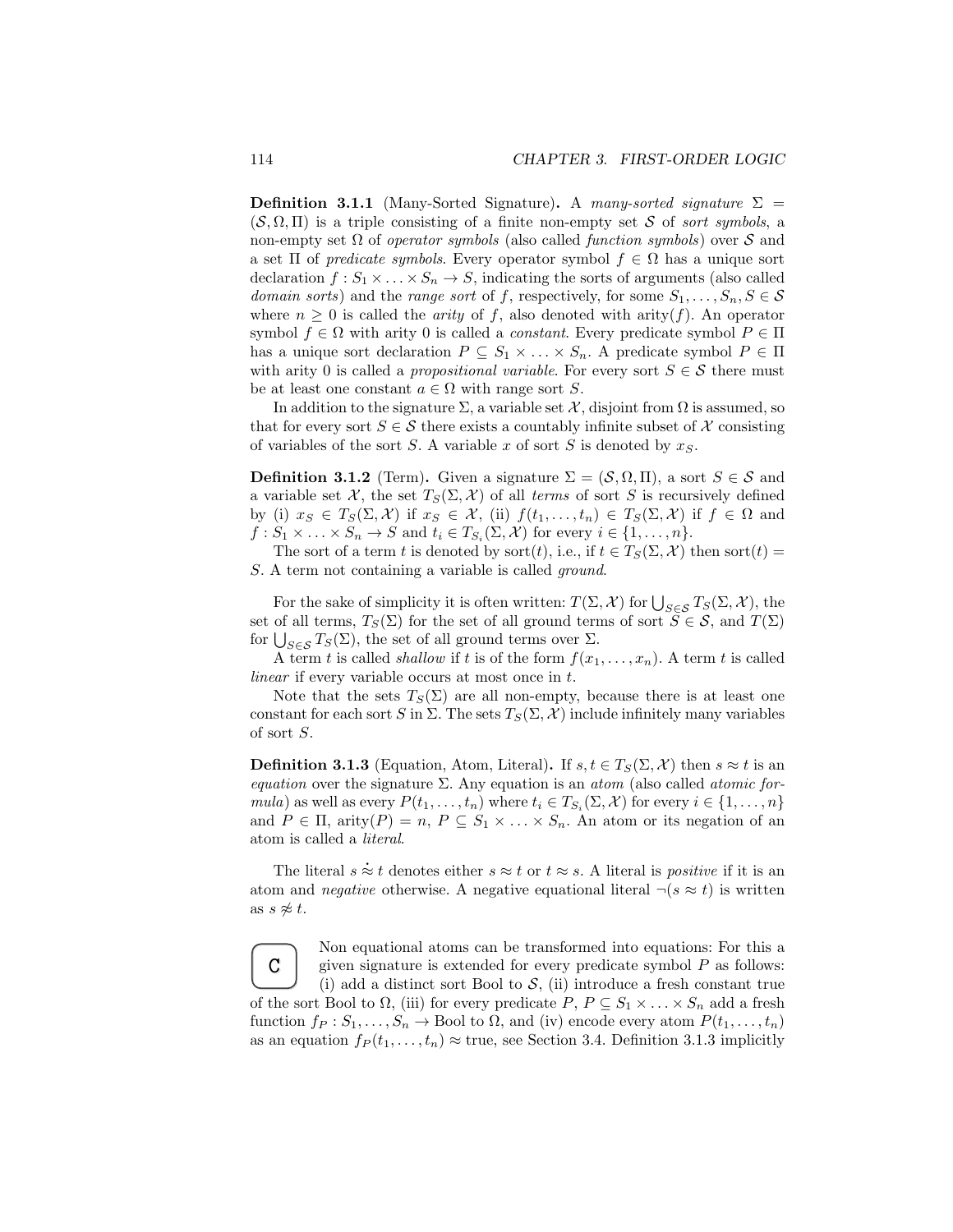### 3.1. SYNTAX 115

overloads the equality symbol for all sorts S. An alternative would be to have a separate equality symbol for each sort.

**Definition 3.1.4** (Formulas). The set  $FOL(\Sigma, \mathcal{X})$  of many-sorted first-order formulas with equality over the signature  $\Sigma$  is defined as follows for formulas  $\phi, \psi \in F_{\Sigma}(\mathcal{X})$  and a variable  $x \in \mathcal{X}$ :

| $\text{FOL}(\Sigma, \mathcal{X})$ | Comment                    |
|-----------------------------------|----------------------------|
|                                   | false                      |
|                                   | true                       |
| $P(t_1,\ldots,t_n), s \approx t$  | atom                       |
| $(\neg \phi)$                     | negation                   |
| $(\phi \wedge \psi)$              | conjunction                |
| $(\phi \vee \psi)$                | disjunction                |
| $(\phi \rightarrow \psi)$         | implication                |
| $(\phi \leftrightarrow \psi)$     | equivalence                |
| $\forall x.\phi$                  | universal quantification   |
| $\exists x.\phi$                  | existential quantification |

A consequence of the above definition is that  $\text{PROP}(\Sigma) \subseteq \text{FOL}(\Sigma', \mathcal{X})$  if the propositional variables of  $\Sigma$  are contained in  $\Sigma'$  as predicates of arity 0. A formula not containing a quantifier is called quantifier-free.

Definition 3.1.5 (Positions). It follows from the definitions of terms and formulas that they have a tree-like structure. For referring to a certain subtree, called subterm or subformula, respectively, sequences of natural numbers are used, called positions (as introduced in Chapter 2.1.3). The set of positions of a term, formula is inductively defined by:

$$
\begin{array}{rcl}\n\operatorname{pos}(x) & := \{\epsilon\} \text{ if } x \in \mathcal{X} \\
\operatorname{pos}(\phi) & := \{\epsilon\} \text{ if } \phi \in \{\top, \bot\} \\
\operatorname{pos}(\neg \phi) & := \{\epsilon\} \cup \{1p \mid p \in \operatorname{pos}(\phi)\} \\
\operatorname{pos}(\phi \circ \psi) & := \{\epsilon\} \cup \{1p \mid p \in \operatorname{pos}(\phi)\} \cup \{2p \mid p \in \operatorname{pos}(\psi)\} \\
\operatorname{pos}(s \approx t) & := \{\epsilon\} \cup \{1p \mid p \in \operatorname{pos}(s)\} \cup \{2p \mid p \in \operatorname{pos}(t)\} \\
\operatorname{pos}(f(t_1, \ldots, t_n)) & := \{\epsilon\} \cup \bigcup_{i=1}^n \{ip \mid p \in pos(t_i)\} \\
\operatorname{pos}(P(t_1, \ldots, t_n)) & := \{\epsilon\} \cup \bigcup_{i=1}^n \{ip \mid p \in pos(t_i)\} \\
\operatorname{pos}(\forall x \cdot \phi) & := \{\epsilon\} \cup \{1p \mid p \in \operatorname{pos}(\phi)\} \\
\operatorname{pos}(\exists x \cdot \phi) & := \{\epsilon\} \cup \{1p \mid p \in \operatorname{pos}(\phi)\}\n\end{array}
$$

where  $\circ \in \{\wedge, \vee, \rightarrow, \leftrightarrow\}$  and  $t_i \in T(\Sigma, \mathcal{X})$  for all  $i \in \{1, \dots, n\}.$ 

The *prefix orders* (above, strictly above and parallel), the selection and replacement with respect to positions are defined exactly as in Chapter 2.1.3.

An term t (formula  $\phi$ ) is said to *contain* another term s (formula  $\psi$ ) if  $t|_p = s$  $(\phi|_p = \psi)$ . It is called a *strict subexpression* if  $p \neq \epsilon$ . The term t (formula  $\phi$ ) is called an *immediate subexpression* of s (formula  $\psi$ ) if  $|p| = 1$ . For terms a subexpression is called a *subterm* and for formulas a *subformula*, respectively.

The size of a term t (formula  $\phi$ ), written  $|t|$  ( $|\phi|$ ), is the cardinality of pos(t), i.e.,  $|t| := |\text{pos}(t)| (|\phi| := |\text{pos}(\phi)|)$ . The *depth* of a term, formula is the maximal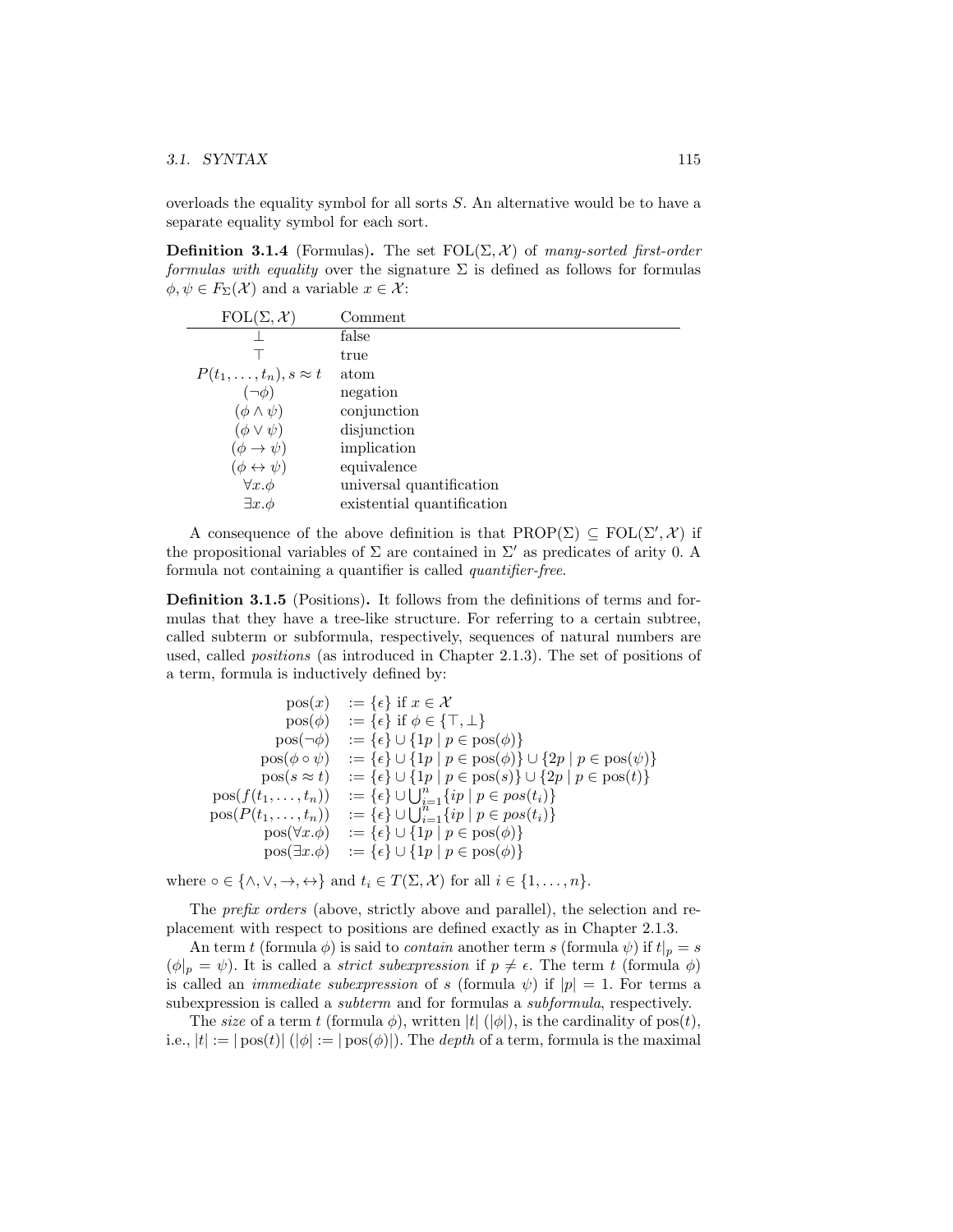length of a position in the term, formula:  $\text{depth}(t) := max\{|p| \mid p \in \text{pos}(t)\}\$  $(\text{depth}(\phi) := max\{|p| \mid p \in \text{pos}(\phi)\}).$ 

The set of all variables occurring in a term t (formula  $\phi$ ) is denoted by vars(t) (vars( $\phi$ )) and formally defined as vars(t) := { $x \in \mathcal{X} \mid x = t|_p, p \in \text{pos}(t)$ }  $(\text{vars}(\phi) := \{x \in \mathcal{X} \mid x = \phi|_p, p \in \text{pos}(\phi)\}).$  A term t (formula  $\phi$ ) is ground if  $vars(t) = \emptyset$  ( $vars(\phi) = \emptyset$ ). Note that  $vars(\forall x.a \approx b) = \emptyset$  where  $a, b$  are constants. This is justified by the fact that the formula does not depend on the quantifier, see the semantics below. The set of free variables of a formula  $\phi$  (term t) is given by frames  $(\phi, \emptyset)$  (frames  $(t, \emptyset)$ ) and recursively defined by fvars $(\psi_1 \circ \psi_2, B) := \text{fvars}(\psi_1, B) \cup \text{fvars}(\psi_2, B)$  where  $\circ \in \{\wedge, \vee, \rightarrow\}$  $, \leftrightarrow\}, \text{fvars}(\forall x.\psi, B) := \text{fvars}(\psi, B \cup \{x\}), \text{fvars}(\exists x.\psi, B) := \text{fvars}(\psi, B \cup \{x\}),$  $fvars(\neg \psi, B) := \text{fvars}(\psi, B)$ ,  $fvars(L, B) := vars(L) \backslash B$  ( $fvars(t, B) := vars(t) \backslash B$ . For fvars $(\phi, \emptyset)$  I also write fvars $(\phi)$ .

The function top maps terms to their top symbols, i.e.,  $top(f(t_1, \ldots, t_n)) :=$ f and  $top(x) := x$  for some variable x.

In  $\forall x.\phi \;(\exists x.\phi)$  the formula  $\phi$  is called the *scope* of the quantifier. An occurrence q of a variable x in a formula  $\phi$  ( $\phi|_q = x$ ) is called bound if there is some  $p < q$  with  $\phi|_p = \forall x \cdot \phi'$  or  $\phi|_p = \exists x \cdot \phi'$ . Any other occurrence of a variable is called free. A formula not containing a free occurrence of a variable is called *closed*. If  $\{x_1, \ldots, x_n\}$  are the variables freely occurring in a formula  $\phi$  then  $\forall x_1, \ldots, x_n. \phi$  and  $\exists x_1, \ldots, x_n. \phi$  (abbreviations for  $\forall x_1. \forall x_2 \ldots \forall x_n. \phi$ ,  $\exists x_1.\exists x_2 \ldots \exists x_n.\phi$ , respectively) are the universal and the existential closure of  $\phi$ , respectively.

**Example 3.1.6.** For the literal  $\neg P(f(x, g(a)))$  the atom  $P(f(x, g(a)))$  is an immediate subformula occurring at position 1. The terms x and  $g(a)$  are strict subterms occurring at positions 111 and 112, respectively. The formula  $\neg P(f(x, g(a)))[b]_{111} = \neg P(f(b, g(a)))$  is obtained by replacing x with b.  $pos(\neg P(f(x, g(a)))) = {\epsilon, 1, 11, 111, 112, 1121}$  meaning its size is 6, its depth 4 and  $vars(\neg P(f(x, g(a)))) = \{x\}.$ 

**Definition 3.1.7** (Polarity). The *polarity* of a subformula  $\psi = \phi|_p$  at position p is  $pol(\phi, p)$  where pol is recursively defined by

$$
\operatorname{pol}(\phi,\epsilon) \quad := 1\\ \operatorname{pol}(\neg\phi,1p) \quad := -\operatorname{pol}(\phi,p)\\ \operatorname{pol}(\phi_1 \circ \phi_2,ip) \quad := \operatorname{pol}(\phi_i,p) \text{ if } \circ \in \{\land,\lor\}\\ \operatorname{pol}(\phi_1 \to \phi_2,1p) \quad := -\operatorname{pol}(\phi_1,p)\\ \operatorname{pol}(\phi_1 \to \phi_2,2p) \quad := \operatorname{pol}(\phi_2,p)\\ \operatorname{pol}(\phi_1 \leftrightarrow \phi_2,ip) \quad := 0\\ \operatorname{pol}(P(t_1,\ldots,t_n),p) \quad := 1\\ \operatorname{pol}(t \approx s,p) \quad := 1\\ \operatorname{pol}(\forall x.\phi,1p) \quad := \operatorname{pol}(\phi,p)\\ \operatorname{pol}(\exists x.\phi,1p) \quad := \operatorname{pol}(\phi,p)
$$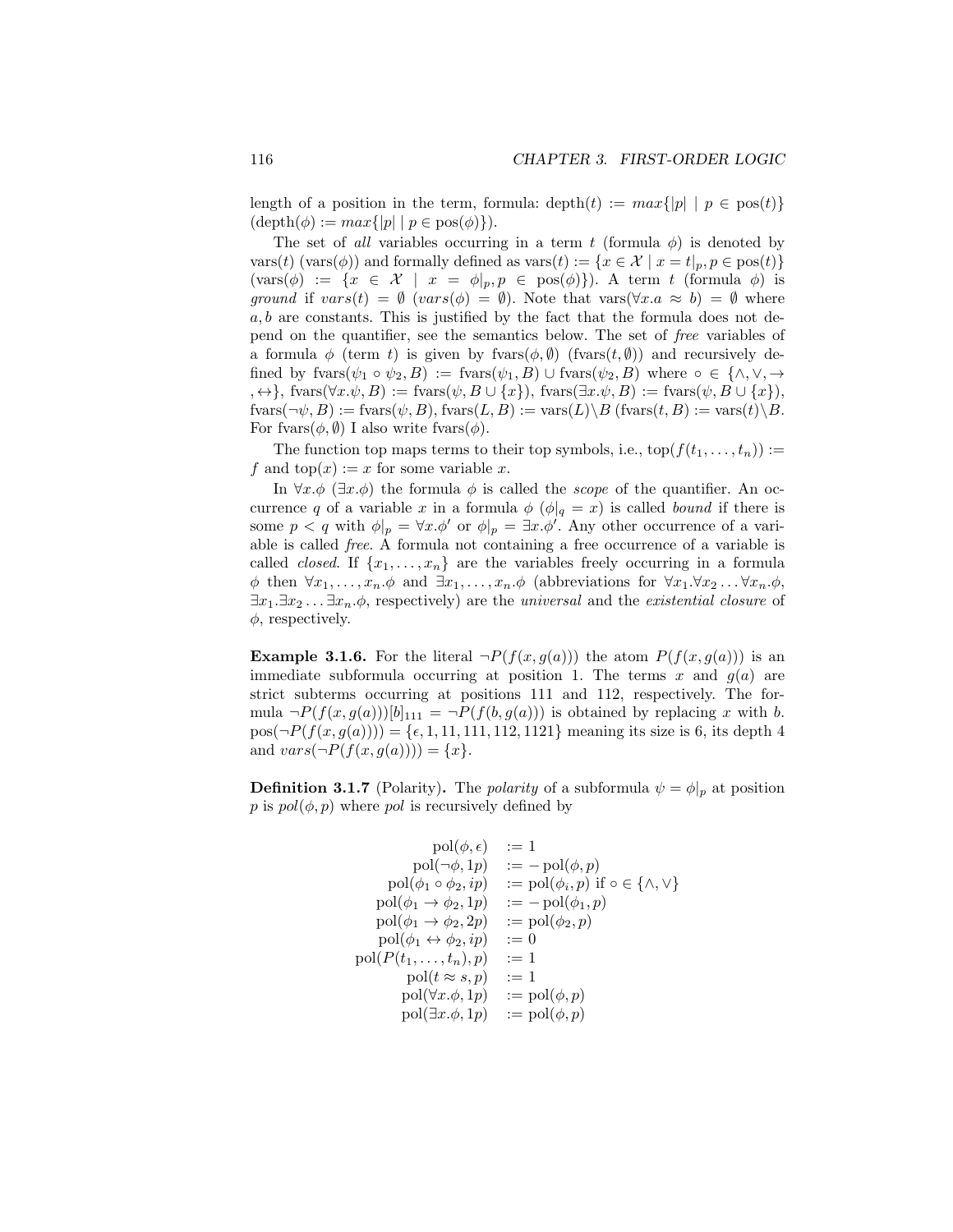## 3.2 Semantics

**Definition 3.2.1** (Σ-algebra). Let  $\Sigma = (\mathcal{S}, \Omega, \Pi)$  be a signature with set of sorts S, operator set  $\Omega$  and predicate set  $\Pi$ . A  $\Sigma$ -algebra A, also called  $\Sigma$ interpretation, is a mapping that assigns (i) a non-empty carrier set  $S^{\mathcal{A}}$  to every sort  $S \in \mathcal{S}$ , so that  $(S_1)^{\mathcal{A}} \cap (S_2)^{\mathcal{A}} = \emptyset$  for any distinct sorts  $S_1, S_2 \in \mathcal{S}$ , (ii) a total function  $f^{\mathcal{A}}:(S_1)^{\mathcal{A}}\times \ldots \times (S_n)^{\mathcal{A}}\to (S)^{\mathcal{A}}$  to every operator  $f\in \Omega$ , arity $(f)=n$ where  $f: S_1 \times \ldots \times S_n \to S$ , (iii) a relation  $P^{\mathcal{A}} \subseteq ((S_1)^{\mathcal{A}} \times \ldots \times (S_m)^{\mathcal{A}})$  to every predicate symbol  $P \in \Pi$ , arity $(P) = m$ . (iv) the equality relation becomes  $\approx^{\mathcal{A}} = \{(e, e) \mid e \in \mathcal{U}^{\mathcal{A}}\}$  where the set  $\mathcal{U}^{\mathcal{A}} := \bigcup_{S \in \mathcal{S}} (S)^{\mathcal{A}}$  is called the *universe* of A.

A (variable) *assignment*, also called a *valuation* for an algebra  $A$  is a function  $\beta: \mathcal{X} \to \mathcal{U}_{\mathcal{A}}$  so that  $\beta(x) \in S_{\mathcal{A}}$  for every variable  $x \in \mathcal{X}$ , where  $S = \text{sort}(x)$ . A modification  $\beta[x \mapsto e]$  of an assignment  $\beta$  at a variable  $x \in \mathcal{X}$ , where  $e \in S_{\mathcal{A}}$ and  $S = sort(x)$ , is the assignment defined as follows:

$$
\beta[x \mapsto e](y) = \begin{cases} e & \text{if } x = y \\ \beta(y) & \text{otherwise.} \end{cases}
$$

Informally speaking, the assignment  $\beta[x \mapsto e]$  is identical to  $\beta$  for every variable except x, which is mapped by  $\beta[x \mapsto e]$  to e.

The homomorphic extension  $\mathcal{A}(\beta)$  of  $\beta$  onto terms is a mapping  $T(\Sigma, \mathcal{X}) \to$  $\mathcal{U}_{\mathcal{A}}$  defined as (i)  $\mathcal{A}(\beta)(x) = \beta(x)$ , where  $x \in \mathcal{X}$  and (ii)  $\mathcal{A}(\beta)(f(t_1, \ldots, t_n)) =$  $f_{\mathcal{A}}(\mathcal{A}(\beta)(t_1),\ldots,\mathcal{A}(\beta)(t_n)),$  where  $f \in \Omega$ , arity $(f) = n$ .

Given a term  $t \in T(\Sigma, \mathcal{X})$ , the value  $\mathcal{A}(\beta)(t)$  is called the *interpretation* of t under A and  $\beta$ . If the term t is ground, the value  $\mathcal{A}(\beta)(t)$  does not depend on a particular choice of  $\beta$ , for which reason the interpretation of t under  $\mathcal A$  is denoted by  $\mathcal{A}(t)$ .

An algebra A is called *term-generated*, if every element e of the universe  $\mathcal{U}_{\mathcal{A}}$ of A is the image of some ground term t, i.e.,  $A(t) = e$ .

**Definition 3.2.2** (Semantics). An algebra A and an assignment  $\beta$  are extended to formulas  $\phi \in \text{FOL}(\Sigma, \mathcal{X})$  by

$$
\begin{array}{rcl}\nA(\beta)(\bot) & := & 0 \\
A(\beta)(\top) & := & 1 \\
A(\beta)(s \approx t) & := & 1 \text{ if } \mathcal{A}(\beta)(s) = \mathcal{A}(\beta)(t) \text{ and } 0 \text{ otherwise} \\
A(\beta)(P(t_1, \ldots, t_n)) & := & 1 \text{ if } (\mathcal{A}(\beta)(t_1), \ldots, \mathcal{A}(\beta)(t_n)) \in P^{\mathcal{A}} \text{ and } 0 \text{ otherwise} \\
A(\beta)(\neg \phi) & := & 1 - \mathcal{A}(\beta)(\phi) \\
A(\beta)(\phi \land \psi) & := & \min(\{\mathcal{A}(\beta)(\phi), \mathcal{A}(\beta)(\psi)\}\) \\
A(\beta)(\phi \lor \psi) & := & \max(\{\mathcal{A}(\beta)(\phi), \mathcal{A}(\beta)(\psi)\}\) \\
A(\beta)(\phi \rightarrow \psi) & := & \max(\{\mathcal{A}(\beta)(\phi), \mathcal{A}(\beta)(\psi)\}\) \\
A(\beta)(\phi \leftrightarrow \psi) & := & \text{if } \mathcal{A}(\beta)(\phi) = \mathcal{A}(\beta)(\psi) \text{ then } 1 \text{ else } 0 \\
A(\beta)(\exists x s \cdot \phi) & := & 1 \text{ if } \mathcal{A}(\beta(x \mapsto e)(\phi) = 1 \text{ for some } e \in S_{\mathcal{A}} \text{ and } 0 \text{ otherwise} \\
A(\beta)(\forall x s \cdot \phi) & := & 1 \text{ if } \mathcal{A}(\beta(x \mapsto e)(\phi) = 1 \text{ for all } e \in S_{\mathcal{A}} \text{ and } 0 \text{ otherwise}\n\end{array}
$$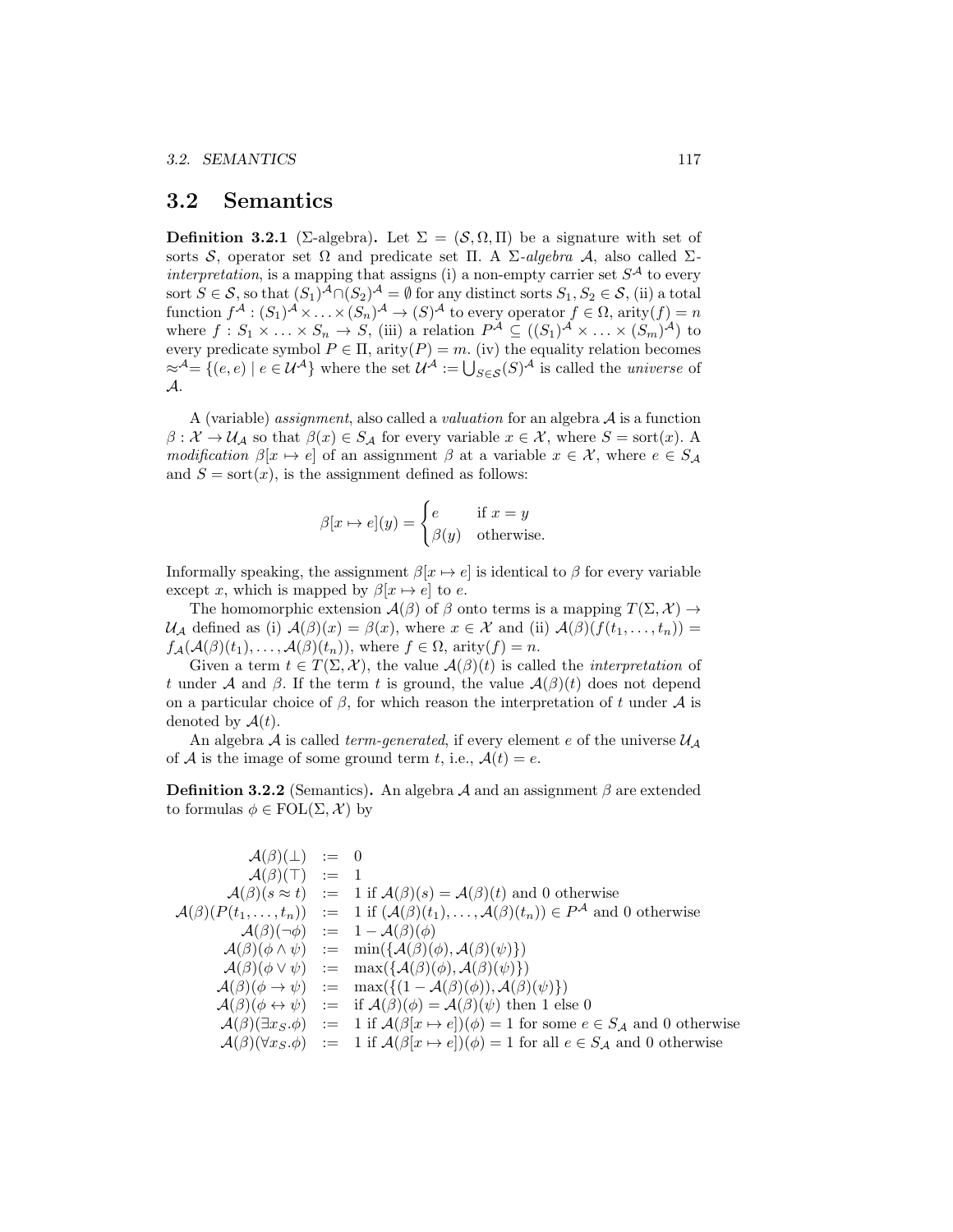A formula  $\phi$  is called *satisfiable by A under*  $\beta$  *(or valid in A under*  $\beta$ *)* if  $\mathcal{A}, \beta \models \phi$ ; in this case,  $\phi$  is also called *consistent*; *satisfiable by*  $\mathcal{A}$  if  $\mathcal{A}, \beta \models \phi$ for some assignment  $\beta$ ; *satisfiable* if  $\mathcal{A}, \beta \models \phi$  for some algebra  $\mathcal A$  and some assignment β; valid in A, written  $A \models \phi$ , if  $A, \beta \models \phi$  for any assignment β; in this case, A is called a model of  $\phi$ ; valid, written  $\models \phi$ , if  $\mathcal{A}, \beta \models \phi$  for any algebra A and any assignment  $\beta$ ; in this case,  $\phi$  is also called a *tautology*; unsatisfiable if  $\mathcal{A}, \beta \not\models \phi$  for any algebra  $\mathcal A$  and any assignment  $\beta$ ; in this case  $\phi$  is also called inconsistent.

Note that  $\perp$  is inconsistent whereas  $\top$  is valid. If  $\phi$  is a sentence that is a formula not containing a free variable, it is valid in  $A$  if and only if it is satisfiable by A. This means the truth of a sentence does not depend on the choice of an assignment.

Given two formulas  $\phi$  and  $\psi$ ,  $\phi$  entails  $\psi$ , or  $\psi$  is a consequence of  $\phi$ , written  $\phi \models \psi$ , if for any algebra A and assignment  $\beta$ , if  $\mathcal{A}, \beta \models \phi$  then  $\mathcal{A}, \beta \models \psi$ . The formulas  $\phi$  and  $\psi$  are called *equivalent*, written  $\phi \models \psi$ , if  $\phi \models \psi$  and  $\psi \models \phi$ . Two formulas  $\phi$  and  $\psi$  are called *equisatisfiable*, if  $\phi$  is satisfiable iff  $\psi$  is satisfiable (not necessarily in the same models). Note that if  $\phi$  and  $\psi$  are equivalent then they are equisatisfiable, but not the other way around. The notions of "entailment", "equivalence" and "equisatisfiability" are naturally extended to sets of formulas, that are treated as conjunctions of single formulas. Thus, given formula sets  $M_1$ and  $M_2$ , the set  $M_1$  entails  $M_2$ , written  $M_1 \models M_2$ , if for any algebra A and assignment  $\beta$ , if  $\mathcal{A}, \beta \models \phi$  for every  $\phi \in M_1$  then  $\mathcal{A}, \beta \models \psi$  for every  $\psi \in M_2$ . The sets  $M_1$  and  $M_2$  are equivalent, written  $M_1 \models M_2$ , if  $M_1 \models M_2$  and  $M_2 \models M_1$ . Given an arbitrary formula  $\phi$  and formula set  $M, M \models \phi$  is written to denote  $M \models {\phi}$ ; analogously,  $\phi \models M$  stands for  $\{\phi\} \models M$ .

Clauses are implicitly universally quantified disjunctions of literals. A clause C is satisfiable by an algebra A if for every assignment  $\beta$  there is a literal  $L \in C$ with  $\mathcal{A}, \beta \models L$ . Note that if  $C = \{L_1, \ldots, L_k\}$  is a ground clause, i.e., every  $L_i$ is a ground literal, then  $A \models C$  if and only if there is a literal  $L_j$  in C so that  $\mathcal{A} \models L_j$ . A clause set N is satisfiable iff all clauses  $C \in N$  are satisfiable by the same algebra A. Accordingly, if N and M are two clause sets,  $N \models M$  iff every model  $A$  of  $N$  is also a model of  $M$ .

**Definition 3.2.3** (Congruence). Let  $\Sigma = (\mathcal{S}, \Omega, \Pi)$  be a signature and A a Σ-algebra. A *congruence* ~ is an equivalence relation on  $(S_1)^{\mathcal{A}} \cup ... \cup (S_n)^{\mathcal{A}}$ such that

- 1. if  $a \sim b$  then there is an  $S \in \mathcal{S}$  such that  $a \in S^{\mathcal{A}}$  and  $b \in S^{\mathcal{A}}$
- 2. for all  $a_i \sim b_i$ ,  $a_i, b_i \in (S_i)^{\mathcal{A}}$  and all functions  $f : S_1 \times \ldots \times S_n \to S$  it holds  $f^{\mathcal{A}}(a_1,\ldots,a_n) \sim f^{\mathcal{A}}(b_1,\ldots,b_n)$
- 3. for all  $a_i \sim b_i$ ,  $a_i, b_i \in (S_i)^{\mathcal{A}}$  and all predicates  $P \subseteq S_1 \times \ldots \times S_n$  it holds  $(a_1, \ldots, a_n) \in P^{\mathcal{A}}$  iff  $(b_1, \ldots, b_n) \in P^{\mathcal{A}}$

The first condition guarantees that a congruence ∼ respects the disjoint sort structure. The second requires compatibility with function applications and the third compatibility with predicate definitions. Actually, for any  $\Sigma$ -algebra A the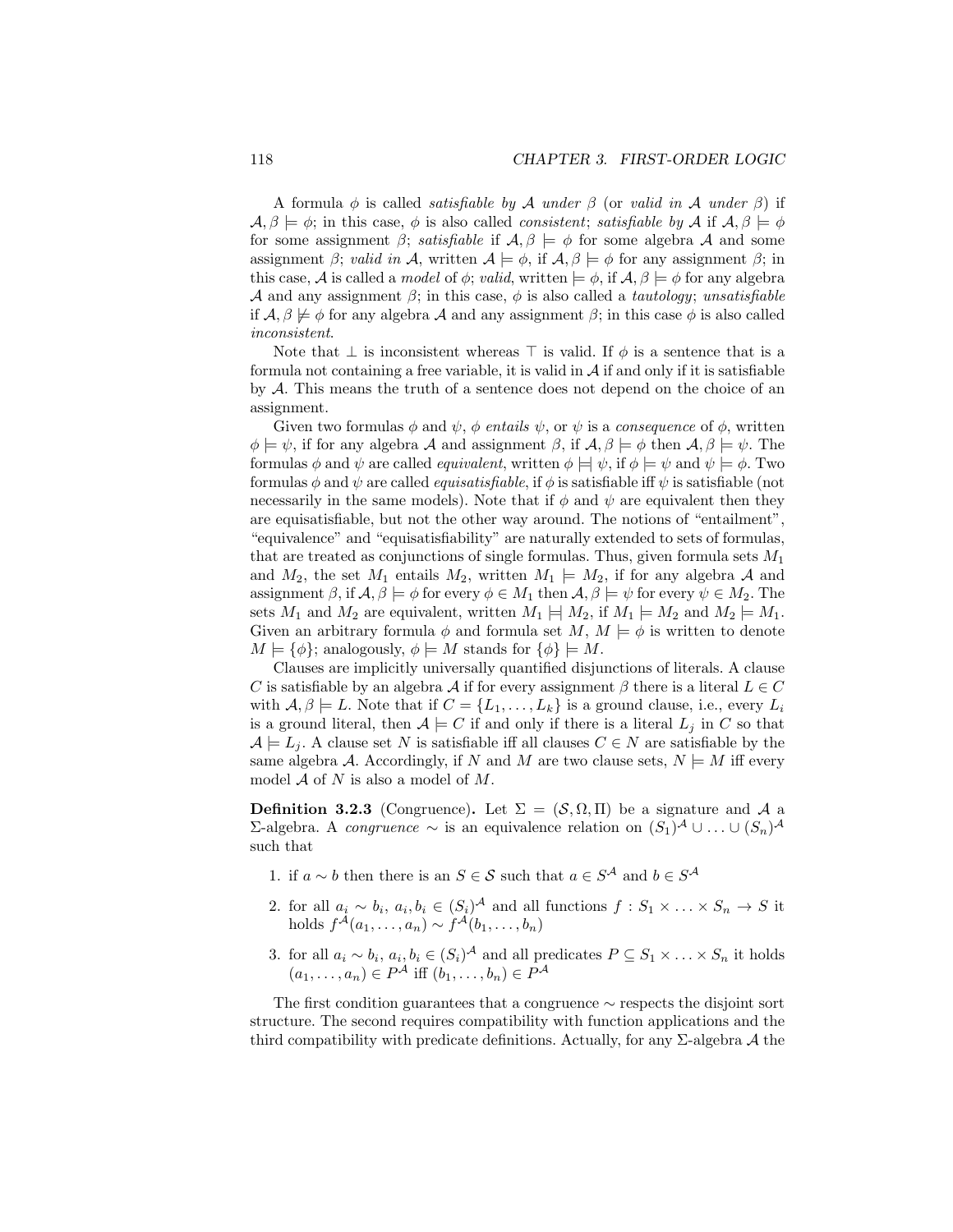interpretation of equality  $\approx^{\mathcal{A}}$  is a congruence, Exercise ??. Further on in this chapter I will also show that the other way round can hold as well: given a suitable congruence on some set, the equivalence classes of the congruence can then serve as the domain of a  $\Sigma$ -algebra providing a suitable interpretation for equality.

## 3.3 Substitutions

For a concrete propositional logic interpretation, it is sufficient select a valuation, i.e., truth values for the propositional variables, see Section 2.2. In first-order logic this becomes more versatile. The truth values for propositional variables correspond to n-ary relations on the domain with respect to valuations for the first-order variables, see Section 3.2. So in addition to the 0-relations for propositional variables,  $n$ -ary relations need to be considered under an assignment  $\beta$  for the first-order variables. When calculi for propositional logic considered partial interpretations, e.g., Tableau (Section 2.4) or CDCL (Section ??)), they are presented by sets of propositional literals taken from the processed clause set. For first-order logic this corresponds to taking first-order literals from the clause set and then instantiating the variables in these literals with terms in order to detect conflicts or for propagation. For example, a first-order clause  $\neg P(x) \vee T(x)$  with universally quantified x propagates the literal  $T(f(y))$  under the partial interpretation  $P(f(y))$  where x is instantiated with  $f(y)$ . This instantiation is the syntactic counterpart of an assignment and represented by substitutions represented below.

Definition 3.3.1 (Substitution (well-sorted)). A well-sorted substitution is a mapping  $\sigma : \mathcal{X} \to T(\Sigma, \mathcal{X})$  so that

- 1.  $\sigma(x) \neq x$  for only finitely many variables x and
- 2. sort $(x) = \text{sort}(\sigma(x))$  for every variable  $x \in \mathcal{X}$ .

The application  $\sigma(x)$  of a substitution  $\sigma$  to a variable x is often written in postfix notation as  $x\sigma$ . The variable set dom( $\sigma$ ) := { $x \in \mathcal{X} \mid x\sigma \neq x$ } is called the domain of  $\sigma$ . The term set  $\text{codom}(\sigma) := \{x\sigma \mid x \in \text{dom}(\sigma)\}\$ is called the codomain of  $\sigma$ . From the above definition it follows that  $dom(\sigma)$  is finite for any substitution  $\sigma$ . The composition of two substitutions  $\sigma$  and  $\tau$  is written as a juxtaposition  $\sigma\tau$ , i.e.,  $t\sigma\tau = (t\sigma)\tau$ . A substitution  $\sigma$  is called *idempotent* if  $\sigma\sigma = \sigma$ . A substitution  $\sigma$  is idempotent iff  $dom(\sigma) \cap \text{vars}(codom(\sigma)) = \emptyset$ .

Substitutions are often written as sets of pairs  $\{x_1 \mapsto t_1, \ldots, x_n \mapsto t_n\}$  if  $dom(\sigma) = \{x_1, \ldots, x_n\}$  and  $x_i \sigma = t_i$  for every  $i \in \{1, \ldots, n\}$ . The modification of a substitution  $\sigma$  at a variable x is defined as follows:

$$
\sigma[x \mapsto t](y) = \begin{cases} t & \text{if } y = x \\ \sigma(y) & \text{otherwise} \end{cases}
$$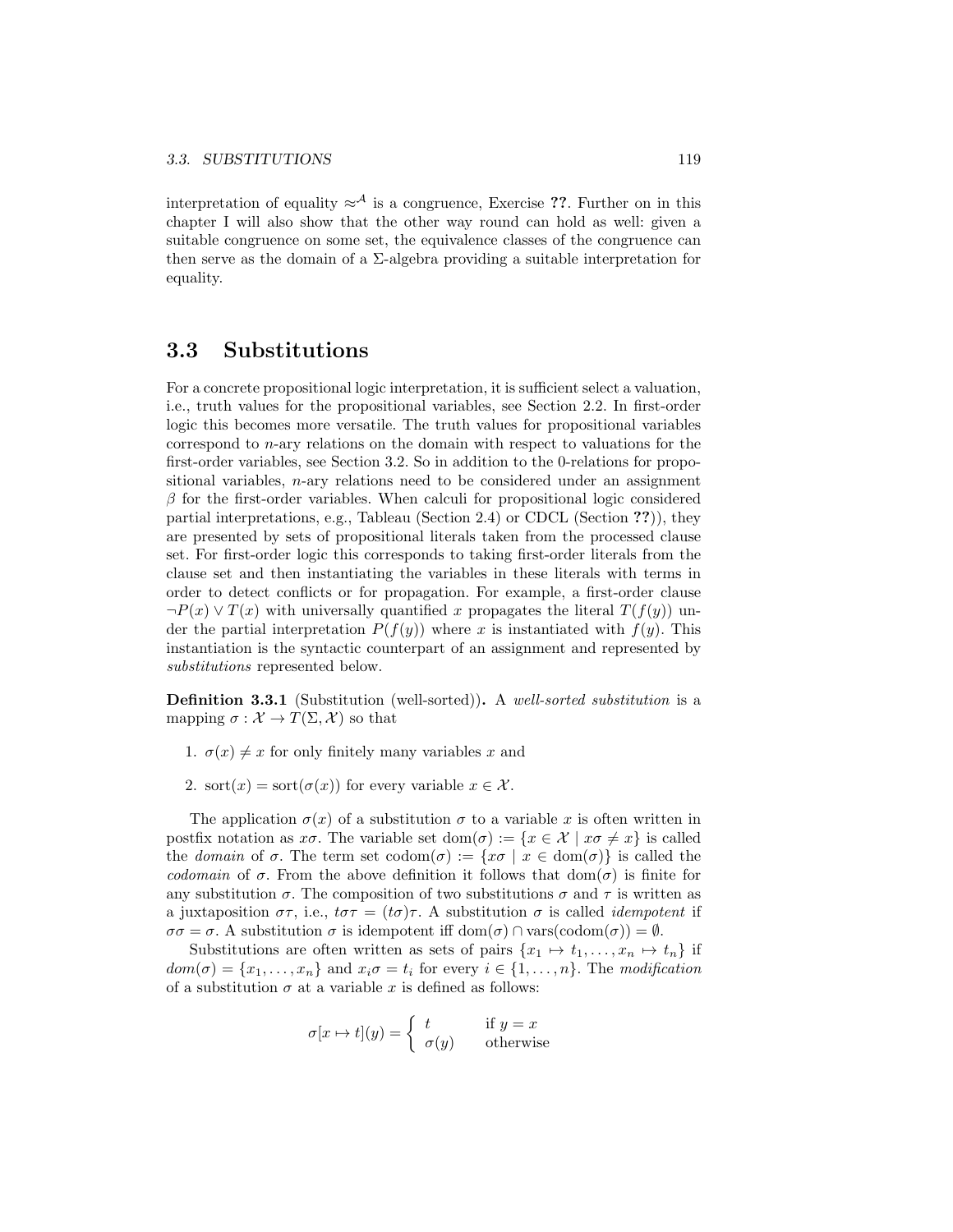A substitution  $\sigma$  is identified with its extension to formulas and defined as follows:

- 1.  $\bot \sigma = \bot$ ,
- 2.  $\top \sigma = \top$ .
- 3.  $(f(t_1,\ldots,t_n))\sigma = f(t_1\sigma,\ldots,t_n\sigma),$
- 4.  $(P(t_1,\ldots,t_n))\sigma = P(t_1\sigma,\ldots,t_n\sigma),$
- 5.  $(s \approx t)\sigma = (s\sigma \approx t\sigma),$
- 6.  $(\neg \phi) \sigma = \neg(\phi \sigma)$ ,
- 7.  $(\phi \circ \psi)\sigma = \phi\sigma \circ \psi\sigma$  where  $\circ \in \{\vee, \wedge\},\$
- 8.  $(Qx\phi)\sigma = Qz(\phi\sigma[x \mapsto z])$  where  $Q \in {\forall, \exists}$ , z and x are of the same sort and z is a fresh variable.

The result  $t\sigma$  ( $\phi\sigma$ ) of applying a substitution  $\sigma$  to a term t (formula  $\phi$ ) is called an *instance* of  $t(\phi)$ . The substitution  $\sigma$  is called ground if it maps every domain variable to a ground term, i.e., the codomain of  $\sigma$  consists of ground terms only. If the application of a substitution  $\sigma$  to a term t (formula  $\phi$ ) produces a ground term tσ (a variable-free formula, vars $(\phi \sigma) = \emptyset$ ), then tσ  $(\phi \sigma)$  is called ground instance of t  $(\phi)$  and  $\sigma$  is called grounding for t  $(\phi)$ . The set of ground instances of a clause set N is given by  $\text{grd}(\Sigma, N) = \{C\sigma \mid C \in$  $N, \sigma$  is grounding for  $C$  is the set of ground instances of N. A substitution  $\sigma$ is called a variable renaming if  $codom(\sigma) \subseteq \mathcal{X}$  and for any  $x, y \in \mathcal{X}$ , if  $x \neq y$ then  $x\sigma \neq y\sigma$ .

The following lemma establishes the relationship between substitutions and assignments.

**Lemma 3.3.2** (Substitutions and Assignments). Let  $\beta$  be an assignment of some interpretation  $A$  of a term t and  $\sigma$  a substitution. Then

$$
\beta(t\sigma) = \beta[x_1 \mapsto \beta(x_1\sigma), \dots, x_n \mapsto \beta(x_n\sigma)](t)
$$

where  $\text{dom}(\sigma) = \{x_1, \ldots, x_n\}.$ 

*Proof.* By structural induction on t. If  $t = a$  is a constant, then  $\beta(a\sigma) = a^{\mathcal{A}} =$  $\beta[x_1 \mapsto \beta(x_1\sigma), \ldots, x_n \mapsto \beta(x_n\sigma)](a)$ . The case  $t = x$  is a variable and  $x \notin \mathcal{C}$  $dom(\sigma)$  is identical to the case that t is a constant. So  $t = x_i$  is a variable and  $x_i \in \text{dom}(\sigma)$ , where  $x_i \sigma = s$ . If s is a variable, then  $\beta(t\sigma) = \beta(x_i \sigma) =$  $\beta(s) = \beta[x_i \mapsto \beta(s)](x_i) = \beta[x_1 \mapsto \beta(x_1\sigma), \ldots, x_n \mapsto \beta(x_n\sigma)](t)$ . The case s is a constant is analogous to the case t is a constant. So let  $x_i \sigma = s =$  $f(s_1,\ldots,s_m)$ .  $\beta(x_i\sigma) = \beta(f(s_1,\ldots,s_m)) = f^{\mathcal{A}}(\beta(s_1),\ldots,\beta(s_m)) = \beta[x_i \mapsto$  $f(s_1, \ldots, s_m)(x_i) = \beta[x_1 \mapsto \beta(x_1\sigma), \ldots, x_n \mapsto \beta(x_n\sigma)](t).$ For the inductive case let  $t = f(t_1, \ldots, t_m)$ . Then  $\beta(t\sigma) = f^{\mathcal{A}}(\beta(t_1\sigma), \ldots, \beta(t_m\sigma)) =$  $f^{\mathcal{A}}(\beta[x_1 \ \mapsto \ \beta(x_1\sigma), \ldots, x_n \ \mapsto \ \beta(x_n\sigma)](t_1), \ldots, \beta[x_1 \ \mapsto \ \beta(x_1\sigma), \ldots, x_n \ \mapsto$  $\beta(x_n\sigma)](t_m) = \beta[x_1 \mapsto \beta(x_1\sigma), \ldots, x_n \mapsto \beta(x_n\sigma)](t).$  $\Box$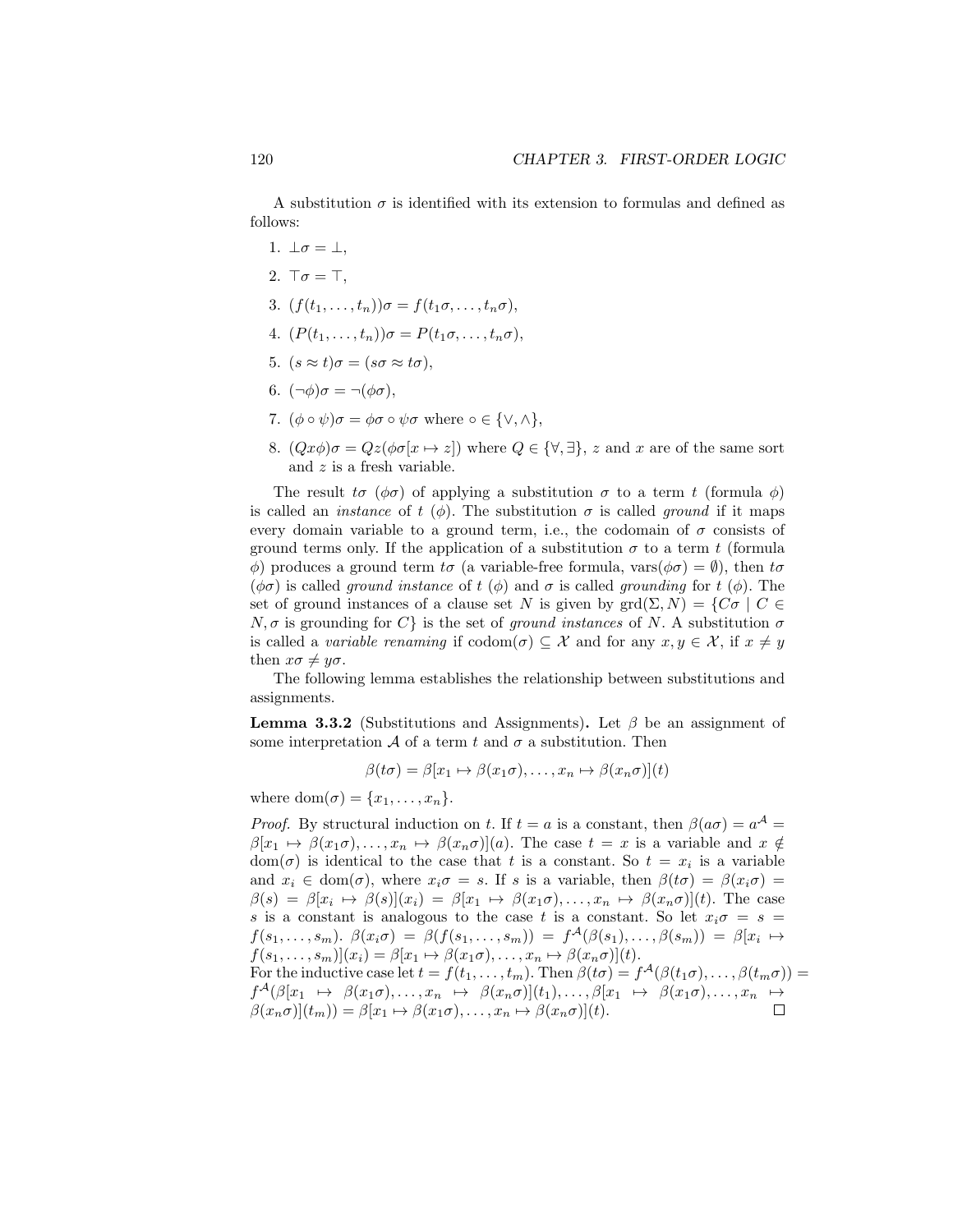## 3.4 Equality

The equality predicate is build into the first-order language in Section 3.1 and not part of the signature. It is a first class citizen. This is the case although it can be actually axiomatized in the language. The motivation is that firstly, many real world problems naturally contain equations. They are a means to define functions. Then predicates over terms model properties of the functions. Secondly, without special treatment in a calculus, it is almost impossible to automatically prove non-trivial properties of a formula containing equations.

In this section I firstly show that any formula can be transformed into a formula where all atoms are equations. Secondly, that any formula containing equations can be transformed into a formula where the equality predicate is replaced by a fresh predicate together with some axioms. In the first case the respective clause sets are equivalent, in the second case the transformation is satisfiability preserving. For the replacement of any predicate  $R$  by equations over a fresh function  $f_R$  we assume an additional fresh sort Bool with a fresh constant true.

 $\textbf{InjEq} \hspace{1cm} \chi[R(t_{1,1},\ldots,t_{1,n})]_{p_1}\ldots[R(t_{m,1},\ldots,t_{m,n})]_{p_m} \Rightarrow_{\text{IE}} \chi[f_R(t_{1,1},\ldots,t_{1,n}) \approx$  $\text{true}]_{p_1} \dots [f_R(t_{m,1},\dots,t_{m,n}) \approx \text{true}]_{p_m}$ 

provided R is a predicate occurring in  $\chi$ ,  $\{p_1, \ldots, p_m\}$  are all positions of atoms with predicate R in  $\chi$  and  $f_R$  is new with appropriate sorting

**Proposition 3.4.1.** Let  $\chi \Rightarrow_{\text{IE}}^* \chi'$  then  $\chi$  is satisfiable (valid) iff  $\chi'$  is satisfiable (valid).

*Proof.* (Sketch) The basic proof idea is to establish the relation  $(t_1^{\mathcal{A}}, \ldots, t_n^{\mathcal{A}}) \in$  $R^{\mathcal{A}}$  iff  $f_R^{\mathcal{A}}(t_1^{\mathcal{A}}, \ldots, t_n^{\mathcal{A}}) = \text{true}^{\mathcal{A}}$ . Furthermore, the sort of true is fresh to  $\chi$  and the equations  $f_R(t_1, \ldots, t_n) \approx$  true do not interfere with any term  $t_i$  because the  $f_R$  are all fresh and only occur on top level of the equations.  $\Box$ 

When removing equality from a formula it needs to be axiomatized. For simplicity, I assume here that the considered formula  $\chi$  is one-sorted, i.e., there is only one sort occurring for functions, relations in  $\chi$ . The extension to formulas with many sorts is straightforward and discussed below.

 $\mathbf{RemEq} \qquad \qquad \chi[l_1 \approx r_1]_{p_1} \ldots [l_m \approx r_m]_{p_m} \Rightarrow_{\rm RE} \chi[E(l_1, r_1)]_{p_1} \ldots [E(l_m, r_m)]_{p_m} \wedge$  $\text{def}(\chi, E)$ 

provided  $\{p_1, \ldots, p_m\}$  are all positions of equations  $l_i = r_i$  in  $\chi$  and E is a new binary predicate

The formula  $\text{def}(\chi, E)$  is the axiomatization of equality for  $\chi$  and it consists of a conjunction of the equivalence relation axioms for E

 $\forall x. E(x,x)$  $\forall x, y. (E(x, y) \rightarrow E(y, x))$  $\forall x, y, z. ((E(x, y) \wedge E(x, z)) \rightarrow E(x, z))$ 

plus the congruence axioms for  $E$  for every *n*-ary function symbol  $f$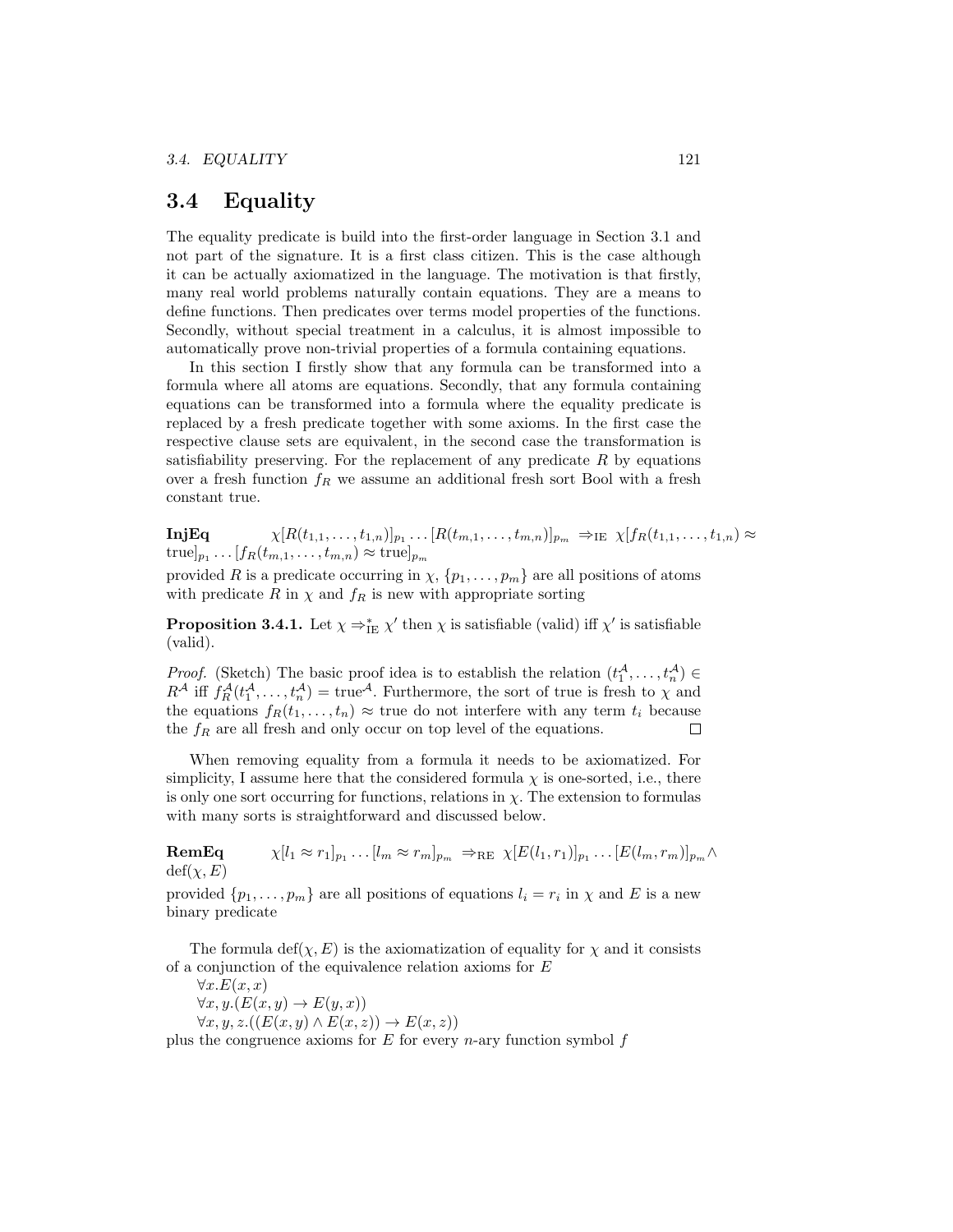$\forall x_1, y_1, \ldots, x_n, y_n. ((E(x_1, y_1) ∧ \ldots ∧ E(x_n, y_n)))$  $\to E(f(x_1,...,x_n), f(y_1,...,y_n)))$ plus the congruence axioms for  $E$  for every m-ary predicate symbol  $P$  $\forall x_1, y_1, \ldots, x_m, y_m. ((E(x_1, y_1) \land \ldots \land E(x_m, y_m) \land P(x_1, \ldots, x_m)))$  $\rightarrow P(y_1,\ldots,y_m)$ 

**Proposition 3.4.2.** Let  $\chi \Rightarrow_{RE} \chi'$  then  $\chi$  is satisfiable iff  $\chi'$  is satisfiable.

*Proof.* (Sketch) The identity on an algebra (see Definition 3.2.2) is a congruence relation proving the direction from left to right. The direction from right to left is more involved.  $\Box$ 

Note that  $\Rightarrow_{RE}$  is not validity preserving. Consider the simple example formula  $a \approx a$  which is valid for any constant a. Its translation  $E(a, a) \wedge \text{def}(a \approx a)$  $a, E$ ) is not valid, e.g., consider an algebra with  $E^{\mathcal{A}} = \emptyset$ .

Now in case  $\chi$  has many different sorts then for each sort S one new fresh predicate  $E<sub>S</sub>$  is needed for the translation. For each of these predicates equivalence relation and congruence axioms need to be generated where for every function f only one axiom using  $E<sub>S</sub>$  is needed, where S is the range sort of S. Similar for the domain sorts of  $f$  and accordingly for predicates.

## 3.5 Herbrand's Theorem

There are substantial differences between propositional logic and its generalization first-order logic. There are only finitely many formulas in propositional logic that can be semantically distinguished for some finite signature. Given a finite propositional signature  $\Sigma$  there are "only"  $2^{|\Sigma|}$  different valuations. In first-order logic there are infinitely many different interpretations for formulas over some finite first-order signature  $\Sigma$ . As we will see, this moves the satisfiability problem for some set of clauses from NP (propositional) to undecidable (first-order), see Section 3.15. In this section I present two results that are the basis for most first-order calculi. Firstly, I show that when considering satisfiability of a clause set, it is not necessary to consider arbitrary interpretations. Instead, one specific interpretation, called Herbrand interpretation, is sufficient for establishing satisfiability. Secondly, interpretations for first-order clause sets, including Herbrand interpretations, typically consider an infinite domain. This implies infinitely many different assignments defining the semantics for a clause set. Still, if some clause set is unsatisfiable, then finitely many assignments are sufficient to prove unsatisfiability. This property is called *Compactness* of firstorder logic. Putting the two results together, it is sufficient to consider finitely many assignments from the Herbrand interpretation in order to prove unsatisfiability of a set of clauses: the basis for all modern automated reasoning calculi for first-order logic.

Definition 3.5.1 (Herbrand Interpretation). A Herbrand Interpretation (over  $\Sigma$ ) is a Σ-algebra *H* such that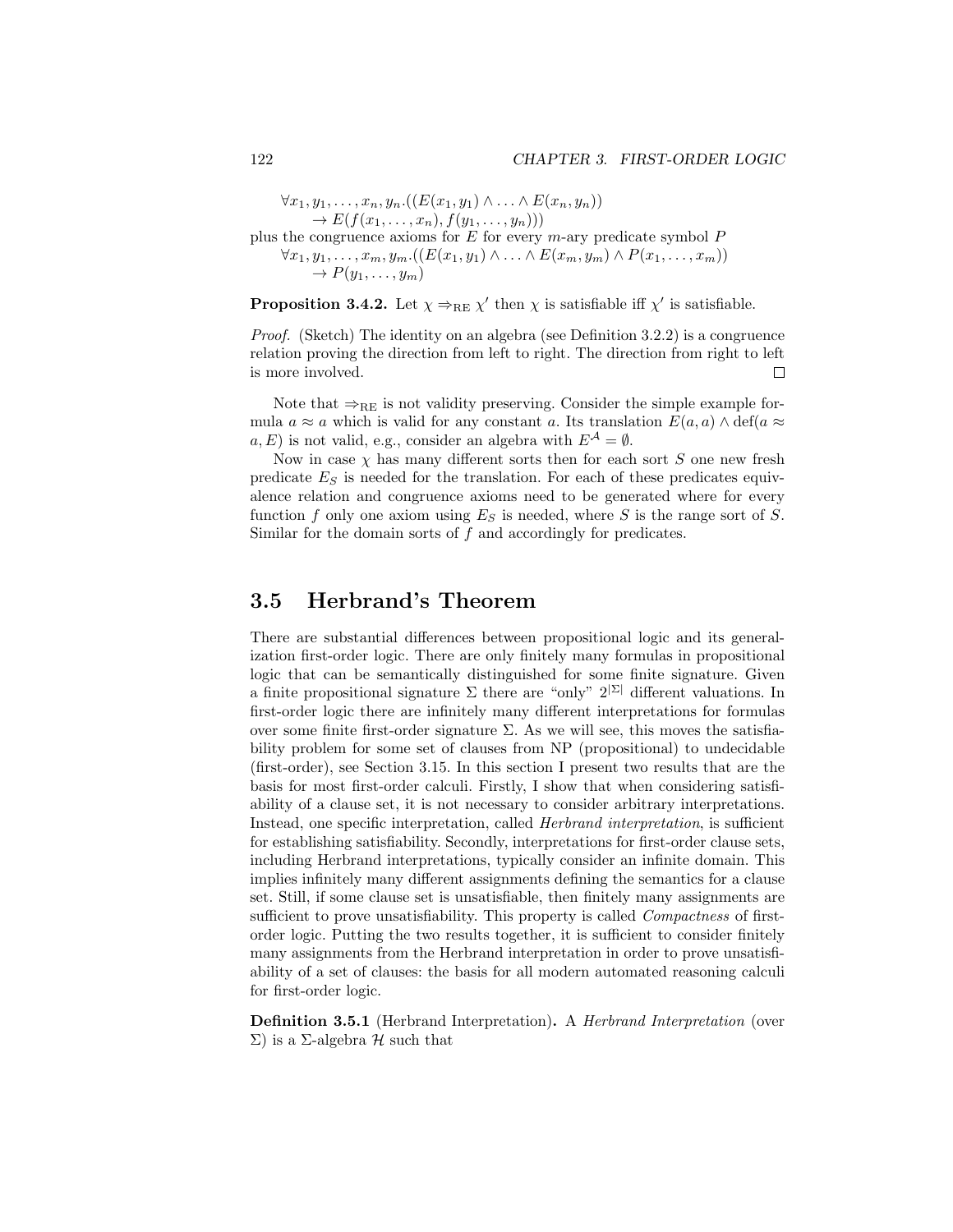- 1.  $S^{\mathcal{H}} := T_S(\Sigma)$  for every sort  $S \in \mathcal{S}$
- 2.  $f^{\mathcal{H}}:(s_1,\ldots,s_n)\mapsto f(s_1,\ldots,s_n)$  where  $f\in\Omega$ , arity $(f)=n$ ,  $s_i\in S_i^{\mathcal{H}}$  and  $f: S_1 \times \ldots \times S_n \to S$  is the sort declaration for f
- 3.  $P^{\mathcal{H}} \subseteq (S_1^{\mathcal{H}} \times \ldots \times S_m^{\mathcal{H}})$  where  $P \in \Pi$ , arity $(P) = m$  and  $P \subseteq S_1 \times \ldots \times S_m$ is the sort declaration for P

Lemma 3.5.2 (Herbrand Interpretations are Well-Defined). Every Herbrand Interpretation is a Σ-algebra.

Proof. (i) the carriers are non-empty because every signature contains a constant declaration for each sort. If  $S^{\mathcal{H}} \cap T^{\mathcal{H}} \neq \emptyset$ , then there must be two declarations for the same function symbol in Σ which is forbidden. Furthermore, ∼ is well-sorted.

- (ii) functions are total by definition.
- (iii) relations are assigned.

In other words, values for ground terms are fixed to be the ground terms itself and functions are fixed to be the term constructors. Predicate symbols may be freely interpreted as relations over ground terms.

Proposition 3.5.3 (Representing Herbrand Interpretations). A Herbrand interpretation  $A$  can be uniquely determined by a set of ground atoms  $I$ 

$$
(s_1, \ldots, s_n) \in P^{\mathcal{A}} \text{ iff } P(s_1, \ldots, s_n) \in I
$$

Thus Herbrand interpretations (over  $\Sigma$ ) can be identified with sets of  $\Sigma$ ground atoms. A Herbrand interpretation I is called a Herbrand model of  $\phi$ , where I assume  $\phi$  does not contain equations, if  $I \models \phi$ .

Historically, Herbrand interpretations have been defined for first-order logic without equality. These are exactly the definitions above. Later on, I'll extend these notions such that they also cover the case of equations.

**Example 3.5.4.** Consider the signature  $\Sigma = (\{S\}, \{a, b\}, \{P, Q\})$ , where a, b are constants, arity( $P$ ) = 1, arity( $Q$ ) = 2, and all constants, predicates are defined over the sort S. Then the following are examples of Herbrand interpretations over  $\Sigma$ , where for all interpretations  $S_A = \{a, b\}.$ 

 $I_1$  : = Ø  $I_2$  : = { $P(a)$ ,  $Q(a, a)$ ,  $Q(b, b)$ }  $I_3$ : = { $P(a)$ ,  $P(b)$ ,  $Q(a, a)$ ,  $Q(b, b)$ ,  $Q(a, b)$ ,  $Q(b, a)$ }

Now consider the extension  $\Sigma'$  of  $\Sigma$  by one unary function symbol  $g : S \to S$ . Then the following are examples of Herbrand interpretations over  $\Sigma'$ , where for all interpretations  $S_A = \{a, b, g(a), g(b), g(g(a)), \ldots\}.$ 

$$
I'_1 := \emptyset
$$
  
\n
$$
I'_2 := \{P(a), Q(a, g(a)), Q(b, b)\}
$$
  
\n
$$
I'_3 := \{P(a), P(g(a)), P(g(g(a))), \dots, Q(a, a), Q(b, b), Q(b, g(b)), Q(b, g(g(b))), \dots\}
$$

 $\Box$ 

C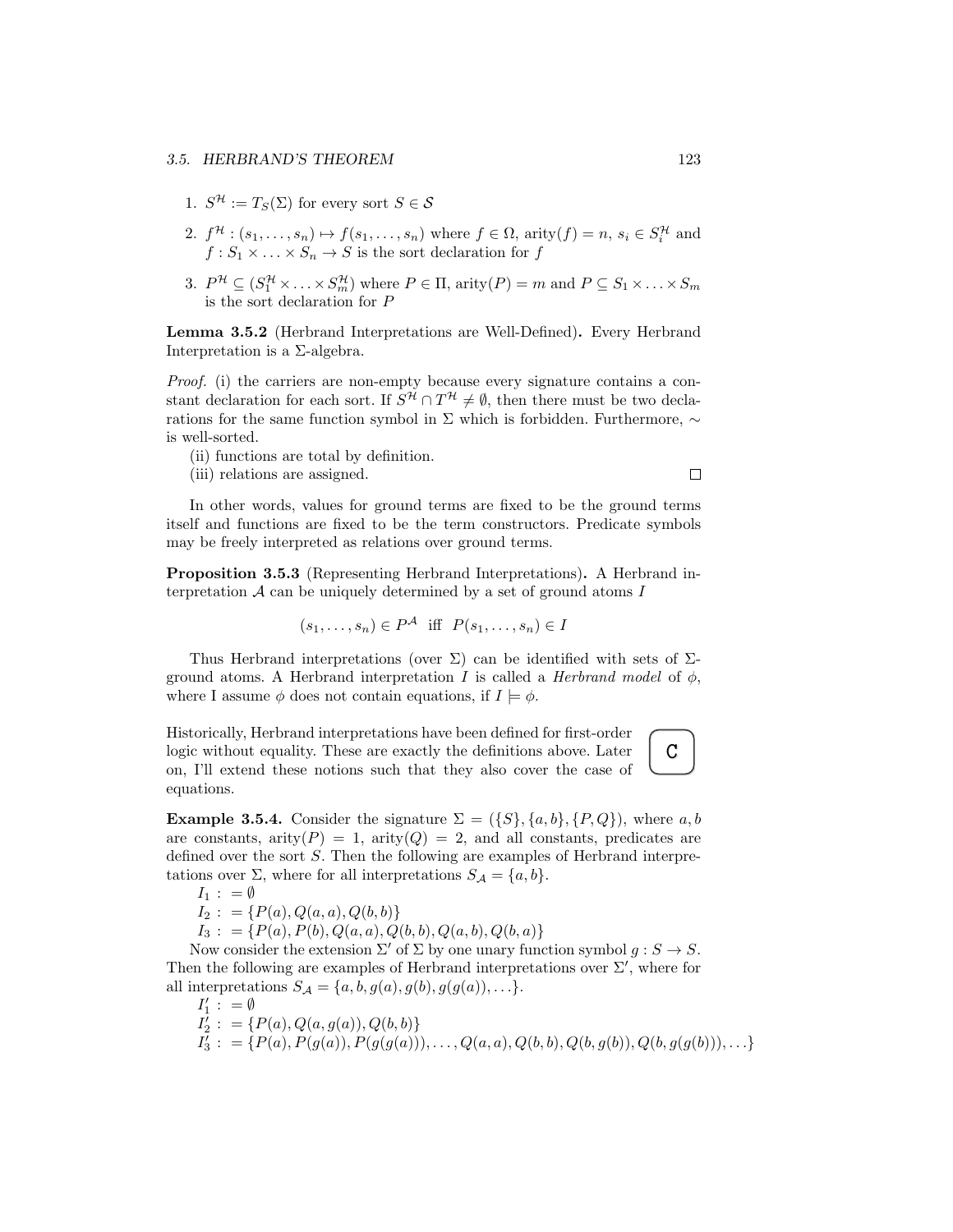**Theorem 3.5.5** (Herbrand's Theorem). Let N be a finite set of  $\Sigma$ -clauses without equality. Then N is satisfiable iff N has a Herbrand model over  $\Sigma$  iff  $\text{grd}(\Sigma, N)$  has a Herbrand model over  $\Sigma$ .

*Proof.* Firstly, I prove that if  $N$  has a model, then it has a Herbrand model over  $\Sigma$ . So let A be a model for N. Since N is finite let's consider exactly the subsignature of N. Then  $P^{\mathcal{H}} = \{(t_1, \ldots, t_n) \mid (t_1^{\mathcal{A}}, \ldots, t_n^{\mathcal{A}}) \in P^{\mathcal{A}}, t_i \in T(\Sigma)\}.$ Finally, I need to prove that  $H$  is a model for N. Assume not. Then there is a clause  $C \in N$  and an assignment  $\beta_{\mathcal{H}}$  such that  $\mathcal{H}(\beta_{\mathcal{H}})(C) = 0$  where  $\beta_{\mathcal{H}}(x_i) = t_i$ for all  $x_i \in \text{vars}(C)$  with  $t_i \in T_{\text{sort}(x_i)}(\Sigma)$ . Let  $\sigma = \{x_1 \mapsto t_1, \ldots, x_m \mapsto t_m\}.$ Now consider an assignment  $\beta_{\mathcal{A}}$  where  $\beta_{\mathcal{A}}(x_i) = t_i^{\mathcal{A}}$ . Since  $\mathcal{A} \models N$  also  $\mathcal{A}(\beta_{\mathcal{A}}) \models$ C, in particular, there is a literal  $L \in C$  with  $\mathcal{A}(\beta_{\mathcal{A}})(L) = 1$ . If it is an atom  $P(l_1,\ldots,l_n)$  with  $(\mathcal{A}(\beta_\mathcal{A})(l_1),\ldots,\mathcal{A}(\beta_\mathcal{A})(l_n))\in P^{\mathcal{A}},$  but then  $(l_1\sigma,\ldots,l_n\sigma)\in$  $P^{\mathcal{H}}$  by definition of H and Lemma 3.3.2. Hence  $(\mathcal{H}(\beta_{\mathcal{H}})(l_1), \ldots, \mathcal{H}(\beta_{\mathcal{H}})(l_n)) \in$  $P^{\mathcal{H}}$ , a contradiction. The case where L is negative is dual.

Secondly, due to Lemma 3.5.2 the existence of a Herbrand model implies satisfiability.

It remains to be shown that N has a Herbrand model over  $\Sigma$  iff grd $(\Sigma, N)$  has a Herbrand model. Firstly, assume N has a Herbrand model  $H$  over  $\Sigma$ . Then  $H$  is also a model for grd $(\Sigma, N)$ . Assume not. Then there is a clause  $C\sigma \in \text{grd}(\Sigma, N)$ ,  $C \in N$ , such that  $\mathcal{H} \not\models C\sigma$ . But then  $\mathcal{H}(\beta_{\mathcal{H}}[x_1 \mapsto (x_1\sigma), \ldots, x_n \mapsto (x_n\sigma)])(C) =$ 0,  $dom(\sigma) = \{x_1, \ldots, x_n\}$ , contradicting H is a model for N. Secondly, assume H is a model for grd $(\Sigma, N)$ . Then H is also a model for N. Assume not, then there is a clause  $C \in N$  and ad assignment  $\beta_{\mathcal{H}}[x_1 \mapsto (x_1\sigma), \ldots, x_n \mapsto (x_n\sigma)],$  $vars(C) = {x_1, \ldots, x_n}$ , such that  $\mathcal{H}(\beta_\mathcal{H}[x_1 \mapsto (x_1 \sigma), \ldots, x_n \mapsto (x_n \sigma)])(C) = 0.$ But then  $\mathcal{H} \not\models C\sigma$ , contradicting H is a model for grd $(\Sigma, N)$ .

$$
\qquad \qquad \Box
$$

Example 3.5.6 (Example of a grd $(\Sigma, N)$ ). Consider  $\Sigma'$  from Example 3.5.4 and the clause set  $N = \{Q(x, x) \lor \neg P(x), \neg P(x) \lor P(g(x))\}.$  Then the set of ground instances  $\text{grd}(\Sigma', N) = \{$ 

 $Q(a, a) \vee \neg P(a)$  $Q(b, b) \vee \neg P(b)$  $Q(g(a), g(a)) \vee \neg P(g(a))$ . . .  $\neg P(a) \vee P(g(a))$  $\neg P(b) \vee P(g(b))$  $\neg P(g(a)) \vee P(g(g(a)))$ . . .} is satisfiable. For example by the Herbrand models  $I_1$ :  $=$  Ø  $I_2$ : = { $P(b)$ ,  $Q(b, b)$ ,  $P(g(b))$ ,  $Q(g(b), g(b))$ , ...}

Definition 3.5.7 (Herbrand Interpretation with Equality). A Herbrand Interpretation (over  $\Sigma$ ) is a  $\Sigma$ -algebra  $\mathcal H$  such that

1. a well-sorted equivalence relation  $\sim$  on  $T(\Sigma)$ , i.e., if  $s \sim t$  then  $s, t \in T_S(\Sigma)$ for some  $S$  where  $[s]$  denotes the equivalence class containing  $s$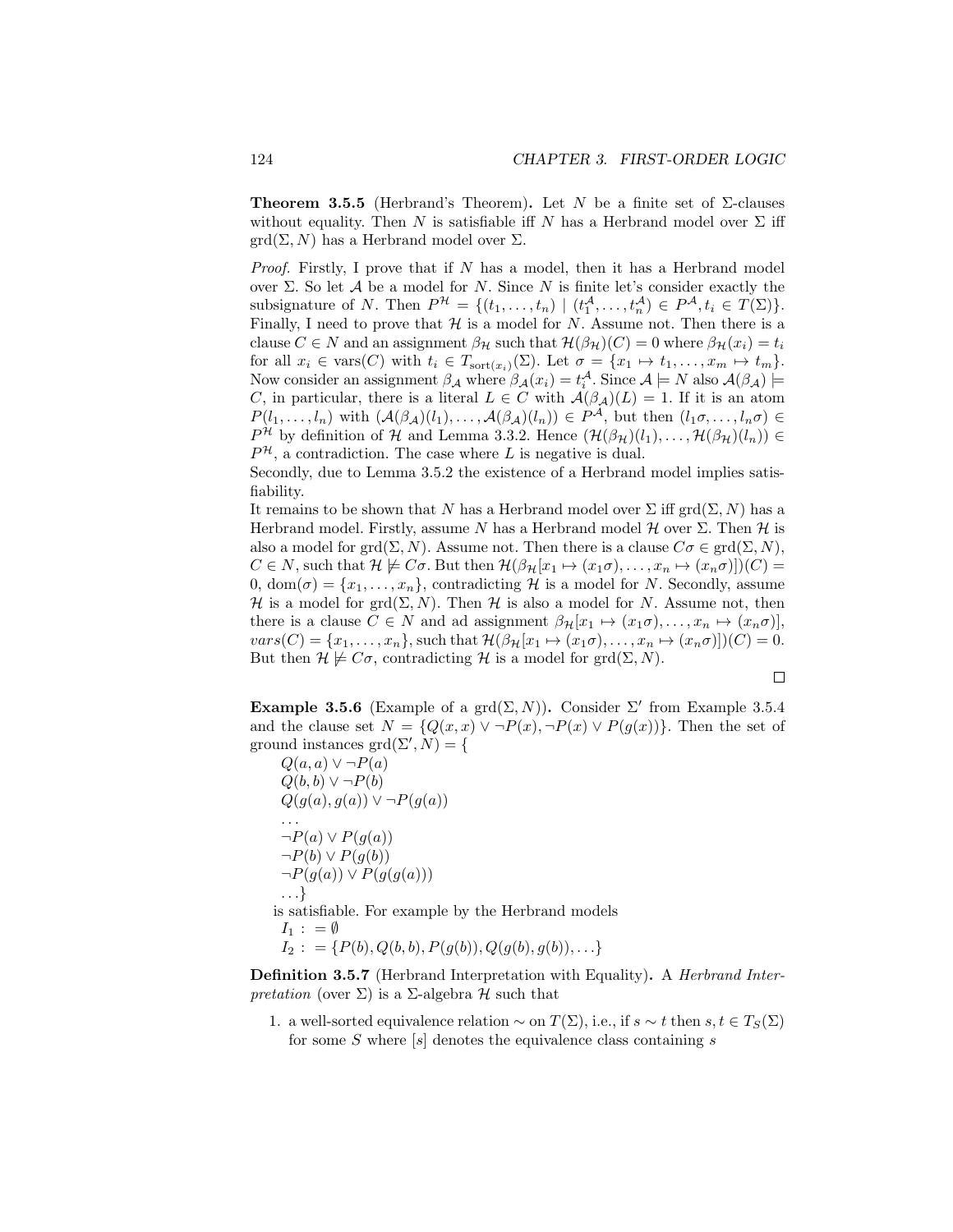#### 3.5. HERBRAND'S THEOREM 125

- 2.  $S^{\mathcal{H}} := T_S(\Sigma) / \sim$  for every sort  $S \in \mathcal{S}$
- 3.  $f^{\mathcal{H}} : ([s_1], \ldots, [s_n]) \mapsto [f(s_1, \ldots, s_n)]$  where  $f \in \Omega$ , arity $(f) = n$ ,  $s_i \in$  $T_{S_i}(\Sigma)$  and  $f: S_1 \times \ldots \times S_n \to S$  is the sort declaration for f
- 4.  $P^{\mathcal{H}} \subseteq (S_1^{\mathcal{H}} \times \ldots \times S_m^{\mathcal{H}})$  where  $P \in \Pi$ , arity $(P) = m$  and  $P \subseteq S_1 \times \ldots \times S_m$ is the sort declaration for P

Lemma 3.5.8 (Herbrand Interpretations are Well-Defined). Every Herbrand Interpretation is a Σ-algebra.

Proof. (i) the carriers are non-empty because every signature contains a constant declaration for each sort. If  $S^{\mathcal{H}} \cap T^{\mathcal{H}} \neq \emptyset$ , then there must be two declarations for the same function symbol in Σ which is forbidden. Furthermore, ∼ is well-sorted.

- (ii) functions are total by definition.
- (iii) relations are assigned.

In other words, values are fixed to be equivalence classes of ground terms and functions are fixed to be the term constructors. Predicate symbols may be freely interpreted as relations over equivalence classes of ground terms.

**Proposition 3.5.9.** A Herbrand interpretation  $A$  can be uniquely determined by a set of ground atoms I

$$
(s_1, \ldots, s_n) \in P_{\mathcal{A}} \text{ iff } P(s_1, \ldots, s_n) \in I
$$
  

$$
t \sim s \text{ iff } s \approx t \in I
$$

Thus Herbrand interpretations (over  $\Sigma$ ) can be identified with sets of  $\Sigma$ ground atoms. A Herbrand interpretation I is called a *Herbrand model* of  $\phi$ , if  $I \models \phi$ .

C Historically, Herbrand interpretations have been defined for first-order logic without equality. The above definition and the below Herbrand theorem are generalizations. If no equality atoms are present, then they coincide with the classical definitions. However, I chose to include equality, because the definition now already suggests what is needed for a calculus in order to cope explicitly with equality.

**Example 3.5.10.** Consider the signature  $\Sigma = (\{S\}, \{a, b\}, \{P, Q\})$ , where a, b are constants, arity( $P$ ) = 1, arity( $Q$ ) = 2, and all constants, predicates are defined over the sort S. Then the following are examples of Herbrand interpretations over  $\Sigma$ , where for all interpretations  $S_{\mathcal{A}} = \{a, b\}.$ 

$$
I_1: = \emptyset
$$

$$
I_2: = \{P(a), Q(a, a), Q(b, b)\}
$$

 $I_3$ : = { $P(a)$ ,  $P(b)$ ,  $Q(a, a)$ ,  $Q(b, b)$ ,  $Q(a, b)$ ,  $Q(b, a)$ }

Now consider the extension  $\Sigma'$  of  $\Sigma$  by one unary function symbol  $g : S \to S$ . Then the following are examples of Herbrand interpretations over  $\Sigma'$ , where for all interpretations  $S_A = \{a, b, g(a), g(b), g(g(a)), \ldots\}.$ 

 $\Box$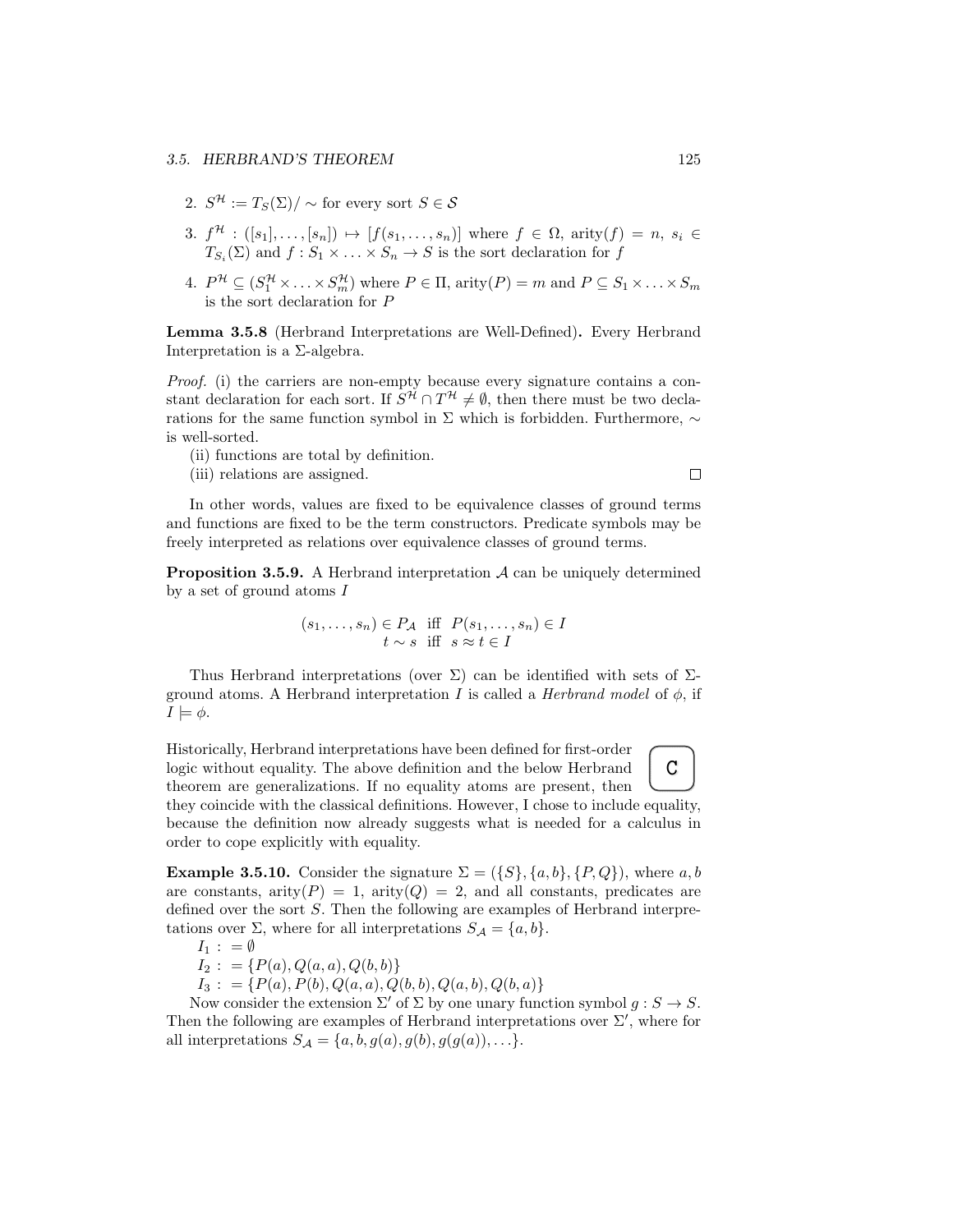*Proof.* If  $N$  is unsatisfiable, saturation via the tableau calculus generates a closed tableau. So there is an i such that  $N \Rightarrow_{\text{TAB}}^i N'$  and  $N'$  is closed. Every closed branch is the result of finitely many tableau rule applications on finitely many clauses  $\{C_1, \ldots, C_n\} \subseteq N$ . Let M be the union of all these finite clause sets, so  $M \subseteq N$ . Tableau is sound, so M is a finite, unsatisfiable subset of N.  $\square$ 

## 3.7 Unification

**Definition 3.7.1** (Unifier). Two terms  $s$  and  $t$  of the same sort are said to be unifiable if there exists a well-sorted substitution  $\sigma$  so that  $s\sigma = t\sigma$ , the substitution  $\sigma$  is then called a well-sorted *unifier* of s and t. The unifier  $\sigma$  is called most general unifier, written  $\sigma = mgu(s, t)$ , if any other well-sorted unifier  $\tau$  of s and t it can be represented as  $\tau = \sigma \tau'$ , for some well-sorted substitution  $\tau'.$ 

Obviously, two terms of different sort cannot be made equal by well-sorted instantiation. Since well-sortedness is preserved by all rules of the unification calculus, we assume from now an that all equations, terms, and substitutions are well-sorted.

The first calculus is the naive standard unification calculus that is typically found in the (old) literature on automated reasoning [?]. A state of the naive standard unification calculus is a set of equations E or  $\perp$ , where  $\perp$  denotes that no unifier exists. The set  $E$  is also called a *unification problem*. The start state for checking whether two terms s, t, sort(s) = sort(t), (or two non-equational atoms A, B) are unifiable is the set  $E = \{s = t\}$   $(E = \{A = B\})$ . A variable x is solved in E if  $E = \{x = t\} \cup E', x \notin \text{vars}(t)$  and  $x \notin \text{vars}(E)$ .

A variable  $x \in \text{vars}(E)$  is called solved in E if  $E = E' \cup \{x = t\}$  and  $x \notin \text{vars}(t)$  and  $x \notin \text{vars}(E').$ 

Tautology  $E \uplus \{t = t\} \Rightarrow_{\text{SU}} E$ 

Decomposition  $E \uplus \{f(s_1, \ldots, s_n) = f(t_1, \ldots, t_n)\} \Rightarrow_{\text{SU}} E \cup \{s_1 =$  $t_1, \ldots, s_n = t_n$ 

Clash  $E \uplus \{f(s_1, \ldots, s_n) = q(s_1, \ldots, s_m)\} \Rightarrow_{\text{SU}} \perp$ 

if  $f \neq g$ 

Substitution  $E \uplus \{x = t\} \Rightarrow_{\text{SU}} E\{x \mapsto t\} \cup \{x = t\}$ if  $x \in vars(E)$  and  $x \notin vars(t)$ 

Occurs Check  $E \oplus \{x = t\} \Rightarrow_{\text{SU}} \perp$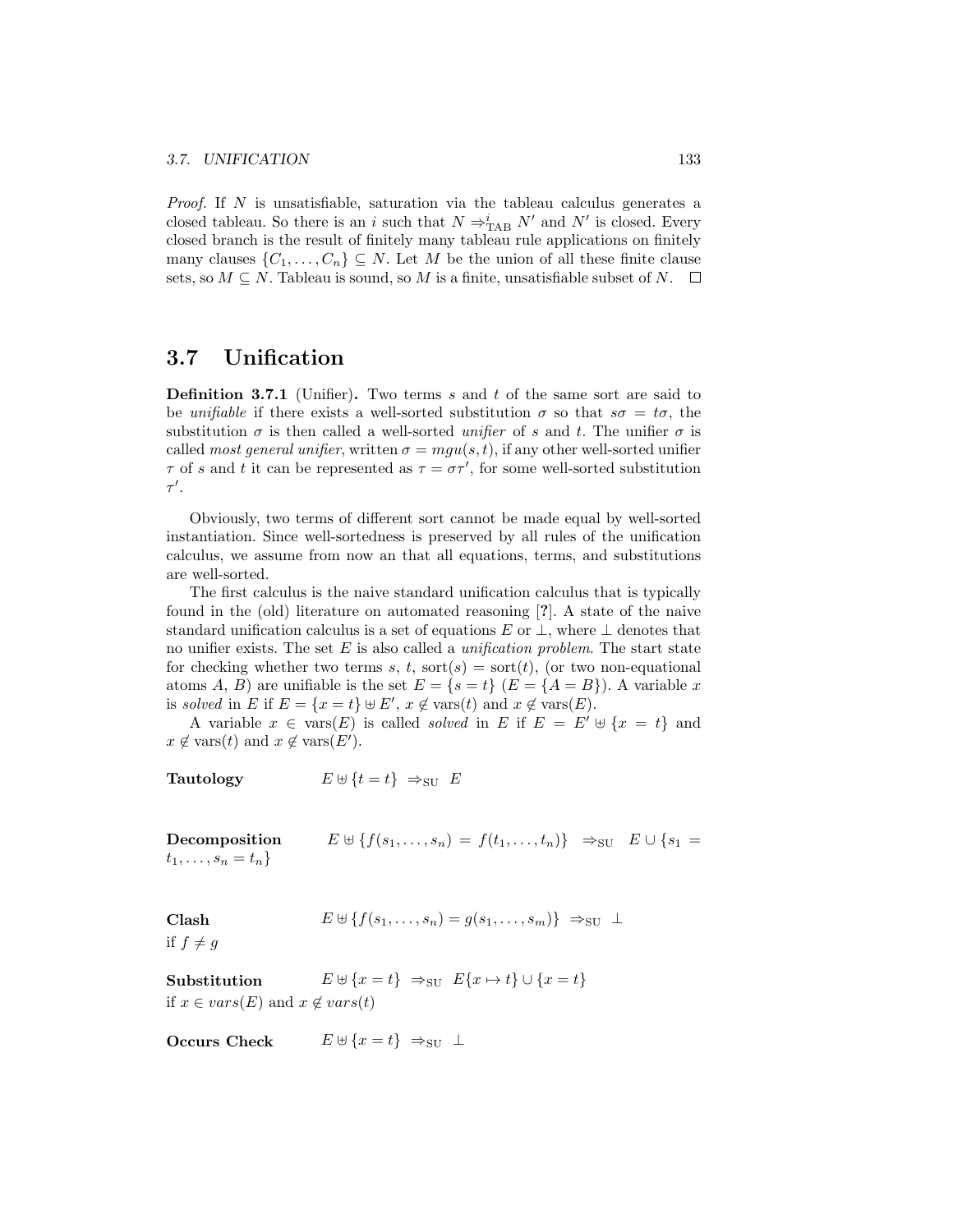if  $x \neq t$  and  $x \in vars(t)$ 

 **Orient**  
if 
$$
t \notin \mathcal{X}
$$
  $E \cup \{t = x\} \Rightarrow_{\text{SU}} E \cup \{x = t\}$ 

**Theorem 3.7.2** (Soundness, Completeness and Termination of  $\Rightarrow_{\text{SU}}$ ). If s, t are two terms with sort $(s) = \text{sort}(t)$  then

- 1. if  $\{s = t\} \Rightarrow_{\text{SU}}^* E$  then any equation  $(s' = t') \in E$  is well-sorted, i.e.,  $\text{sort}(s') = \text{sort}(t').$
- 2.  $\Rightarrow$  su terminates on  $\{s = t\}.$
- 3. if  $\{s = t\} \Rightarrow_{\text{SU}}^* E$  then  $\sigma$  is a unifier (mgu) of E iff  $\sigma$  is a unifier (mgu) of  $\{s = t\}.$
- 4. if  $\{s=t\} \Rightarrow_{\text{SU}}^* \perp$  then s and t are not unifiable.
- 5. if  $\{s = t\} \Rightarrow_{\text{SU}}^* \{x_1 = t_1, \ldots, x_n = t_n\}$  and this is a normal form, then  ${x_1 \mapsto t_1, \ldots, x_n \mapsto t_n}$  is an mgu of s, t.

Proof. 1. by induction on the length of the derivation and a case analysis for the different rules.

2. for a state  $E = \{s_1 = t_1, ..., s_n = t_n\}$  take the measure  $\mu(E) := (n, M, k)$ where  $n$  is the number of unsolved variables,  $M$  the multiset of all term depths of the  $s_i$ ,  $t_i$  and k the number of equations  $t = x$  in E where t is not a variable. The state  $\perp$  is mapped to  $(0, \emptyset, 0)$ . Then the lexicographic combination of  $>$  on the naturals and its multiset extension shows that any rule application decrements the measure.

3. by induction on the length of the derivation and a case analysis for the different rules. Clearly, for any state where Clash, or Occurs Check generate ⊥ the respective equation is not unifiable.

4. a direct consequence of 3.

5. if  $E = \{x_1 = t_1, \ldots, x_n = t_n\}$  is a normal form, then for all  $x_i = t_i$  we have  $x_i \notin \text{vars}(t_i)$  and  $x_i \notin \text{vars}(E \setminus \{x_i = t_i\}),$  so  $\{x_1 = t_1, \ldots, x_n = t_n\}\{x_1 \mapsto$  $t_1, ..., x_n \mapsto t_n$  =  $\{t_1 = t_1, ..., t_n = t_n\}$  and hence  $\{x_1 \mapsto t_1, ..., x_n \mapsto t_n\}$  is an mgu of  $\{x_1 = t_1, \ldots, x_n = t_n\}$ . By 3. it is also an mgu of s, t.

Example 3.7.3 (Size of Standard Unification Problems). Any normal form of the unification problem  $E$  given by

 ${f(x_1, g(x_1, x_1), x_3, \ldots, g(x_n, x_n)) = f(g(x_0, x_0), x_2, g(x_2, x_2), \ldots, x_{n+1})}$ with respect to  $\Rightarrow_{\text{SU}}$  is exponentially larger than E.

The second calculus, polynomial unification, prevents the problem of exponential growth by introducing an implicit representation for the mgu. For this calculus the size of a normal form is always polynomial in the size of the input unification problem.

Tautology  $E \uplus \{t = t\} \Rightarrow_{\text{PU}} E$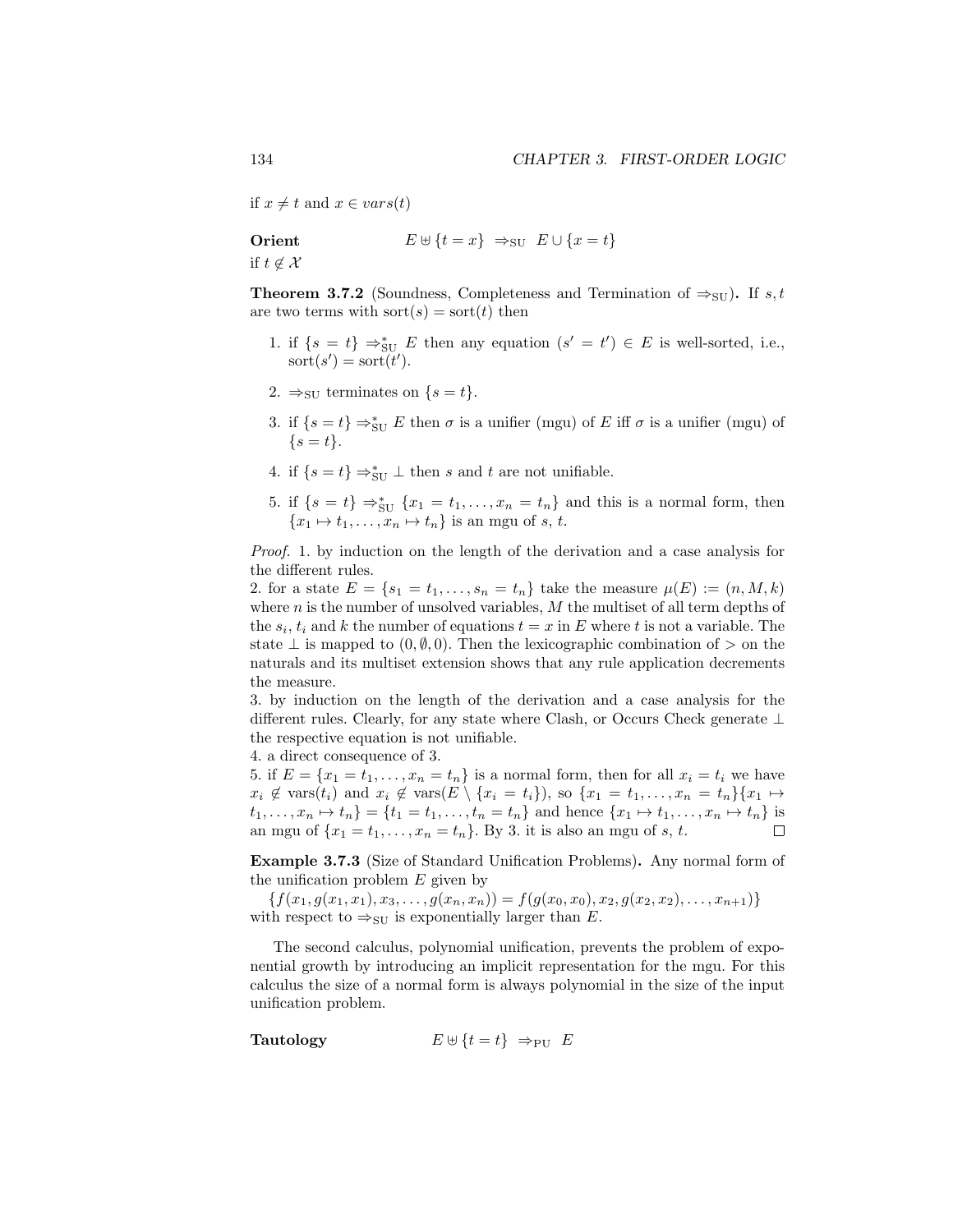| Decomposition          | $E \uplus \{f(s_1, , s_n) = f(t_1, , t_n)\}\Rightarrow_{\text{PU}} E \uplus \{s_1 =$ |  |
|------------------------|--------------------------------------------------------------------------------------|--|
| $t_1,\ldots,s_n=t_n\}$ |                                                                                      |  |

| Clash<br>if $f \neq g$                                    | $E \uplus \{f(t_1,\ldots,t_n)=g(s_1,\ldots,s_m)\}\Rightarrow_{\text{PU}}\perp$                                                                                                       |
|-----------------------------------------------------------|--------------------------------------------------------------------------------------------------------------------------------------------------------------------------------------|
| <b>Occurs Check</b><br>if $x \neq t$ and $x \in vars(t)$  | $E \oplus \{x = t\} \Rightarrow_{\text{PU}} \perp$                                                                                                                                   |
| Orient<br>if $t \notin \mathcal{X}$                       | $E \uplus \{t = x\} \Rightarrow_{\text{PU}} E \uplus \{x = t\}$                                                                                                                      |
| Substitution<br>if $x \in vars(E)$ and $x \neq y$         | $E \uplus \{x = y\} \Rightarrow_{\text{PU}} E\{x \mapsto y\} \uplus \{x = y\}$                                                                                                       |
| Cycle                                                     | $E \oplus \{x_1 = t_1, \ldots, x_n = t_n\} \Rightarrow_{\text{PU}} \perp$<br>if there are positions $p_i$ with $t_i _{p_i} = x_{i+1}, t_n _{p_n} = x_1$ and some $p_i \neq \epsilon$ |
| Merge<br>if $t, s \notin \mathcal{X}$ and $ t  \leq  s $  | $E \uplus \{x = t, x = s\} \Rightarrow_{\text{PU}} E \uplus \{x = t, t = s\}$                                                                                                        |
| are two terms with $\text{sort}(s) = \text{sort}(t)$ then | <b>Theorem 3.7.4</b> (Soundness, Completeness and Termination of $\Rightarrow_{\text{PU}}$ ). If s, t                                                                                |

- 1. if  $\{s = t\} \Rightarrow_{\text{PU}}^* E$  then any equation  $(s' = t') \in E$  is well-sorted, i.e.,  $\text{sort}(s') = \text{sort}(t').$
- 2.  $\Rightarrow$ PU terminates on  $\{s = t\}.$
- 3. if  $\{s = t\} \Rightarrow_{\text{PU}}^* E$  then  $\sigma$  is a unifier (mgu) of E iff  $\sigma$  is a unifier (mgu) of  $\{s = t\}.$
- 4. if  $\{s=t\} \Rightarrow_{\text{PU}}^* \bot$  then s and t are not unifiable.

**Theorem 3.7.5** (Normal Forms generated by  $\Rightarrow$ PU). Let  $\{s = t\} \Rightarrow_{\text{PU}}^* \{x_1 =$  $t_1, \ldots, x_n = t_n$  be a normal form. Then

- 1.  $x_i \neq x_j$  for all  $i \neq j$  and without loss of generality  $x_i \notin \text{vars}(t_{i+k})$  for all  $i, k, 1 \leq i < n, i + k \leq n.$
- 2. the substitution  $\{x_1 \mapsto t_1\} \{x_2 \mapsto t_2\} \dots \{x_n \mapsto t_n\}$  is an mgu of  $s = t$ .

*Proof.* 1. If  $x_i = x_j$  for some  $i \neq j$  then Merge is applicable. If  $x_i \in \text{vars}(t_i)$ for some i then Occurs Check is applicable. If the  $x_i$  cannot be ordered in the described way, then either Substitution or Cycle is applicable.

2. Since  $x_i \notin \text{vars}(t_{i+k})$  the composition yields the mgu.  $\Box$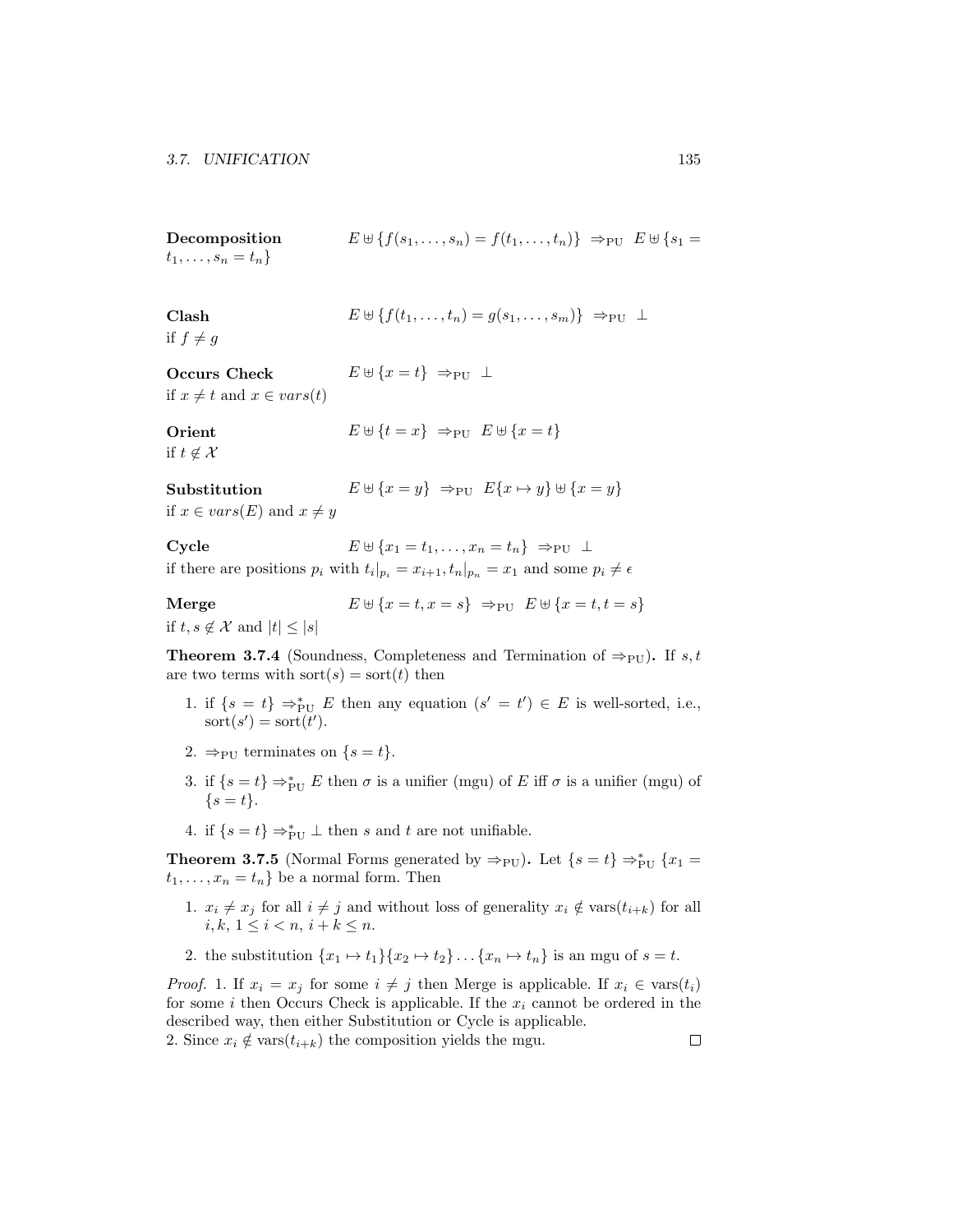**Lemma 3.7.6** (Size of Unifiers). Let  $\{s = t\}$  be a unification problem between two non-variable terms. Then

- 1. if s and t are linear then for any unifier  $\sigma$  and any term  $r \in \text{codom}(\sigma)$ ,  $|r| < |s|$  and  $|r| < |t|$  as well as depth $(r) <$  depth $(s)$  and depth $(r) <$  $depth(t),$
- 2. if s is shallow and linear, then the mgu  $\sigma$  of s and t is also a matcher from s to t, i.e.,  $s\sigma = t$

*Proof.* Both parts follow directly from the structure of the terms  $s, t$ : if they are both linear then the substitution rule is never applied. If  $s$  is shallow and linear, it has the form  $f(x_1, \ldots, x_n)$ , all  $x_i$  different, then the unifier is  $\sigma = \{x_i \mapsto t|_i \mid$  $1 \leq i \leq n$ .  $\Box$ 

## 3.8 First-Order Free-Variable Tableau

An important disadvantage of standard first-order tableau is that the  $\gamma$  ground term instances need to be guessed. The main complexity in proving a formula to be valid lies in this guessing as for otherwise tableau terminates with a proof. Guessing useless ground terms may result in infinite branches. A natural idea is to guess ground terms that can eventually be used to close a branch. Of course, it is not known which ground term will close a branch. Therefore, it would be great to postpone the  $\gamma$  instantiations. This is the idea of free-variable first-order tableau. Instead of guessing a ground term for a  $\gamma$  formula, free-variable tableau introduces a fresh variable. Then a branch can be closed if two complementary literals have a common ground instance, i.e., their atoms are unifiable. The instantiation is delayed until a branch is closed for two literals via unification. As a consequence, for  $\delta$  formulas no longer constants are introduced but shallow, so called Skolem terms in the formerly universally quantified variables that had the  $\delta$  formula in their scope.

The new calculus needs to keep track of scopes of variables, so I move from a state as a set of pairs of a sequence and a set of constants, see standard firstorder tableau Section 3.6, to a set of sequences of pairs  $(M_i, X_i)$  where  $X_i$  is a set of variables.

**Definition 3.8.1** (Direct Free-Variable Tableau Descendant). Given a  $\gamma$ - or δ-formula φ, Figure 3.2 shows its direct descendants.

The notion of closedness, Section 3.6, transfers exactly from standard to free-variable tableau. For  $\alpha$ - and  $\beta$ -formulas the definition of an *open* formula remains unchanged as well. A  $\gamma$ - or δ-formula is called *open* in  $(M, X)$  if no direct descendant is contained in M. Note that instantiation of a tableau may remove direct descendants of  $\gamma$ - or  $\delta$ -formulas by substituting terms for variables. Then a branch, pair  $(M, X)$ , sequence M, is *open* if it is not closed and there is an open formula in M or there is pair of unifiable, complementary literals in M.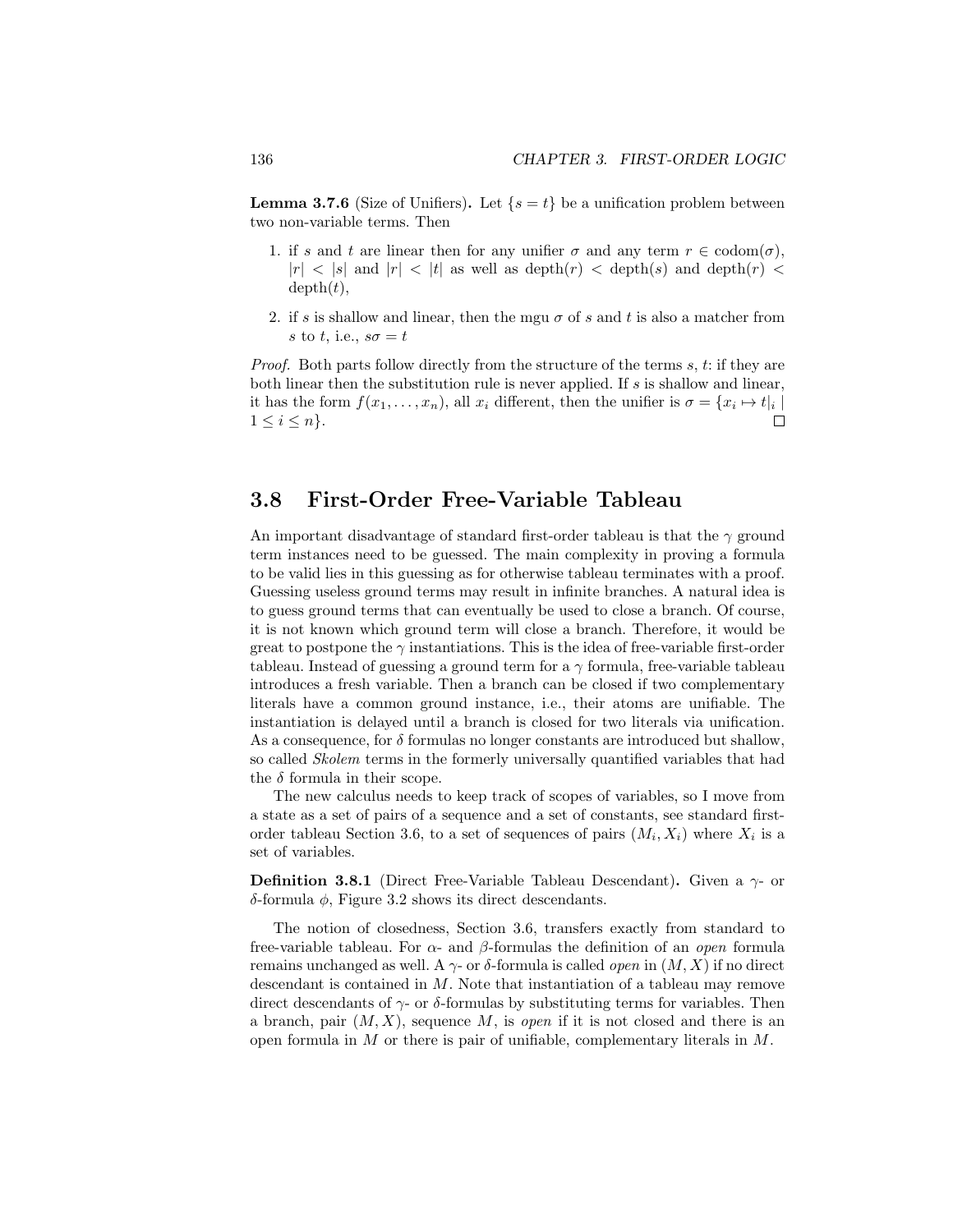$$
\begin{array}{c|c}\n\gamma & \text{Descendant } \gamma(y) \\
\hline\n\forall x_S.\psi & \psi\{x_S \mapsto y_S\} \\
\neg \exists x_S.\psi & \neg \psi\{x_S \mapsto y_S\} \\
\text{for a fresh variable } y_S \\
\delta & \text{Descendant } \delta(f(y_1, \ldots, y_n)) \\
\hline\n\exists x_S.\psi & \psi\{x_S \mapsto f(y_1, \ldots, y_n)\} \\
\hline\n\gamma \forall x_S.\psi & \neg \psi\{x_S \mapsto f(y_1, \ldots, y_n)\} \\
\text{for some fresh Skolem function } f, \\
f: \text{sort}(y_1) \times \ldots \times \text{sort}(y_n) \to S\n\end{array}
$$

Figure 3.2:  $\gamma$ - and δ-Formulas

## $\gamma$ -Expansion  $N \uplus \{((\phi_1, \ldots, \psi, \ldots, \phi_n), X)\}\Rightarrow_{\mathrm{FT}} N \cup \{((\phi_1, \ldots, \psi, \ldots, \phi_n, \psi'), X\cup$  $\{y\}\$

provided  $\psi$  is a  $\gamma$ -formula,  $\psi'$  a  $\gamma(y)$  descendant where y is fresh to the overall tableau and the sequence is not closed.

 $\delta$ -Expansion  $N \uplus \{((\phi_1, \ldots, \psi, \ldots, \phi_n), X)\} \Rightarrow_{\text{FT}} N \cup \{(\phi_1, \ldots, \psi, \ldots, \phi_n, \psi'), X)\}$ provided  $\psi$  is an open  $\delta$ -formula,  $X = \{y_1, \ldots, y_n\}, \psi'$  a  $\delta(f(y_1, \ldots, y_n))$  descendant where  $f$  is fresh to the sequence, and the sequence is not closed.

Branch-Closing  $N \uplus \{((\phi_1, \ldots, \phi_n), X)\} \Rightarrow_{\text{FT}} (N \cup \{((\phi_1, \ldots, \phi_n), X)\}) \sigma$ provided there are complementary literals  $\phi_i$  and  $\phi_j$ , atom $(\phi_i)\sigma = \text{atom}(\phi_j)\sigma$ for an mgu  $\sigma$ , and the sequence is not closed.

The first-order free-variable tableau calculus consists of the rules  $\alpha$ -, and  $\beta$ expansion, see Section 3.6, which are adapted to pairs of sequences and variable sets, and the above three rules  $\gamma$ -Expansion,  $\delta$ -Expansion and Branch-Closing. It remains to define the instantiation of a tableau by a substitution. As usual the application of a substitution to a set means application to the elements. For a pair  $((\phi_1,\ldots,\phi_n), X)$  it is defined by  $((\phi_1,\ldots,\phi_n), X)\sigma := ((\phi_1\sigma,\ldots,\phi_n\sigma), X\setminus$  $dom(\sigma)$ ).

For free-varianle tableau, the  $\gamma$  rule has to be applied several times to the same formula as well in order to close a tableau, see the below example in Section 3.6. Constructing a closed tableau from initial state

$$
\{((\forall x_S.(P(x_S) \to P(f(x_S))), P(b), \neg P(f(f(b)))), \emptyset)\}\
$$

is impossible without applying  $\gamma$ -Expansion twice to  $\forall x_S.(P(x_S) \rightarrow P(f(x_S)))$ on some branch, where  $b : \rightarrow S$ ,  $f : S \rightarrow S$  and  $P \subseteq S$ . Below is the derivation of a closed tableau where I only show the added formulas and often abbreviate the parent sequence with an indexed M.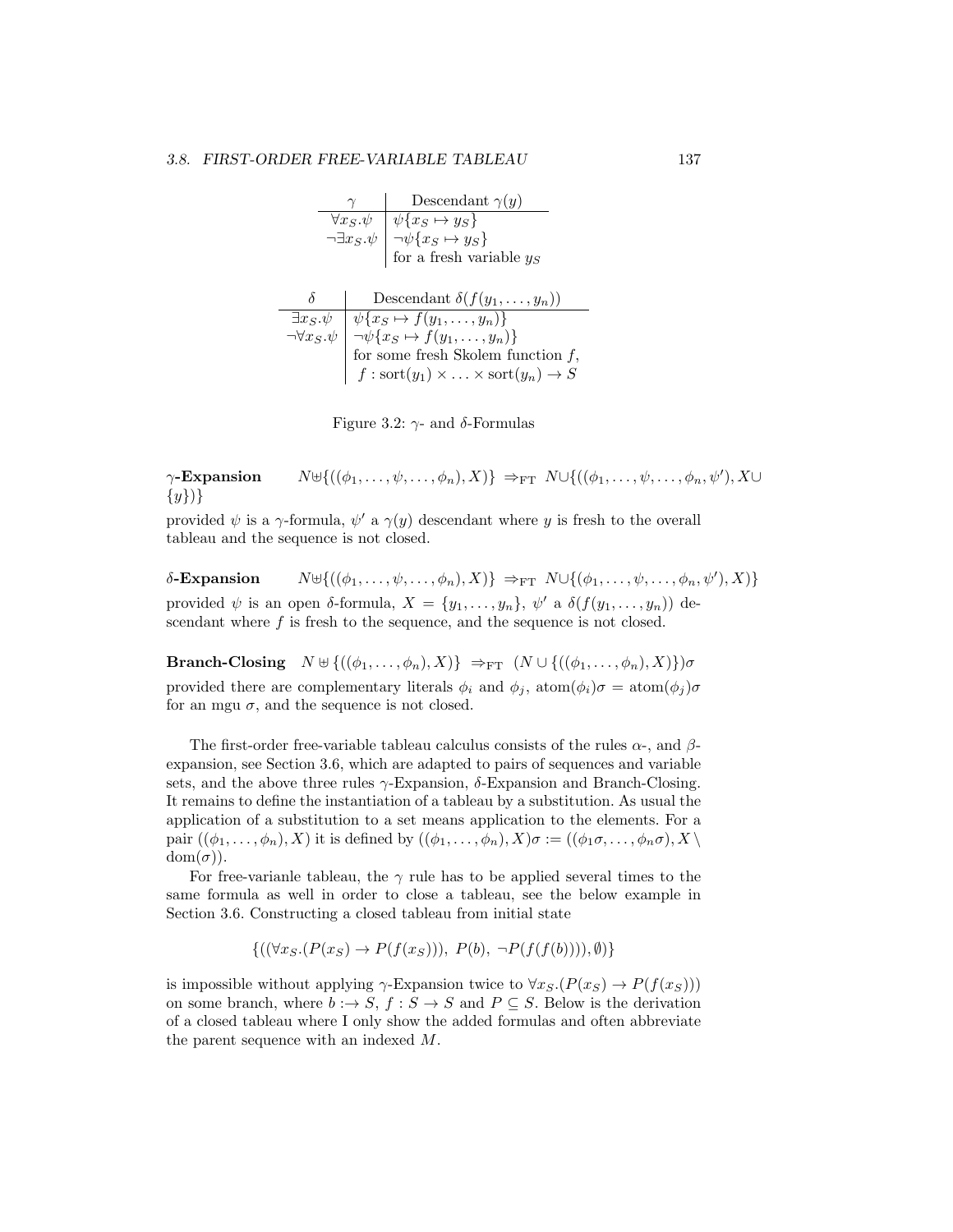$$
\begin{aligned}\n\{((\forall x_S. (P(x_S) \to P(f(x_S))), P(b), \neg P(f(f(b)))), \emptyset) \\
\Rightarrow_{\text{FT}}^{\gamma} & \{((M_1, P(y_S) \to P(f(y_S))), \{y_s\})\} \\
\Rightarrow_{\text{FT}}^{\beta} & \{((M_2, \neg P(y_S)), \{y_s\}), ((M_2, P(f(y_S))), \{y_s\})\} \\
\Rightarrow_{\text{FT}}^{\text{Closing}} & \{((M_2\sigma, \neg P(b)), \emptyset), ((M_2\sigma, P(f(b))), \emptyset)\} \\
\text{the unifier is } \sigma = \{y_S \mapsto b\}, \text{of the literals } \neg P(y_S) \text{ and } P(b) \\
\Rightarrow_{\text{FT}}^{\gamma} & \{((M_2\sigma, P(f(b)), P(f(z_S))) \to P(f(f(z_S))))), \{z_S\})\} \\
\Rightarrow_{\text{FT}}^{\beta} & \{((M_3, \neg P(f(z_S))), \{z_S\}), ((M_3, P(f(f(z_S))))), \{z_S\})\} \\
\Rightarrow_{\text{FT}}^{\text{Closing}} & \{((M_3\delta, \neg P(f(b))), \emptyset), ((M_3\delta, P(f(f(b))))), \emptyset)\} \\
\text{the unifier is } \delta = \{z_S \mapsto f(b)\}, \text{of the literals } \neg P(z_S) \text{ and } P(f(b))\n\end{aligned}
$$

now the tableau is closed

where  $M_1 = (\forall x_S.(P(x_S) \rightarrow P(f(x_S))), P(b), \neg P(f(f(b))))$ ,  $M_2$  $M_1,(P(y_S) \to P(f(y_S)))$  and  $M_3 = M_2\sigma,(P(f(b)),P(f(z_S)) \to P(f(f(z_S))).$ 

A possibly infinite tableau derivation  $s_0 \Rightarrow_{\text{FT}} s_1 \Rightarrow_{\text{FT}} \dots$  is called *saturated* if for all its open sequences  $M_i$  of some pair  $(M_i, X_i) \in s_i$  where not all successor sequences of  $M_i$  are closed and all formulas  $\phi$  occurring in  $M_i$ , there is an index  $j > i$  and some pair  $(M_j, X_j) \in s_j$ ,  $M_i$  is a prefix of  $M_j$ , if in case  $\phi$  is an α-formula then both direct descendants are part of  $M_j$ , if it is a β-formula then one of its descendants is part of  $M_j$ , if it is a  $\delta$ - or  $\gamma$ -formula then one direct descendant is part of  $M_i$ , and if Branch-Closing is applicable to  $M_i$  then  $M_j$  is closed.

Theorem 3.8.2 (Free-variable First-Order Tableau is Sound and Complete). A formula  $\phi$  is valid iff free-variable tableau computes a closed state out of  $\{(\neg \phi, \emptyset)\}.$ 

Proof Idea: By lifting from standard first-order tableau.

Here is another example including  $\delta$ -Expansion applications. I assume the exsitence of exactly one sort with the respective defintions for the constants, functions, variables, and predicates.

$$
\begin{aligned}\n&\{((\neg[\exists w\forall xR(x,w,f(x,w))\rightarrow\exists w\forall x\exists yR(x,w,y)]),\emptyset)\right.\\
&\Rightarrow_{\text{FT}}^{\alpha,*} \quad &\{((M_1,\exists w\forall x\ R(x,w,f(x,w)),\neg\exists w\forall x\exists y\ R(x,w,y)),\emptyset)\}\right.\\
&\Rightarrow_{\text{FT}}^{\delta}\quad &\{((M_2,\forall x\ R(x,c,f(x,c))),\emptyset)\}\right.\\
&\Rightarrow_{\text{FT}}^{\delta}\quad &\{((M_2,\forall x\ R(x,c,f(x,c)),\neg\forall x\exists y\ R(x,v_1,y)),\{v_1\})\}\right.\\
&\Rightarrow_{\text{FT}}^{\delta}\quad &\{((M_2,\forall x\ R(x,c,f(x,c)),\neg\forall x\exists y\ R(x,v_1,y),\forall x\ R(x,c,f(x,c)),\neg\exists y\ R(g(v_1),v_1,y)),\{v_1\})\}\right.\\
&\Rightarrow_{\text{FT}}^{\gamma}\quad &\{((M_3,R(v_2,c,f(v_2,c))),\{v_1,v_2\})\}\right.\\
&\Rightarrow_{\text{FT}}^{\gamma}\quad &\{((M_3,R(v_2,c,f(v_2,c)),\neg R(g(v_1),v_1,v_3)),\{v_1,v_2,v_3\})\}\right.\\
&\Rightarrow_{\text{FT}}^{\text{Closing}}\quad &\{((M_3\sigma,R(g(c),c,f(g(c),c)),\neg R(g(c),c,f(g(c),c))),\emptyset)\}\n\end{aligned}
$$
the unifier is  $\sigma = \{v_1 \mapsto c, v_2 \mapsto g(c), v_3 \mapsto f(g(c),c)\}$ 

 $\Box$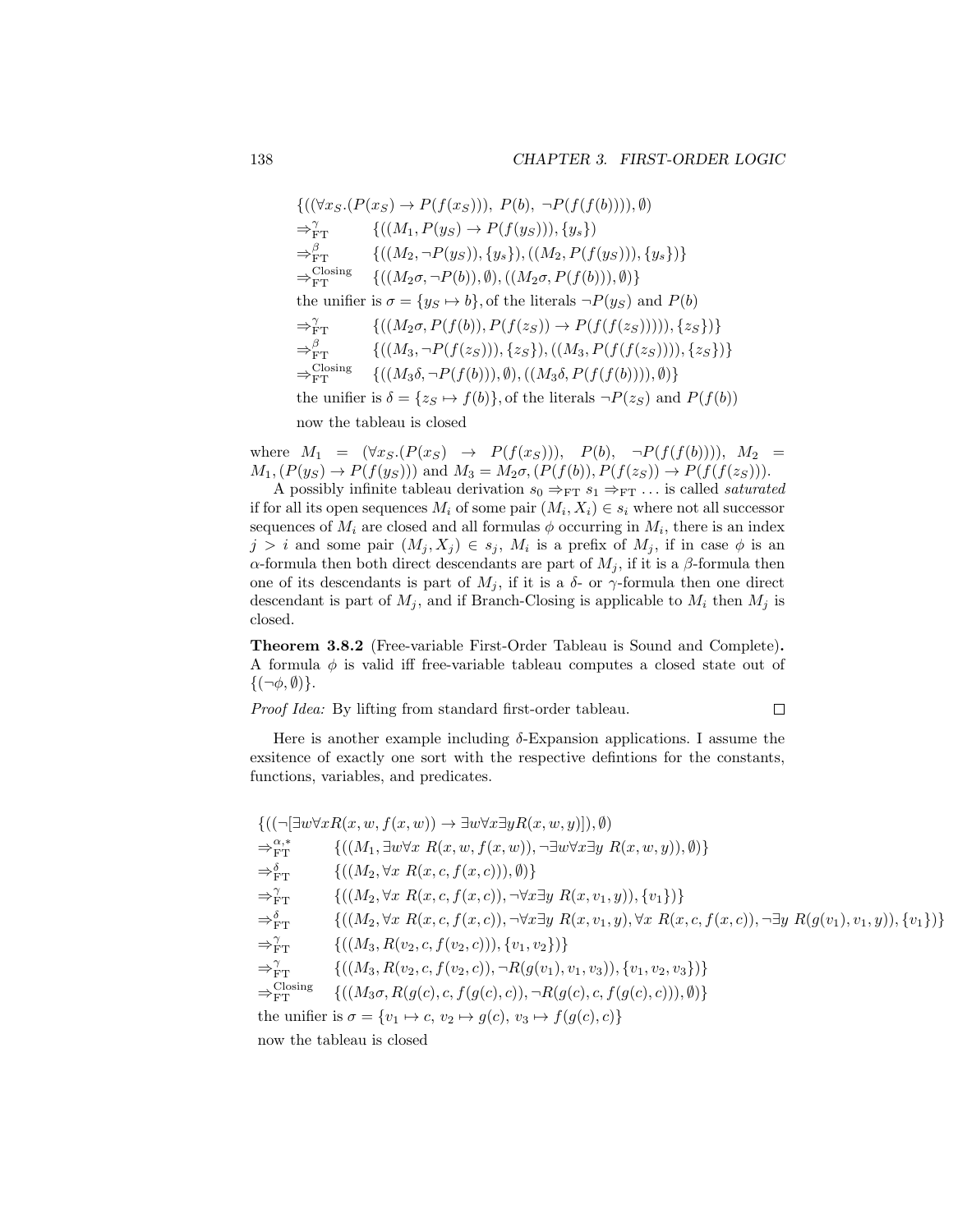#### 3.9. FIRST-ORDER CNF TRANSFORMATION 139

where  $M_1 = \neg[\exists w \forall x R(x, w, f(x, w)) \rightarrow \exists w \forall x \exists y R(x, w, y)],$  $M_2 = M_1, \exists w \forall x \ R(x, w, f(x, w)), \neg \exists w \forall x \exists y \ R(x, w, y),$  and  $M_3 = M_2, \forall x R(x, c, f(x, c)), \neg \forall x \exists y R(x, v_1, y), \forall x R(x, c, f(x, c)), \neg \exists y R(g(v_1), v_1, y).$ 

#### Semantic Tableau vs. Resolution

- 1. Tableau: global, goal-oriented, "backward".
- 2. Resolution: local, "forward".
- 3. Goal-orientation is a clear advantage if only a small subset of a large set of formulas is necessary for a proof. (Note that resolution provers saturate also those parts of the clause set that are irrelevant for proving the goal.)
- 4. Resolution can be combined with more powerful redundancy elimination methods; because of its global nature this is more difficult for the tableau method.
- 5. Resolution can be refined to work well with equality; for tableau this seems to be impossible.
- 6. On the other hand tableau calculi can be easily extended to other logics; in particular tableau provers are very successful in modal and description logics.

## 3.9 First-Order CNF Transformation

Similar to the propositional case, first-order resolution and superposition operate on clauses. In this section I show how any first-order sentence can be efficiently transformed into a CNF, preserving satisfiability. To this end all existentially quantified variables are replaced with so called Skolem functions. Similar to the renaming of subformulas this replacement preserves satisfiability only. Eventually, all variables in clauses are implicitly universally quantified.

More concretely, the acnf CNF transformation is algorithm from Section 2.5.3 is generalized to first-order logic with equality. The adiitional complications are: (i) additional rules for the quantifiers, (ii) the formula renaming technique is extended to cope with variables and (iii) removal of existential quantifiers through the introduction of Skolem functions. Basically, all rules known from the propositional case apply.

The first two extra rules eliminate  $\top$  and  $\bot$  from first-order formula starting with a quantifier.

ElimTB13  $\chi[\{\forall,\exists\}x.\top]_p \Rightarrow_{\text{ACNF}} \chi[\top]_p$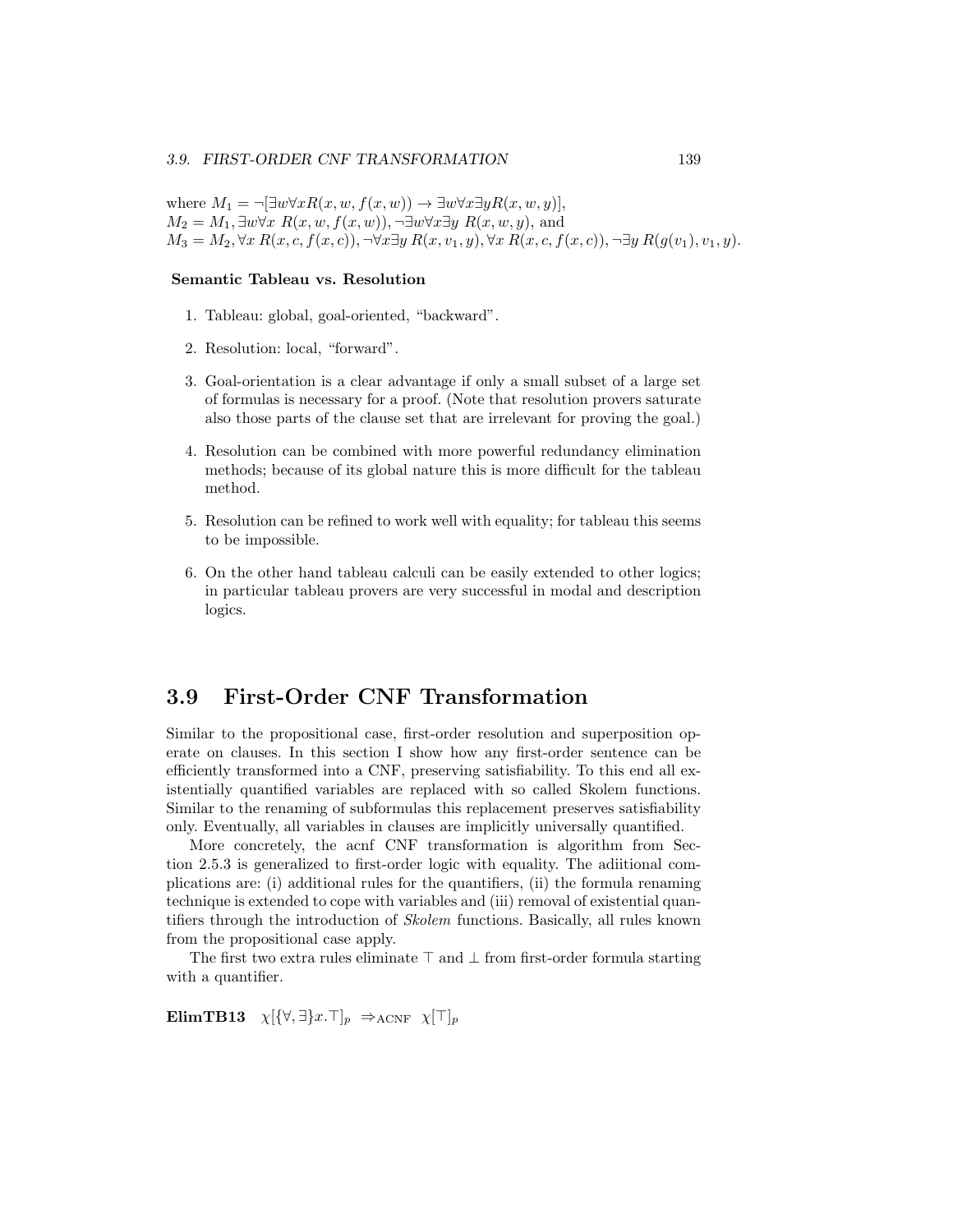ElimTB14  $\chi[\{\forall,\exists\}x.\bot]_p \Rightarrow_{ACNF} \chi[\bot]_p$ 

Next, in order to obtain a negation normal form with negation symbols in front of atoms only, the respective rules for pushing negations over the quantifiers are needed as well.

```
PushNeg4 \chi[\neg \forall x.\phi]_p \Rightarrow_{\text{ACNF}} \chi[\exists x.\neg \phi]_p
```

```
PushNeg5 \chi[\neg \exists x.\phi]_p \Rightarrow_{\text{ACNF}} \chi[\forall x.\neg \phi]_p
```
where the expression  $\{\forall,\exists\}x.\phi$  covers both cases  $\forall x.\phi$  and  $\exists x.\phi$ . The next step is to rename all variables such that different quantifiers bind different variables. This step is necessary to prevent a later on confusion of variables, once the quantifiers are dropped.

**RenVar**  $\phi \Rightarrow_{ACNF} \phi \sigma$ for  $\sigma = \{\}$ 

In first-order logic, the renaming of subformulas has to take care of variables as well. The notion of an obvious position remains unchanged. Therefore, the basic mechanism of renaming and the concept of a beneficial subformula is exactly the same as in propositional logic. The only difference is that renaming does introduce an atom in the free variables of the respective subformula. When some formula  $\psi$  is renamed at position p an atom  $P(\vec{x}_n), \vec{x}_n = x_1, \ldots, x_n$ replaces  $\psi|_p$  where fvars $(\psi|_p) = \{x_1, \ldots, x_n\}$ . The respective definition of  $P(\vec{x}_n)$ becomes

$$
\text{def}(\psi, p, P(\vec{x}_n)) := \begin{cases} \forall \vec{x}_n. (P(\vec{x}_n) \to \psi|_p) & \text{if } \text{pol}(\psi, p) = 1 \\ \forall \vec{x}_n. (\psi|_p \to P(\vec{x}_n)) & \text{if } \text{pol}(\psi, p) = -1 \\ \forall \vec{x}_n. (P(\vec{x}_n) \leftrightarrow \psi|_p) & \text{if } \text{pol}(\psi, p) = 0 \end{cases}
$$

and the rule SimpleRenaming is changed accordingly.

 $\textbf{SimpleRemaining} \ \ \ \ \ \ \phi \Rightarrow_{\text{ACNF}} \phi[P_1(\vec{x_{1}}, \vec{y_{1}})]_{p_1} [P_2(\vec{x_{2}}, \vec{y_{2}})]_{p_2} \ldots [P_n(\vec{x_{n}}, \vec{y_{n}})]_{p_n} \ \land$  $\det(\phi, p_1, P_1(\vec{x_1}, j_1)) \wedge \ldots \wedge \det(\phi[P_1(\vec{x_1}, j_1)]_{p_1} [P_2(\vec{x_2}, j_2)]_{p_2} \ldots [P_{n-1}(\vec{x_{n-1}}, j_{n-1})]_{p_{n-1}}, p_n, P_n(\vec{x_n}, j_n))$ provided  $\{p_1, \ldots, p_n\} \subset \text{pos}(\phi)$  and for all  $i, i + j$  either  $p_i \parallel p_{i+j}$  or  $p_i > p_{i+j}$ and where  $fvars(\phi|_{p_i}) = \{x_{i,1}, \ldots, x_{i,j_i}\}\$ and all  $P_i$  are different and new to  $\phi$ 

SimpleRenaming shares the variables of  $\phi$  with the variables used for the definitions of the new predicates. This does not cause any confusion, because there will never be a clause consisting of literals from the remaning  $\phi$  after renaming and literals from a definition. In propositional logic after subformula renaming, removal of equivalences and implications, and pushing negations down in front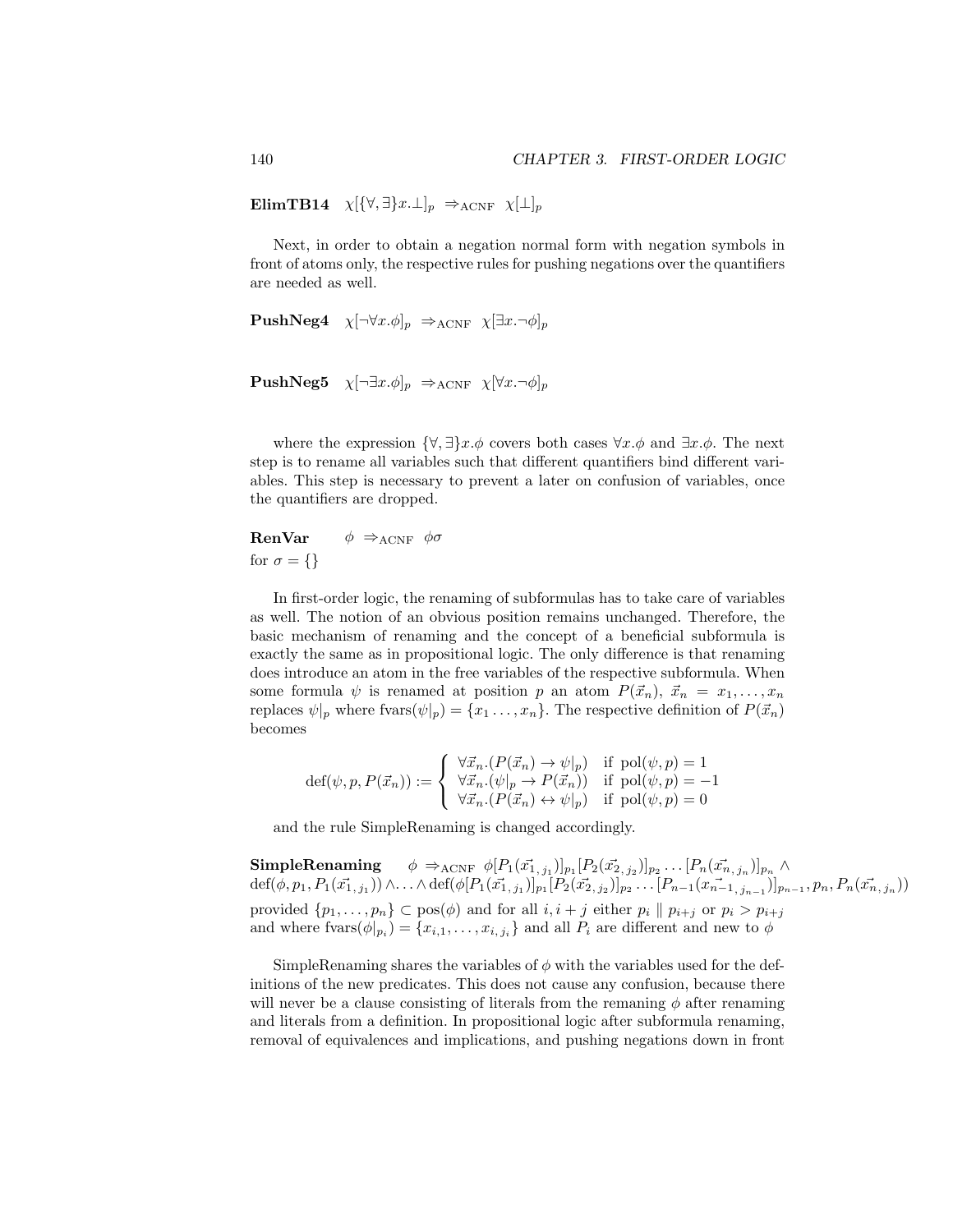of atoms, the CNF can be generated using distributivity. In first-order logic the existential quantifiers are eliminated first by the introduction of Skolem functions. In order to receive Skolem functions with few arguments, the quantifiers are first moved inwards as far as passible. This step is called mini-scoping.

MiniScope1  $\chi[\forall x.(\psi_1 \circ \psi_2)]_p \Rightarrow_{\text{ACNF}} \chi[(\forall x. \psi_1) \circ \psi_2]_p$ provided  $\circ \in \{\wedge, \vee\}, x \notin \text{fvars}(\psi_2)$ 

MiniScope2  $\chi[\exists x.(\psi_1 \circ \psi_2)]_p \Rightarrow_{\text{ACNF}} \chi[(\exists x. \psi_1) \circ \psi_2]_p$ provided  $\circ \in \{\wedge, \vee\}, x \notin \text{fvars}(\psi_2)$ 

MiniScope3  $\chi[\forall x.(\psi_1 \wedge \psi_2)]_p \Rightarrow_{\text{ACNF}} \chi[(\forall x. \psi_1) \wedge (\forall x. \psi_2) \sigma]_p$ where  $\sigma = \{\}, x \in (fvars(\psi_1) \cap fvars(\psi_2))$ 

MiniScope4  $\chi[\exists x.(\psi_1 \vee \psi_2)]_p \Rightarrow_{\text{ACNF}} \chi[(\exists x.\psi_1) \vee (\exists x.\psi_2)\sigma]_p$ where  $\sigma = \{\}, x \in (fvars(\psi_1) \cap fvars(\psi_2))$ 

The rules MiniScope1, MiniScope2 are applied modulo the commutativity of ∧, ∨. Once the quantifiers are moved inwards Skolemization can take place. Skolemization replaces all existentially quantified variables by shallow Skolem function terms.

Skolemization  $\chi[\exists x.\phi]_p \Rightarrow_{\text{ACNF}} \chi[\phi\{x \mapsto f(y_1,\ldots,y_n)\}]_p$ provided there is no q,  $q < p$  with  $\phi|_q = \exists x'.\psi'$ , fvars $(\exists x.\psi) = \{y_1,\ldots,y_n\}$ ,  $f : \text{sort}(y_1) \times \ldots \times \text{sort}(y_n) \rightarrow \text{sort}(x)$  is a new function symbol

**Theorem 3.9.1** (Skolemization Preserves Satisfiability). A formula  $\chi[\exists x.\phi]_p$  is satisfiable iff the formula  $\chi[\phi\{x \mapsto f(y_1, \ldots, y_n)\}]_p$  is, where  $\chi$  is in negation normal form, p the maximal position of an existential quantifier, fvars( $\exists x.\psi$ ) =  $\{y_1, \ldots, y_n\}$ , and arity $(f) = n$  is a new function symbol to  $\phi$ ,  $f : \text{sort}(y_1) \times \ldots \times$  $sort(y_n) \rightarrow sort(x).$ 

*Proof.* Both directions of the proof are done by induction on the length of p and then by a case analysis on the structure of the formula. I only show the relevant cases.

 $\Rightarrow$ : If  $\mathcal{A}, \beta \models \exists x.\phi$  then there exists an  $a \in (\text{sort}(x))^{\mathcal{A}}$  such that  $\mathcal{A}, \beta[x \mapsto \phi]$  $[a] \models \phi$ . Now define  $f^{\mathcal{A}}(\beta(y_1), \ldots, \beta(y_n)) := a$ . Then obviously  $\mathcal{A}, \beta \models \chi[\phi\{x \mapsto$  $f(y_1,\ldots,y_n)$ ]<sub>p</sub>. The function  $f^{\mathcal{A}}$  is well-defined, because the truth value of  $\exists x.\phi$  under  $\mathcal{A},\beta$  depends only on the values  $\beta$  assigns to the free variables of  $\exists x.\phi$ , i.e., the free variables fvars $(\exists x.\psi) = \{y_1,\ldots,y_n\}$  the function f depends on.

 $\Leftarrow$ : If  $\mathcal{A}, \beta \models \chi[\phi\{x \mapsto f(y_1, \dots, y_n)\}]_p$  then  $\mathcal{A}, \beta[x \mapsto f^{\mathcal{A}}(\beta(y_1), \dots, \beta(y_n))] \models$  $\phi$  and therefore  $\mathcal{A}, \beta \models \exists x. \phi$ .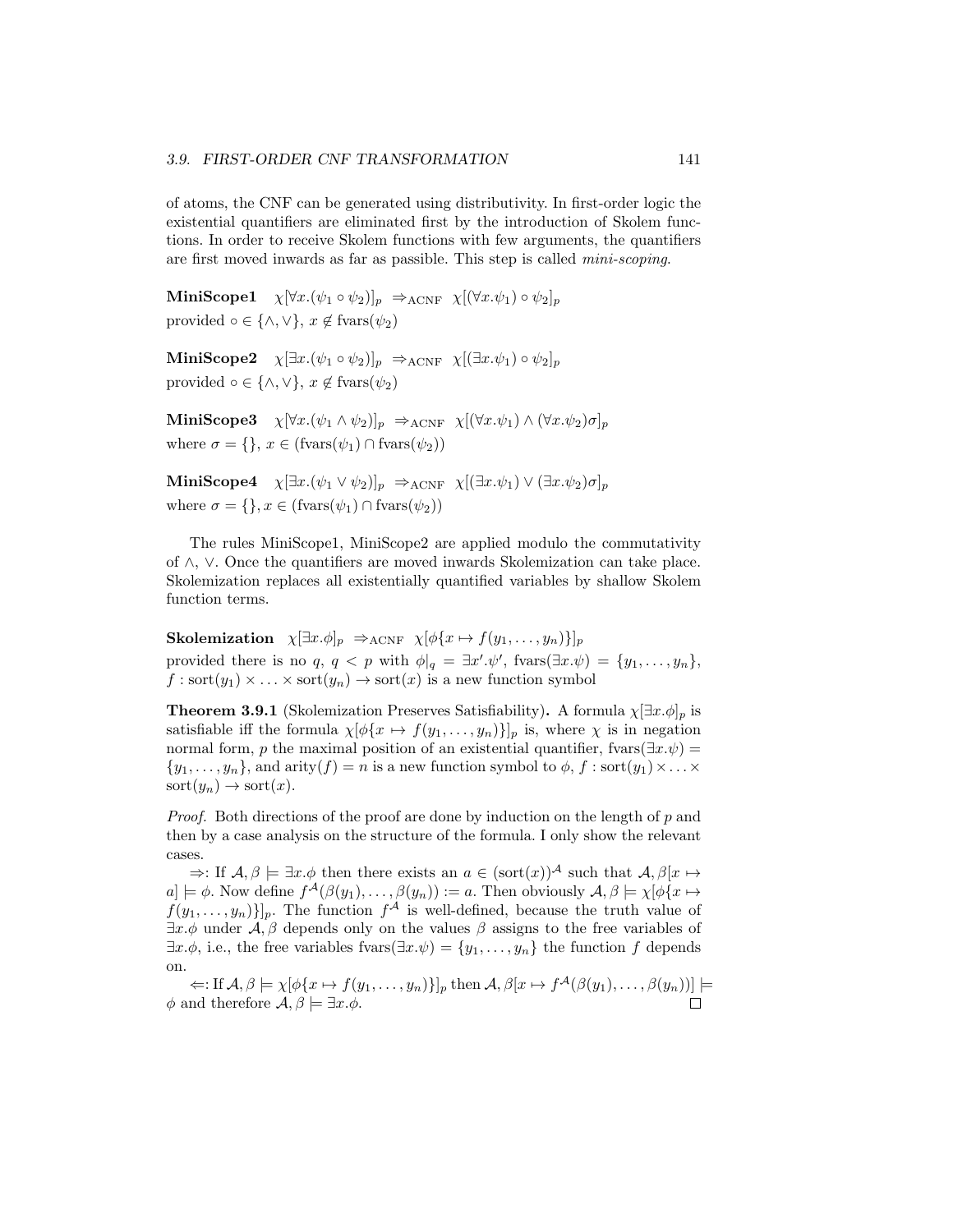Example 3.9.2 (Mini-Scoping and Skolemization). Consider the simple formula  $\forall x.\exists y.(R(x,x) \land P(y))$ . Applying Skolemization directly to this formula, without mini-scoping results in

$$
\forall x. \exists y. (R(x, x) \land P(y)) \Rightarrow_{\text{ACNF}}^{\text{Skolem}} \forall x. (R(x, x) \land P(g(x)))
$$

for a unary Skolem function g because fvars $(\exists y.(R(x,x) \land P(y))) = \{x\}$ . Applying mini-scoping and then Skolemization generates

$$
\forall x. \exists y. (R(x,x) \land P(y)) \Rightarrow^{\text{MiniScope},*}_{\text{ACNF}} \forall x. R(x,x) \land \exists y. P(y) \Rightarrow^{\text{Sololem}}_{\text{ACNF}} \forall x. R(x,x) \land P(a)
$$

for some Skolem constant  $a : \rightarrow sort(y)$  because fvars $(\exists y.P(y)) = \emptyset$ . Now the former formula after Skolemization is seriously more complex than the latter. The former belongs to an undecidable fragment of first-order logic while the latter belongs to a decidable one (see Section 3.15).

Finally, the universal quantifiers are removed. In a first-order logic CNF any variable is universally quantified by default. Furthermore, the variables of two different clauses are always assumed to be different.

```
RemForall \chi[\forall x.\psi]_p \Rightarrow_{\text{ACNF}} \chi[\psi]_p
```
The actual CNF is then done by distributivity, exactly as it is done in propositional logic.

| Algorithm 11: $\operatorname{acnf}(\phi)$                                    |
|------------------------------------------------------------------------------|
| <b>Input</b> : A first-order formula $\phi$ .                                |
| <b>Output:</b> A formula $\psi$ in CNF satisfiability preserving to $\phi$ . |
| 1 whilerule $(ElimT B1(\phi),,ElimT B14(\phi))$ do:                          |
| 2 RenVar $(\phi)$ ;                                                          |
| <b>3 SimpleRenaming</b> $(\phi)$ on obvious positions;                       |
| 4 whilerule (ElimEquiv1( $\phi$ ), ElimEquiv2( $\phi$ ) do ;                 |
| 5 whilerule (ElimImp( $\phi$ ) do;                                           |
| 6 whilerule $(PushNeg1(\phi),,PushNeg5(\phi))$ do:                           |
| 7 whilerule (MiniScope1( $\phi$ ),,MiniScope4( $\phi$ )) do;                 |
| s whilerule (Skolemization( $\phi$ ) do ;                                    |
| 9 whilerule (RemForall $(\phi)$ ) do;                                        |
| 10 whilerule $(PushDisj(\phi))$ do:                                          |
| 11 return $\phi$ :                                                           |

**Theorem 3.9.3** (Properties of the ACNF Transformation). Let  $\phi$  be a firstorder sentence, then

1. acnf $(\phi)$  terminates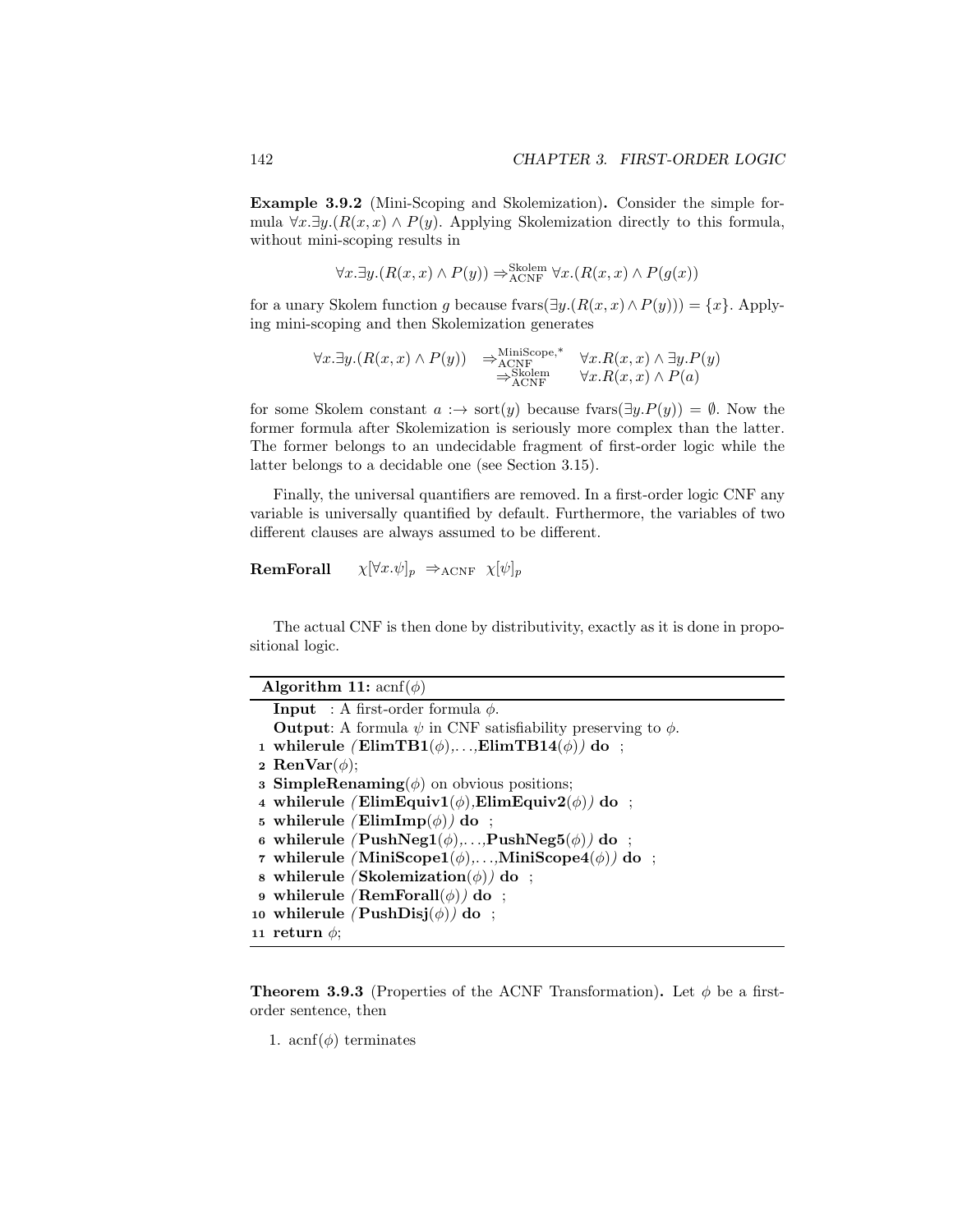#### 3.10. FIRST-ORDER RESOLUTION 143

2.  $\phi$  is satisfiable iff acnf( $\phi$ ) is satisfiable

Proof. (Idea) 1. is a straightforward extension of the propositional case. It is easy to define a measure for any line of Algorithm 11.

2. can also be established separately for all rule applications. The rules SimpleRenaming and Skolemization need separate proofs, the rest is straightforward or copied from the propositional case.  $\Box$ 

 $\overline{C}$ In addition to the consideration of repeated subformulas, discussed in Section 2.5, for first-order renaming another technique can pay off: generalization. Consider the formula  $[\phi_1 \vee (Q_1(a_1) \wedge Q_2(a_1))] \wedge [\phi_2 \vee$  $(Q_1(a_2) \wedge Q_2(a_2)) \wedge \ldots \wedge [\phi_n \vee (Q_1(a_n) \wedge Q_2(a_n)].$  SimpleRenaming on obvious renamings applied to this formula will independently rename any occurrences of a formula  $(Q_1(a_i) \wedge Q_2(a_i))$ . However generalization pays off here. By adding the definition  $\forall x, y \ (R(x, y) \rightarrow (Q_1(x) \land Q_2(y)))$  and replacing the i<sup>th</sup> occurrence of the conjunct by  $R(x, y) \{x \mapsto a_i, y \mapsto a_i\}$  one definition for all subformula occurrences suffices.

## 3.10 First-Order Resolution

As already mentioned, I still consider first-order logic without equality. Firstorder resolution on ground clauses corresponds to propositional resolution. Each ground atom becomes a propositional variable. However, since there are up to infinitely many ground instances for a first-oder clause set with variables and it is not a priori known which ground instances are needed in a proof, the first-order resolution calculus operates on clauses with variables. Roughly, the relationship between ground resolution and first-order resolution corresponds to the relationship between standard tableau and free-variable tableau. However, the variables in free-variable tablea can only be instantiated once, thereas in resolution they can be instantiated arbitrarily often.

Propositional (or first-order ground) resolution is refutationally complete, without reduction rules it is not guaranteed to terminate for satisfiable sets of clauses, and inferior to the CDCL calculus. However, in contrast to the CDCL calculus, resolution can be easily extended to non-ground clauses via unification. The problem to lift the CDCL calculus lies in the lifting of the model representation of the trail. I'll discuss this in more detail in Section 3.15.

**Lemma 3.10.1.** Let A be a  $\Sigma$  – algebra and let  $\phi$  be a  $\Sigma$  – formula with free variables  $x_1, \ldots, x_n$ . Then  $\mathcal{A} \models \forall x_1, \ldots, x_n \phi$  iff  $\mathcal{A} \models \phi$ 

**Lemma 3.10.2.** Let  $\phi$  be a  $\Sigma$  - formula with free variables  $x_1, \ldots, x_n$ , let  $\sigma$  be a substitution and let  $y_1, \ldots, y_m$  be free variables of  $\phi \sigma$ . Then  $\mathcal{A} \models \forall x_1, \ldots, x_n \phi$ implies  $\mathcal{A} \models \forall y_1, \ldots, y_m \phi \sigma$ .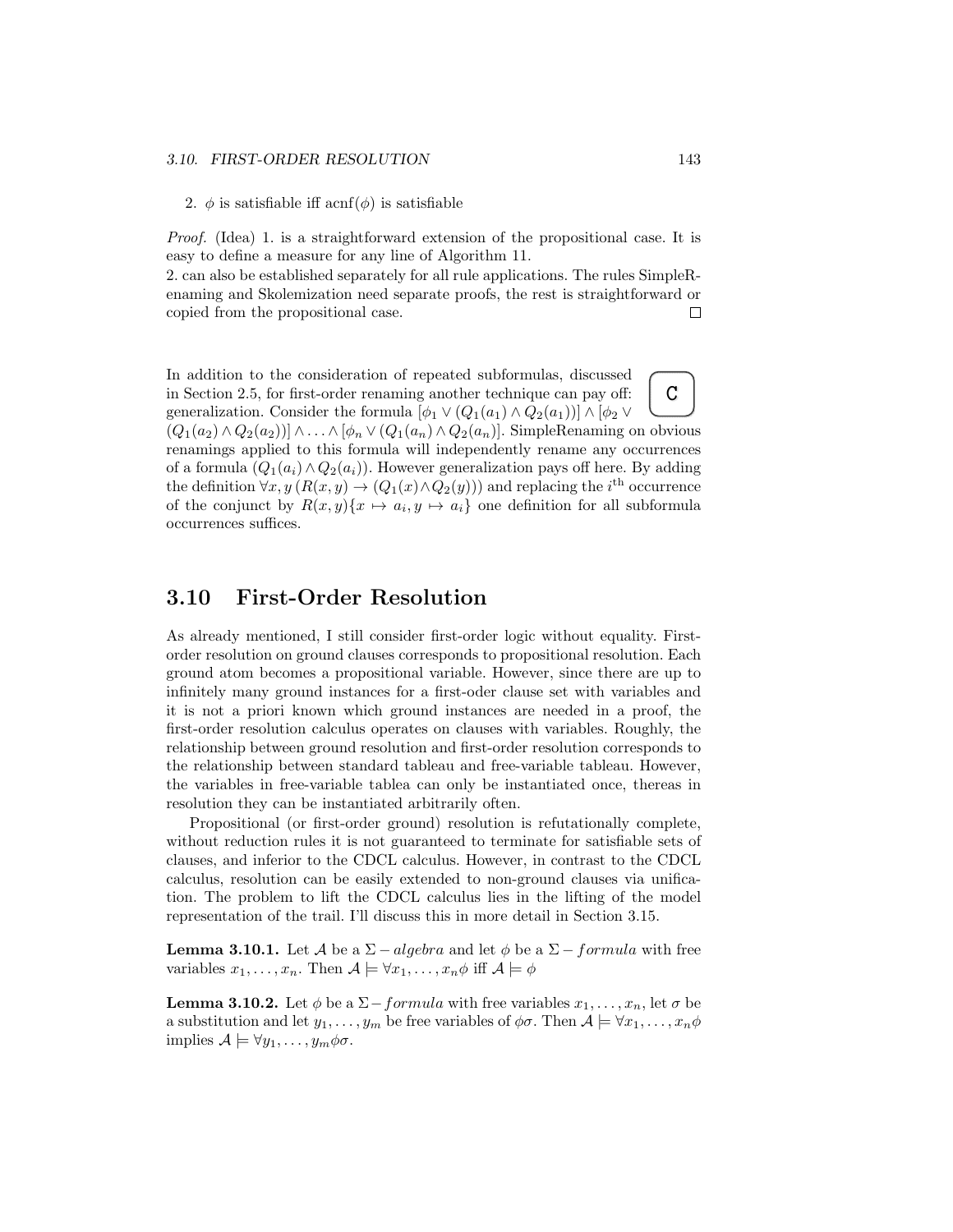In particular, if  $A$  is a model of an (implicitly universally quantified) clause C then it is also a model of all (implicitly universally quantified) instances  $C\sigma$ of  $C$ . Consequently, if it is shown that some instances of clauses in a set  $N$  are unsatisfiable then it is also shown that  $N$  itself is unsatisfiable.

#### General Resolution through Instantiation

The approach is to instantiate clauses appropriately. An example is shown in Figure 3.3. However, this may lead to several problems. First of all, more than one instance of a clause can participate in a proof and secondly, which is even worse, there are infinitely many possible instances. Due to the fact that instantiation must produce complementary literals so that inferences become possible, the idea is to not instantiate more than necessary to get complementary literals. An instantiation of the clause set from Figure 3.3 is again shown in Figure 3.4 with the difference that the latter instantiates only as much as necessary, inevitably reducing the number of substitutions.



Figure 3.3: Instantiation of the clause set  $N$  $P(z', z') \lor \neg Q(z), \neg P(a, y), P(x', b) \lor Q(f(x', x))$ 

#### Lifting Principle

In order to overcome the problem of effectively and efficiently saturating infinite sets of clauses as they arise from taking the (ground) instances of finitely many general clauses (with variables), the general idea is to lift the resolution principle as proposed by Robinson [?]. The lifting is as follows: For the resolution of general clauses, equality of ground atoms is generalized to unifiability of general atoms and only the most general (minimal) unifiers (mgu) are computed.

The advantage of the method in Robinson [?] compared with Gilmore [?] is that unification enumerates only those instances of clauses that participate in an inference. Moreover, clauses are not right away instantiated into ground clauses. Rather they are instantiated only as far as required for an inference. Inferences with non-ground clauses in general represent infinite sets of ground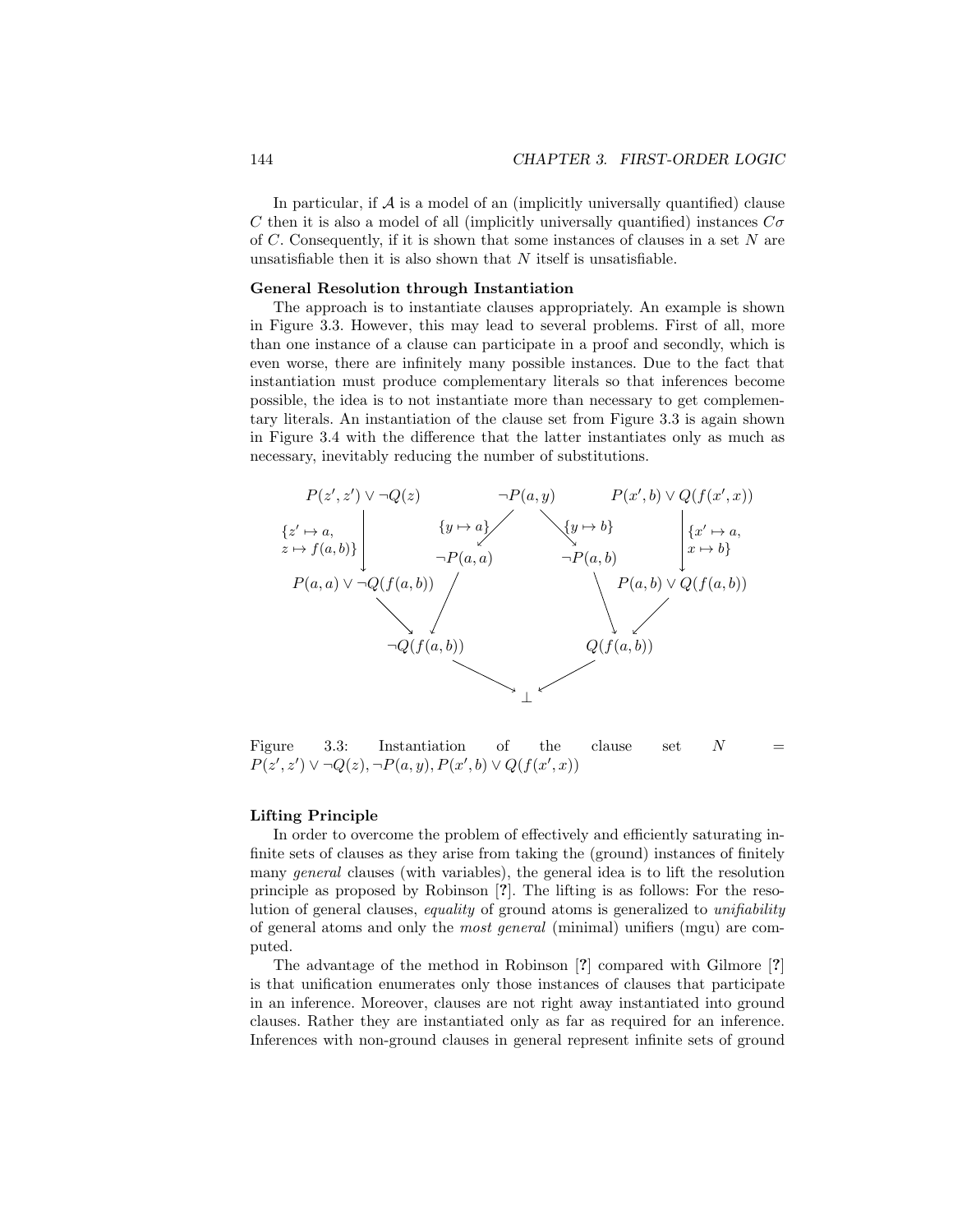

Figure 3.4: Instantiation of the clause set  $N =$  $P(z', z') \vee \neg Q(z), \neg P(a, y), P(x', b) \vee Q(f(x', x))$  with a reduced number of instantiations.

inferences which are computed simultaneously in a single step.

The first-order resolution calculus consists of the inference rules Resolution and Factoring and generalizes the propositional resolution calculus (Section 2.6). Variables in clauses are implicitely universally quantified, so they can be instantiated in an arbitrary way. For the application of any inference or reduction rule, I can therefore assume that the involved clauses don't share any variables, i.e., variables are a priori renamed. Furthermore, clauses are assumed to be unique with respect to renaming in a set.

Resolution  $(N \cup \{D \lor A, \neg B \lor C\}) \Rightarrow_{RES} (N \cup \{D \lor A, \neg B \lor C\} \cup \{(D \lor C) \sigma\})$ if  $\sigma = mau(A, B)$  for atoms A, B

Factoring  $(N \uplus \{C \vee L \vee K\}) \Rightarrow_{RES} (N \cup \{C \vee L \vee K\} \cup \{(C \vee L)\sigma\})$ if  $\sigma = \text{mqu}(L, K)$  for literals L, K

The reduction rules are

Subsumption  $(N \uplus \{C_1, C_2\}) \Rightarrow_{RES} (N \cup \{C_1\})$ provided  $C_1 \sigma \subset C_2$  for some matcher  $\sigma$ 

Tautology Dele-<br>  $(N \oplus \{C \vee A \vee \neg A\}) \Rightarrow_{RES} (N)$ tion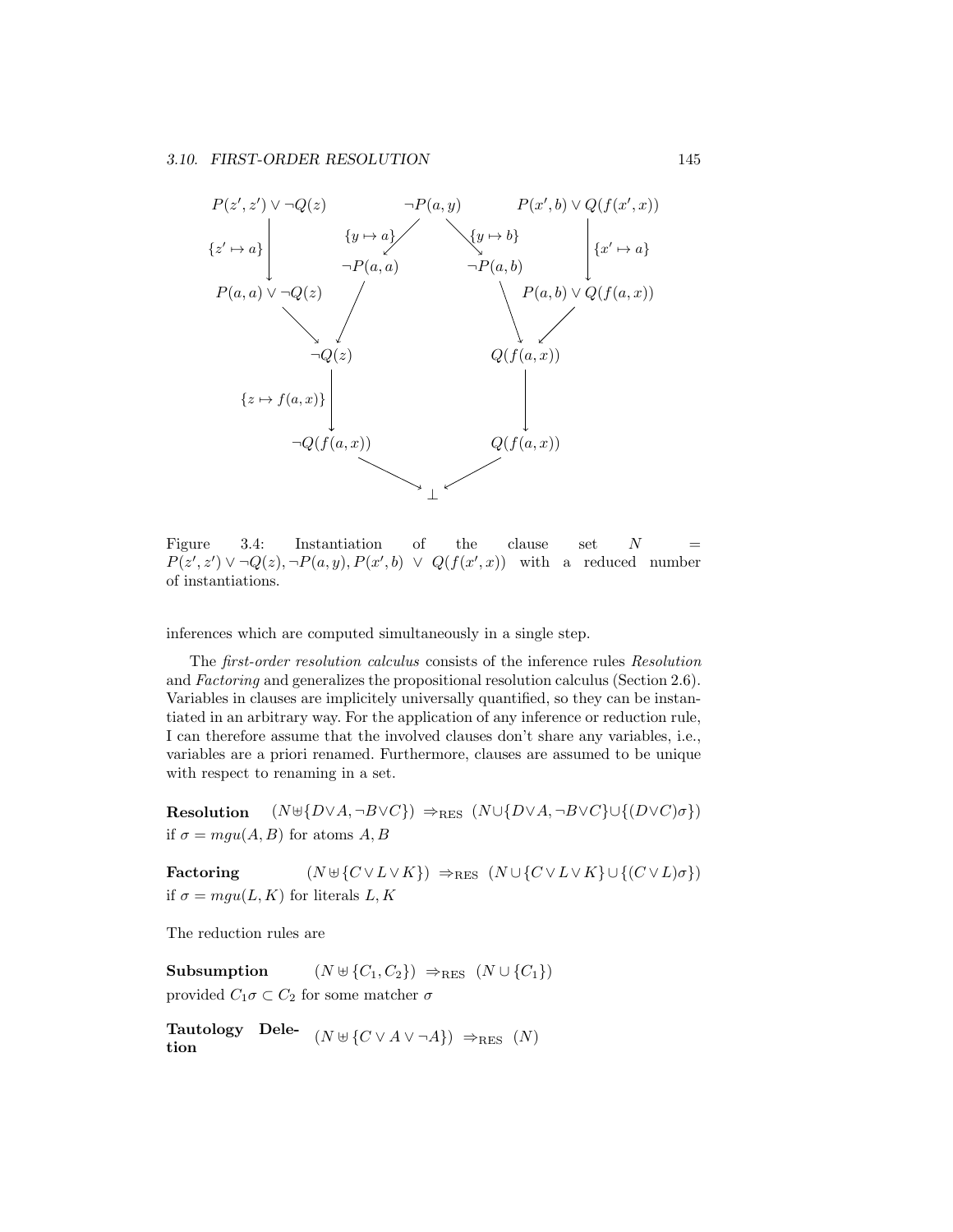Condensation  $(N \oplus \{C\}) \Rightarrow_{RES} (N \cup \{C'\})$ 

where  $C'$  is the result of removing duplicate literals from  $C\sigma$  for some matcher  $\sigma$  and  $C'$  subsumes  $C$ 

Subsumption Resolution  $(N \cup \{C_1 \vee L, C_2 \vee K\}) \Rightarrow_{RES} (N \cup \{C_1 \vee L, C_2\})$ where  $L\sigma = \text{comp}(K)$  and  $C_1\sigma \subseteq C_2$ 

## Lifting Lemma

**Lemma 3.10.3.** Let  $C$  and  $D$  be variable-disjoint clauses. If

Propositional Resolution  $(N \oplus \{D\sigma, C\rho\}) \Rightarrow (N \cup \{D\sigma, C\rho\} \cup \{C'\})$ 

where  $\sigma$  and  $\rho$  are substitutions then there exists a substitution  $\tau$  so that

**General Resolution** 
$$
(N \uplus \{D, C\}) \Rightarrow (N \cup \{D, C\} \cup \{C''\tau = C'\})
$$

An analogous lifting lemma holds for factorization.

#### Saturation of Sets of General Clauses

**Definition 3.10.4** (Resolution Saturation). A set of clauses  $N$  is saturated up to redundancy

**Corollary 3.10.5.** Let  $N$  be a set of general clauses saturated under Res, i.e.,  $Res(N) \subseteq N$ . Then also  $G_{\Sigma}(N)$  is saturated, that is,  $Res(G_{\Sigma}(N)) \subseteq G_{\Sigma}(N)$ .

*Proof.* W.l.o.g. assume that clauses in  $N$  are pairwise variable-disjoint. (Otherwise they have to be made disjoint and this renaming process changes neither  $Res(N)$  nor  $G_{\Sigma}(N)$ .) Let  $C' \in Res(G_{\Sigma}(N))$ , meaning (i) there exist resolvable ground instances  $D\sigma$  and  $C\rho$  of N with resolvent C', or else (ii) C' is a factor of a ground instance  $C\sigma$  of C.

Case (i): By the Lifting Lemma,  $D$  and  $C$  are resolvable with a resolvent C'' with  $C''\tau = C'$ , for a suitable substitution  $\tau$ . As  $C'' \in N$  by assumption,  $C' \in G_{\Sigma}(N)$  is obtained.

Case (ii): Similar.

 $\Box$ 

## Herbrand's Theorem

**Lemma 3.10.6.** Let N be a set of  $\Sigma$ -clauses, let A be an interpretation. Then  $\mathcal{A} \models N$  implies  $\mathcal{A} \models G_{\Sigma}(N)$ .

**Lemma 3.10.7.** Let N be a set of  $\Sigma$ -clauses, let  $\mathcal A$  be a *Herbrand* interpretation. Then  $\mathcal{A} \models G_{\Sigma}(N)$  implies  $\mathcal{A} \models N$ .

**Theorem 3.10.8** (Herbrand). A set N of  $\Sigma$ -clauses is satisfiable if and only if it has a Herbrand model over  $\Sigma$ .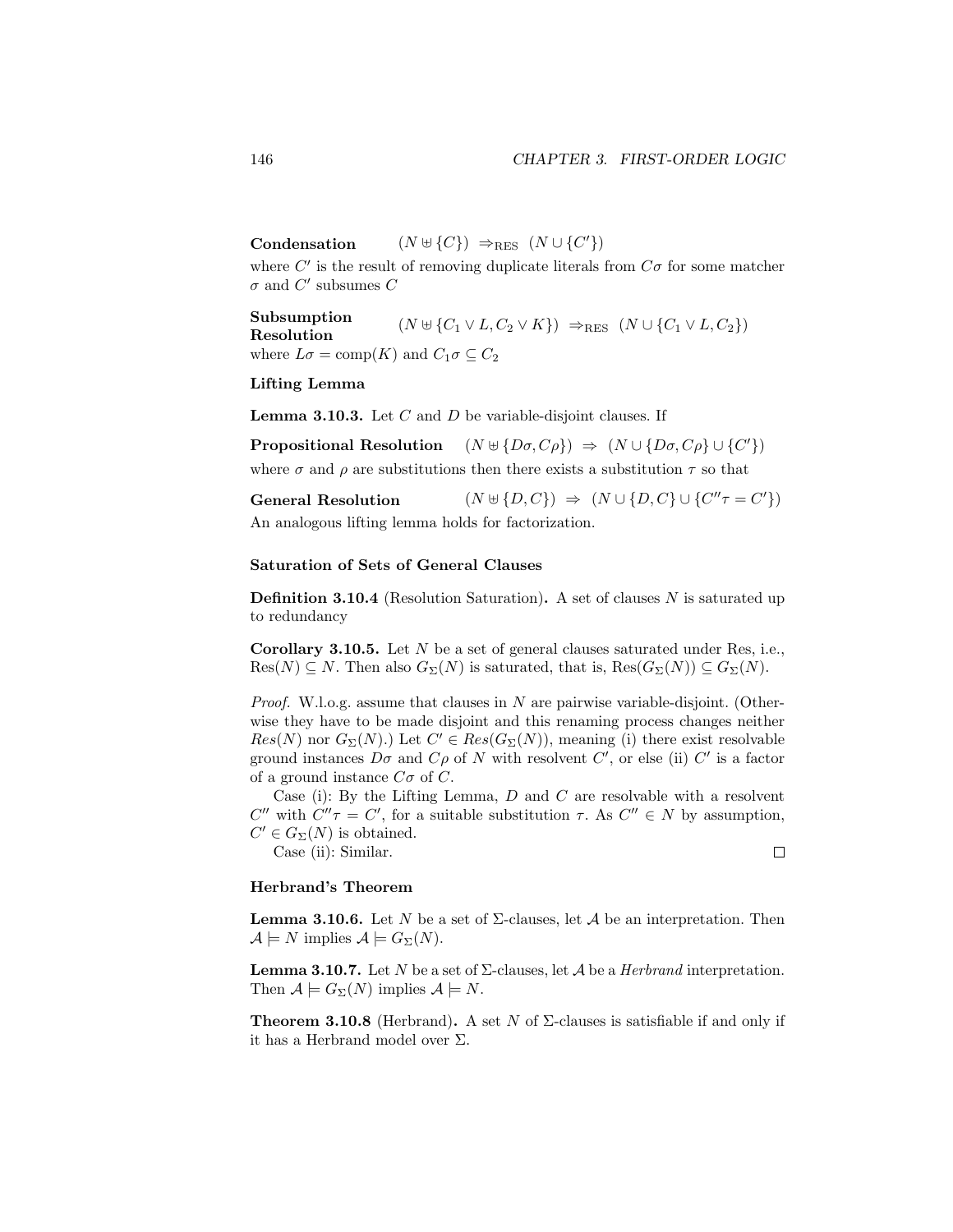*Proof.* ( $\Leftarrow$ ) Assume N has a Herbrand model I over  $\Sigma$ , i.e.,  $I \models N$ . Then N is satisfiable.

 $(\Rightarrow)$  Let  $N \not\models \bot$ .

$$
N \not\models \bot \Rightarrow \bot \notin Res^*(N) \qquad \text{(resolution is sound)}
$$
  
\n
$$
\Rightarrow \bot \notin G_{\Sigma}(Res^*(N))
$$
  
\n
$$
\Rightarrow I_{G_{\Sigma}(Res^*(N))} \models G_{\Sigma}(Res^*(N)) \qquad \text{(Theorem ; Corollary 3.10.5)}
$$
  
\n
$$
\Rightarrow I_{G_{\Sigma}(Res^*(N))} \models Res^*(N) \qquad \text{(Lemma 3.10.7)}
$$
  
\n
$$
\Rightarrow I_{G_{\Sigma}(Res^*(N))} \models N \qquad \qquad (N \subseteq Res^*(N))
$$

## The Theorem of Löwenheim-Skolem

**Theorem 3.10.9** (Löwenheim–Skolem). Let  $\Sigma$  be a countable signature and let S be a set of closed  $\Sigma$ -formulas. Then S is satisfiable iff S has a model over a countable universe.

*Proof.* If both X and  $\Sigma$  are countable, then S can be at most countably infinite. Now generate, maintaining satisfiability, a set  $N$  of clauses from  $S$ . This extends  $\Sigma$  by at most countably many new Skolem functions to  $\Sigma'$ . As  $\Sigma'$  is countable, so is  $T_{\Sigma'}$ , the universe of Herbrand-interpretations over  $\Sigma'$ . Now apply Theorem 3.10.8.  $\Box$ 

#### Refutational Completeness of General Resolution

Theorem 3.10.10 (Soundness and Completenss of Resolution). The resolution calculus is sound and complete:

 $N$  is unsatisfiable iff  $N \Rightarrow^*_{\text{RES}} N'$  and  $\bot \in N'$  for some  $N'$ 

Theorem 3.10.11 (Soundness and Completenss of Resolution). Let N be a set of first-clauses where  $Res(N) \subseteq N$ . Then

$$
N \models \bot \Leftrightarrow \bot \in N.
$$

*Proof.* Let  $Res(N) \subseteq N$ . By Corollary 3.10.5:  $Res(G_{\Sigma}(N)) \subseteq G_{\Sigma}(N)$ 

 $N \models \bot \Leftrightarrow G_{\Sigma}(N) \models \bot$  (Lemma 3.10.6/3.10.7; Theorem 3.10.8)<br>  $\Leftrightarrow \bot \in G_{\Sigma}(N)$  (propositional resolution sound and complete) (propositional resolution sound and complete)  $\Leftrightarrow \bot \in N$ 

 $\Box$ 

#### Compactness of First-Order Logic

Theorem 3.10.12 (Compactness Theorem for First-Order Logic). Let S be a set of first-order formulas. S is unsatisfiable if and only if some finite subset  $S' \subseteq S$  is unsatisfiable.

 $\Box$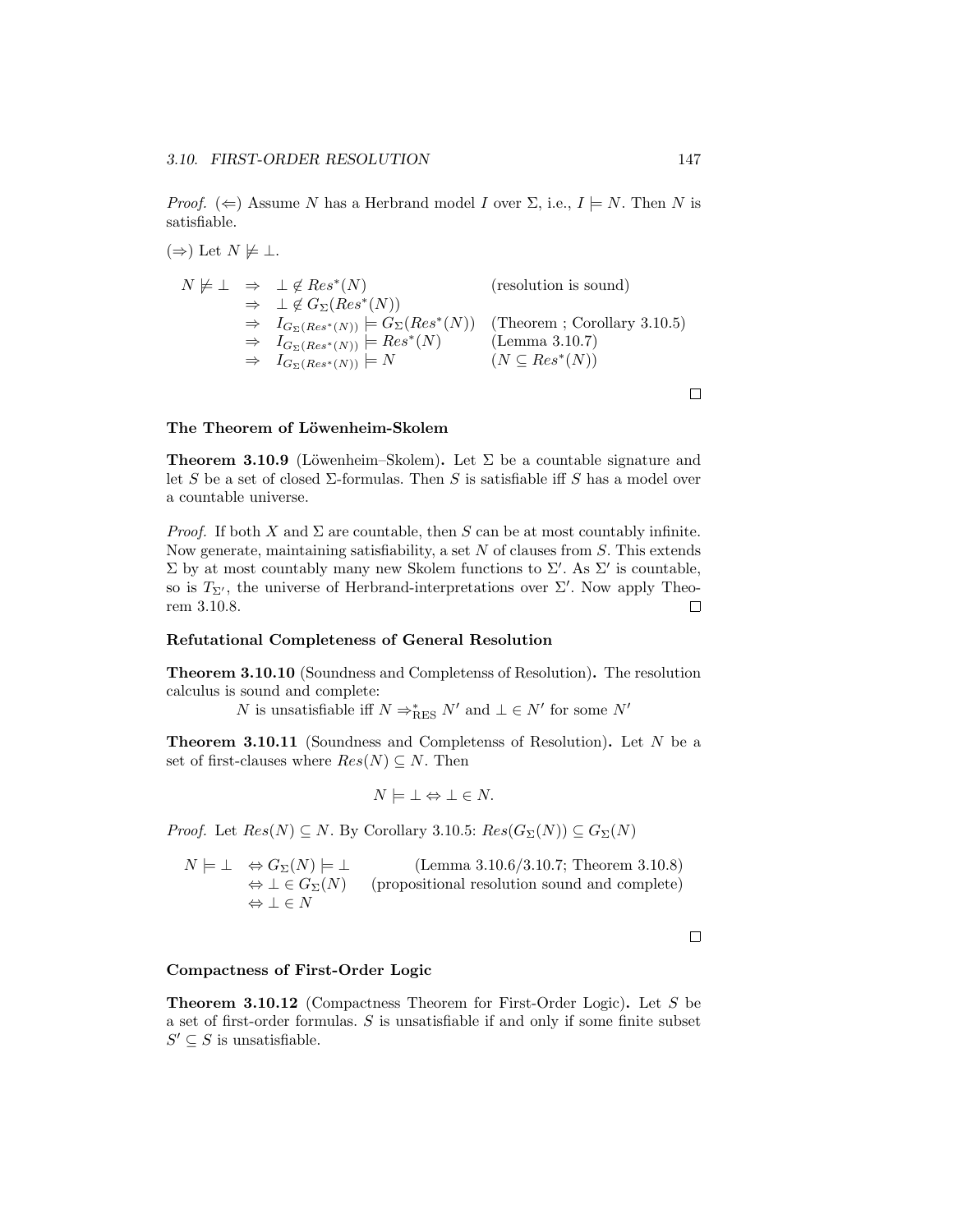*Proof.* ( $\Leftarrow$ ) Assume that S' is unsatisfiable. Then there exists at least one unsatisfiable formula  $\phi \in S'$ . Since  $S' \subseteq S$ , S is also unsatisfiable.

 $(\Rightarrow)$  Let S be unsatisfiable and let N be the set of clauses obtained by Skolemization and CNF transformation of the formulas in S. Clearly  $Res^*(N)$  is unsatisfiable. By Theorem 3.10.11,  $\bot \in Res^*(N)$ , and therefore  $\bot \in Res^n(N)$  for some  $n \in \mathbb{N}$ . Consequently,  $\perp$  has a finite resolution proof B of depth $\leq n$ . Choose  $S'$  as the subset of formulas in  $S$  so that the corresponding clauses contain the assumptions (leaves) of B.  $\Box$ 

## 3.11 Orderings

Propositional superposition is based on an ordering on the propositional variables, Section 2.7. The ordering is total and well-founded. Basically, propositional variables correspond to ground atoms in first-order logic. This section generalizes the ideas of the propositional superposition ordering to first-order logic. In first-order logic the ordering has to also consider terms and variables and operations on terms like the application of a substitution.

Definition 3.11.1 (Σ-Operation Compatible Relation). A binary relation  $\exists$  over  $T(\Sigma, \mathcal{X})$  is called *compatible with*  $\Sigma$ -operations, if  $s \exists s'$  implies  $f(t_1,\ldots,s,\ldots,t_n) \sqsupset f(t_1,\ldots,s',\ldots,t_n)$  for all  $f \in \Omega$  and  $s,s',t_i \in T(\Sigma,\mathcal{X})$ .

Lemma 3.11.2 (Σ-Operation Compatible Relation). A relation  $\exists$  is compatible with  $\Sigma$ -operations iff  $s \supset s'$  implies  $t[s]_p \supset t[s']_p$  for all  $s, s', t \in T(\Sigma, \mathcal{X})$  and  $p \in pos(t)$ .

In the literature *compatible with*  $\Sigma$ -operations is sometimes also called *com*patible with contexts.

Definition 3.11.3 (Substitution Stable Relation, Rewrite Relation). A binary relation  $\exists$  over  $T(\Sigma, \mathcal{X})$  is called *stable under substitutions*, if  $s \exists s'$  implies  $s\sigma \supset s'\sigma$  for all  $s, s' \in T(\Sigma, \mathcal{X})$  and substitutions  $\sigma$ . A binary relation  $\supset$  is called a *rewrite relation*, if it is compatible with  $\Sigma$ -operations and stable under substitutions.

A rewrite ordering is then an ordering that is a rewrite relation.

**Definition 3.11.4** (Subterm Ordering). The proper subterm ordering  $s > t$  is defined by  $s > t$  iff  $s|_p = t$  for some position  $p \neq \epsilon$  of s.

**Definition 3.11.5** (Simplification Ordering). A rewrite ordering  $\succ$  over  $T(\Sigma, \mathcal{X})$  is called *simplification ordering*, if it enjoys the *subterm property*  $s > t$ implies  $s > t$  for all  $s, t \in T(\Sigma, \mathcal{X})$  of the same sort.

**Definition 3.11.6** (Lexicographical Path Ordering (LPO)). Let  $\Sigma = (\mathcal{S}, \Omega, \Pi)$ be a signature and let  $\succ$  be a strict partial ordering on operator symbols in  $\Omega$ , called precedence. The lexicographical path ordering  $\succ_{lpo}$  on  $T(\Sigma, \mathcal{X})$  is defined as follows: if  $s, t$  are terms in  $T_S(\Sigma, \mathcal{X})$  then  $s \succ_{lpo} t$  iff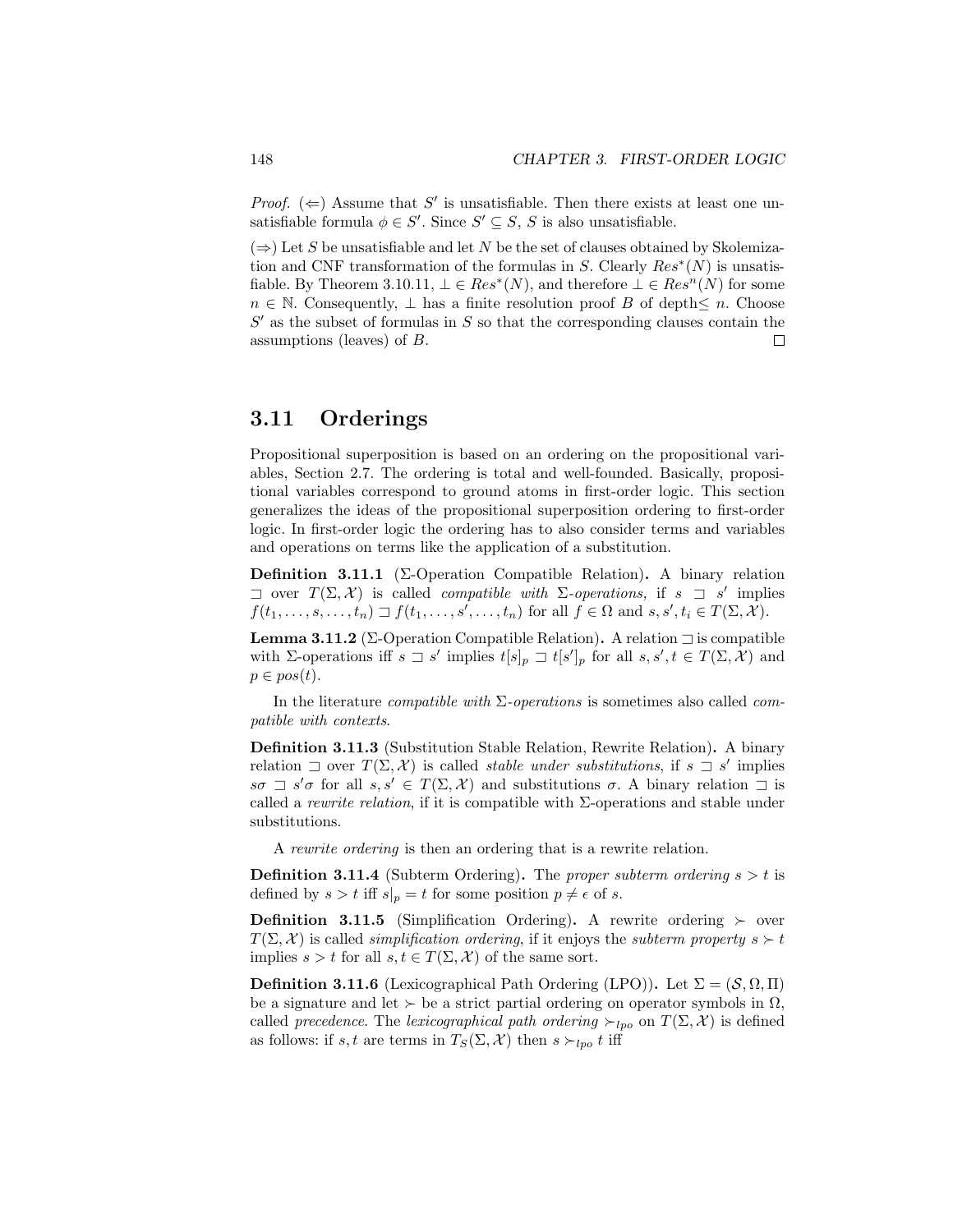- 1.  $t = x \in \mathcal{X}, x \in vars(s)$  and  $s \neq t$  or
- 2.  $s = f(s_1, \ldots, s_n), t = g(t_1, \ldots, t_m)$  and
	- (a)  $s_i \succ_{lno} t$  for some  $i \in \{1, \ldots, n\}$  or
	- (b)  $f \succ g$  and  $s \succ_{lpo} t_j$  for every  $j \in \{1, \ldots, m\}$  or
	- (c)  $f = g, s \succ_{lpo} t_j$  for every  $j \in \{1, \ldots, m\}$  and  $(s_1, \ldots, s_n)(\succ_{lpo}$  $)_{lex}(t_1,\ldots,t_m).$

Theorem 3.11.7 (LPO Properties). 1. The LPO is a rewrite ordering.

- 2. LPO enjoys the subterm property, hence is a simplification ordering.
- 3. If the precedence  $\succ$  is total on  $\Omega$  then  $\succ_{lpo}$  is total on the set of ground terms  $T(\Sigma)$ .
- 4. If  $\Omega$  is finite then  $\succ_{lpo}$  is well-founded.

**Example 3.11.8.** Consider the terms  $g(x)$ ,  $g(y)$ ,  $g(g(a))$ ,  $g(b)$ ,  $g(a)$ ,  $b$ ,  $a$ . With respect to the precedence  $g \succ b \succ a$  the ordering on the ground terms is  $g(g(a)) \succ_{lpo} g(b) \succ_{lpo} g(a) \succ_{lpo} b \succ_{lpo} a$ . The terms  $g(x)$  and  $g(y)$  are not comparable. Note that the terms  $g(g(a))$ ,  $g(b)$ ,  $g(a)$  are all instances of both  $g(x)$  and  $g(y)$ .

With respect to the precedence  $b \succ a \succ g$  the ordering on the ground terms is  $g(b) \succ_{lpo} b \succ_{lpo} g(g(a)) \succ_{lpo} g(a) \succ_{lpo} a$ .

**Definition 3.11.9** (The Knuth-Bendix Ordering). Let  $\Sigma = (\mathcal{S}, \Omega, \Pi)$  be a finite signature, let  $\succ$  be a strict partial ordering ("precedence") on  $\Omega$ , let  $w : \Omega \cup \mathcal{X} \rightarrow$  $\mathbb{R}^+$  be a *weight function*, so that the following admissibility condition is satisfied:

 $w(x) = w_0 \in \mathbb{R}^+$  for all variables  $x \in \mathcal{X}$ ;  $w(c) \geq w_0$  for all constants  $c \in \Omega$ . Then, the weight function  $w$  can be extended to terms recursively:

$$
w(f(t_1,\ldots,t_n))=w(f)+\sum_{1\leq i\leq n}w(t_i)
$$

or alternatively

$$
\sum w(t) = \sum_{x \in vars(t)} w(x) \cdot \#(x, t) + \sum_{f \in \Omega} w(f) \cdot \#(f, t)
$$

where  $\#(a, t)$  is the number of occurrences of a in t.

The Knuth-Bendix ordering  $\succ_{kbo}$  on  $T(\Sigma, \mathcal{X})$  induced by  $\succ$  and admissible w is defined by:  $s \succ_{kbo} t$  iff

- 1.  $\#(x, s) \geq \#(x, t)$  for all variables x and  $w(s) > w(t)$ , or
- 2.  $\#(x, s) \geq \#(x, t)$  for all variables  $x, w(s) = w(t)$ , and
	- (a)  $s = f(s_1, \ldots, s_m)$ ,  $t = q(t_1, \ldots, t_n)$ , and  $f \succ q$ , or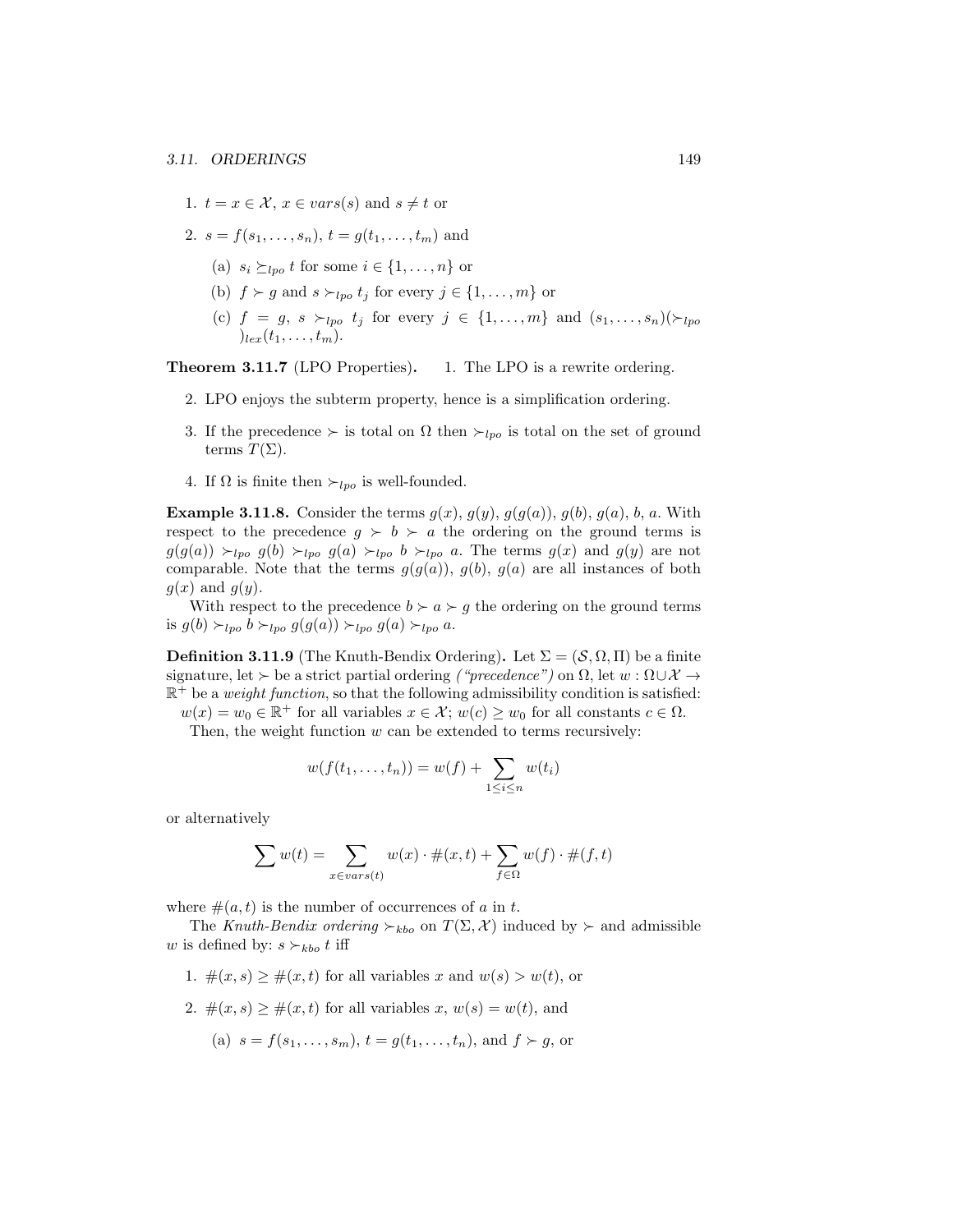(b)  $s = f(s_1, \ldots, s_m)$ ,  $t = f(t_1, \ldots, t_m)$ , and  $(s_1, \ldots, s_m)$   $(\succ_{kbo}$  $)_{lex}(t_1,\ldots,t_m).$ 

**Theorem 3.11.10** (KBO Properties). 1. The KBO is a rewrite ordering.

- 2. KBO enjoys the subterm property, hence is a simplification ordering.
- 3. If the precedence  $\succ$  is total on  $\Omega$  then  $\succ_{kbo}$  is total on the set of ground terms  $T(\Sigma)$ .
- 4. If  $\Omega$  is finite then  $\succ_{kbo}$  is well-founded.

The KBO ordering can be extended to contain unary function symbols with weight zero. This was motivated by completion of the group axioms, see Chapter 4.

Definition 3.11.11 (The Knuth-Bendix Ordering Extended). The additional requirements added to Definition 3.11.9 are

- 1. Extend w to  $w : \Omega \cup \mathcal{X} \to \mathbb{R}_0^+$
- 2. If  $w(f) = 0$  for some  $f \in \Omega$  with arity $(f) = 1$ , then  $f \succeq g$  for all  $g \in \Omega$ .
- 3. As a first case to the disjunction of 3.11.9-2. (a')  $t = x$ ,  $s = f<sup>n</sup>(x)$  for some  $n \ge 1$

The LPO ordering as well as the KBO ordering can be extended to atoms in a straightforward way. The precedence  $\succ$  is extended to  $\Pi$ . For LPO atoms are then compared according to Definition 3.11.6-2. For KBO the weight function  $w$  is also extended to atoms by giving predicates a non-zero positive weight and then atoms are compared according to terms.

Actually, since atoms are never substituted for variables in first-order logic, an alternative to the above would be to first compare the predicate symbols and let  $\succ$  decide the ordering. Only if the atoms share the same predicate symbol, the argument terms are considered, e.g., in a lexicographic way and are then compared with respect to KBO or LPO, respectively.

## 3.12 First-Order Ground Superposition

Propositional clauses and ground clauses are essentially the same, as long as equational atoms are not considered. This section deals only with ground clauses and recalls mostly the material from Section 2.7 for first-order ground clauses. The main difference is that the atom ordering is more complicated, see Section 3.11. Let N be a possibly infinite set of ground clauses.

Definition 3.12.1 (Ground Clause Ordering). Let  $\prec$  be a strict rewrite ordering total on ground terms and ground atoms. Then  $\prec$  can be lifted to a total ordering  $\prec_L$  on literals by its multiset extension  $\prec_{\text{mul}}$  where a positive literal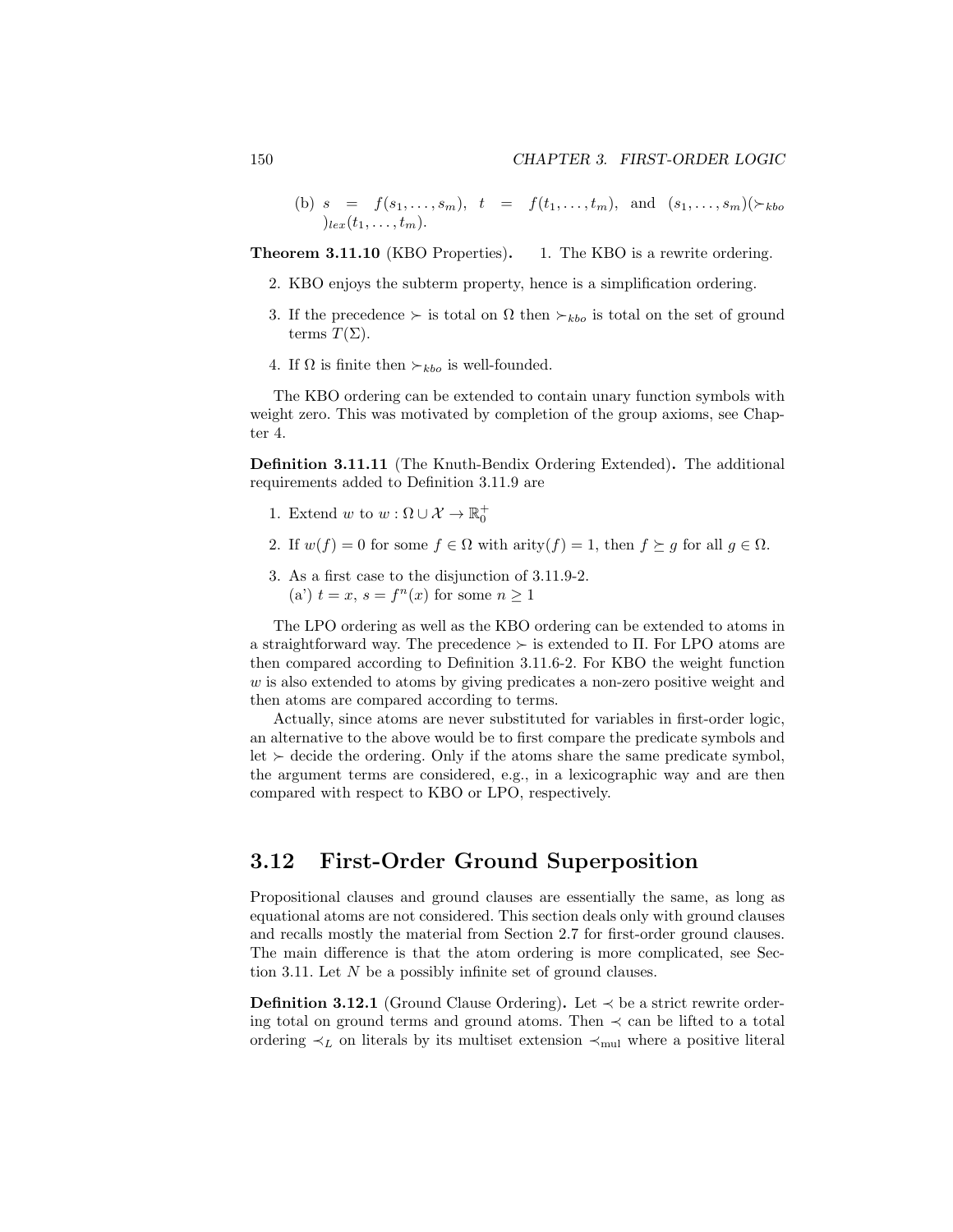$P(t_1, \ldots, t_n)$  is mapped to the multiset  $\{P(t_1, \ldots, t_n)\}\$  and a negative literal  $\neg P(t_1,\ldots,t_n)$  to the multiset  $\{P(t_1,\ldots,t_n), P(t_1,\ldots,t_n)\}\.$  The ordering  $\prec_L$ is further lifted to a total ordering on clauses  $\prec_C$  by considering the multiset extension of  $\prec_L$  for clauses.

- Proposition 3.12.2 (Properties of the Ground Clause Ordering). 1. The orderings on literals and clauses are total and well-founded.
	- 2. Let C and D be clauses with  $P(t_1, \ldots, t_n)$  = atom(max(C)),  $Q(s_1, \ldots, s_m) = \text{atom}(\text{max}(D)),$  where  $\text{max}(C)$  denotes the maximal literal in C.
		- (a) If  $Q(s_1, \ldots, s_m) \prec_L P(t_1, \ldots, t_n)$  then  $D \prec_C C$ .
		- (b) If  $P(t_1, \ldots, t_n) = Q(s_1, \ldots, s_m)$ ,  $P(t_1, \ldots, t_n)$  occurs negatively in C but only positively in D, then  $D \prec_C C$ .

Eventually, as I did for propositional logic, I overload  $\prec$  with  $\prec_L$  and  $\prec_C$ . So if  $\prec$  is applied to literals it denotes  $\prec_L$ , if it is applied to clauses, it denotes  $\prec_C$ . Note that ≺ is a total ordering on literals and clauses as well. For superposition, inferences are restricted to maximal literals with respect to ≺. For a clause set N, I define  $N^{\prec C} = \{D \in N \mid D \prec C\}.$ 

Definition 3.12.3 (Abstract Redundancy). A ground clause C is redundant with respect to a set of ground clauses N if  $N^{\prec C} \models C$ .

Tautologies are redundant. Subsumed clauses are redundant if  $\subseteq$  is strict. Duplicate clauses are anyway eliminated quietly because the calculus operates on sets of clauses.

Note that for finite N, and any  $C \in N$  redundancy  $N^{\prec C} \models C$  can be decided but is as hard as testing unsatisfiability for a clause set N. So the goal is to invent redundancy notions that can be efficiently decided and that are useful.

Definition 3.12.4 (Selection Function). The selection function sel maps clauses to one of its negative literals or  $\bot$ . If sel $(C) = \neg P(t_1, \ldots, t_n)$  then  $\neg P(t_1, \ldots, t_n)$ is called *selected* in C. If  $\text{sel}(C) = \perp$  then no literal in C is *selected*.

The selection function is, in addition to the ordering, a further means to restrict superposition inferences. If a negative literal is selected in a clause, any superposition inference must be on the selected literal.

**Definition 3.12.5** (Partial Model Construction). Given a clause set  $N$  and an ordering  $\prec$  we can construct a (partial) model  $N_{\mathcal{I}}$  for N inductively as follows:

$$
N_C := \bigcup_{D \prec C} \delta_D
$$
  
\n
$$
\delta_D := \begin{cases} \{P(t_1, \ldots, t_n)\} & \text{if } D = D' \vee P(t_1, \ldots, t_n), P(t_1, \ldots, t_n) \text{ strictly maximal, no literal} \\ \emptyset & \text{otherwise} \end{cases}
$$
  
\n
$$
N_{\mathcal{I}} := \bigcup_{C \in N} \delta_C
$$

C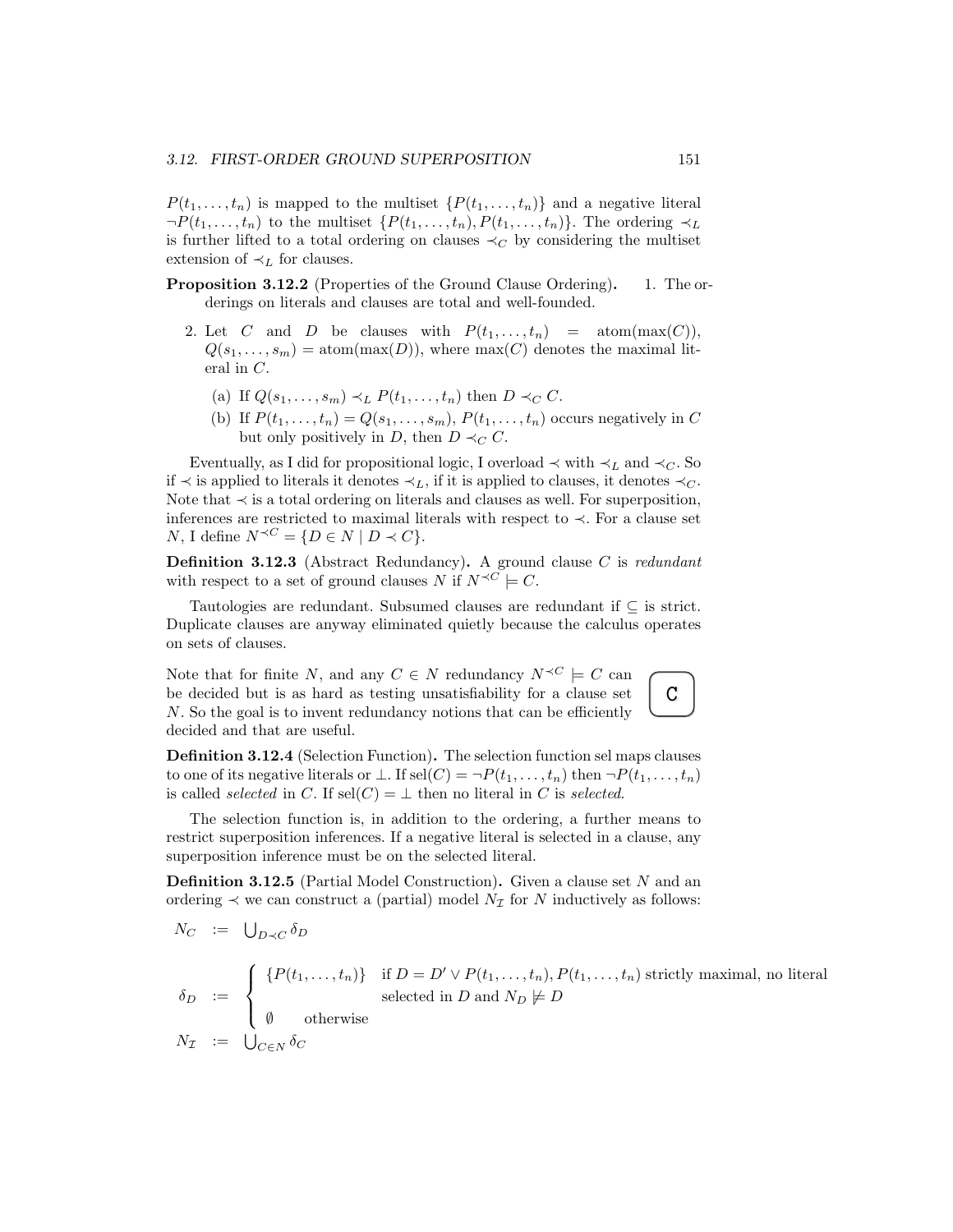Clauses C with  $\delta_C \neq \emptyset$  are called *productive*.

Proposition 3.12.6 (Propertied of the Model Operator). Some properties of the partial model construction.

- 1. For every D with  $(C \vee \neg P(t_1, \ldots, t_n)) \prec D$  we have  $\delta_D \neq \{P(t_1, \ldots, t_n)\}.$
- 2. If  $\delta_C = \{P(t_1, \ldots, t_n)\}\$  then  $N_C \cup \delta_C \models C$ .
- 3. If  $N_C \models D$  and  $D \prec C$  then for all C' with  $C \prec C'$  we have  $N_{C'} \models D$ and in particular  $N_{\mathcal{I}} \models D$ .
- 4. There is no clause C with  $P(t_1, \ldots, t_n) \vee P(t_1, \ldots, t_n) \prec C$  such that  $\delta_C = \{P(t_1, ..., t_n)\}.$



Please properly distinguish:  $N$  is a set of clauses interpreted as the conjunction of all clauses.  $N^{\prec C}$  is of set of clauses from N strictly smaller than C with respect to  $\prec$ .  $N_{\mathcal{I}}$ ,  $N_C$  are Herbrand interpretations (see Proposition 3.5.3).  $N_{\mathcal{I}}$  is the overall (partial) model for N, whereas  $N<sub>C</sub>$  is generated from all clauses from N strictly smaller than C.

Superposition Left  $(N \oplus \{C_1 \vee P(t_1, \ldots, t_n), C_2 \vee \neg P(t_1, \ldots, t_n)\}) \Rightarrow_{\text{SUP}}$  $(N \cup \{C_1 \vee P(t_1, \ldots, t_n), C_2 \vee \neg P(t_1, \ldots, t_n)\} \cup \{C_1 \vee C_2\})$ 

where (i)  $P(t_1, \ldots, t_n)$  is strictly maximal in  $C_1 \vee P(t_1, \ldots, t_n)$  (ii) no literal in  $C_1 \vee P(t_1,\ldots,t_n)$  is selected (iii)  $\neg P(t_1,\ldots,t_n)$  is maximal and no literal selected in  $C_2 \vee \neg P(t_1, \ldots, t_n)$ , or  $\neg P(t_1, \ldots, t_n)$  is selected in  $C_2 \vee \neg P(t_1, \ldots, t_n)$ 

Factoring  $(N \oplus \{C \vee P(t_1, \ldots, t_n) \vee P(t_1, \ldots, t_n)\}) \Rightarrow_{\text{SUP}}$  $(N \cup \{C \vee P(t_1, \ldots, t_n) \vee P(t_1, \ldots, t_n)\} \cup \{C \vee P(t_1, \ldots, t_n)\})$ where (i)  $P(t_1, \ldots, t_n)$  is maximal in  $C \vee P(t_1, \ldots, t_n) \vee P(t_1, \ldots, t_n)$  (ii) no literal is selected in  $C \vee P(t_1, \ldots, t_n) \vee P(t_1, \ldots, t_n)$ 

Note that the superposition factoring rule differs from the resolution factoring rule in that it only applies to positive literals.

**Definition 3.12.7** (Saturation). A set  $N$  of clauses is called *saturated up to*  $redundancy$ , if any inference from non-redundant clauses in N yields a redundant clause with respect to N or is contained in N.

Examples for specific redundancy rules that can be efficiently decided are

| Subsumption            | $(N \uplus \{C_1, C_2\}) \Rightarrow_{\text{SUP}} (N \cup \{C_1\})$ |  |
|------------------------|---------------------------------------------------------------------|--|
| $\cdots$ $\sim$ $\sim$ |                                                                     |  |

provided  $C_1 \subset C_2$ 

Tautology Dele-<br>  $(N \uplus \{ C \vee P(t_1, \ldots, t_n) \vee \neg P(t_1, \ldots, t_n) \}) \Rightarrow_{\text{SUP }} (N)$ tion

Condensation  $(N \uplus \{C_1 \vee L \vee L\}) \Rightarrow_{\text{SUP}} (N \cup \{C_1 \vee L\})$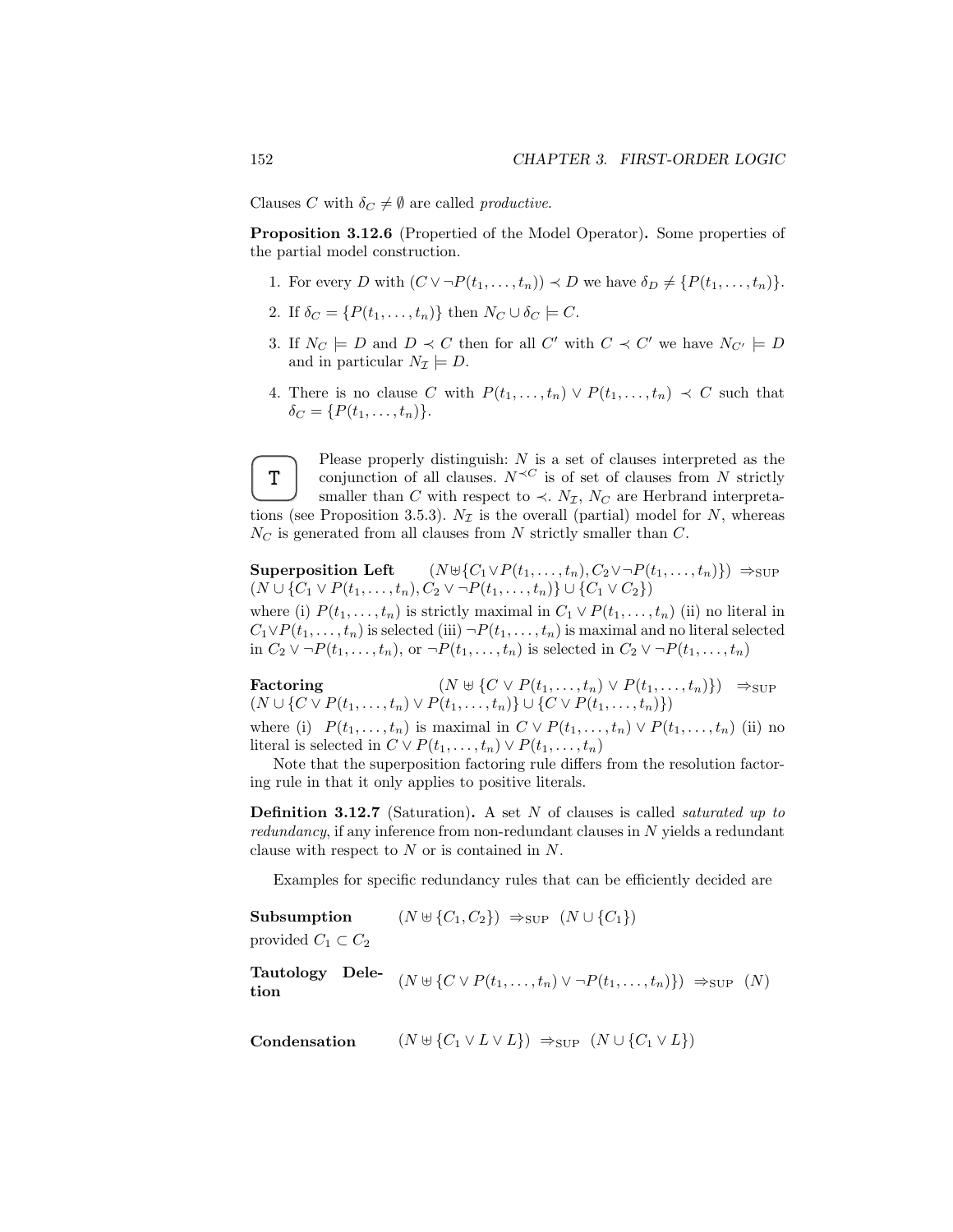Subsumption Resolution  $(N \uplus \{C_1 \vee L, C_2 \vee \neg L\}) \Rightarrow_{\text{SUP}} (N \cup \{C_1 \vee L, C_2\})$ where  $C_1 \subseteq C_2$ 

Proposition 3.12.8 (Completeness of the Reduction Rules). All clauses removed by Subsumption, Tautology Deletion, Condensation and Subsumption Resolution are redundant with respect to the kept or added clauses.

**Theorem 3.12.9** (Completeness). Let  $N$  be a, possibly countably infinite, set of ground clauses. If N is saturated up to redundancy and  $\perp \notin N$  then N is satisfiable and  $N_{\mathcal{I}} \models N$ .

Proof. The proof is by contradiction. So I assume: (i) for any clause D derived by Superposition Left or Factoring from N that D is redundant, i.e.,  $N^{\prec D} \models D$ , (ii)  $\perp \notin N$  and (iii)  $N_{\mathcal{I}} \not\models N$ . Then there is a minimal, with respect to  $\prec$ , clause  $C \vee L \in N$  such that  $N_{\mathcal{I}} \not\models C \vee L$  and L is a selected literal in  $C \vee L$  or no literal in  $C \vee L$  is selected and L is maximal. This clause must exist because  $\bot \notin N$ .

The clause  $C \vee L$  is not redundant. For otherwise,  $N^{\prec C \vee L} \models C \vee L$  and hence  $N_{\mathcal{I}} \models C \vee L$ , because  $N_{\mathcal{I}} \models N^{\prec C \vee L}$ , a contradiction.

I distinguish the case L is a positive and no literal selected in  $C \vee L$  or L is a negative literal. Firstly, assume L is positive, i.e.,  $L = P(t_1, \ldots, t_n)$  for some ground atom  $P(t_1, \ldots, t_n)$ . Now if  $P(t_1, \ldots, t_n)$  is strictly maximal in  $C \vee P(t_1, \ldots, t_n)$  then actually  $\delta_{C \vee P} = \{P(t_1, \ldots, t_n)\}\$  and hence  $N_{\mathcal{I}} \models C \vee P$ , a contradiction. So  $P(t_1, \ldots, t_n)$  is not strictly maximal. But then actually  $C \vee$  $P(t_1, \ldots, t_n)$  has the form  $C'_1 \vee P(t_1, \ldots, t_n) \vee P(t_1, \ldots, t_n)$  and Factoring derives  $C'_1 \vee P(t_1, ..., t_n)$  where  $(C'_1 \vee P(t_1, ..., t_n)) \prec (C'_1 \vee P(t_1, ..., t_n) \vee P(t_1, ..., t_n)).$ Now  $C'_1 \vee P(t_1, \ldots, t_n)$  is not redundant, strictly smaller than  $C \vee L$ , we have  $C'_1 \vee P(t_1, \ldots, t_n) \in N$  and  $N_{\mathcal{I}} \not\models C'_1 \vee P(t_1, \ldots, t_n)$ , a contradiction against the choice that  $C \vee L$  is minimal.

Secondly, let us assume L is negative, i.e.,  $L = \neg P(t_1, \ldots, t_n)$  for some ground atom  $P(t_1, \ldots, t_n)$ . Then, since  $N_{\mathcal{I}} \not\models C \vee \neg P(t_1, \ldots, t_n)$  we know  $P(t_1, \ldots, t_n) \in N_{\mathcal{I}}$ . So there is a clause  $D \vee P(t_1, \ldots, t_n) \in N$  where  $\delta_{D \vee P(t_1,...,t_n)} = \{P(t_1,...,t_n)\}\$ and  $P(t_1,...,t_n)$  is strictly maximal in D  $\vee$  $P(t_1, \ldots, t_n)$  and  $(D \vee P(t_1, \ldots, t_n)) \prec (C \vee \neg P(t_1, \ldots, t_n))$ . So Superposition Left derives  $C \vee D$  where  $(C \vee D) \prec (C \vee \neg P(t_1, \ldots, t_n))$ . The derived clause  $C \vee D$  cannot be redundant, because for otherwise either  $N^{\prec D \vee P(t_1,...,t_n)}$  $D \vee P(t_1,\ldots,t_n)$  or  $N^{\prec C \vee \neg P(t_1,\ldots,t_n)} \models C \vee \neg P(t_1,\ldots,t_n)$ . So  $C \vee D \in N$  and  $N_{\mathcal{I}} \not\models C \vee D$ , a contradiction against the choice that  $C \vee L$  is the minimal false clause.  $\Box$ 

So the proof actually tells us that at any point in time we need only to consider either a superposition left inference between a minimal false clause and a productive clause or a factoring inference on a minimal false clause.

**Theorem 3.12.10** (Compactness of First-Order Logic). Let  $N$  be a, possibly countably infinite, set of first-order logic ground clauses. Then N is unsatisfiable iff there is a finite subset  $N' \subseteq N$  such that  $N'$  is unsatisfiable.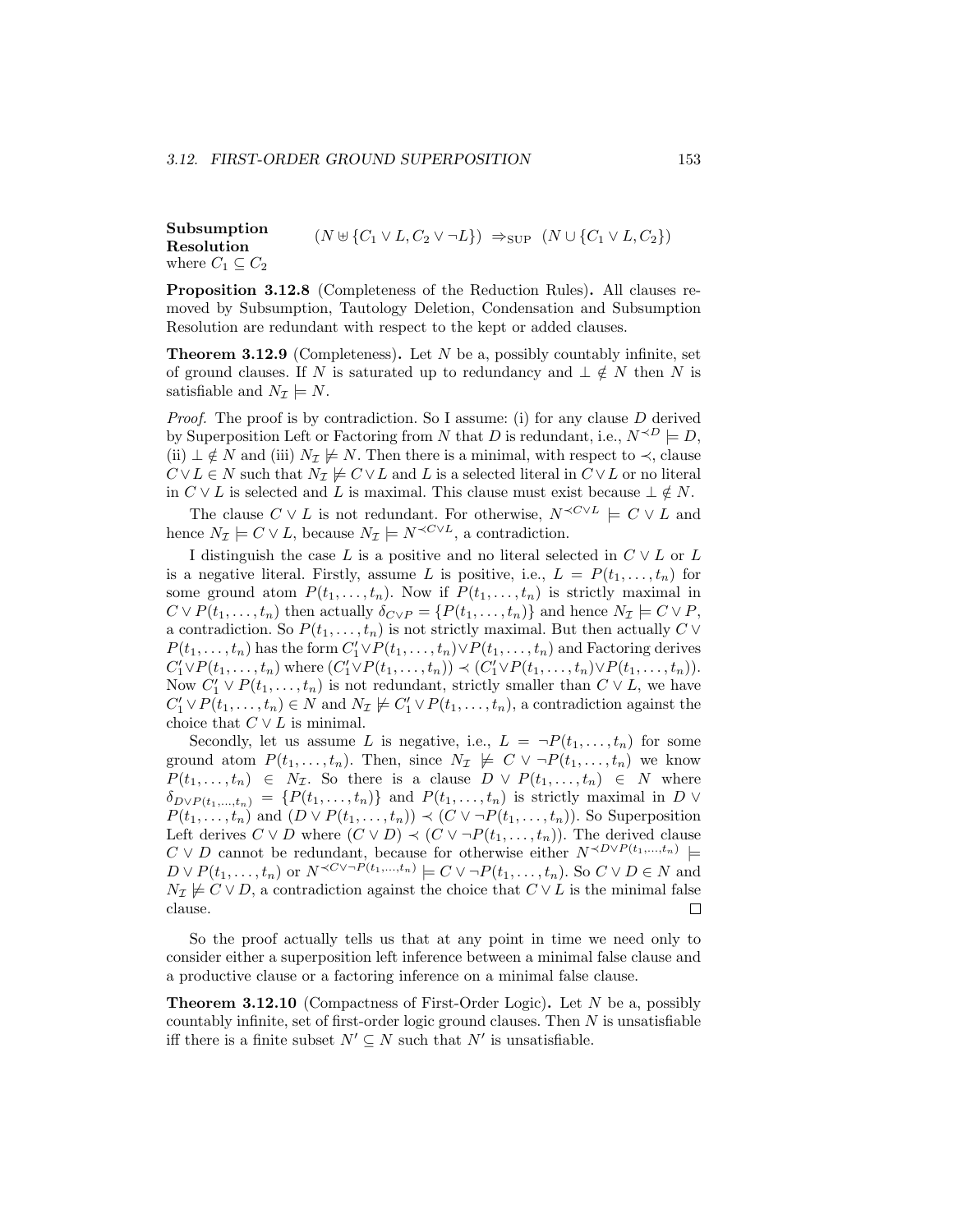*Proof.* If N is unsatisfiable, saturation via superposition generates  $\perp$ . So there is an i such that  $N \Rightarrow_{\text{SUP}}^i N'$  and  $\bot \in N'$ . The clause  $\bot$  is the result of at most *i*-many superposition inferences, reductions on clauses  $\{C_1, \ldots, C_n\} \subseteq N$ . Superposition is sound, so  $\{C_1, \ldots, C_n\}$  is a finite, unsatisfiable subset of N.  $\Box$ 

Corollary 3.12.11 (Compactness of First-Order Logic: Classical). A set N of clauses is satisfiable iff all finite subsets of N are satisfiable.

Theorem 3.12.12 (Soundness and Completeness of Ground Superposition). A first-order  $\Sigma$ -sentence  $\phi$  is valid iff there exists a ground superposition refutation for grd $(\Sigma, \text{cnf}(\neg \phi)).$ 

*Proof.* A first-order sentence  $\phi$  is valid iff  $\neg \phi$  is unsatisfiable iff acnf( $\neg \phi$ ) is unsatisfiable iff grd( $\Sigma$ , cnf( $\neg \phi$ ) is unsatisfiable iff superposition provides a refutation of  $\text{grd}(\Sigma, \text{cnf}(\neg \phi)).$  $\Box$ 

Theorem 3.12.13 (Semi-Decidability of First-Order Logic by Ground Superposition). If a first-order  $\Sigma$ -sentence  $\phi$  is valid then a ground superposition refutation can be computed.

*Proof.* In a fair way enumerate grd( $\Sigma$ , acnf( $\neg \phi$ )) and perform superposition inference steps. The enumeration can, e.g., be done by considering Herbrand terms of increasing size.  $\Box$ 

Example 3.12.14 (Ground Superposition). Consider the below clauses 1-4 and superposition refutation with respect a KBO with precedence  $P \succ Q \succ$  $g \succ f \succ c \succ b \succ a$  where the weight function w returns 1 for all signature symbols. Maximal literals are marked with a  $*$ .

|     | $\neg P(f(c))^* \vee \neg P(f(c))^* \vee Q(b)$ | (Input)     |
|-----|------------------------------------------------|-------------|
|     | 2. $P(f(c))^* \vee Q(b)$                       | (Input)     |
| 3.  | $\neg P(g(b, c))^* \vee \neg Q(b)$             | (Input)     |
| 4.  | $P(g(b, c))^*$                                 | (Input)     |
|     | 5. $\neg P(f(c))^* \vee Q(b)$                  | (Cond(1))   |
| 6.  | $Q(b)^* \vee Q(b)^*$                           | (Sup(5,2))) |
| 7.  | $Q(b)^*$                                       | (Fact(6))   |
| 8.  | $\neg Q(b)^*$                                  | (Sup(3,4))  |
| 10. |                                                | (Sup(8,7))  |

Note that clause 5 cannot be derived by Factoring whereas clause 7 can also be derived by Condensation. Clause 8 is also the result of a Subsumption Resolution application to clauses 3, 4.

**Theorem 3.12.15** (Craig Theorem [?]). Let  $\phi$  and  $\psi$  be two propositional (firstorder ground) formulas so that  $\phi \models \psi$ . Then there exists a formula  $\chi$  (called the *interpolant* for  $\phi \models \psi$ , so that  $\chi$  contains only propositional variables (first-order signature symbols) occurring both in  $\phi$  and in  $\psi$  so that  $\phi \models \chi$  and  $\chi \models \psi$ .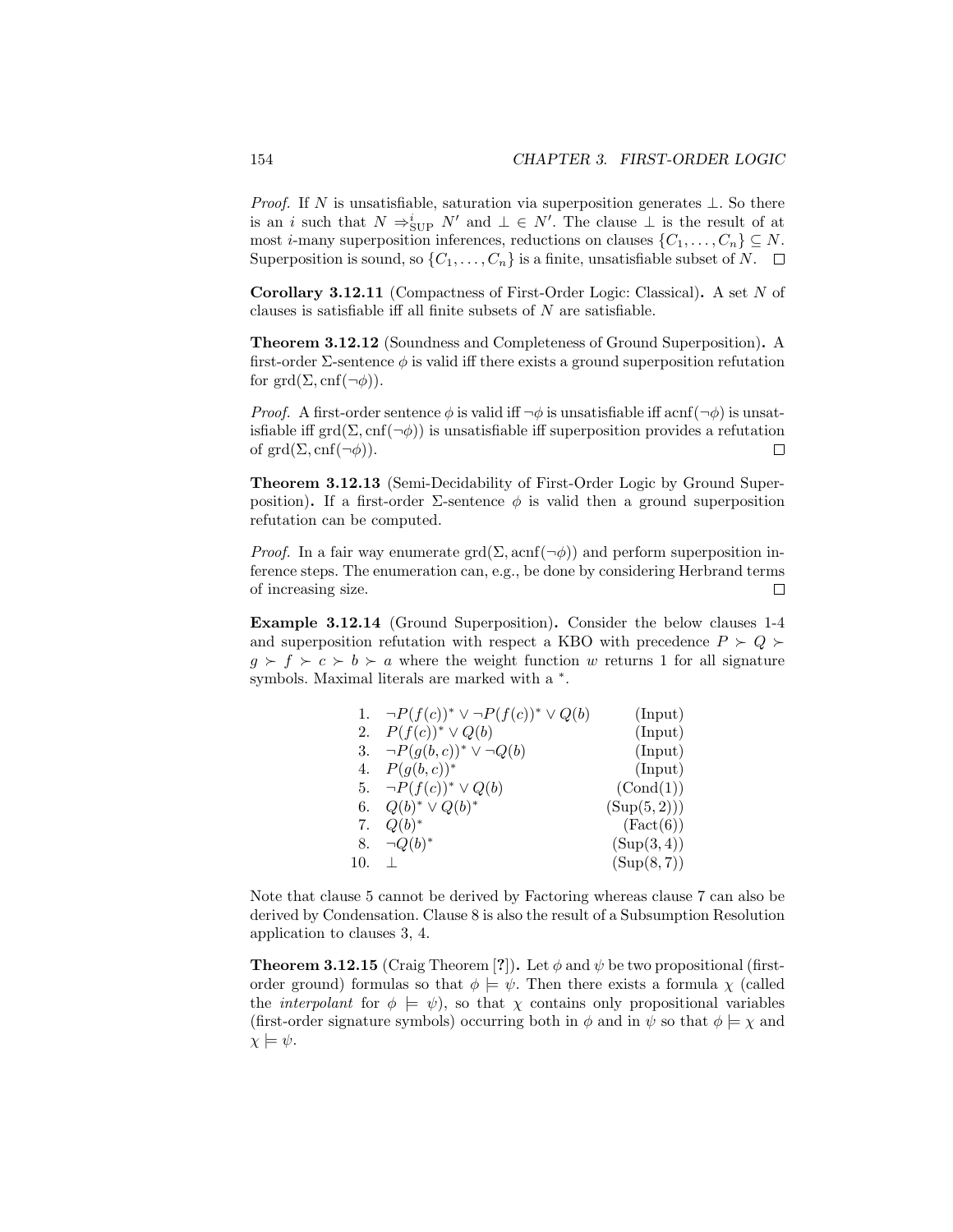*Proof.* Translate  $\phi$  and  $\neg \psi$  into CNF. let N and M, respectively, denote the resulting clause set. Choose an atom ordering  $\succ$  for which the propositional variables that occur in  $\phi$  but not in  $\psi$  are maximal. Saturate N into N<sup>\*</sup> w.r.t.  $Sup_{sel}^{\succ}$  with an empty selection function sel. Then saturate  $N^* \cup M$  w.r.t.  $Sup_{sel}^{\succ}$ to derive  $\perp$ . As  $N^*$  is already saturated, due to the ordering restrictions only inferences need to be considered where premises, if they are from  $N^*$ , only contain symbols that also occur in  $\psi$ . The conjunction of these premises is an interpolant  $\chi$ . The theorem also holds for first-order formulas. For universal formulas the above proof can be easily extended. In the general case, a proof based on superposition technology is more complicated because of Skolemization.  $\Box$ 

## 3.13 First-Order Superposition

Now the result for ground superposition are lifted to superposition on first-order clauses with variables, still without equality. The completeness proof of ground superposition above talks about (strictly) maximal literals of *ground* clauses. The non-ground calculus considers those literals that correspond to (strictly) maximal literals of ground instances.

The used ordering is exactly the ordering of Definition 3.12.1 where clauses with variables are projected to their ground instances for ordering computations.

Definition 3.13.1 (Maximal Literal). A literal L is called maximal in a clause C if and only if there exists a grounding substitution  $\sigma$  so that  $L\sigma$  is maximal in  $C\sigma$ , i.e., there is no different  $L' \in C$ :  $L\sigma \prec L'\sigma$ . The literal L is called *strictly maximal* if there is no different  $L' \in C$  such that  $L\sigma \preceq L'\sigma$ .

Note that the orderings KBO and LPO cannot be total on atoms with variables, because they are stable under substitutions. Therefore, maximality can also be defined on the basis of absence of greater literals. A literal L is called *maximal* in a clause C if  $L \nless L'$  for all other literals  $L' \in C$ . It is called *strictly* maximal in a clause C if  $L \nleq L'$  for all other literals  $L' \in C$ .

Superposition Left  $(N \oplus \{C_1 \vee P(t_1, \ldots, t_n), C_2 \vee \neg P(s_1, \ldots, s_n)\}) \Rightarrow_{\text{SUP}}$  $(N \cup \{C_1 \vee P(t_1, \ldots, t_n), C_2 \vee \neg P(s_1, \ldots, s_n)\} \cup \{(C_1 \vee C_2)\sigma\})$ 

where (i)  $P(t_1,\ldots,t_n)\sigma$  is strictly maximal in  $(C_1 \vee P(t_1,\ldots,t_n))\sigma$  (ii) no literal in  $C_1 \vee P(t_1, \ldots, t_n)$  is selected (iii)  $\neg P(s_1, \ldots, s_n)\sigma$  is maximal and no literal selected in  $(C_2 \vee \neg P(s_1, \ldots, s_n))\sigma$ , or  $\neg P(s_1, \ldots, s_n)$  is selected in  $(C_2 \vee \neg P(s_1, \ldots, s_n))\sigma$  (iv)  $\sigma$  is the mgu of  $P(t_1, \ldots, t_n)$  and  $P(s_1, \ldots, s_n)$ 

Factoring  $(N \oplus \{C \vee P(t_1, ..., t_n) \vee P(s_1, ..., s_n)\}) \Rightarrow$ SUP  $(N \cup \{C \vee P(t_1, \ldots, t_n) \vee P(s_1, \ldots, s_n)\} \cup \{(C \vee P(t_1, \ldots, t_n))\sigma\})$ 

where (i)  $P(t_1, \ldots, t_n)\sigma$  is maximal in  $(C \vee P(t_1, \ldots, t_n) \vee P(s_1, \ldots, s_n))\sigma$ (ii) no literal is selected in  $C \vee P(t_1, \ldots, t_n) \vee P(s_1, \ldots, s_n)$  (iii)  $\sigma$  is the mgu of  $P(t_1,\ldots,t_n)$  and  $P(s_1,\ldots,s_n)$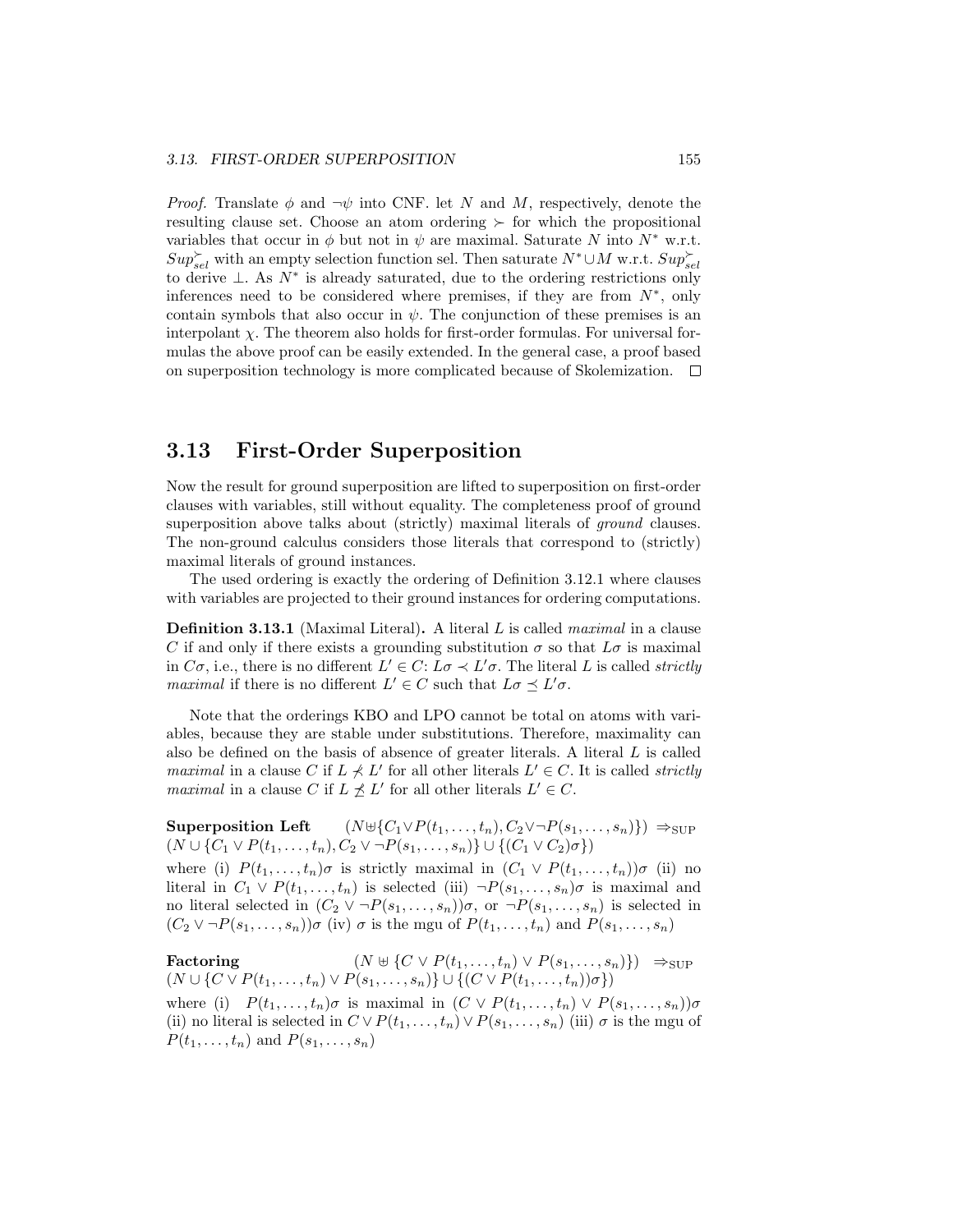Note that the above inference rules Superposition Left and Factoring are generalizations of their respective counterparts from the ground superposition calculus above. Therefore, on ground clauses they coincide. Therefore, we can safely overload them in the sequel.

**Definition 3.13.2** (Abstract Redundancy). A clause  $C$  is redundant with respect to a clause set N if for all ground instances  $C\sigma$  there are clauses  $\{C_1,\ldots,C_n\} \subseteq N$  with ground instances  $C_1\tau_1,\ldots,C_n\tau_n$  such that  $C_i\tau_i \prec C\sigma$ for all i and  $C_1\tau_1,\ldots,C_n\tau_n\models C\sigma$ .

**Definition 3.13.3** (Saturation). A set  $N$  of clauses is called *saturated up to*  $redundancy$ , if any inference from non-redundant clauses in N yields a redundant clause with respect to N or is contained in N.

In contrast to the ground case, the above abstract notion of redundancy is not effective, i.e., it is undecidable for some clause C whether it is redundant, in general. Nevertheless, the concrete ground redundancy notions carry over to the non-ground case. Note also that a clause  $C$  is contained in  $N$  modulo renaming of variables.

Let rdup be a function from clauses to clauses that removes duplicate literals, i.e., rdup(C) = C' where  $C' \subseteq C$ , C' does not contain any duplicate literals, and for each  $L \in C$  also  $L \in C'$ .

Subsumption  $(N \uplus \{C_1, C_2\}) \Rightarrow_{\text{SUP}} (N \cup \{C_1\})$ provided  $C_1 \sigma \subset C_2$  for some  $\sigma$ 

Tautology Dele-<br>  $(N \uplus \{ C \vee P(t_1, \ldots, t_n) \vee \neg P(t_1, \ldots, t_n) \}) \Rightarrow_{\text{SUP }} (N)$ tion

Condensation  $(N \cup \{C_1 \vee L \vee L'\}) \Rightarrow_{\text{SUP}} (N \cup \{\text{rdup}((C_1 \vee L \vee L')\sigma)\})$ provided  $L\sigma = L'$  and  $\text{rdup}((C_1 \vee L \vee L')\sigma)$  subsumes  $C_1 \vee L \vee L'$  for some  $\sigma$ 

Subsumption Resolution  $(N \cup \{C_1 \vee L, C_2 \vee L'\}) \Rightarrow_{\text{SUP}} (N \cup \{C_1 \vee L, C_2\})$ where  $L\sigma = \neg L'$  and  $C_1\sigma \subseteq C_2$  for some  $\sigma$ 

Lemma 3.13.4. All reduction rules are instances of the abstract redundancy criterion.

Proof. Do it

 $\Box$ 

Lemma 3.13.5 (Subsumption is NP-complete). Subsumption is NP-complete.

*Proof.* Let  $C_1$  subsume  $C_2$  with substitution  $\sigma$  Subsumption is in NP because the size of  $\sigma$  is bounded by the size of  $C_2$  and the subset relation can be checked in time at most quadratic in the size of  $C_1$  and  $C_2$ .

Propositional SAT can be reduced as follows. Assume a 3-SAT clause set N. Consider a 3-place predicate R and a unary function q and a mapping from propositional variables  $P$  to first order variables  $x_P$ .  $\Box$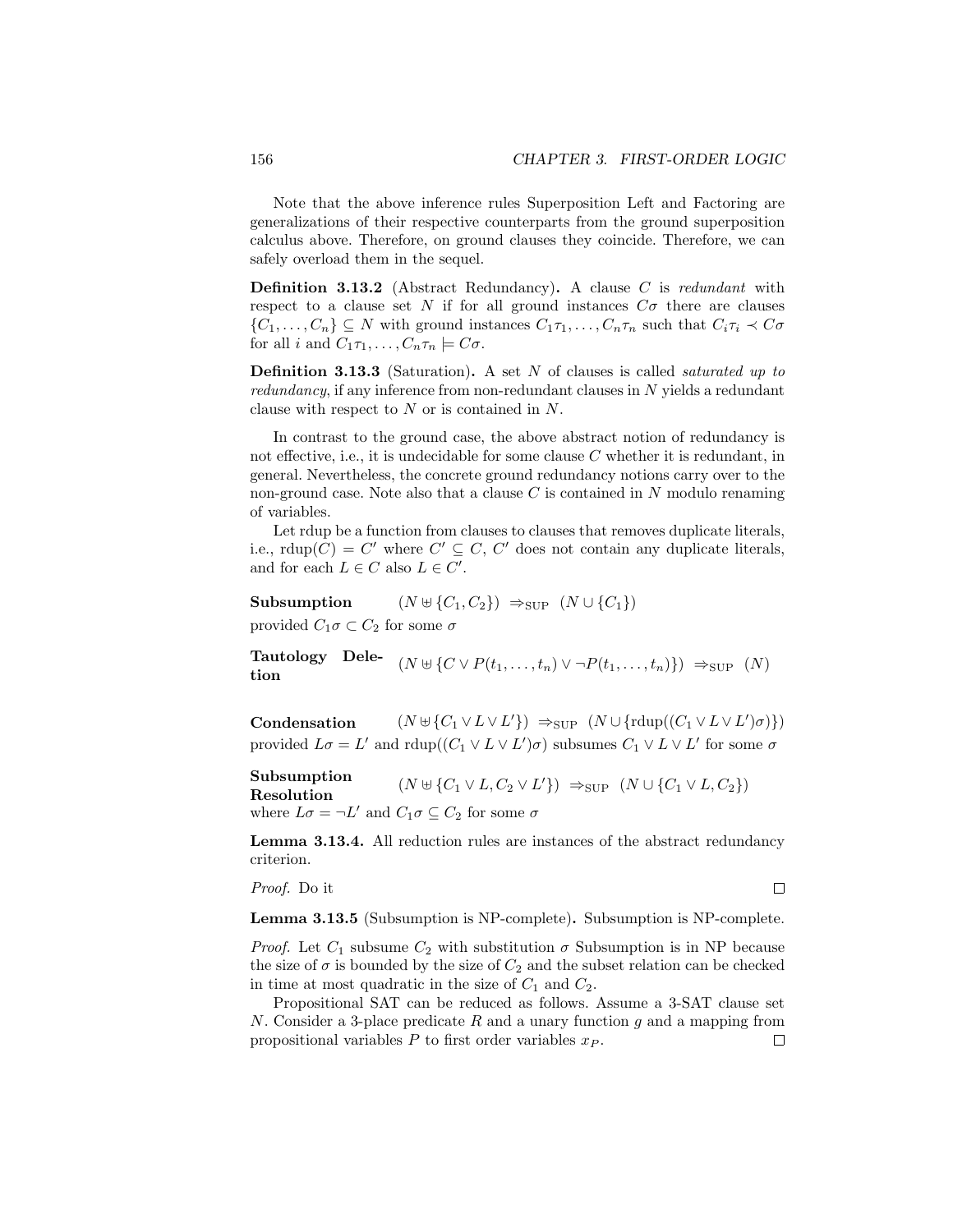**Lemma 3.13.6** (Lifting). Let  $D \vee L$  and  $C \vee L'$  be variable-disjoint clauses and  $\sigma$  a grounding substitution for  $C \vee L$  and  $D \vee L'$ . If there is a superposition left inference

 $(N \uplus \{(D \vee L)\sigma, (C \vee L')\sigma\}) \Rightarrow_{\text{SUP}} (N \cup \{(D \vee L)\sigma, (C \vee L')\sigma\} \cup \{D\sigma \vee C\sigma\})$ 

and if  $\text{sel}((D \vee L)\sigma) = \text{sel}((D \vee L))\sigma$ ,  $\text{sel}((C \vee L')\sigma) = \text{sel}((C \vee L'))\sigma$ , then there exists a mgu  $\tau$  such that

$$
(N \uplus \{D \lor L, C \lor L'\}) \Rightarrow_{\text{SUP}} (N \cup \{D \lor L, C \lor L'\} \cup \{(D \lor C)\tau\}).
$$

Let  $C \vee L \vee L'$  be a clause and  $\sigma$  a grounding substitution for  $C \vee L \vee L'$ . If there is a factoring inference

$$
(N \uplus \{(C \vee L \vee L')\sigma\}) \Rightarrow_{\text{SUP}} (N \cup \{(C \vee L \vee L')\sigma\} \cup \{(C \vee L)\sigma\})
$$

and if sel $((C \vee L \vee L')\sigma) =$ sel $((C \vee L \vee L'))\sigma$ , then there exists a mgu  $\tau$  such that

 $(N \uplus \{ C \vee L \vee L' \}) \Rightarrow_{\text{SUP}} (N \cup \{ C \vee L \vee L' \} \cup \{ (C \vee L) \tau \})$ 

Note that in the above lemma the clause  $D\sigma \vee C\sigma$  is an instance of the clause  $(D \vee C)\tau$ . The reduction rules cannot be lifted in the same way as the following example shows.

Example 3.13.7 (First-Order Reductions are not Liftable). Consider the two clauses  $P(x) \vee Q(x)$ ,  $P(g(y))$  and grounding substitution  $\{x \mapsto g(a), y \mapsto a\}.$ Then  $P(g(y))\sigma$  subsumes  $(P(x) \vee Q(x))\sigma$  but  $P(g(y))$  does not subsume  $P(x) \vee \sigma$  $Q(x)$ . For all other reduction rules similar examples can be constructed.

Lemma 3.13.8 (Soundness and Completeness). First-Order Superposition is sound and complete.

Proof. Soundness is obvious. For completeness, Theorem 3.12.12 proves the ground case. Now by applying Lemma 3.13.6 to this proof it can be lifted to the first-order level, as argued in the following.

Let N be a an unsatisfiable set of first-order clauses. By Theorem 3.5.5 and Lemma 3.6.10 there exist a finite unsatisfiable set  $N'$  of ground instances from clauses from N such that for each clause  $C\sigma \in N'$  there is a clause  $C \in N$ . Now ground superposition is complete, Theorem 3.12.12, so there exists a derivation of the empty clause by ground superposition from  $N'$ :  $N' = N'_0 \Rightarrow_{\text{SUP}} \ldots \Rightarrow_{\text{SUP}}$  $N'_k$  and  $\bot \in N'_k$ . Now by an inductive argument on the length of the derivation  $k$  this derivation can be lifted to the first-order level. The invariant is: for any ground clause  $C\sigma \in N'_i$  used in the ground proof, there is a clause  $C \in N_i$  on the first-order level. The induction base holds for  $N$  and  $N'$  by construction. For the induction step Lemma 3.13.6 delivers the result.  $\Box$ 

There are questions left open by Lemma 3.13.8. It just says that a ground refutation can be lifted to a first-order refutation. But what about abstract redundancy, Definition 3.13.2? Can first-order redundant clauses be deleted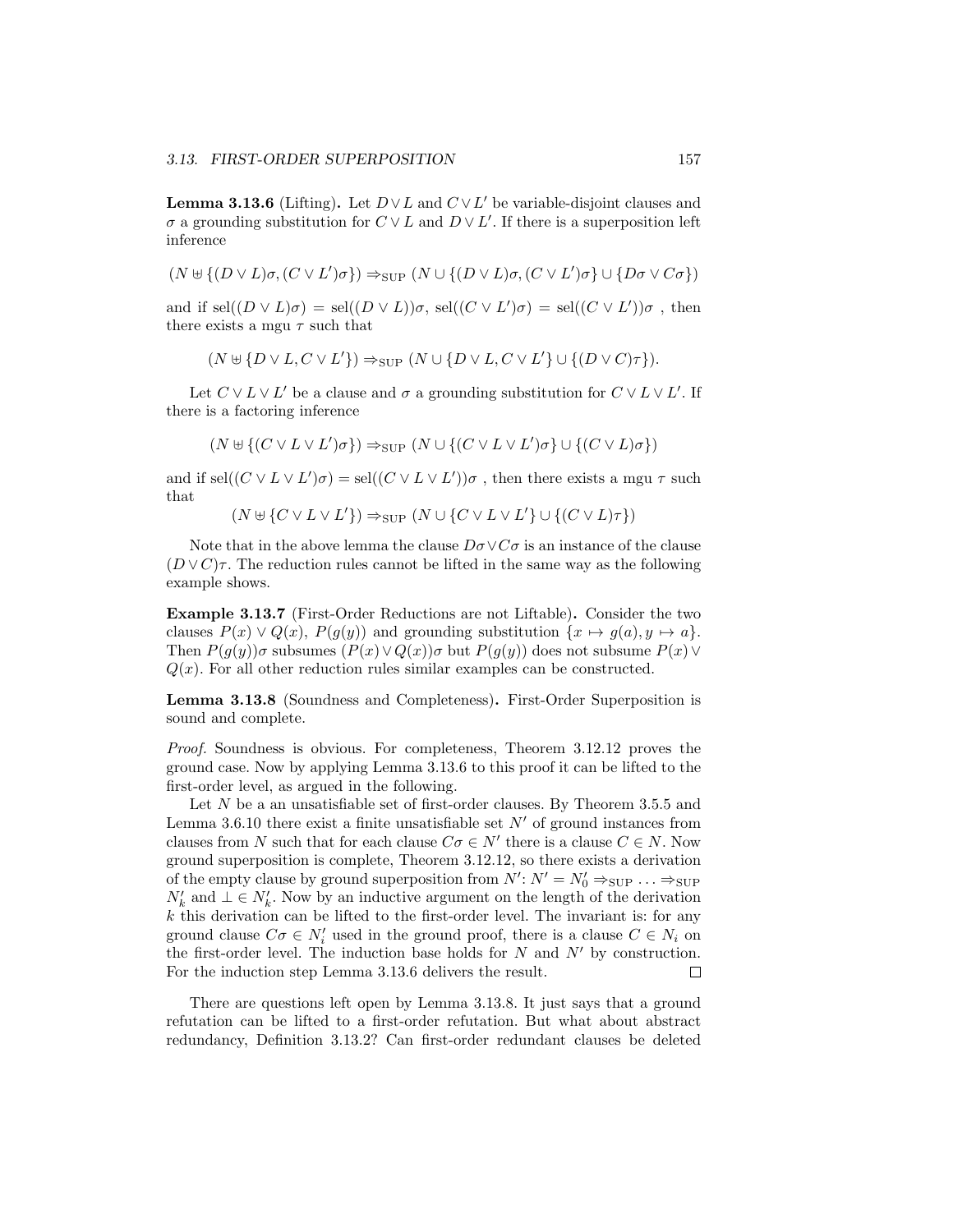without harming completeness? And what about the ground model operator with respect to clause sets  $N$  saturated on the first-order level. Is in this case  $\text{grd}(\Sigma, N)_{\mathcal{I}}$  a model? The next two lemmas answer these questions positively.

**Lemma 3.13.9** (Redundant Clauses are Obsolete). If a clause set  $N$  is unsatisfiable, then there is a derivation  $N \Rightarrow_{\text{SUP}}^* N'$  such that  $\bot \in N'$  and no clause in the derivation of  $\perp$  is redundant.

*Proof.* If  $N$  is unsatisfiable then there is a ground superposition refutation of  $\text{grd}(\Sigma, N)$  such that no ground clause in the refutation is redundant. Now according to Lemma 3.13.8 this proof can be lifted to the first-order level. Now assume some clause C in the first-order proof is redundant that is the lifting of some clause  $C\sigma$  from the ground proof with respect to a grounding substitution  $\sigma$ . The clause C is redundant by Definition 3.13.2 if all its ground instances are, in particular,  $C\sigma$ . But this contradicts the fact that the lifted ground proof does not contain redundant clauses.  $\Box$ 

**Lemma 3.13.10** (Model Property). If N is a saturated clause set and  $\perp \notin N$ then grd $(\Sigma, N)_{\mathcal{I}} \models N$ .

Proof. As usual we assume that selection on the ground and respective nonground clauses is identical. Assume  $\text{grd}(\Sigma, N)_{\mathcal{I}} \not\models N$ . Then there is a minimal ground clause  $C\sigma$ ,  $C \neq \bot$ ,  $C \in N$  such that  $\text{grd}(\Sigma, N)_{\mathcal{I}} \not\models C\sigma$ . Note that C $\sigma$  is not redundant as for otherwise grd $(\Sigma, N)_{\mathcal{I}} \models C\sigma$ . So grd $(\Sigma, N)$  is not saturated. If  $C\sigma$  is productive, i.e.,  $C\sigma = (C' \vee L)\sigma$  such that L is positive,  $L\sigma$ strictly maximal in  $(C' \vee L)\sigma$  then  $L\sigma \in \text{grd}(\Sigma, N)_{\mathcal{I}}$  and hence  $\text{grd}(\Sigma, N)_{\mathcal{I}} \models C\sigma$ contradicting grd $(\Sigma, N)_{\mathcal{I}} \not\models C\sigma$ .

If  $C\sigma = (C' \vee L \vee L')\sigma$  such that L is positive, L $\sigma$  maximal in  $(C' \vee L \vee L')\sigma$ then, because N is saturated, there is a clause  $(C' \vee L)\tau \in N$  such that  $(C' \vee$  $L$ ) $\tau\sigma = (C' \vee L)\sigma$ . Now  $(C' \vee L)\tau$  is not redundant,  $\text{grd}(\Sigma, N)_{\mathcal{I}} \not\models (C' \vee L)\tau$ , contradicting the minimal choice of  $C_{\sigma}$ .

If  $C\sigma = (C' \vee L)\sigma$  such that L is selected, or negative and maximal then there is a clause  $(D' \vee L') \in N$  and grounding substitution  $\rho$ , such that  $L' \rho$  is a strictly maximal positive literal in  $(D' \vee L')\rho$ ,  $L'\rho \in \text{grd}(\Sigma, N)_{\mathcal{I}}$  and  $L'\rho = \neg L\sigma$ . Again, since N is saturated, there is variable disjoint clause  $(C' \vee D')\tau \in N$  for some unifier  $\tau$ ,  $(C' \vee D')\tau \sigma \rho \prec C\sigma$ , and  $\text{grd}(\Sigma, N)_{\mathcal{I}} \not\models (C' \vee D')\tau \sigma \rho$  contradicting the minimal choice of  $C_{\sigma}$ .  $\Box$ 

Dynamic stuff: a clause C is called *persistent* in a derivation  $N \rightarrow_{\text{SUP}} N'$  if there is some *i* such that  $C \in N_i$  for  $N \to_{\text{SUP}}^i N_i$  and for all  $j > i$ ,  $N \to_{\text{SUP}}^j N_j$ then  $C \in N_j$ . A derivation  $N \to_{\text{SUP}}^* N'$  is called *fair* if any two persistent clauses  $C, D$  and any superposition inference  $C'$  out of the two clauses, there is an index j such with  $N \rightarrow_{\text{SUP}}^j N_j \rightarrow_{\text{SUP}}^* N'$  such that  $C' \in N_j$ .

**Definition 3.13.11** (Persistent Clause). Let  $N_0 \Rightarrow_{\text{SUP}} N_1 \Rightarrow_{\text{SUP}} \dots$  be a, possibly infinite, superposition derivation. A clause C is called persistent in this derivation if  $C \in N_i$  for some i and for all  $j > i$  also  $C \in N_j$ .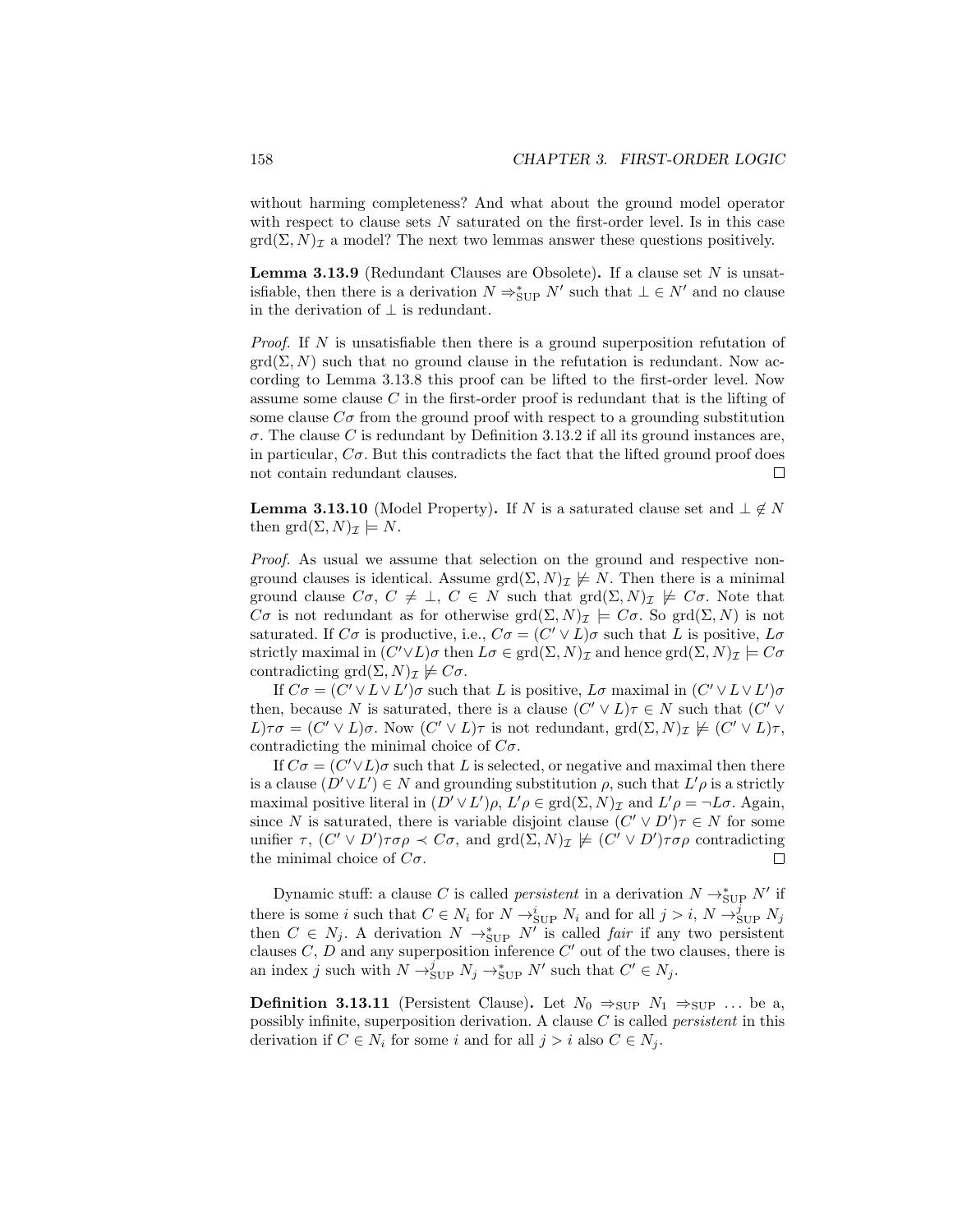**Definition 3.13.12** (Fair Derivation). A derivation  $N_0 \Rightarrow_{\text{SUP}} N_1 \Rightarrow_{\text{SUP}} \ldots$  is called *fair* if for any persistent clause  $C \in N_i$  where factoring is applicable to C, there is a j such that the factor of  $C' \in N_j$  or  $\bot \in N_j$ . If  $\{C, D\} \subseteq N_i$  are persistent clauses such that superposition left is applicable to  $C, D$  then the superposition left result is also in  $N_j$  for some j or  $\bot \in N_j$ .

**Theorem 3.13.13** (Dynamic Superposition Completeness). If  $N$  is unsatisfiable and  $N = N_0 \Rightarrow_{\text{SUP}} N_1 \Rightarrow_{\text{SUP}} \dots$  is a fair derivation, then there is  $\bot \in N_j$ for some  $j$ .

*Proof.* If N is unsatisfiable, then by Lemma 3.13.8 there is a derivation of  $\perp$ by superposition. Furthermore, no clause contributing to the derivation of  $\perp$  is redundant (Lemma 3.13.9). So all clauses in the derivation of  $\perp$  are persistent. The derivation  $N_0 \Rightarrow_{\text{SUP}} N_1 \Rightarrow_{\text{SUP}} \dots$  is fair, hence  $\bot \in N_j$  for some j.  $\Box$ 

| Algorithm 12: $\text{SupProver}(N)$                                  |  |  |
|----------------------------------------------------------------------|--|--|
| <b>Input</b> : A set of clauses $N$ .                                |  |  |
| <b>Output:</b> A saturated set of clauses $N'$ , equivalent to $N$ . |  |  |
| 1 <b>WO</b> := $\emptyset$ ;                                         |  |  |
| <b>2</b> US := $N$ ;                                                 |  |  |
| 3 while $(US \neq \emptyset \text{ and } \bot \notin US)$ do         |  |  |
| $Given := pick a clause from US;$<br>$\overline{\bf 4}$              |  |  |
| $WO := WO \cup \{Given\};$<br>5                                      |  |  |
| $New := \text{SupLeft}(WO, Given) \cup \text{Fact}(Given);$<br>6     |  |  |
| while (New $\neq \emptyset$ ) do<br>7                                |  |  |
| $Given := pick a clause from New;$<br>8                              |  |  |
| if $\ell$ TautDel(Given)) then<br>9                                  |  |  |
| if $($ 'SubDel(Given, WO $\cup$ US) then<br>10                       |  |  |
| $Given = Cond(Given);$<br>11                                         |  |  |
| $Given = SubRes(Given, WO);$<br>12                                   |  |  |
| $WO := SubDel(WO, Given);$<br>13                                     |  |  |
| $US = SubDel(US, Given);$<br>14                                      |  |  |
| $New:= New \cup SubRes(WO \cup US, Given);$<br>15                    |  |  |
| $US = US \cup \{Given \};$<br>16                                     |  |  |
| 17                                                                   |  |  |
| 18                                                                   |  |  |
| end<br>19                                                            |  |  |
| 20 end                                                               |  |  |
| 21 return WO;                                                        |  |  |

**Lemma 3.13.14.** Let  $\text{red}(N)$  be all clauses that are redundant with respect to the clauses in  $N$  and  $N$ ,  $M$  be clause sets. Then

1. if  $N \subseteq M$  then  $\text{red}(N) \subseteq \text{red}(M)$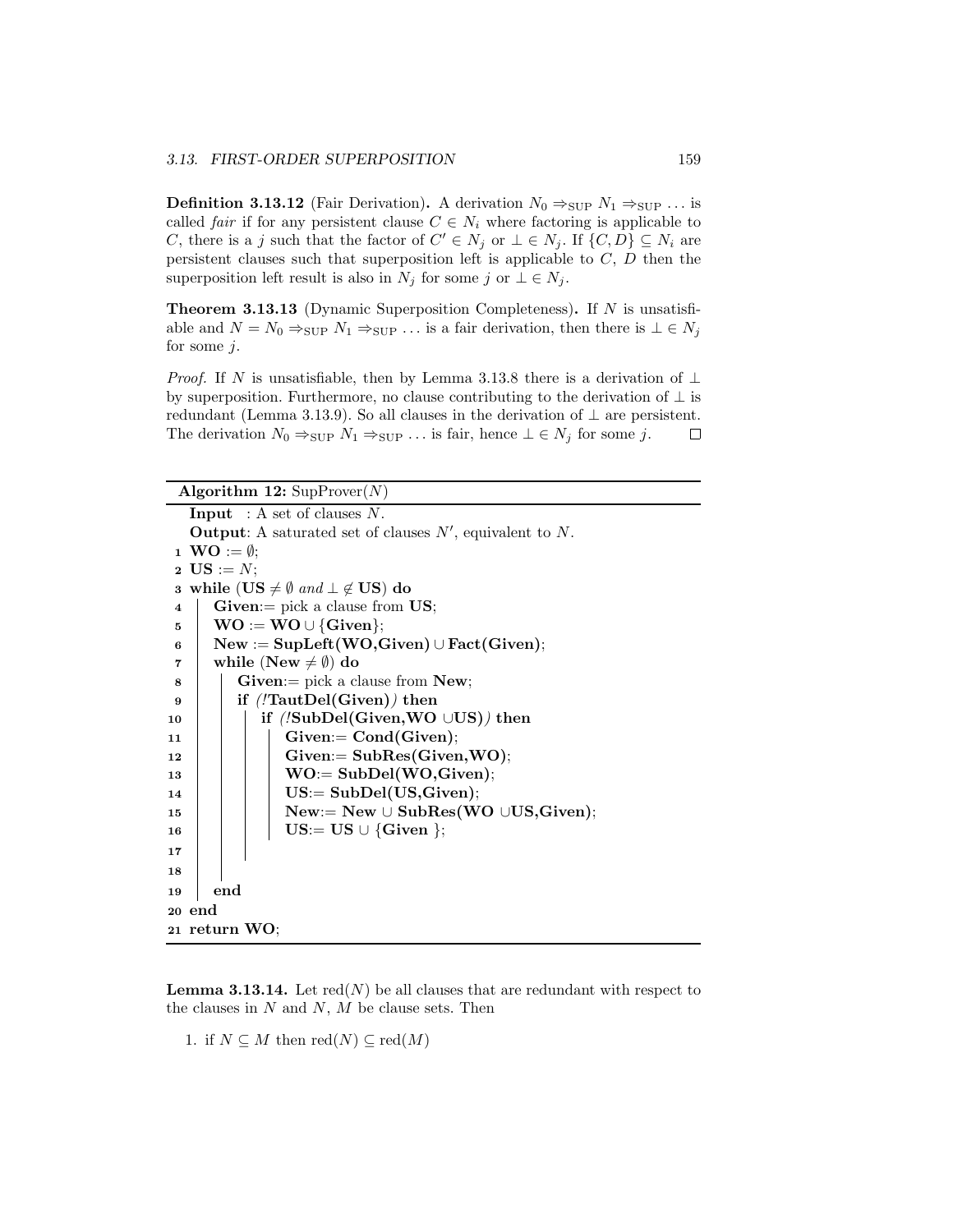clause  $Q(f(x_1, \ldots, x_n))$  is the only strictly maximal literal. The second form is  $\neg P_1(x) \vee \ldots \vee \neg P_n(x) \vee Q(x)$ 

where maximality depends on the precedence on the predicates. Importantly, there are only finitely many different clauses of the above two forms with respect to condensation and subsumption. If the positive Q contains a non-constant ground term initially, this can also be transformed into a finite set of equivalent clauses of the above first form. In addition, only for the above two forms a positive literal can become maximal and therefore be used in a superposition inference. Then any superposition inference generates either a clause of the obove form, and there are only finitely many, or the resulting clause is strictly smaller with respect to the multiset of all subterms of the parent clause that has not the above form. П

## 3.16 Decision Procedures for the Bernays-Schönfinkel (BS) Fragment

In Section 3.15 I showed that unsatisfiability (validity) of first-order logic (clause sets) is undecidable, Theorem 3.15.1. So decision procedures can only exists for fragments, e.g., the Bernays-Schönfinkel (BS) or the MSLH fragment introduced in Section 3.15. This section presents several decision procedures for the BS fragment. Some of them can be extended to complete calculi for full first-order logic and some are refinements of full first-order logic calculi.

Historically, the BS fragment has been defined as all first-order sentences of the form  $\exists \vec{x}. \forall \vec{y}. \phi$  where  $\phi$  does not contain constant or function symbols, Definition 3.15.3. After Skolemization, satisfiability is equivalent to the formula  $\forall^* \vec{y}.(\phi\{x_1 \mapsto a_1, \ldots, x_n \mapsto a_n\})$  for (fresh) constants  $a_1, \ldots, a_n$  which can then be further transformed into CNF.

Thus the Herbrand domain of a BS clause set  $N$  is finite, consisting of all constants in N. So is the equisatisfiable set  $\text{grd}(N)$  where satisfiability can then be decided by any decision procedure for propositional logic. However, the set  $\text{grd}(N)$  is exponentially larger than N, in general. If k is the maximal number of variables of a clause in  $N$ , and  $n$  the number of different constants in  $N$ , then worst-case  $|grad(N)| = O(|N| \cdot n^k)$ . This motivates research for more flexible calculi without a worst-case initial blow-up.

## 3.16.1 Superposition

The superposition calculus, Section 3.13, is not a decision procedure for the BS fragment, i.e., it does not necessarily terminate on a clause set  $N$  of BS clauses, see also Example 3.15.5. Consider a BS clause set consisting of the following two clauses

1 
$$
\neg R(x, y) \lor \neg R(y, z) \lor R(x, z)
$$
  
2  $R(x, y) \lor R(y, x)$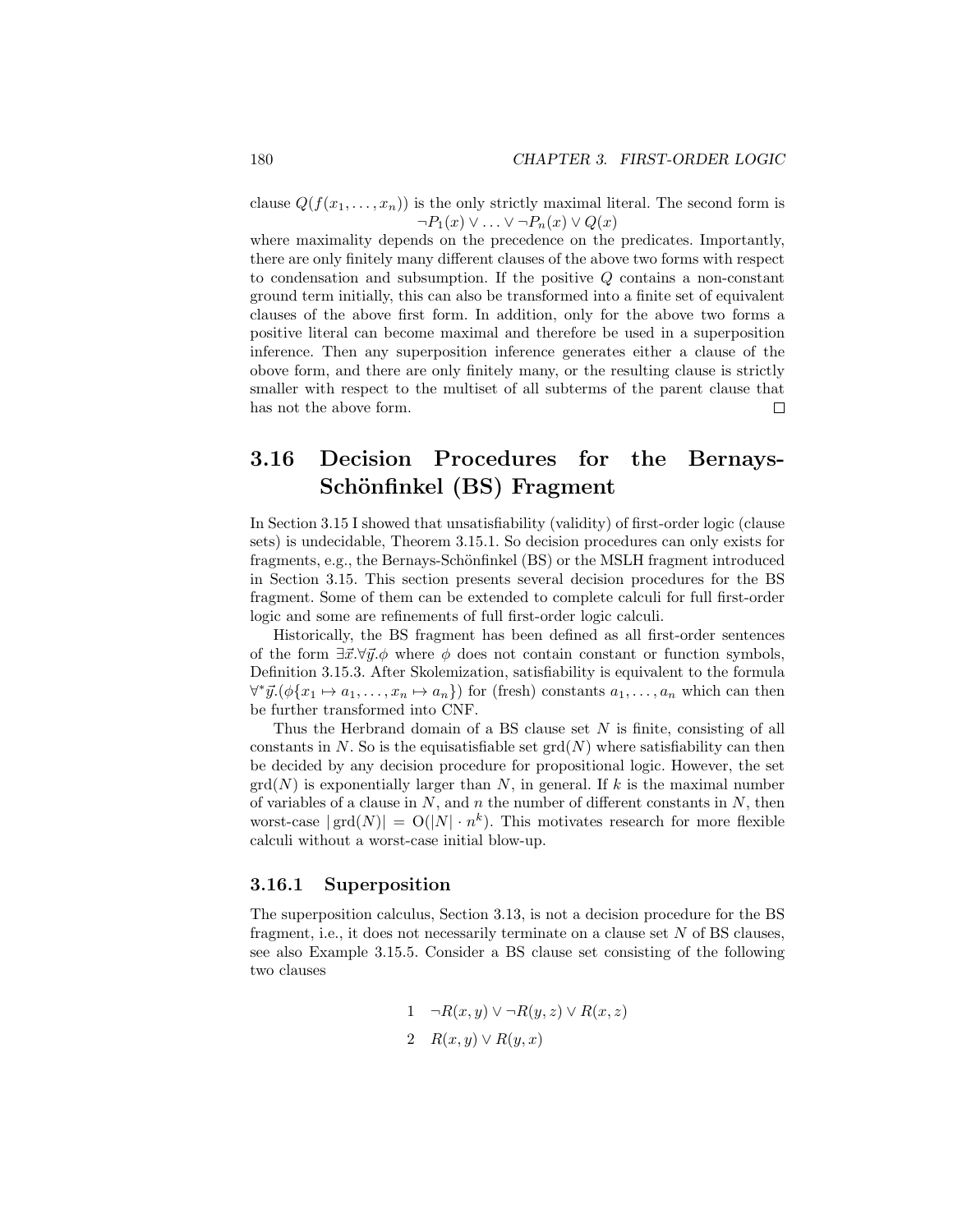describing a transitive and total relation  $R$ . With respect to any ordering stable under substitution, the R literals are all incomparable in their respective clauses. The only way to restrict inferences via the superposition calculus is to select one of the negative literals in the transitivity clause, clause 1. The superposition calculus generates an infinite number of clauses including

$$
N_0 = \{1 : \neg R(x, y) \lor \neg R(y, z) \lor R(x, z), 2 : R(x, y) \lor R(y, x)\}
$$
  
\n
$$
\Rightarrow_{\text{SUP}}^{1.1,2.1} N_0 \cup \{3 : \neg R(y, z) \lor R(x, z) \lor R(y, x)\}
$$
  
\n
$$
\Rightarrow_{\text{SUP}}^{3.1,2.1} N_1 \cup \{4 : R(x, z) \lor R(y, x) \lor R(z, y)\}
$$
  
\n
$$
\Rightarrow_{\text{SUP}}^{4.1,4.2} N_2 \cup \{5 : R(x, x)\}
$$
  
\n
$$
\Rightarrow_{\text{SUP}}^{4.1,3.1} N_3 \cup \{6 : R(x, z) \lor R(y, x) \lor R(y', y) \lor R(z, y')\}
$$
  
\n
$$
\vdots
$$

The crucial point is that neither clause 4 nor clause 6 is redundant because of the underlying variable chains. The variable chain can be extended generating clauses of length five, six, . . .. Obviously, such a clause containing a variable chain contributes a refutation at most of the length of square of the number of different constant symbols. Otherwise, it becomes redundant by the existence of shorter clauses. So one way to turn superposition into a decision procedure for the BS class is to add an additional condensation rule that unifies literals in clauses as soon as all potential ground instantiations with constants yield duplicates.

Condensation-BS  $(N \uplus \{L_1 \vee \cdots \vee L_n\}) \Rightarrow_{\text{SUP}} (N \cup \{\text{rdup}((L_1 \vee$  $\dots L_n)\sigma_{i,j}$  |  $\sigma_{i,j} = \text{mgu}(L_i, L_j)$  and  $\sigma_{i,j} \neq \perp$ })

provided any ground instance  $(L_1 \vee \cdots \vee L_n)\delta$  contains at least two duplicate literals

Another way to prevent non-termination is by preventing the generation of arbitrary long clauses. This can be done by a special splitting rule, that splits non-Horn clauses into their Horn parts through instantiation. Assuming two constants  $a, b$  for the above example, then clause 2 is replaced by clauses

2.1 
$$
R(a, b) \vee R(b, a)
$$
  
2.2  $R(a, a)$   
2.3  $R(b, b)$ 

.

Next the clause  $R(a, b) \vee R(b, a)$  can be split, similar to a  $\beta$ -rule application of tableau, resulting in two clause sets

$$
M_1 = \{\neg R(x, y) \lor \neg R(y, z) \lor R(x, z), R(a, a), R(b, b), R(a, b)\}
$$
  
\n
$$
M_2 = \{\neg R(x, y) \lor \neg R(y, z) \lor R(x, z), R(a, a), R(b, b), R(b, a)\}.
$$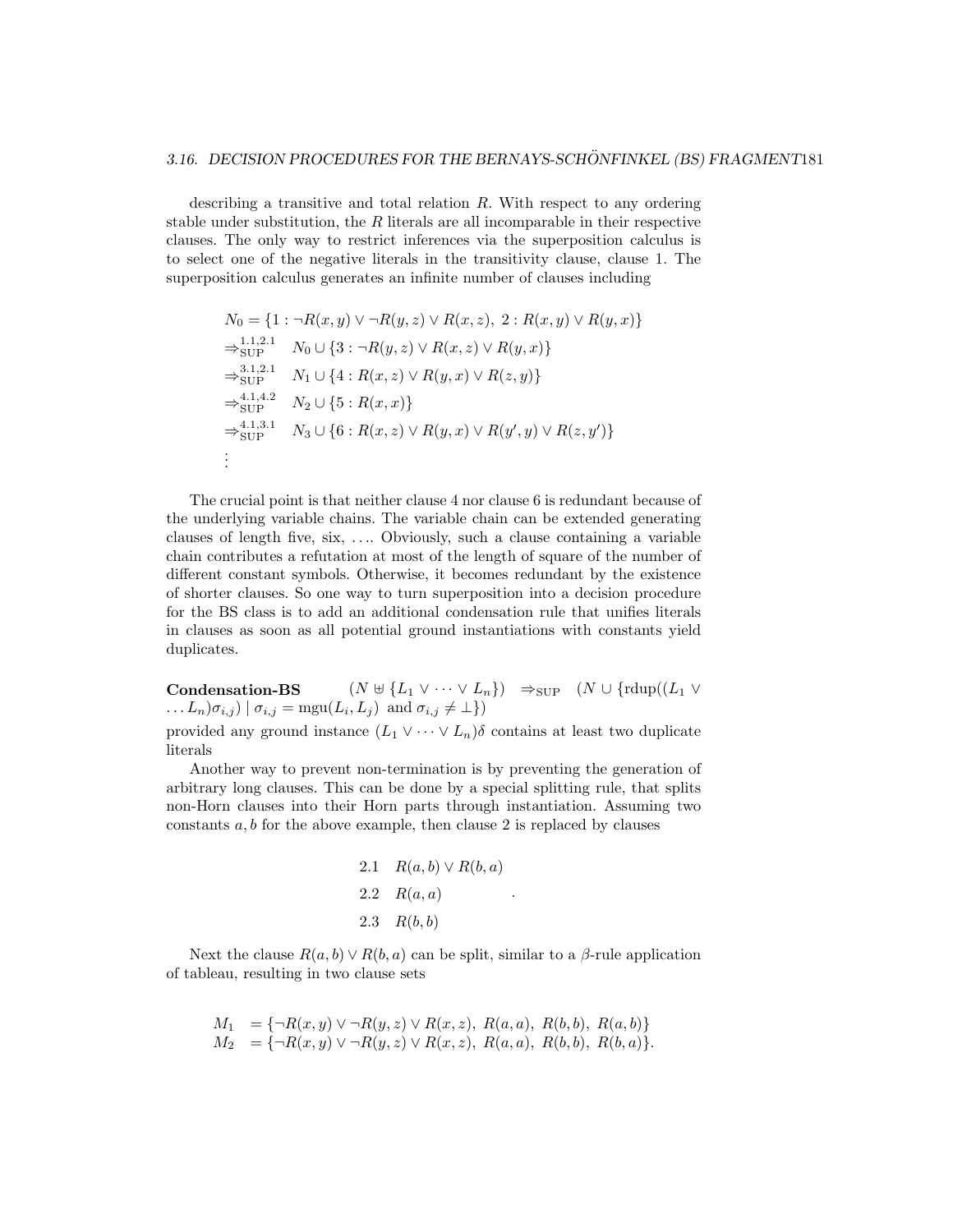Now the original clause set  $N_0$  is satisfiable iff  $M_1$  or  $M_2$  are satisfiable. Employing a rigourous selection strategy where in every clause containing negative literals one negative literal is selected, the superposition calculus will always infer from a positive unit clause and a clause containing at least one negative literal a shorter clause. So it will terminate.

A state is now a set of clause sets. Let  $k$  be the number of different constants  $a_1, \ldots, a_k$  in the initial clause set N. Then the initial state is the set  $M = \{N\},\$ Superposition Left is adopted to the new setting, Factoring is no longer needed and the rules Instantiate and Split are added. The variables  $x_1, \ldots, x_k$  constitute a variable chain between literals  $L_1$ ,  $L_k$  inside a clause C, if there are literals  $\{L_1,\ldots,L_k\} \subseteq C$  such that  $x_i \in (\text{vars}(L_i) \cap \text{vars}(L_{i+1})), 1 \leq i < k$ .

Superposition-BS  $M \cup \{ N \cup \{ P(t_1, \ldots, t_n), C \vee \neg P(s_1, \ldots, s_n) \} \} \Rightarrow_{\text{SUPBS}}$  $M \cup \{N \cup \{P(t_1, ..., t_n), C \vee \neg P(s_1, ..., s_n)\} \cup \{C\sigma\}\}\$ where (i)  $\neg P(s_1,\ldots,s_n)$  is selected in  $(C \vee \neg P(s_1,\ldots,s_n))\sigma$  (ii)  $\sigma$  is the mgu of  $P(t_1, \ldots, t_n)$  and  $P(s_1, \ldots, s_n)$  (iii)  $C \vee \neg P(s_1, \ldots, s_n)$  is a Horn clause

Instantiation  $M \uplus \{ N \uplus \{ C \vee A_1 \vee A_2 \} \} \Rightarrow_{\text{SUPBS}} M \cup \{ N \cup \{ (C \vee A_1 \vee A_2 \} \}$  $A_1 \vee A_2 \ni \sigma_i \mid \sigma_i = \{x \mapsto a_i\}, 1 \leq i \leq k\}$ 

where x occurs in a variable chain between  $A_1$  and  $A_2$ 

Split  $M \uplus \{ N \uplus \{ C_1 \vee A_1 \vee C_2 \vee A_2 \} \} \Rightarrow_{\text{SUPBS}} M \cup \{ N \cup \{ N \} \}$  ${C_1 \vee A_1}, N \cup {C_2 \vee A_2}$ where  $\text{vars}(C_1 \vee A_1) \cap \text{vars}(C_2 \vee A_2) = \emptyset$ 

As usual, the clause parts  $C, C_1, C_2$  may be empty. Note that after exhaustive application of Instantiation and Split, every clause purely containing positive literals is a unit clause. This together with the below rigorous selection strategy justifies the strong side conditions of Superposition BS compared to Superposition Left and explains whi Factoring is not needed.

Definition 3.16.1 (Rigorous Selection Strategy). A selection strategy is rigorous of in any clause containing a negative literal, a negative literal is selected.

Lemma 3.16.2 (SUPBS Basic Properties). The SUPBS rules have the following properties:

- 1. Superposition BS is sound.
- 2. Instantiation is sound and complete.
- 3. Split is sound and complete.

*Proof.* 1. Follows from the soundness of Superposition Left.

2. Soundness follows from the soundness of variable instantiation. Completeness follows from the fact that  $\text{grd}(C \vee A_1 \vee A_2) = \text{grd}(\{(C \vee A_1 \vee A_2)\sigma_i \mid \sigma_i =$  $\{x \mapsto a_i\}, 1 \leq i \leq k\}$ .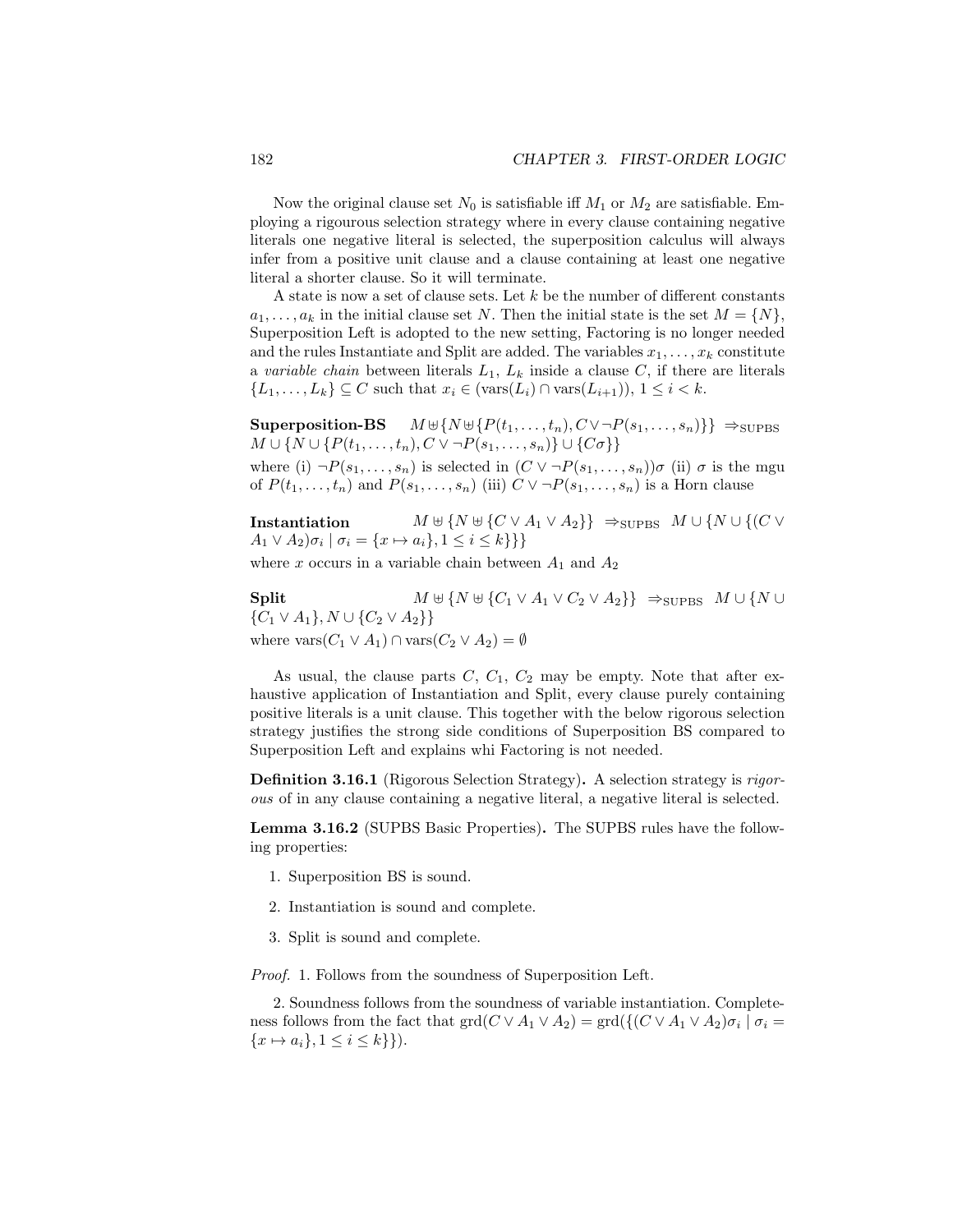#### 3.16. DECISION PROCEDURES FOR THE BERNAYS-SCHÖNFINKEL (BS) FRAGMENT183

3. I prove  $N \uplus \{C_1 \vee A_1 \vee C_2 \vee A_2\}$  is satisfiable iff  $N \cup \{C_1 \vee A_1\}$  or  $N \cup \{C_2 \vee A_2\}$ is satisfiable. The direction from right to left is obvious, because both  $C_1 \vee A_1$ and  $C_2 \vee A_2$  subsume  $C_1 \vee A_1 \vee C_2 \vee A_2$ . For the other direction assume an interpretation A satisfying  $N \cup \{C_1 \vee A_1 \vee C_2 \vee A_2\}$ , in partiular  $A \models C_1 \vee A_1 \vee$  $C_2 \vee A_2$ . This means for any valuation  $\beta$  we have  $\mathcal{A}, \beta \models C_1 \vee A_1 \vee C_2 \vee A_2$ . The sub-clauses  $C_1 \vee A_1$ ,  $C_2 \vee A_2$  are variable disjoint so  $\beta$  can be split into  $\beta_1$ assigning values to variables in  $C_1 \vee A_1$  and  $\beta_2$  assigning values to variables in  $C_2 \vee A_2$ . Then  $\mathcal{A}, \beta \models C_1 \vee A_1 \vee C_2 \vee A_2$  for all  $\beta$  iff  $\mathcal{A}, \beta_1 \beta_2 \models C_1 \vee A_1 \vee C_2 \vee A_2$ for all  $\beta_1, \beta_2$  iff  $\mathcal{A}, \beta_1 \models C_1 \vee A_1$  or  $\mathcal{A}, \beta_2 \models C_2 \vee A_2$  for all  $\beta_1, \beta_2$ .

 $\Box$ 

## 3.16.2 Non-Redundant Clause Learning (NRCL)

The NRCL calculus is a generalization of the CDCL calculus, Section ??, to the BS fragment. The BS fragment can be finitely grounded, but with a worstcase exponential blow up. So an obvious procedure would be to perform the grounding and then run CDCL on the resulting first-order ground clauses. Every first-order ground atom then corresponds to a propositional variable. However, in general, it is not wise to incorporate into an automated reasoning calculus a worst-case exponential preprocessing step. Therefore, NRCL rather lifts the CDCL calculus to the first-order BS fragment.

Similar to a CDCL state, an NRCL state is a five tuple  $(\Gamma; N; U; j; C)$ , where  $\Gamma$  is a (partial) model assumption build from ground literals, N the initial BS clause set, U the set of learned BS clauses,  $j$  the current level and C is either  $\top$ ,  $\bot$  or a BS clause. Literals  $L \in \Gamma$  are either annotated with a number, a level, i.e., they have the form  $L^k$  meaning that L is the  $k-th$  guessed decision literal, or they are annotated with a pair consisting of a clause and a (ground) substitution  $L\sigma^{(C\vee L)\cdot \sigma}$  that forced the literal to become true. A pair  $(C \cdot \sigma)$ is called a *closure*. A literal  $L$  is of *level*  $k$  with respect to a problem state  $(\Gamma; N; U; j; C)$  if L or comp(L) occurs in  $\Gamma$  and the first decision literal left from L (comp(L)) in  $\Gamma$  is annotated with k or L (comp(L)) is a decision literal in Γ annotated with k. If there is no such decision literal then  $k = 0$ . A clause D is of level k with respect to a problem state  $(\Gamma; N; U; j; C)$  if k is the maximal level of a literal in D.

The initial state for testing satisfiability of a BS clause set N is  $(\epsilon; N; \emptyset; 0; \top)$ , the final state  $(\Gamma; N; U; 0; \perp)$  indicates unsatsifiability of the clause set and a final state  $(\Gamma; N; U; k; \top)$  where if  $\mathcal{H} = \{A \mid \text{atom } A \in \Gamma\}$  then  $\mathcal{H} \models N$ .

The rules are:

 $\mathbf{Propagate}(\Gamma;N;U;k;\top) \ \Rightarrow_{\mathrm{NRCL}} \ (\Gamma L \sigma^{(C \setminus \{L_1... ,L_n\} \vee L) \delta \cdot \sigma};N;U;k;\top)$ provided  $C \vee L \in (N \cup U)$ ,  $C\sigma$  is false under  $\Gamma$  for some grounding substitution  $\sigma$ ,  $L\sigma$  is undefined in  $\Gamma$ , let  $L_1\sigma, \ldots, L_n\sigma$  be all copies of  $L\sigma$  in  $C\sigma$  and  $\delta$  be the mgu of the  $L_1, \ldots, L_n$ 

**Decide**  $(\Gamma; N; U; k; \top) \Rightarrow_{NRCL} (\Gamma, L^{k+1}; N; U; k+1; \top)$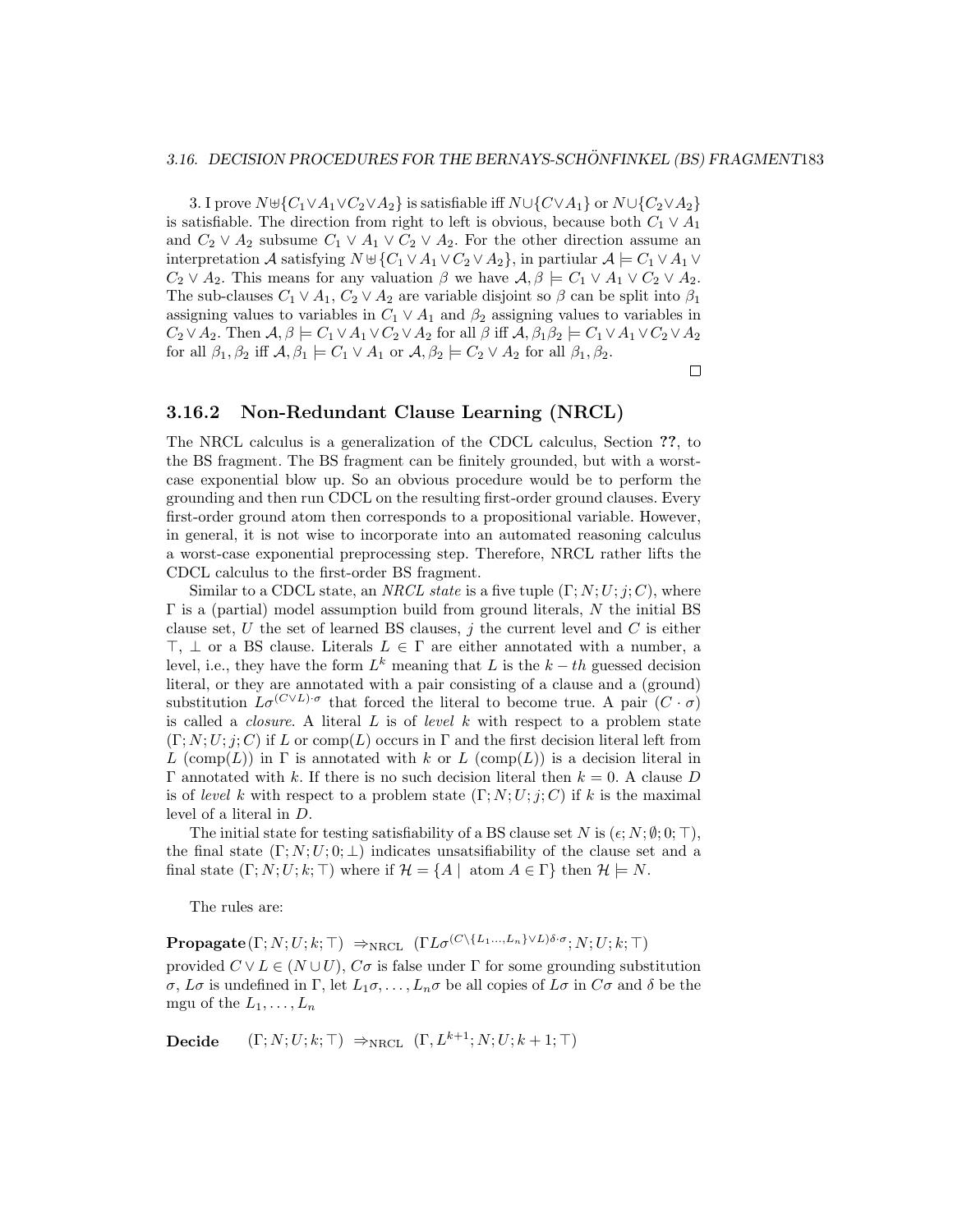provided  $L$  is a ground literal undefined under  $\Gamma$ 

**Conflict**  $(\Gamma; N; U; k; \top) \Rightarrow_{NRCL} (\Gamma; N; U; k; D \cdot \sigma)$ provided  $D \in (N \cup U)$ ,  $D\sigma$  false in  $\Gamma$  for grounding  $\sigma$ 

**Skip**  $( \Gamma L \delta^{(C \vee L) \cdot \delta}; N; U; k; D \cdot \sigma) \Rightarrow_{\text{NRCL}} (\Gamma; N; U; k; D \cdot \sigma)$ provided comp( $L\delta$ ) does not occur in  $D\sigma$ 

Factorize  $(\Gamma; N; U; k; (D \vee L \vee L') \cdot \sigma) \Rightarrow_{NRCL} (\Gamma; N; U; k; ((D \vee L) \tau) \cdot \sigma)$ provided  $L\sigma = L'\sigma$ ,  $\tau = \text{mgu}(L, L')$ 

**Resolve**  $( \Gamma L \delta^{(C \vee L) \cdot \delta}; N; U; k; (D \vee L') \cdot \sigma) \Rightarrow_{\text{NRCL}} (\Gamma; N; U; k; ((D \vee C) \gamma) \cdot \sigma)$ provided  $D\sigma$  is of level k,  $L'\sigma \notin D\sigma$ ,  $L\delta = \text{comp}(L'\sigma)$ , and  $\gamma =$  $mgu(L, comp(L'))$ 

 ${\bf Backtrack}\left(\Gamma K^{i+1}\Gamma';N;U;k;(D\vee L)\cdot\sigma\right)\ \Rightarrow_{\mathrm{NRCL}}\ \left(\Gamma L\sigma^{(D\vee L)\cdot\sigma};N;U\cup\{D\vee D\}\right)$  $L$  };  $i$ ;  $\top$ )

provided  $L\sigma$  is of level k and  $D\sigma$  is of level i.

Compared to the propositional CDCL calculs the ground literals on the trail correspond to propositional variables. However, the clauses in  $N$ , the learned clauses in  $U$  and also the annotated clauses for propagating literals from the trail contain first-order variables. While the model assumption is always a ground model, inferences are performed via the Resolve rule on non-ground clauses, in general. Because of this, an additional rule is needed: Factorize and the Propagate rule also factorizes all occurrences of the propagated literal in the respective clause. In the propositional CDCL calculus factorization happened silently via duplicate literal elimination, here it has to be done explicitely, because for two literals L, K where  $L\sigma = K\sigma$  for some grounding substitution  $\sigma$ , the literals are unfiable but not necesserily identical.

Theorem 3.16.3 (NRCL Overall Properties). NRCL is sound, complete and terminating on a set of BS clauses.

## 3.16.3 Instance Generaction (InstGen)

A substitution  $\sigma$  is a proper instantiator with respect to a literal L (clause C), if for some variable  $x \in \text{vars}(L)$   $(x \in \text{vars}(C))$ ,  $x\sigma$  is not a variable. Let  $\succ$  be a well-founded closure ordering satifying  $C \cdot \sigma \succ D \cdot \gamma \tau$  if (i)  $C\sigma = D\gamma \tau$  but  $C\rho = D$  for some proper instantiator  $\rho$ , or, (ii)  $D\gamma \subset C$ , or (iii)  $D\gamma = C$  where  $\gamma$  is not a renaming, nor a proper instantiator for D.

Similar to superposition, Section 3.13, a model operator explicitely constructs a model in case of a saturated clause set. For otherwise, if the model out of the model operator does not satisfy all clauses, the minimal false clause indicates the next minimal inference, in case of the instance generation calculus, the generation of additional clause instances.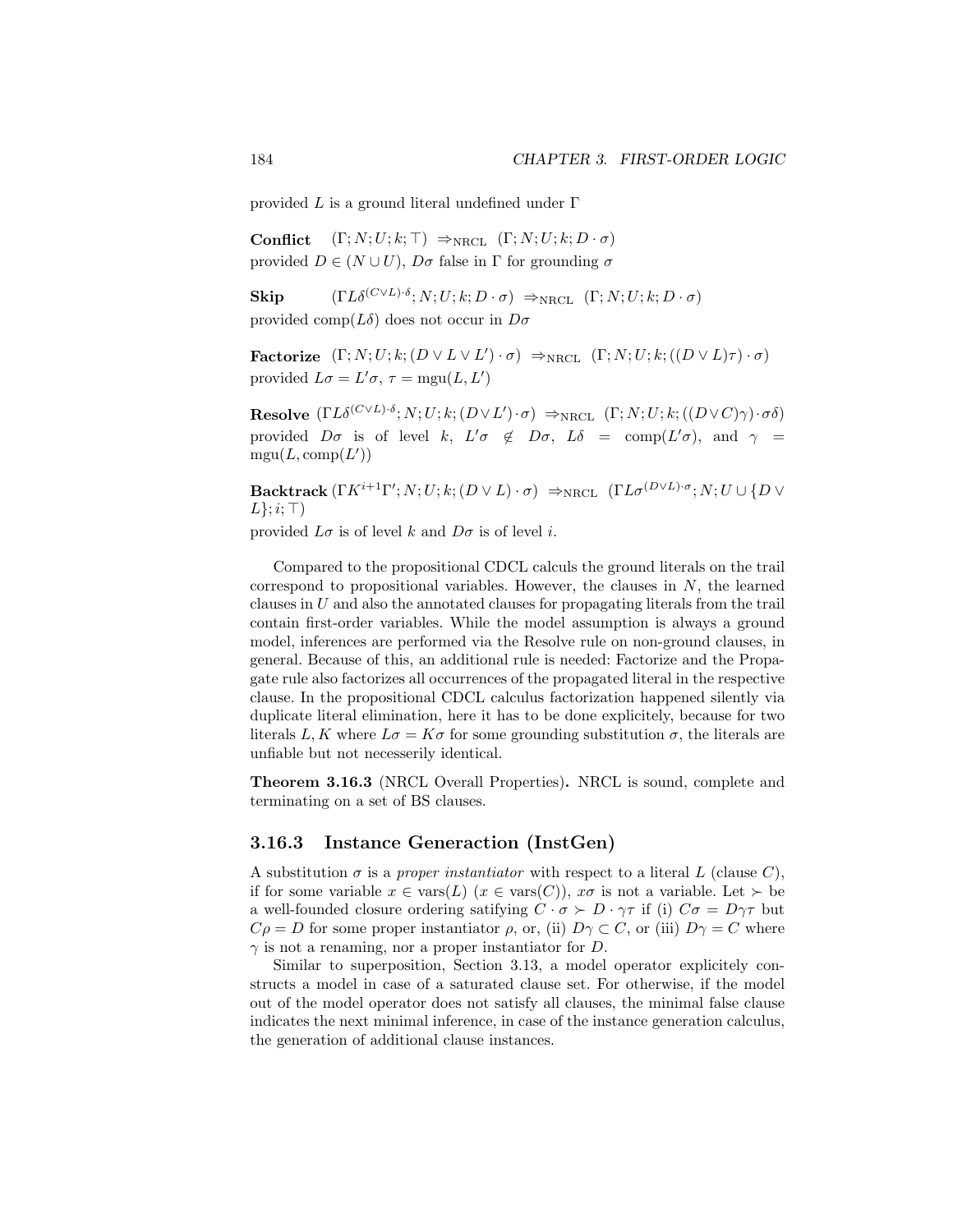The candidate model  $\mathcal{I}_N$  is inductively defined over the well-founded closure ordering  $\succ$  with respect to a ground model  $\mathcal{I}_{N_{\alpha}}$  of the grounded clause set  $N_{\alpha}$ . The ground clause set  $N_{\alpha}$  is constructed by mapping all variables in N to a distinguished single constant  $\alpha$ . Then if  $N_{\alpha}$  is unsatisfiable, so is N. If  $N_{\alpha}$  is satisfiable, N is not necessarily satisfiable and  $\mathcal{I}_N$  lifts the model  $\mathcal{I}_{N_\alpha}$  of  $N_\alpha$  to a candidate model for N. Satisfiability of the clause set  $N_{\alpha}$  can be more efficiently decided by a procedure for SAT ( $NP \neq NEXPTIME$ ), e.g., a CDCL-based SAT solver.

Similar to the model construction for superposition, suppose the sets  $\delta D \cdot \sigma$ have been defined for all closures  $D \cdot \sigma$  smaller than  $C \cdot \gamma$ .

$$
\mathcal{I}_{C\cdot\gamma} \ := \ \bigcup_{D\cdot\sigma\prec C\cdot\gamma} \delta_{D\cdot\sigma}
$$
\n
$$
\delta_{C\cdot\gamma} \ := \ \begin{cases}\n\{L\gamma\} & \text{if } C\gamma \text{ is false in } \mathcal{I}_{C\cdot\gamma} \\
 & C\cdot\gamma \text{ is the minimal representation of } C\gamma \text{ in } N \\
 & L \in C \text{ and } L\gamma \text{ undefined in } \mathcal{I}_{C\cdot\gamma} \text{ and } L_{\alpha} \in \mathcal{I}_{N_{\alpha}} \\
 & \emptyset & \text{otherwise}\n\end{cases}
$$
\n
$$
\mathcal{I}_N \ := \ \bigcup_{C \in N} \delta_{C\cdot\gamma}
$$

$$
\text{Falsify} \qquad (N, \top) \ \Rightarrow_{\text{IGEN}} \ (N, M)
$$

where  $M = \perp$  if  $N_{\alpha}$  is unsatisfiable and  $M = \{L_1, \ldots, L_n\}$  if  $\{L_1, \ldots, L_n\}$  is a model for  $N_{\alpha}$ 

**Instantiate**( $N \uplus \{C \lor A, D \lor \neg B\}, M$ )  $\Rightarrow_{IGEN} (N \uplus \{C \lor A, D \lor \neg B, (C \lor A) \lor \neg B\}, M)$  $A)\sigma$ ,  $(D \vee \neg B)\sigma$ ,  $\neg$ ) where  $M = \{L_1, \ldots, L_n\}, \sigma = \text{mgu}(A, B)$ , and  $\sigma$  is a proper instantiator of A or B

It is important that the grounding of  $N_{\alpha}$  is obtained by substituting the same constant  $\alpha$  for all variables, for otherwise the calculus becomes incomplete. For example, the two unit clauses  $P(x, y)$ ;  $\neg P(x, x)$  are unsatisfiable. A grounding  $P(a, b); \neg P(a, a)$  results in the model  $\mathcal{I}_{N_{\alpha}} = \{P(a, b); \neg P(a, a)\}\$  but Instantiate is not applicable, because the unifier  $\{x \mapsto y\}$  is not a proper instantiater for both literals.

The model  $M$  is actially not used in rule Instantiate. The proof of the therem below, however, shows that it is sufficient to consider a minimal false clause  $C\vee A$ or  $D ∨ ∎B$  with respect to  $\mathcal{I}_N$ , for the inference.

**Theorem 3.16.4** (Completeness of InstGen). Let  $(N, \top) \Rightarrow_{\text{IGEN}}^* (N', M)$  and let  $(N', M)$  be a final state. If N is satisfiable then  $M \neq \perp$  and  $\mathcal{I}_{N'} \models N'.$ 

*Proof.* Suppose  $\mathcal{I}_{N'}$  is not a model for N'. Then there exists a minimal ground closure  $C \cdot \gamma$  such that  $\mathcal{I}_{N'} \not\models C\gamma$ . Obviously,  $C \cdot \gamma$  was not productive in  $\mathcal{I}_{N'}$ . So there is no literal  $L \in C$  such that  $L_{\gamma}$  is undefined in  $\mathcal{I}_{C \cdot \gamma}$  and  $L_{\alpha} \in$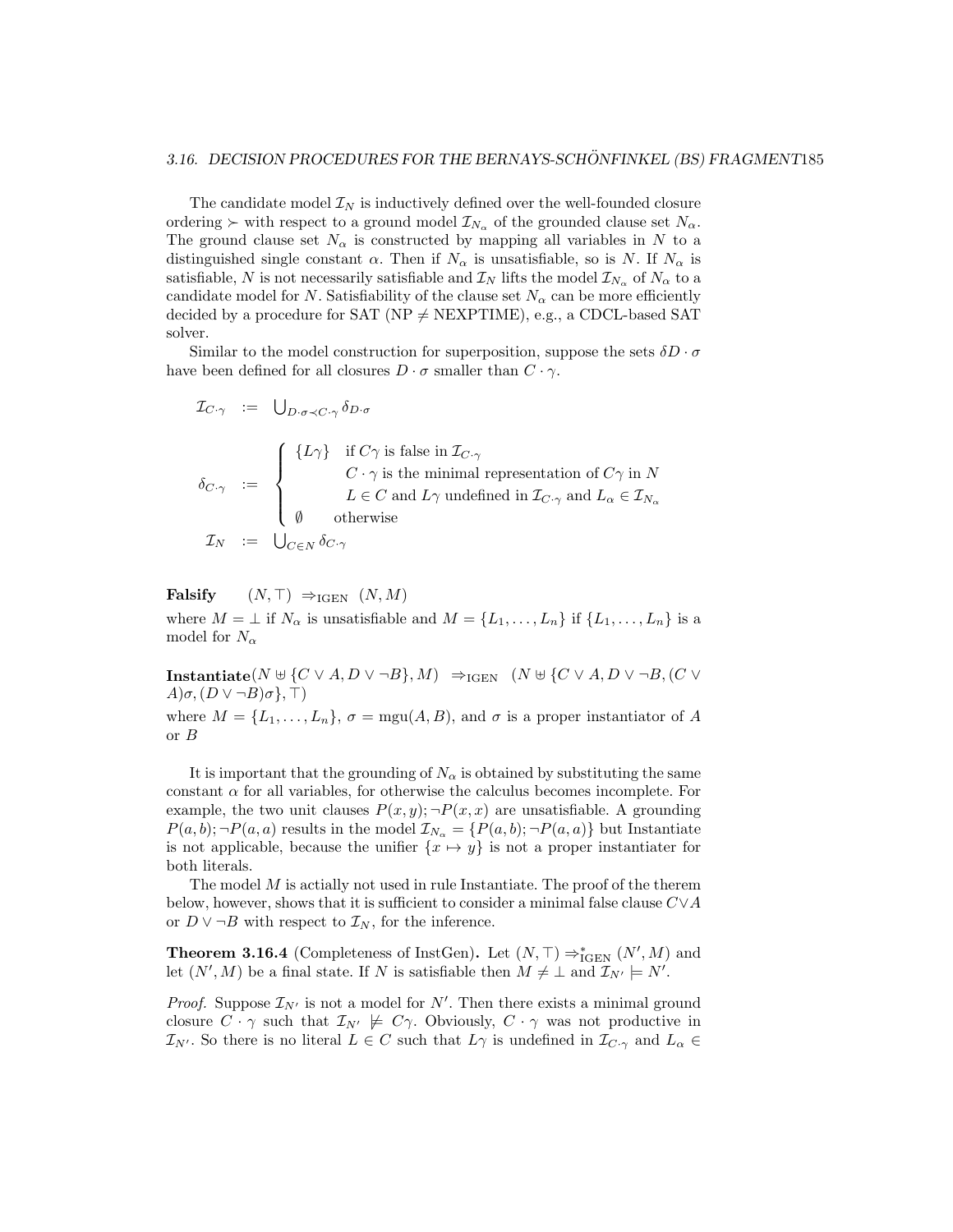$\mathcal{I}_{N_\alpha}$ . However,  $K_\alpha \in \mathcal{I}_{N_\alpha}$  for some  $K \in \mathbb{C}$  because  $\mathcal{I}_{N_\alpha} \models N_\alpha$ . So  $\mathbb{C} = \mathbb{C}' \vee \mathbb{C}$ K and comp $(K\gamma) \in \mathcal{I}_{C\cdot\gamma}$ . Therefore, there is some ground instance  $D\sigma =$  $(D' \vee K')\sigma$  that produces comp $(K\gamma)$  in  $\mathcal{I}_{C,\gamma}$ , i.e., comp $(K')\sigma = K\gamma$ . Let  $\rho =$ mgu(K, comp(K')) and  $\gamma'$  be a substitution such that  $(D' \vee K')\rho\gamma' = D\sigma$  and  $(C' \vee K)\rho \gamma' = C\gamma.$ 

Firstly,  $\rho$  is a proper instatiator for K' or K. Assume not, then  $K_{\alpha} =$  $\text{comp}(K'_{\alpha})$  so both  $K'_{\alpha} \in \mathcal{I}_{N_{\alpha}}$  and  $\text{comp}(K'_{\alpha}) \in \mathcal{I}_{N_{\alpha}}$ , a contradiction.

Therefore, secondly,  $\rho$  is a proper instatiator for K' or K leading to two cases. If  $\rho$  is a proper instatiator for K', i.e., it instantiates a variable in K' with some constant then  $(D' \vee K')\rho \cdot \gamma' \prec (D' \vee K') \cdot \sigma$  contradicting that N' is saturated or  $(D' \vee K') \cdot \sigma$  is a minimal representation.

If  $\rho$  is a proper instatiator for K, it instantiates a variable in K with some constant then  $(C' \vee K)\rho \cdot \gamma' \prec (C' \vee K) \cdot \gamma$  contradicting that that N' is saturated or  $C \cdot \gamma$  was a minimal ground closure. ⊏

Redundancy can be defined analogoulsy to superposition as well. A ground closure  $C \cdot \sigma$  is *redundant* in a clause set N, if there are closures  $C_1 \cdot \sigma_1, \ldots, C_n \cdot$  $\sigma_n$  from clauses  $C_1, \ldots, C_n$  from N such that  $C_i \cdot \sigma_i \prec C \cdot \sigma$  for all i and  $C_1\sigma_1,\ldots,C_n\sigma_n\models C\sigma$ . A clause C from N is redundant if all its ground closures  $C \cdot \sigma$  are redundant.

## 3.17 First-Order Logic Theories

In Section 3.2 the semantics of a first-order formula is defined with respect to all algebras that assign meaning to the symbols of the signature. For many applications this is too crude. For example, let us assume we consider the signature of simple linear integer arithmetic without divisibility relations,  $\Sigma_{\text{LIA}} = (\{\text{LIA}\}, \{0, 1, +, -\} \cup \mathbb{Z}, \{\leq, <, >, \geq\}),$  see also Section 6.2.4. Then a standard first-order algebra  $A$  is, e.g.,  $LIA^{\mathcal{A}} = \{0,1\}$ ,  $0^{\mathcal{A}} = 0$ ,  $1^{\mathcal{A}} = 1$ ,  $k^{\mathcal{A}} = (|k|)$ mod 2) for all  $k \in \mathbb{Z}$ ,  $+^{\mathcal{A}}(0,0) = 0$ ,  $+^{\mathcal{A}}(1,0) = +^{\mathcal{A}}(0,1) = +^{\mathcal{A}}(1,1) = 1$ ,  $-{}^{\mathcal{A}}(0,0) = -{}^{\mathcal{A}}(1,1) = -{}^{\mathcal{A}}(0,1) = 0, -{}^{\mathcal{A}}(1,0) = 1$ , and the relations  $\leq$ ,  $\lt$ ,  $>$ ,  $\geq$  are interpreted as usual over the domain  $\{0,1\}$ . Obviously, A is not the standard interpretation of linear integer arithmetic, because the domain is not the integers, and , e.g.,  $A \models 8 < 9$  but also  $A \models 10 < 9$ .

Is there a way to fix the semantics to the intended interpretation? Actually, there are two: the syntactic way by requiring any algebra  $\mathcal A$  of the signature  $\Sigma_{\rm LIA}$ to satisfy a set of closed first-order formulas, called axioms, or the semantic way of fixing a set of algebras for  $\Sigma_{\rm LIA}.$  In both cases, the set of algebras and axioms is a called a *theory*  $\mathcal T$ . For both cases I assume that the axioms are satisfiable and there is either at least on algebra in  $\mathcal{T}$ , respectively.

For the above example, the semantic way would be simply to fix the standard linear integer interpretation for  $\mathcal{T} = \{\Sigma_{\text{LIA}}\}$  as the only algebra to be considered. The syntactic way would mean to add enough formulas such that any algebra satisfying the formulas is the desired algebra. More concretely, the formulas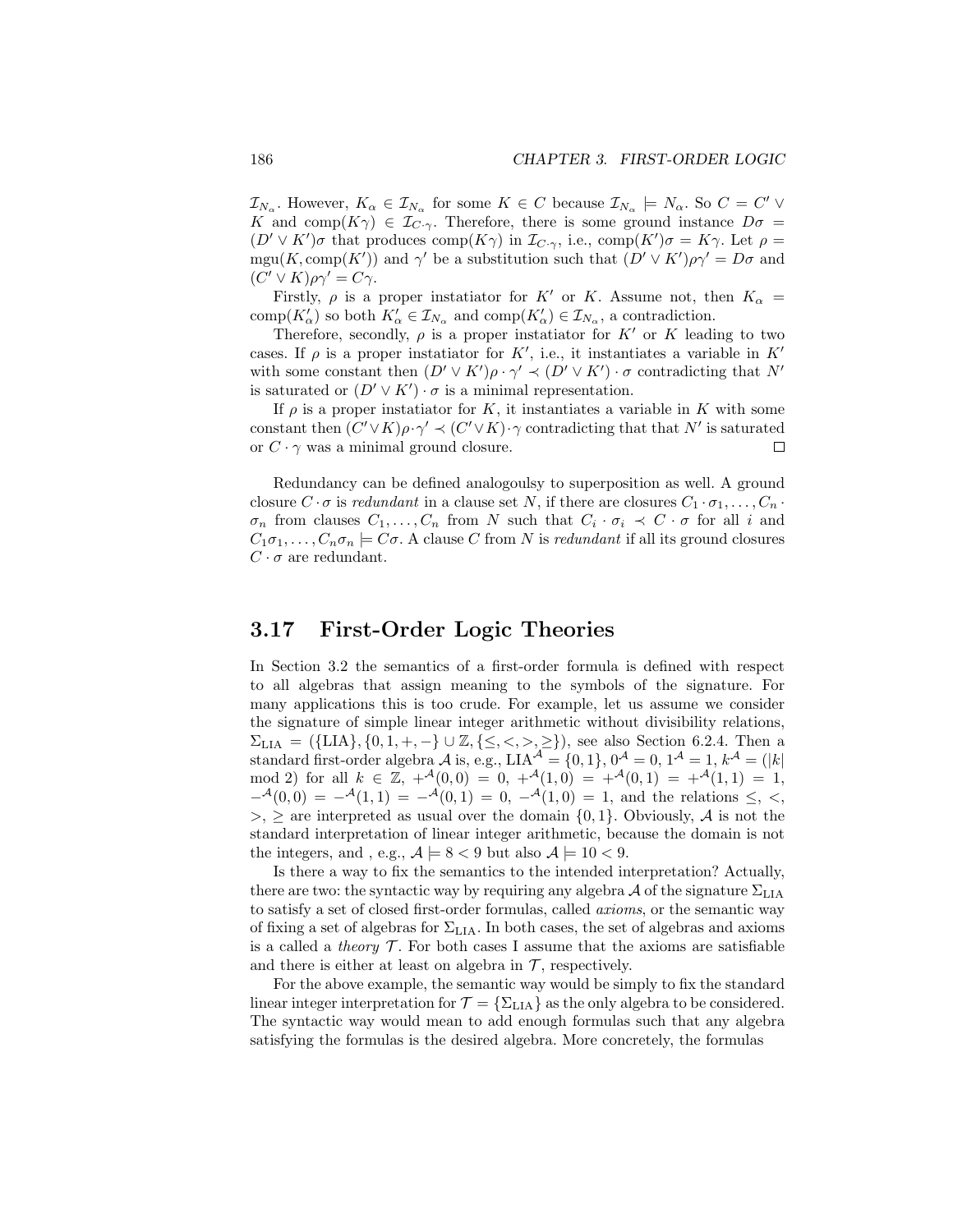$$
\mathcal{T} = \{ \{ k \not\approx l \mid \text{for all } k, l \in \mathbb{Z}, k \neq l \} \cup \{ k < l \mid \text{for all } k, l \in \mathbb{Z}, k < l \} \}
$$

Note, that the right hand side  $\neq$  and  $\lt$  are the standard relations on the integers. For any algebra A satisfying the infinitely many axioms of  $\mathcal{T}, \mathcal{A} \models 8 < 9$  and  $A = 9 < 10$  and LIA<sup>A</sup> will contain at least as many different elements as the integers. So  $LIA^{\mathcal{A}} = \mathbb{Z}$  is a possible domain of an algebra for  $\mathcal{T}$ , but also  ${\rm LIA}^{\mathcal A}=\mathbb Q$  would satisfy the above axioms.

Fixing a set of algebras is actually the more general and powerful mechanism. However, it has also disadvantages. Given a finite set of axioms  $\mathcal T$  proving with respect to  $\mathcal T$  amounts to classical first-order theorem proving, e.g., validity is semi-decidable. Given a set  $\mathcal T$  of algebras, proving with respect to the algebras is typically beyond first-order logic theorem proving, e.g., for  $\mathcal{T} = \{\Sigma_{\text{LIA}}\}$  theorem proving means inductive theorem proving, in general, hence, validity is no longer semi-decidable, but undecidable.

Definition 3.17.1 (First-Order Logic Theory). Given a first-order many-sorted signature  $\Sigma$ , a theory  $\mathcal T$  is a non-empty set of  $\Sigma$ -algebras.

For some first-order formula  $\phi$  over  $\Sigma$  we say that  $\phi$  is T-satisfiable if there is some  $A \in \mathcal{T}$  such that  $\mathcal{A}(\beta) \models \phi$  for some  $\beta$ . We say that  $\phi$  is  $\mathcal{T}$ -valid ( $\mathcal{T}$ unsatisfiable) if for all  $A \in \mathcal{T}$  and all  $\beta$  it holds  $A(\beta) \models \phi$   $(A(\beta) \not\models \phi)$ . In case of validity I also write  $\models_{\tau} \phi$ .

Alternatively,  $\mathcal T$  may contain a set of satisfiable axioms which then stand for all algebras satisfying the axioms.

The Σ-algebras can be restricted to term-generated models as long as there are "enough" constants (function) symbols in  $\Sigma$ , in general infinitely many are sufficient. Due to the Löwenheim-Skolem theorem different infinite cardinalities cannot be distinguished by first-order formulas.

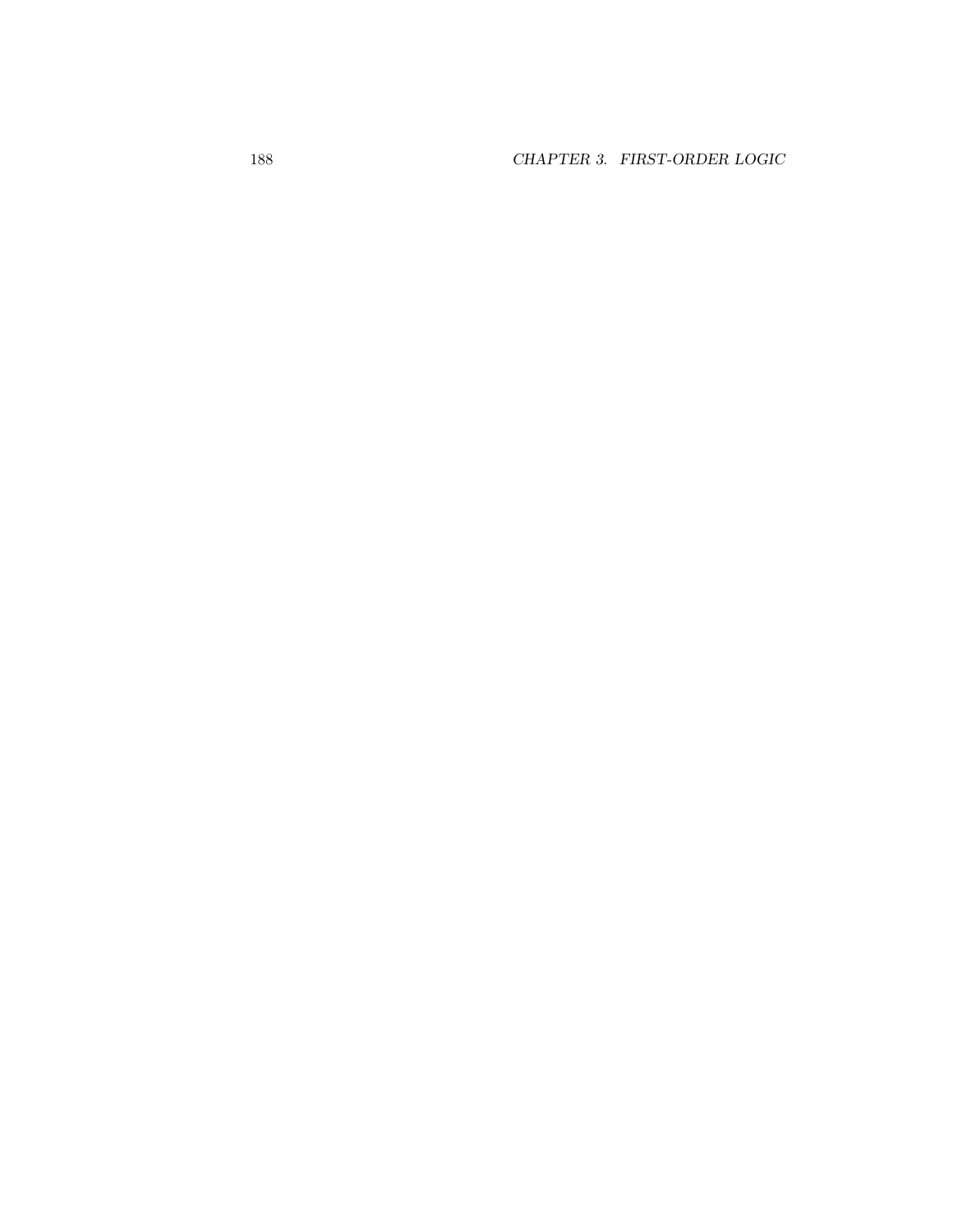## Chapter 4

# Equational Logic

From now on First-order Logic is considered with equality. In this chapter, I investigate properties of a set of unit equations. For a set of unit equations I write E. Full first-order clauses with equality are studied in Chapter 5. I recall certain definitions from Section 1.6 and Chapter 3.

The main reasoning problem considered in this chapter is given a set of unit equations E and an additional equation  $s \approx t$ , does  $E \models s \approx t$  hold? As usual, all variables are implicitely universally quantified. The idea is to turn the equations  $E$  into a convergent term rewrite system (TRS)  $R$  such that the above problem can be solved by checking identity of the respective normal forms:  $s \downarrow_R = t \downarrow_R$ . Showing  $E \models s \approx t$  is as difficult as proving validity of any first-order formula, see Section 3.15.

For example consider the eugational ground clauses  $E = \{g(a) \approx b, a \approx b\}$ over a signature consisting of the constants  $a, b$  and unary function  $g$ , all defined over some unique sort. Then for all algebras  $A$  satifying  $E$ , all ground terms over a, b, and g, are mapped to the same domain element. In particular, it holds  $E = g(b) \approx b$ . Now the idea is to turn E into a convergent term rewrite system R such that  $g(b) \downarrow_R = b \downarrow_R$ . To this end, the equations in E are oriented, e.g., a first guess might be the TRS  $R_0 = \{g(a) \to b, a \to b\}$ . For  $R_0$  we get  $g(b) \downarrow_{R_0} = g(b), b \downarrow_{R_0} = b$ , so not the desired result. The TRS  $R_0$  is not confluent an all ground terms, because  $g(a) \rightarrow_{R_0} b$  and  $g(a) \rightarrow_{R_0} g(b)$ , but b and  $g(b)$ are  $R_0$  normal forms. This problem can be repaired by adding the extra rule  $g(b) \rightarrow b$  and this process is called *completion* and is studied in this chapter. Now the extended rewrite system  $R_1 = \{g(a) \to b, a \to b, g(b) \to b\}$  is convergent and  $g(b) \downarrow_{R_1} = b \downarrow_{R_1} = b$ . Termination can be shown by using a KBO (or LPO) with precedence  $g \succ a \succ b$ . Then the left hand sides of the rules are strictly larger than the right hand sides. Actually,  $R_1$  contains some redundancy, even removing the first rewrite rule  $g(a) \rightarrow b$  from  $R_1$  does not violate confluence. Detecting redundant rules is also discussed in this chapter.

Definition 4.0.1 (Equivalence Relation, Congruence Relation). An equivalence relation  $\sim$  on a term set  $T(\Sigma, \mathcal{X})$  is a reflexive, transitive, symmetric binary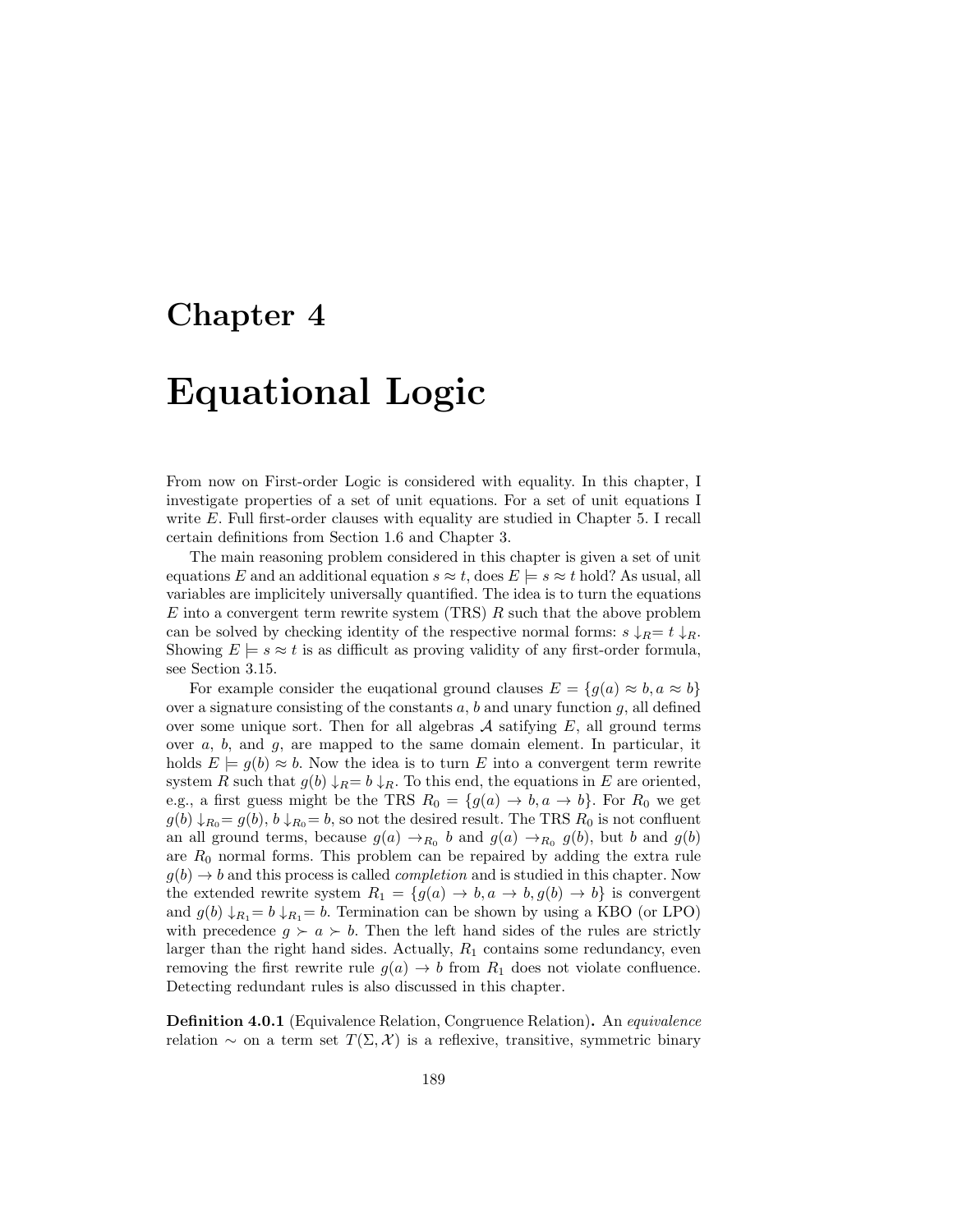relation on  $T(\Sigma, \mathcal{X})$  such that if  $s \sim t$  then sort(s) = sort(t).

Two terms s and t are called *equivalent*, if  $s \sim t$ .

An equivalence  $\sim$  is called a *congruence* if  $s \sim t$  implies  $u[s] \sim u[t]$ , for all terms s, t,  $u \in T(\Sigma, \mathcal{X})$ . Given a term  $t \in T(\Sigma, \mathcal{X})$ , the set of all terms equivalent to t is called the *equivalence class of t by*  $\sim$ , denoted by  $[t]_{\sim} := \{ t' \in T(\Sigma, \mathcal{X}) \mid$  $t' \sim t$ .

If the matter of discussion does not depend on a particular equivalence relation or it is unambiguously known from the context, [t] is used instead of  $[t]_{\sim}$ . The above definition is equivalent to Definition 3.2.3.

The set of all equivalence classes in  $T(\Sigma, \mathcal{X})$  defined by the equivalence relation is called a *quotient by* ∼, denoted by  $T(\Sigma, \mathcal{X})|_{\sim} := \{ [t] | t \in T(\Sigma, \mathcal{X}) \}.$ Let E be a set of equations then  $\sim_E$  denotes the smallest congruence relation "containing" E, that is,  $(l \approx r) \in E$  implies  $l \sim_E r$ . The equivalence class  $[t]_{\sim_E}$ of a term t by the equivalence (congruence)  $\sim_E$  is usually denoted, for short, by  $[t]_E$ . Likewise,  $T(\Sigma, \mathcal{X})|_E$  is used for the quotient  $T(\Sigma, \mathcal{X})|_{\sim_E}$  of  $T(\Sigma, \mathcal{X})$  by the equivalence (congruence)  $\sim_E$ .

## 4.1 Term Rewrite System

I instantiate the abstract rewrite systems of Section 1.6 with first-order terms. The main difference is that rewriting takes not only place at the top position of a term, but also at inner positions.

Definition 4.1.1 (Rewrite Rule, Term Rewrite System). A rewrite rule is an equation  $l \approx r$  between two terms l and r so that l is not a variable and  $vars(l) \supseteq vars(r)$ . A term rewrite system R, or a TRS for short, is a set of rewrite rules.

**Definition 4.1.2** (Rewrite Relation). Let  $E$  be a set of (implicitly universally quantified) equations, i.e., unit clauses containing exactly one positive equation. The rewrite relation  $\rightarrow_E \subseteq T(\Sigma, \mathcal{X}) \times T(\Sigma, \mathcal{X})$  is defined by

$$
s \to_E t \quad \text{iff} \quad \text{there exist } (l \approx r) \in E, p \in pos(s),
$$
  
and matcher  $\sigma$ , so that  $s|_p = l\sigma$  and  $t = s[r\sigma]_p$ .

Note that in particular for any equation  $l \approx r \in E$  it holds  $l \to_{E} r$ , so the equation can also be written  $l \to r \in E$ .

Often  $s = t \downarrow_R$  is written to denote that s is a normal form of t with respect to the rewrite relation  $\to_R$ . Notions  $\to_R^0$ ,  $\to_R^+$ ,  $\to_R^*, \leftrightarrow_R^*$ , etc. are defined accordingly, see Section 1.6. An instance of the left-hand side of an equation is called a redex (reducible expression). Contracting a redex means replacing it with the corresponding instance of the right-hand side of the rule. A term rewrite system R is called *convergent* if the rewrite relation  $\rightarrow_R$  is confluent and terminating. A set of equations  $E$  or a TRS  $R$  is terminating if the rewrite relation  $\rightarrow_E$  or  $\rightarrow_R$  has this property. Furthermore, if E is terminating then it is a TRS. A rewrite system is called *right-reduced* if for all rewrite rules  $l \rightarrow r$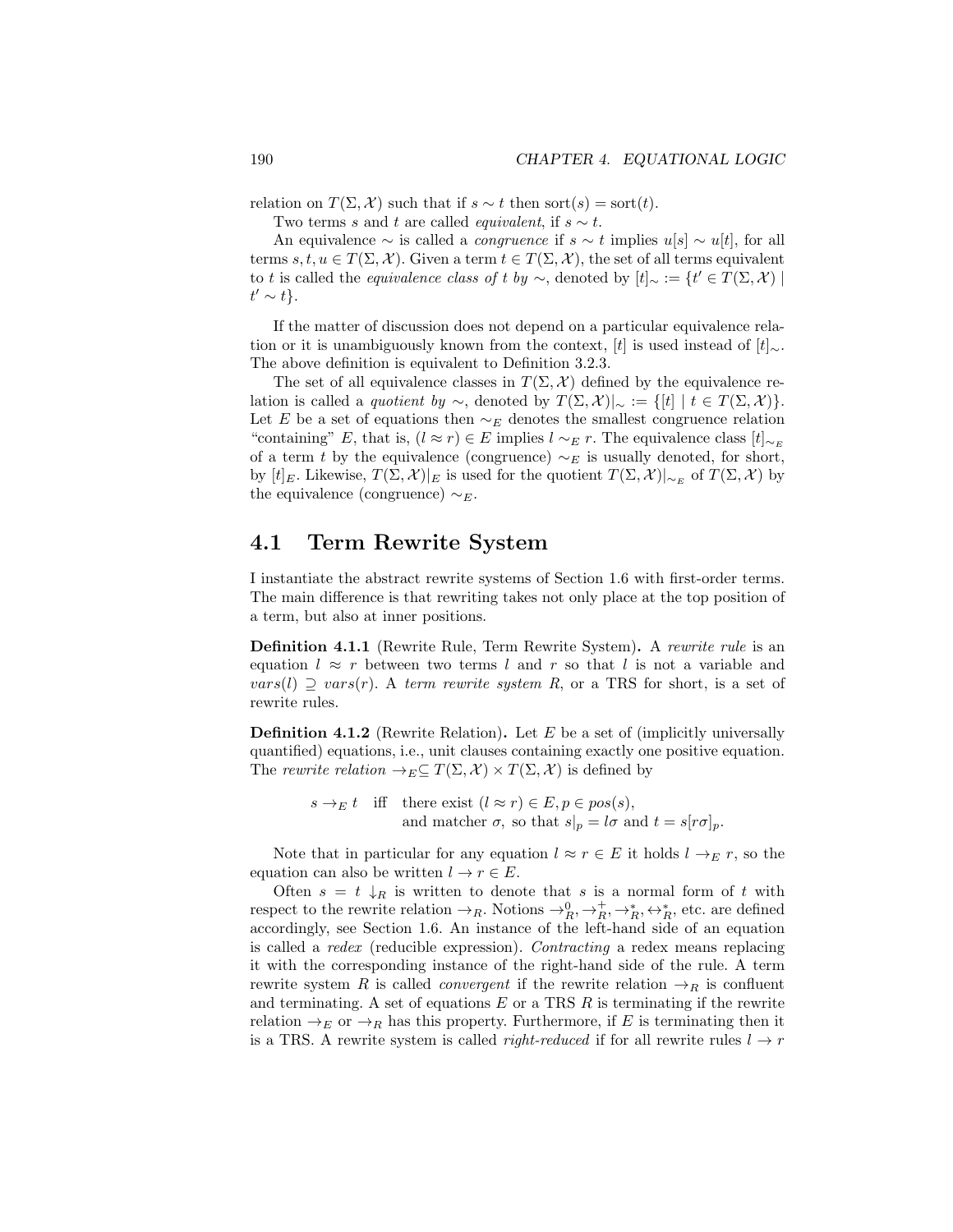in R, the term  $r$  is irreducible by R. A rewrite system R is called *left-reduced* if for all rewrite rules  $l \to r$  in R, the term l is irreducible by  $R \setminus \{l \to r\}$ . A rewrite system is called reduced if it is left- and right-reduced.

Lemma 4.1.3 (Left-Reduced TRS). Left-reduced terminating rewrite systems are convergent. Convergent rewrite systems define unique normal forms.

**Lemma 4.1.4** (TRS Termination). A rewrite system  $R$  terminates iff there exists a reduction ordering  $\succ$  so that  $l \succ r$ , for each rule  $l \rightarrow r$  in R.

## 4.1.1 E-Algebras

Let  $E$  be a set of universally quantified equations. A model  $A$  of  $E$  is also called an E-algebra. If  $E \models \forall \vec{x}(s \approx t)$ , i.e.,  $\forall \vec{x}(s \approx t)$  is valid in all E-algebras, this is also denoted with  $s \approx_E t$ . The goal is to use the rewrite relation  $\rightarrow_E$  to express the semantic consequence relation syntactically:  $s \approx_E t$  if and only if  $s \leftrightarrow_E^* t$ . Let E be a set of (well-sorted) equations over  $T(\Sigma, \mathcal{X})$  where all variables are implicitly universally quantified. The following inference system allows to derive consequences of  $E$ :

Reflexivity  $E \Rightarrow_E E \cup \{t \approx t\}$ 

Symmetry  $E \uplus \{t \approx t'\} \Rightarrow_E E \cup \{t \approx t'\} \cup \{t' \approx t\}$ 

Transitivity  $E \uplus \{t \approx t', t' \approx t''\} \Rightarrow_E E \cup \{t \approx t', t' \approx t''\} \cup \{t \approx t''\}$ 

Congruence  $E \uplus \{t_1 \approx t'_1, \ldots, t_n \approx t'_n\} \Rightarrow_E E \cup \{t_1 \approx t'_1, \ldots, t_n \approx t'_n\} \cup$  $\{f(t_1, ..., t_n) \approx f(t'_1, ..., t'_n)\}\$ for any function  $f : \text{sort}(t_1) \times \ldots \times \text{sort}(t_n) \to S$  for some S

Instance  $E \uplus \{t \approx t'\} \Rightarrow_E E \cup \{t \approx t'\} \cup \{t\sigma \approx t'\sigma\}$ for any well-sorted substitution  $\sigma$ 

**Lemma 4.1.5** (Equivalence of  $\leftrightarrow_E^*$  and  $\Rightarrow_E^*$ ). The following properties are equivalent:

- 1.  $s \leftrightarrow_E^* t$
- 2.  $E \Rightarrow_{E}^{*} s \approx t$  is derivable.

where  $E \Rightarrow_{E}^{*} s \approx t$  is an abbreviation for  $E \Rightarrow_{E}^{*} E'$  and  $s \approx t \in E'$ .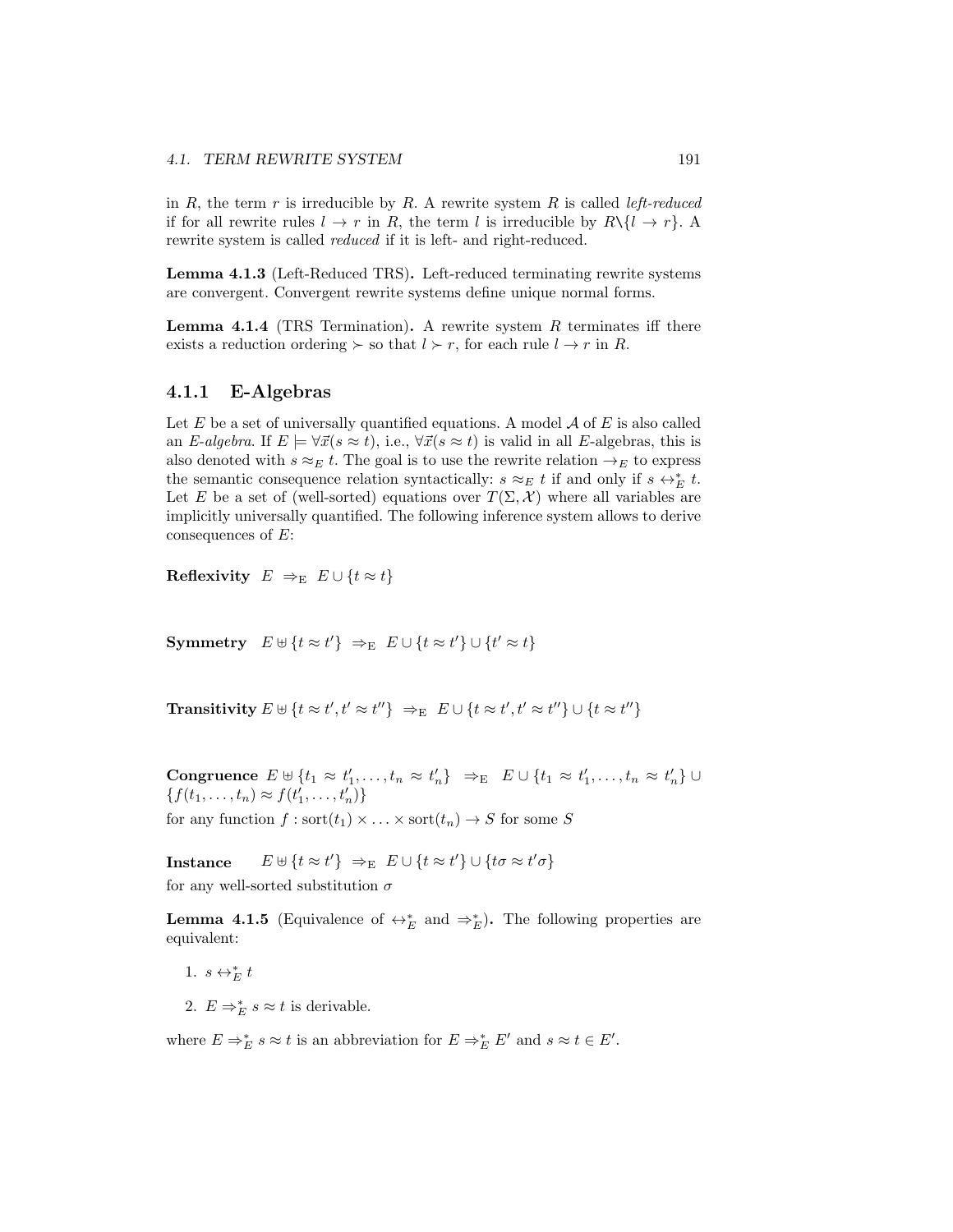*Proof.* (i)⇒(ii):  $s \leftrightarrow_E t$  implies  $E \Rightarrow_E^* s \approx t$  by induction on the depth of the position where the rewrite rule is applied; then  $s \leftrightarrow^*_{E} t$  implies  $E \Rightarrow^*_{E} s \approx t$  by induction on the number of rewrite steps in  $s \leftrightarrow_{E}^* t$ .

 $(ii) \Rightarrow (i)$ : By induction on the size (number of symbols) of the derivation for  $E \Rightarrow_E^* s \approx t.$ П

**Corollary 4.1.6** (Convergence of  $E$ ). If a set of equations  $E$  is convergent then  $s \approx_E t$  if and only if  $s \leftrightarrow^* t$  if and only if  $s \downarrow_E = t \downarrow_E$ .

**Corollary 4.1.7** (Decidability of  $\approx_E$ ). If a set of equations E is finite and convergent then  $\approx_E$  is decidable.

The above Lemma 4.1.5 shows equivalence of the syntactically defined relations  $\leftrightarrow_E^*$  and  $\Rightarrow_E^*$ . What is missing, in analogy to Herbrand's theorem for first-order logic without equality Theorem 3.5.5, is a semantic characterization of the relations by a particular algebra.

Definition 4.1.8 (Quotient Algebra). For sets of unit equations this is a quotient algebra: Let X be a set of variables. For  $t \in T(\Sigma, \mathcal{X})$  let  $[t] =$  $\{t' \in T(\Sigma, \mathcal{X})\}$  |  $E \Rightarrow^*_{E} t \approx t' \}$  be the *congruence class* of t. Define a Σ-algebra  $\mathcal{I}_E$ , called the *quotient algebra*, technically  $T(\Sigma, \mathcal{X})/E$ , as follows:  $S^{\mathcal{I}_E} = \{ [t] \mid t \in T_S(\Sigma, \mathcal{X}) \}$  for all sorts S and  $f^{\mathcal{I}_E}([t_1], \dots, [t_n]) = [f(t_1, \dots, t_n)]$ for  $f : \text{sort}(t_1) \times \ldots \times \text{sort}(t_n) \to T \in \Omega$  for some sort T.

**Lemma 4.1.9** ( $\mathcal{I}_E$  is an E-algebra).  $\mathcal{I}_E = T(\Sigma, \mathcal{X})/E$  is an E-algebra.

*Proof.* Firstly, all functions  $f^{\mathcal{I}_E}$  are well-defined: if  $[t_i] = [t'_i]$ , then  $[f(t_1,...,t_n)] = [f(t'_1,...,t'_n)]$ . This follows directly from the Congruence rule for  $\Rightarrow^*$ .

Secondly, let  $\forall x_1 \dots x_n (s \approx t)$  be an equation in E. Let  $\beta$  be an arbitrary assignment. It has to be shown that  $\mathcal{I}_{E}(\beta)(\forall \vec{x}(s \approx t)) = 1$ , or equivalently, that  $\mathcal{I}_{E}(\gamma)(s) = \mathcal{I}_{E}(\gamma)(t)$  for all  $\gamma = \beta[x_i \mapsto [t_i] \mid 1 \leq i \leq n]$  with  $[t_i] \in \text{sort}(x_i)^{\mathcal{I}_{E}}$ . Let  $\sigma = \{x_1 \mapsto t_1, \ldots, x_n \mapsto t_n\}$ , with  $t_i \in T_{\text{sort}(x_i)}(\Sigma, \mathcal{X})$ , then  $s\sigma \in \mathcal{I}_E(\gamma)(s)$ and  $t\sigma \in \mathcal{I}_E(\gamma)(t)$ . By the Instance rule,  $E \Rightarrow^* s\sigma \approx t\sigma$  is derivable, hence  $\mathcal{I}_{E}(\gamma)(s) = [s\sigma] = [t\sigma] = \mathcal{I}_{E}(\gamma)(t).$  $\Box$ 

**Lemma 4.1.10** ( $\Rightarrow$  is complete). Let X be a countably infinite set of variables; let  $s, t \in T_S(\Sigma, \mathcal{X})$ . If  $\mathcal{I}_E \models \forall \vec{x}(s \approx t)$ , then  $E \Rightarrow^*_{E} s \approx t$  is derivable.

*Proof.* Assume that  $\mathcal{I}_E \models \forall \vec{x}(s \approx t)$ , i.e.,  $\mathcal{I}_E(\beta)(\forall \vec{x}(s \approx t)) = 1$ . Consequently,  $\mathcal{I}_{E}(\gamma)(s) = \mathcal{I}_{E}(\gamma)(t)$  for all  $\gamma = \beta[x_i \mapsto [t_i] \mid 1 \leq i \leq n]$  with  $[t_i] \in \text{sort}(x_i)^{\mathcal{I}_{E}}$ . Choose  $t_i = x_i$ , then  $[s] = \mathcal{I}_E(\gamma)(s) = \mathcal{I}_E(\gamma)(t) = [t]$ , so  $E \Rightarrow^* s \approx t$  is derivable by definition of  $\mathcal{I}_E$ .  $\Box$ 

**Theorem 4.1.11** (Birkhoff's Theorem). Let  $\mathcal{X}$  be a countably infinite set of variables, let  $E$  be a set of (universally quantified) equations. Then the following properties are equivalent for all  $s, t \in T_S(\Sigma, \mathcal{X})$ :

1.  $s \leftrightarrow_E^* t$ .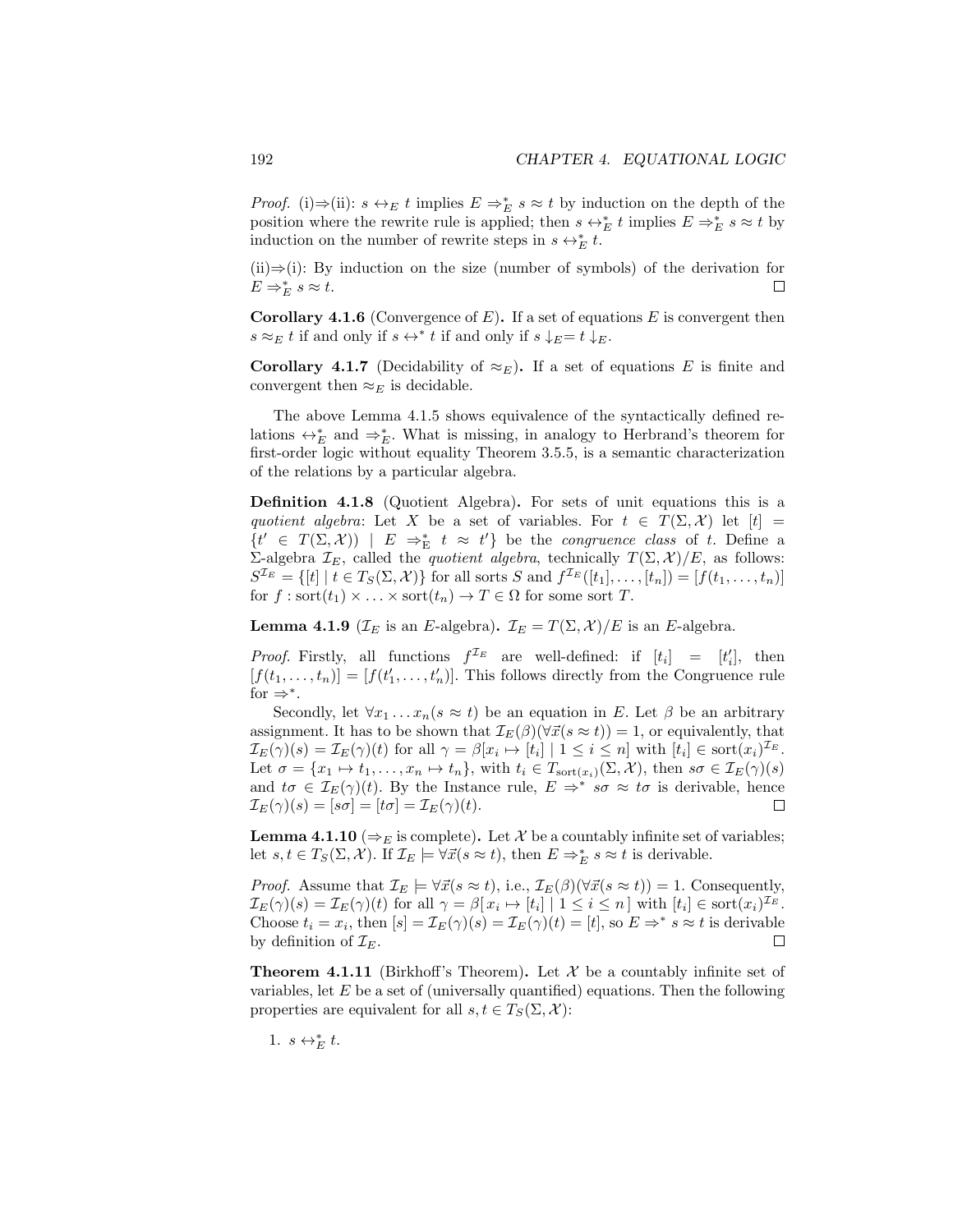- 2.  $E \Rightarrow_{E}^{*} s \approx t$  is derivable.
- 3.  $s \approx_E t$ , i.e.,  $E \models \forall \vec{x} (s \approx t)$ .

4.  $\mathcal{I}_E \models \forall \vec{x}(s \approx t).$ 

*Proof.* (1.)⇔(2.): Lemma 4.1.5.

 $(2.)\Rightarrow (3.)$ : By induction on the size of the derivation for  $E \Rightarrow^* s \approx t$ .  $(3.)\Rightarrow (4.)$ : Obvious, since  $\mathcal{I}_E = T(\Sigma, \mathcal{X})/E$  is an E-algebra.  $(4.)\Rightarrow (2.)$ : Lemma 4.1.10.

#### Universal Algebra

 $T(\Sigma, \mathcal{X})/E = T(\Sigma, \mathcal{X})/\approx_E T(\Sigma, \mathcal{X})/\leftrightarrow_E^*$  is called the *free E-algebra* with generating set  $\mathcal{X}/\approx_E = \{ [x] \mid x \in \mathcal{X} \}$ : Every mapping  $\phi : \mathcal{X}/\approx_E \to \mathcal{B}$  for some E-algebra B can be extended to a homomorphism  $\phi: T(\Sigma, \mathcal{X})/E \to \mathcal{B}$ .

 $T(\Sigma, \emptyset)/E = T(\Sigma, \emptyset)/\approx_E T(\Sigma, \emptyset)/\leftrightarrow_E^*$  is called the *initial* E-algebra.  $\approx_E = \{(s, t) | E \models s \approx t\}$  is called the *equational theory* of E.  $\approx_E^I = \{(s, t) | T(\Sigma, \emptyset)/E \models s \approx t\}$  is called the *inductive theory* of E.

Example 4.1.12. Let  $E = \{ \forall x(x + 0 \approx x), \ \forall x \forall y(x + s(y) \approx s(x + y)) \}.$  Then  $x + y \approx_E^L y + x$ , but  $x + y \not\approx_E y + x$ .

## 4.2 Critical Pairs

By Theorem 4.1.11 the semantics of E and  $\leftrightarrow_E^*$  conincide. In order to decide  $\leftrightarrow_E^*$  we need to turn  $\rightarrow_E^*$  in a confluent and terminating relation. If  $\leftrightarrow_E^*$  is terminating then confluence is equivalent to local confluence, see Newman's Lemma, Lemma 1.6.6. Local confluence is the following problem for TRS: if  $t_1$   $\underset{E}{\leftarrow}$   $t_0 \rightarrow_E t_2$ , does there exist a term s so that  $t_1 \rightarrow_E^* s_E^* \leftarrow t_2$ ? If the two rewrite steps happen in different subtrees (disjoint redexes) then a repitition of the respective other step yields the common term s. If the two rewrite steps happen below each other (overlap at or below a variable position) again a repetition of the respective other step yields the common term s. If the left-hand sides of the two rules overlap at a non-variable position there is no ovious way to generate s.

More technically two rewrite rules  $l_1 \rightarrow r_1$  and  $l_2 \rightarrow r_2$  overlap if there exist some non-variable subterm  $l_1|_p$  such that  $l_2$  and  $l_1|_p$  have a common instance  $(l_1|_p)\sigma_1 = l_2\sigma_2$ . If the two rewrite rules do not have common variables, then only a single substitution is necessary, the mgu  $\sigma$  of  $(l_1|_p)$  and  $l_2$ .

**Definition 4.2.1** (Critical Pair). Let  $l_i \rightarrow r_i$   $(i = 1, 2)$  be two rewrite rules in a TRS R whithout common variables, i.e.,  $\text{vars}(l_1) \cap \text{vars}(l_2) = \emptyset$ . Let  $p \in \text{pos}(l_1)$ be a position so that  $l_1|_p$  is not a variable and  $\sigma$  is an mgu of  $l_1|_p$  and  $l_2$ . Then  $r_1\sigma \leftarrow l_1\sigma \rightarrow (l_1\sigma)[r_2\sigma]_p$ .  $\langle r_1\sigma, (l_1\sigma)[r_2\sigma]_p$  is called a *critical pair* of R. The critical pair is *joinable* (or: converges), if  $r_1\sigma \downarrow_R (l_1\sigma)[r_2\sigma]_p$ .

 $\Box$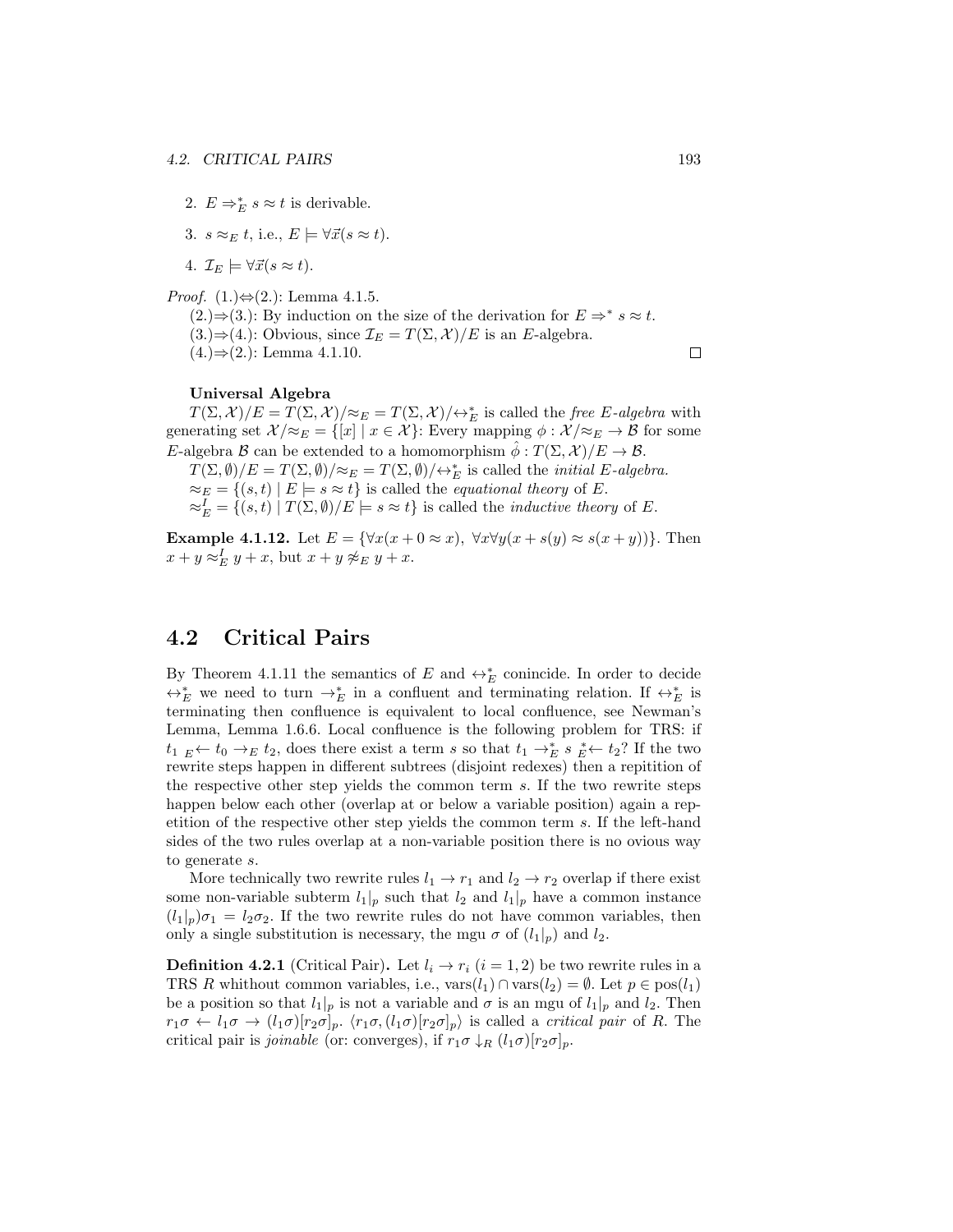Recall that vars $(l_i) \supseteq \text{vars}(r_i)$  for the two rewrite rules by Definition 4.1.1.

**Theorem 4.2.2** ("Critical Pair Theorem"). A TRS  $R$  is locally confluent iff all its critical pairs are joinable.

*Proof.*  $(\Rightarrow)$  Obvious, since joinability of a critical pair is a special case of local confluence.

(←) Suppose s rewrites to  $t_1$  and  $t_2$  using rewrite rules  $l_i \rightarrow r_i \in R$  at positions  $p_i \in \text{pos}(s)$ , where  $i = 1, 2$ . The two rules are variable disjoint, hence  $s|_{p_i} = l_i \sigma$ and  $t_i = s[r_i \sigma]_{p_i}$ . There are two cases to be considered:

- 1. Either  $p_1$  and  $p_2$  are in disjoint subtrees  $(p_1 || p_2)$  or
- 2. one is a prefix of the other (w.l.o.g.,  $p_1 \leq p_2$ ).

Case 1:  $p_1 \parallel p_2$ . Then  $s = s[l_1 \sigma]_{p_1} [l_2 \sigma]_{p_2}$ , and therefore  $t_1 = s[r_1 \sigma]_{p_1} [l_2 \sigma]_{p_2}$ and  $t_2 = s[l_1 \sigma]_{p_1} [r_2 \sigma]_{p_2}$ . Let  $t_0 = s[r_1 \sigma]_{p_1} [r_2 \sigma]_{p_2}$ . Then clearly  $t_1 \rightarrow_R t_0$  using  $l_2 \rightarrow r_2$  and  $t_2 \rightarrow_R t_0$  using  $l_1 \rightarrow r_1$ .

Case 2:  $p_1 \leq p_2$ .

Case 2.1:  $p_2 = p_1 q_1 q_2$ , where  $l_1|_{q_1}$  is some variable x. In other words, the second rewrite step takes place at or below a variable in the first rule. Suppose that  $x$ occurs m times in  $l_1$  and n times in  $r_1$  (where  $m \ge 1$  and  $n \ge 0$ ). Then  $t_1 \to_R^* t_0$ by applying  $l_2 \to r_2$  at all positions  $p_1 q' q_2$ , where q' is a position of x in  $r_1$ . Conversely,  $t_2 \rightarrow_R^* t_0$  by applying  $l_2 \rightarrow r_2$  at all positions  $p_1qq_2$ , where q is a position of x in  $l_1$  different from  $q_1$ , and by applying  $l_1 \rightarrow r_1$  at  $p_1$  with the substitution  $\sigma'$ , where  $\sigma' = \sigma[x \mapsto (x\sigma)[r_2\sigma]_{q_2}].$ 

Case 2.2:  $p_2 = p_1p$ , where p is a non-variable position of  $l_1$ . Then  $s|_{p_2} = l_2\sigma$ and  $s|_{p_2} = (s|_{p_1})|_p = (l_1 \sigma)|_p = (l_1|_p)\sigma$ , so  $\sigma$  is a unifier of  $l_2$  and  $l_1|_p$ . Let  $\sigma'$  be the mgu of  $l_2$  and  $l_1|_p$ , then  $\sigma = \tau \circ \sigma'$  and  $\langle r_1 \sigma', (l_1 \sigma') [r_2 \sigma']_p \rangle$  is a critical pair. By assumption, it is joinable, so  $r_1 \sigma' \rightarrow_R^* v \leftarrow_R^* (l_1 \sigma') [r_2 \sigma']_p$ . Consequently,  $t_1 = s[r_1\sigma]_{p_1} = s[r_1\sigma'\tau]_{p_1} \rightarrow_R^* s[v\tau]_{p_1}$  and  $t_2 = s[r_2\sigma]_{p_2} = s[(l_1\sigma)[r_2\sigma]_p]_{p_1} =$  $s[(l_1\sigma'\tau)[r_2\sigma'\tau]_p]_{p_1} = s[((l_1\sigma')[r_2\sigma']_p)\tau]_{p_1} \to_R^* s[v\tau]_{p_1}.$ 

Please note that critical pairs between a rule and (a renamed variant of) itself must be considered, except if the overlap is at the root, i.e.,  $p = \epsilon$ , because this critical pair always joins.

**Corollary 4.2.3.** A terminating TRS  $R$  is confluent if and only if all its critical pairs are joinable.

Proof. By the Theorem 4.2.2 and because every locally confluent and terminating relation  $\rightarrow$  is confluent, Newman's Lemma, Lemma 1.6.6.  $\Box$ 

Corollary 4.2.4. For a finite terminating TRS, confluence is decidable.

Proof. For every pair of rules and every non-variable position in the first rule there is at most one critical pair  $\langle u_1, u_2 \rangle$ . Reduce every  $u_i$  to some normal form  $u'_i$ . If  $u'_1 = u'_2$  for every critical pair, then R is confluent, otherwise there is some non-confluent situation  $u'_1 \stackrel{*}{R} \leftarrow u_1 \leftarrow_R s \rightarrow_R u_2 \rightarrow_R^* u'_2$ .  $\Box$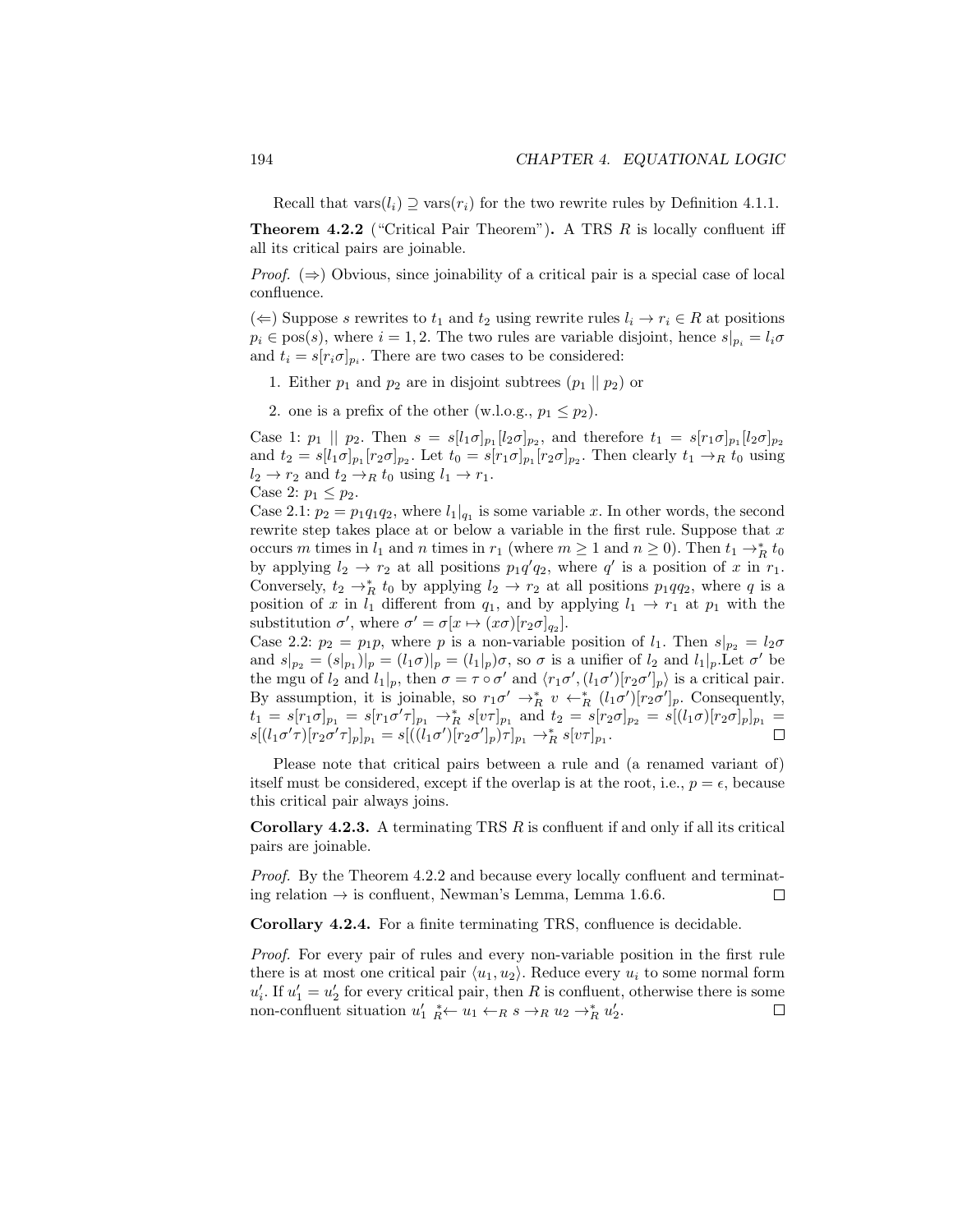## 4.3 Termination

Termination problems: Given a finite TRS  $R$  and a term  $t$ , are all  $R$ -reductions starting from  $t$  terminating? Given a finite TRS  $R$ , are all  $R$ -reductions terminating?

Proposition 4.3.1. Both termination problems for TRSs are undecidable in general.

Proof. Encode Turing machines (TM) using rewrite rules and reduce the (uniform) halting problems for TMs to the termination problems for TRSs.  $\Box$ 

Consequence: Decidable criteria for termination are not complete.

#### Two Different Scenarios

Depending on the application, the TRS whose termination has to be shown can be

- 1. fixed and known in advance, or
- 2. evolving (e.g., generated by some saturation process).

Methods for case 2. are also usable for case 1.. Many methods for case 1. are not usable for case 2..

First consider case 2., additional techniques for case 1. will be considered later.

#### Reduction Orderings

Goal: Given a finite TRS  $R$ , show termination of  $R$  by looking at finitely many rules  $l \to r \in R$ , rather than at infinitely many possible replacement steps  $s \rightarrow_R s'$ .

A binary relation  $\exists$  over  $T(\Sigma, \mathcal{X})$  is called *compatible with*  $\Sigma$ -operations, if  $s \supseteq s'$  implies  $f(t_1, \ldots, s, \ldots, t_n) \supseteq f(t_1, \ldots, s', \ldots, t_n)$  for all  $f \in \Omega$  and  $s, s', t_i \in T(\Sigma, \mathcal{X}).$ 

**Lemma 4.3.2.** The relation  $\exists$  is compatible with  $\Sigma$ -operations, if and only if  $s \sqsupset s'$  implies  $t[s]_p \sqsupset t[s']_p$  for all  $s, s', t \in T(\Sigma, \mathcal{X})$  and  $p \in pos(t)$ .

Note: compatible with  $\Sigma$ -operations = compatible with contexts.

A binary relation  $\Box$  over  $T(\Sigma, \mathcal{X})$  is called *stable under substitutions*, if  $s \Box s'$ implies  $s\sigma \rightrightarrows s'\sigma$  for all  $s, s' \in T(\Sigma, \mathcal{X})$  and substitutions  $\sigma$ . A binary relation  $\exists$  is called a *rewrite relation*, if it is compatible with  $\Sigma$ -operations and stable under substitutions.

**Example 4.3.3.** If R is a TRS, then  $\rightarrow_R$  is a rewrite relation.

A strict partial ordering over  $T(\Sigma, \mathcal{X})$  that is a rewrite relation is called rewrite ordering. A well-founded rewrite ordering is called reduction ordering.

Theorem 4.3.4. A TRS R terminates if and only if there exists a reduction ordering  $\succ$  so that  $l \succ r$  for every rule  $l \to r \in R$ .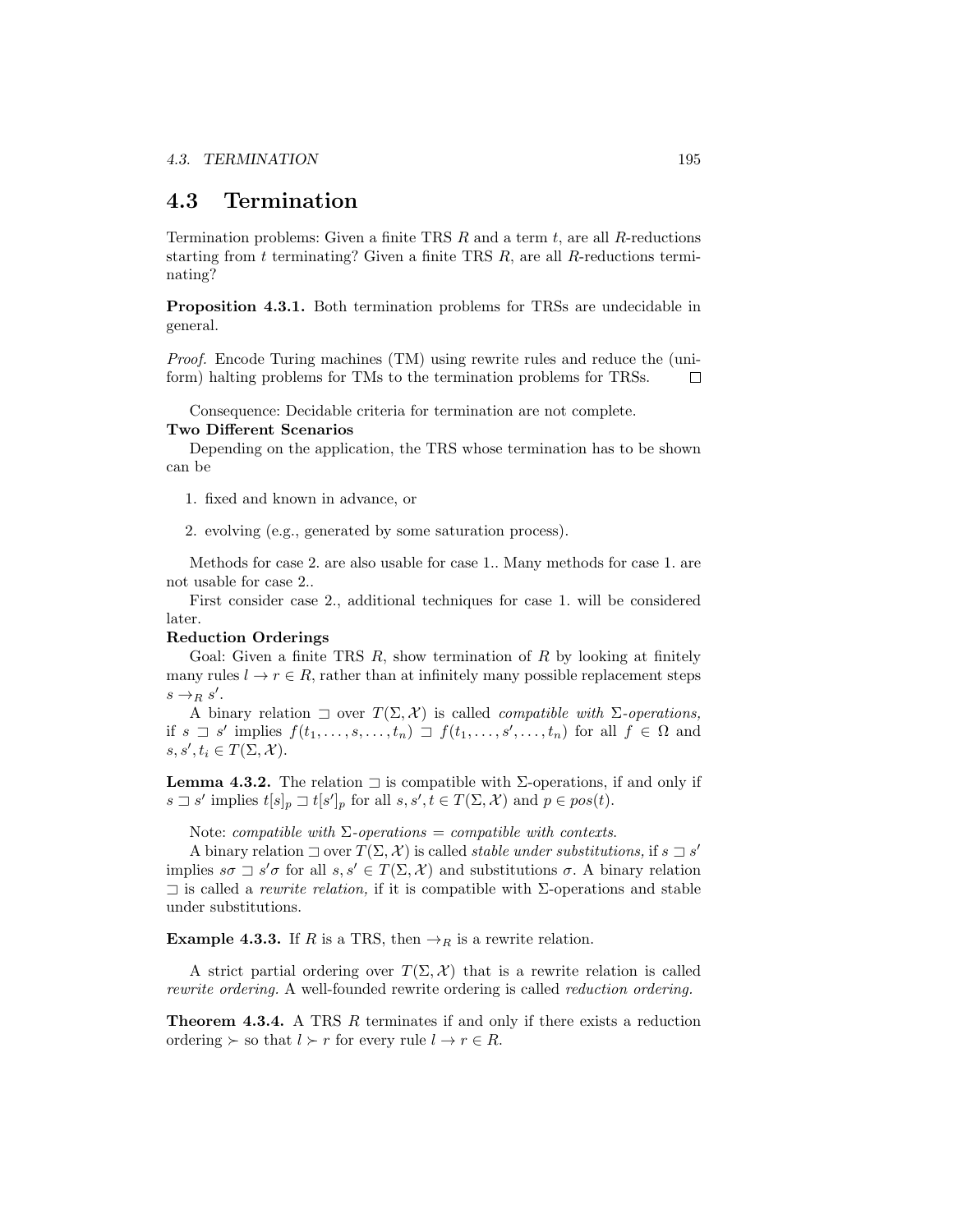*Proof.*  $(\Rightarrow) : s \to_R s'$  if and only if  $s = t[l\sigma]_p$ ,  $s' = t[r\sigma]_p$ . If  $l \succ r$ , then  $l\sigma \succ r\sigma$ and therefore  $t[l\sigma]_p \succ t[r\sigma]_p$ . This implies  $\rightarrow_R \subseteq \succ$ . Since  $\succ$  is a well-founded ordering,  $\rightarrow_R$  is terminating.

( $\Leftarrow$ ): Define  $\succ = \rightarrow_R^+$ . If  $\rightarrow_R$  is terminating, then  $\succ$  is a reduction ordering.

#### The Interpretation Method

Proving termination by interpretation: Let A be a  $\Sigma$ -algebra; let  $\succ$  be a well-founded strict partial ordering on its universe. Define the ordering  $\succ_A$  over  $T(\Sigma, \mathcal{X})$  by  $s \succ_{\mathcal{A}} t$  iff  $\mathcal{A}(\beta)(s) \succ \mathcal{A}(\beta)(t)$  for all assignments  $\beta : \mathcal{X} \to U_{\mathcal{A}}$ . Is  $\succ_{\mathcal{A}}$  a reduction ordering?

**Lemma 4.3.5.**  $\succ_{\mathcal{A}}$  is stable under substitutions.

*Proof.* Let  $s \succ_A s'$ , that is,  $\mathcal{A}(\beta)(s) \succ \mathcal{A}(\beta)(s')$  for all assignments  $\beta : \mathcal{X} \to U_{\mathcal{A}}$ . Let  $\sigma$  be a substitution. It has to be shown that  $\mathcal{A}(\gamma)(s\sigma) \succ \mathcal{A}(\gamma)(s'\sigma)$  for all assignments  $\gamma : \mathcal{X} \to U_{\mathcal{A}}$ . Choose  $\beta = \gamma \circ \sigma$ , then by the substitution lemma,  $\mathcal{A}(\gamma)(s\sigma) = \mathcal{A}(\beta)(s) \succ \mathcal{A}(\beta)(s') = \mathcal{A}(\gamma)(s'\sigma)$ . Therefore  $s\sigma \succ_{\mathcal{A}} s'\sigma$ .  $\Box$ 

A function  $f: U_A^n \to U_A$  is called monotone w.r.t.  $\succ$ ), if  $a \succ a'$  implies  $f(b_1, ..., a, ..., b_n) > f(b_1, ..., a', ..., b_n)$  for all  $a, a', b_i \in U_{\mathcal{A}}$ .

**Lemma 4.3.6.** If the interpretation  $f_A$  of every function symbol f is monotone w.r.t.  $\succ$ , then  $\succ_A$  is compatible with  $\Sigma$ -operations.

*Proof.* Let  $s > s'$ , that is,  $\mathcal{A}(\beta)(s) > \mathcal{A}(\beta)(s')$  for all  $\beta : \mathcal{X} \to U_{\mathcal{A}}$ . Let  $\beta : \mathcal{X} \to$  $U_A$  be an arbitrary assignment. Then

$$
\mathcal{A}(\beta)(f(t_1,\ldots,s,\ldots,t_n)) = f_{\mathcal{A}}(\mathcal{A}(\beta)(t_1),\ldots,\mathcal{A}(\beta)(s),\ldots,\mathcal{A}(\beta)(t_n)) \n\succ f_{\mathcal{A}}(\mathcal{A}(\beta)(t_1),\ldots,\mathcal{A}(\beta)(s'),\ldots,\mathcal{A}(\beta)(t_n)) \n= \mathcal{A}(\beta)(f(t_1,\ldots,s',\ldots,t_n))
$$

Therefore  $f(t_1,\ldots,s,\ldots,t_n) \succ_{\mathcal{A}} f(t_1,\ldots,s',\ldots,t_n)$ .  $\Box$ 

**Theorem 4.3.7.** If the interpretation  $f_A$  of every function symbol f is monotone w.r.t.  $\succ$ , then  $\succ_A$  is a reduction ordering.

*Proof.* By the previous two lemmas,  $\succ_{\mathcal{A}}$  is a rewrite relation. If there were an infinite chain  $s_1 \succ_A s_2 \succ_A \ldots$ , then it would correspond to an infinite chain  $\mathcal{A}(\beta)(s_1) \succ \mathcal{A}(\beta)(s_2) \succ \ldots$  (with  $\beta$  chosen arbitrarily). Thus  $\succ_{\mathcal{A}}$  is wellfounded. Irreflexivity and transitivity are proved similarly. □

#### Polynomial Orderings

Polynomial orderings:

- 1. Instance of the interpretation method:
- 2. The carrier set  $U_A$  is  $\mathbb N$  or some subset of  $\mathbb N$ .
- 3. To every function symbol f with arity n a polynomial  $P_f(X_1, \ldots, X_n)$  $\mathbb{N}[X_1,\ldots,X_n]$  with coefficients in N is associated and indeterminates  $X_1, \ldots, X_n$ . Then define  $f_A(a_1, \ldots, a_n) = P_f(a_1, \ldots, a_n)$  for  $a_i \in U_A$ .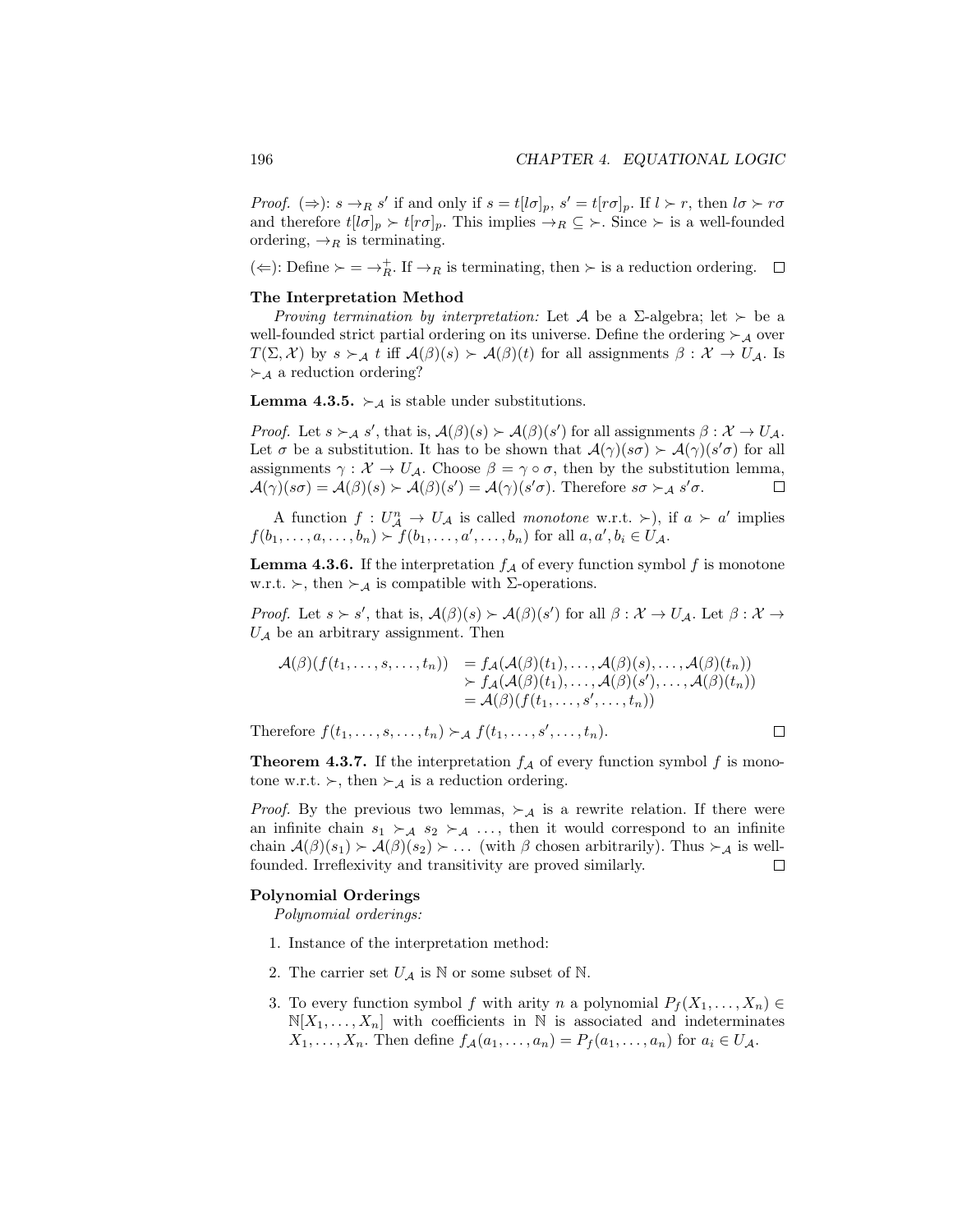Requirement 1: If  $a_1, \ldots, a_n \in U_{\mathcal{A}}$ , then  $f_{\mathcal{A}}(a_1, \ldots, a_n) \in U_{\mathcal{A}}$ . (Otherwise, A would not be a  $\Sigma$ -algebra.)

Requirement 2:  $f_A$  must be monotone (w.r.t. $\succ$ ). From now on:

- 1.  $U_A = \{n \in \mathbb{N} \mid n \geq 1\}.$
- 2. If  $arity(f) = 0$ , then  $P_f$  is a constant  $\geq 1$ .
- 3. If  $arity(f) = n \ge 1$ , then  $P_f$  is a polynomial  $P(X_1, \ldots, X_n)$ , so that every  $X_i$  occurs in some monomial with exponent at least 1 and non-zero coefficient.  $\Rightarrow$  Requirements 1 and 2 are satisfied.

The mapping from function symbols to polynomials can be extended to terms: A term t containing the variables  $x_1, \ldots, x_n$  yields a polynomial  $P_t$  with indeterminates  $X_1, \ldots, X_n$  (where  $X_i$  corresponds to  $\beta(x_i)$ ).

Example 4.3.8. Let  $\Omega = \{b/0, f/1, g/3\}, P_b = 3, P_f(X_1) = X_1^2, P_g(X_1, X_2, X_3) =$  $X_1 + X_2X_3$  and  $t = g(f(b), f(x), y)$ , then  $P_t(X, Y) = 9 + X^2Y$ .

If P, Q are polynomials in  $\mathbb{N}[X_1,\ldots,X_n], P > Q$  is written if  $P(a_1,\ldots,a_n) >$  $Q(a_1, \ldots, a_n)$  for all  $a_1, \ldots, a_n \in U_{\mathcal{A}}$ . Clearly,  $l \succ_{\mathcal{A}} r$  iff  $P_l > P_r$  iff  $P_l - P_r > 0$ . The question is whether  $P_l - P_r > 0$  can be checked automatically?

Hilbert's 10th Problem: Given a polynomial  $P \in \mathbb{Z}[X_1, \ldots, X_n]$  with integer coefficients, is  $P = 0$  for some *n*-tuple of natural numbers?

Theorem 4.3.9. Hilbert's 10th Problem is undecidable.

**Proposition 4.3.10.** Given a polynomial interpretation and two terms  $l, r$ , it is undecidable whether  $P_l > P_r$ .

Proof. By reduction of Hilbert's 10th Problem.

 $\Box$ 

One easy case: If restricted to linear polynomials, deciding whether  $P_l-P_r$ 0 is trivial:  $\sum k_i a_i + k > 0$  for all  $a_1, \ldots, a_n \ge 1$  if and only if  $k_i \ge 0$  for all  $i \in \{1, ..., n\}$  and  $\sum k_i + k > 0$ .

Another possible solution: Test whether  $P_l(a_1, \ldots, a_n) > P_r(a_1, \ldots, a_n)$  for all  $a_1, \ldots, a_n \in \{x \in \mathbb{R} \mid x \ge 1\}$ . This is decidable (but hard). Since  $U_A \subseteq \{x \in$  $\mathbb{R} \mid x \geq 1$ } this implies  $P_l > P_r$ .

Alternatively: Use fast overapproximations.

#### Simplification Orderings

The proper subterm ordering  $\triangleright$  is defined by  $s \triangleright t$  if and only if  $s|_p = t$  for some position  $p \neq \epsilon$  of s.

A rewrite ordering  $\succ$  over  $T(\Sigma, \mathcal{X})$  is called *simplification ordering* if it has the *subterm property:*  $s \triangleright t$  implies  $s \succ t$  for all  $s, t \in T(\Sigma, \mathcal{X})$ .

**Example 4.3.11.** Let  $R_{emb}$  be the rewrite system  $R_{emb} = \{f(x_1, \ldots, x_n) \rightarrow$  $x_i \mid f \in \Omega, 1 \leq i \leq n = f/n$ . Define  $\triangleright_{emb} = \rightarrow_{R_{emb}}^+$  and  $\trianglerighteq \implies_{R_{emb}}^+$ ("homeomorphic embedding relation") and  $\triangleright_{emb}$  is a simplification ordering.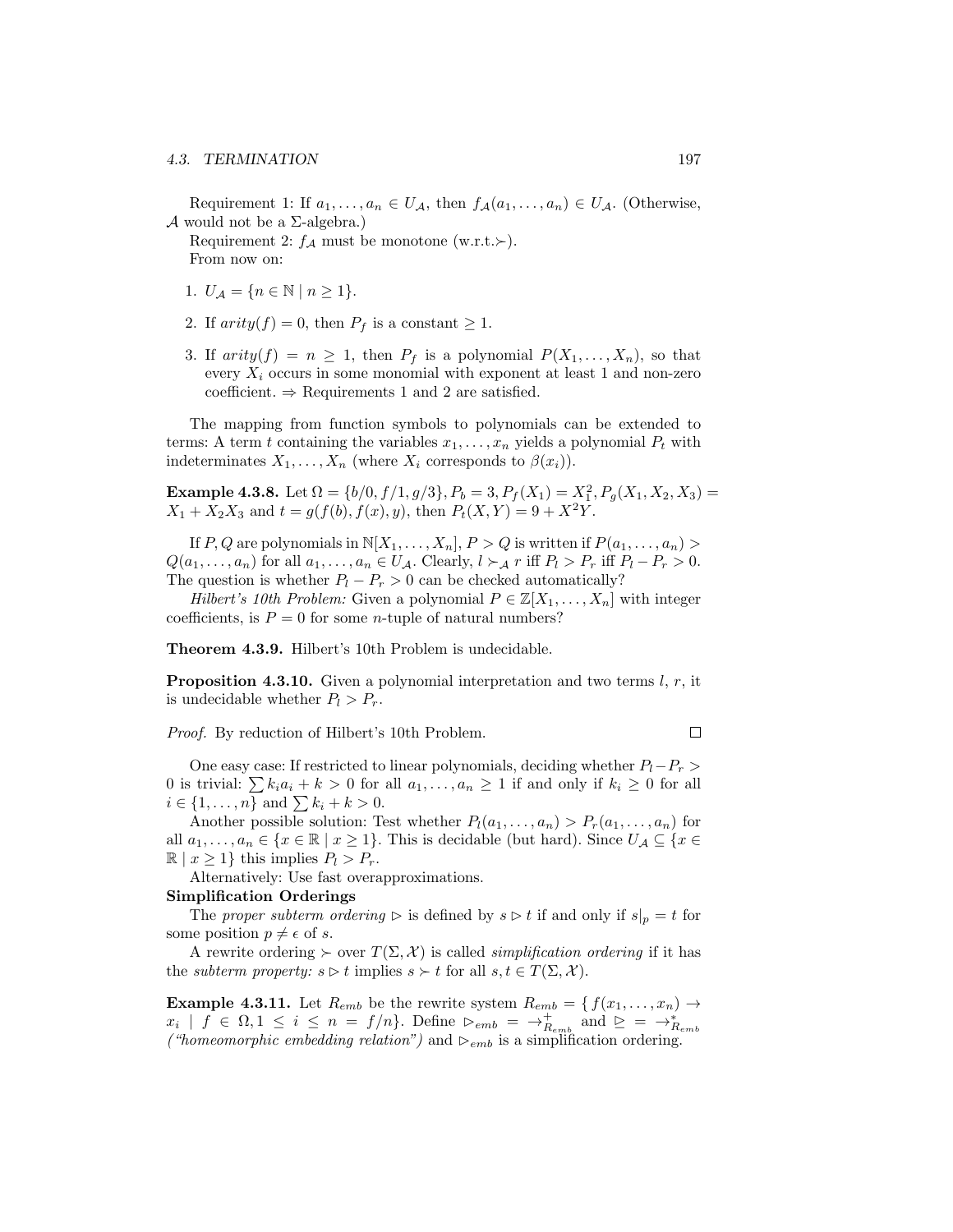**Lemma 4.3.12.** If  $\succ$  is a simplification ordering then  $s \succ_{emb} t$  implies  $s \succ t$ and  $s \geq t$  implies  $s \succeq t$ .

*Proof.* Since  $\succ$  is transitive and  $\succeq$  is transitive and reflexive, it suffices to show that  $s \to_{R_{emb}} t$  implies  $s \succ t$ . By definition,  $s \to_{R_{emb}} t$  if and only if  $s = s[l\sigma]$ and  $t = s[r\sigma]$  for some rule  $l \to r \in R_{emb}$ . Obviously,  $l \triangleright r$  for all rules in  $R_{emb}$ , hence  $l > r$ . Since  $\succ$  is a rewrite relation,  $s = s[l\sigma] \succ s[r\sigma] = t$ .

Goal: Show that every simplification ordering is well-founded (and therefore a reduction ordering). Note: This works only for finite signatures! To fix this for infinite signatures, the definition of simplification orderings and the definition of embedding have to be modified.

**Theorem 4.3.13** ("Kruskal's Theorem"). Let  $\Sigma$  be a finite signature, let X be a finite set of variables. Then for every infinite sequence  $t_1, t_2, t_3, \ldots$  there are indexes  $j > i$  so that  $t_j \geq_{emb} t_i$ . ( $\geq_{emb}$  is called a *well-partial-ordering (wpo)*.)

Proof. The proof can be found in the book of Baader and Nipkow [?] pages 113–115.  $\Box$ 

**Theorem 4.3.14** (Dershowitz). If  $\Sigma$  is a finite signature, then every simplification ordering  $\succ$  on  $T(\Sigma, \mathcal{X})$  is well-founded (and therefore a reduction ordering).

*Proof.* Suppose that  $t_1 \succ t_2 \succ t_3 \succ \ldots$  is an infinite descending chain. First assume that there is an  $x \in vars(t_{i+1}) \setminus vars(t_i)$ . Let  $\sigma = \{x \mapsto t_i\}$ , then  $t_{i+1}\sigma \triangleright x\sigma = t_i$  and therefore  $t_i = t_i\sigma \succ t_{i+1}\sigma \succeq t_i$ , contradicting reflexivity.

Consequently,  $vars(t_i) \supseteq vars(t_{i+1})$  and  $t_i \in T(\Sigma, V)$  for all i, where V is the finite set vars $(t_1)$ . By Kruskal's Theorem, there are  $i < j$  with  $t_i \leq_{emb} t_j$ . Hence  $t_i \preceq t_j$ , contradicting  $t_i \succ t_j$ . П

There are reduction orderings that are not simplification orderings and terminating TRSs that are not contained in any simplification ordering.

#### Example 4.3.15.

Let  $R = \{f(f(x)) \to f(g(f(x)))\}$ . R terminates and  $\to_R^+$  is therefore a reduction ordering. Assume that  $\rightarrow_R$  was contained in a simplification ordering  $\succ$ . Then  $f(f(x)) \to_R f(g(f(x)))$  implies  $f(f(x)) \succ f(g(f(x)))$ , and  $f(g(f(x)))\geq_{emb}f(f(x))$  implies  $f(g(f(x)))\geq f(f(x))$ , hence  $f(f(x))\geq f(f(x))$ .

## 4.4 Knuth-Bendix Completion (KBC)

Given a set  $E$  of equations, the goal of Knuth-Bendix completion is to transform  $E$  into an equivalent convergent set  $R$  of rewrite rules. If  $R$  is finite this yields a decision procedure for E. For ensuring termination the calculus fixes a reduction ordering  $\succ$  and constructs R in such a way that  $\rightarrow_R \subseteq \succ$ , i.e.,  $l \succ r$  for every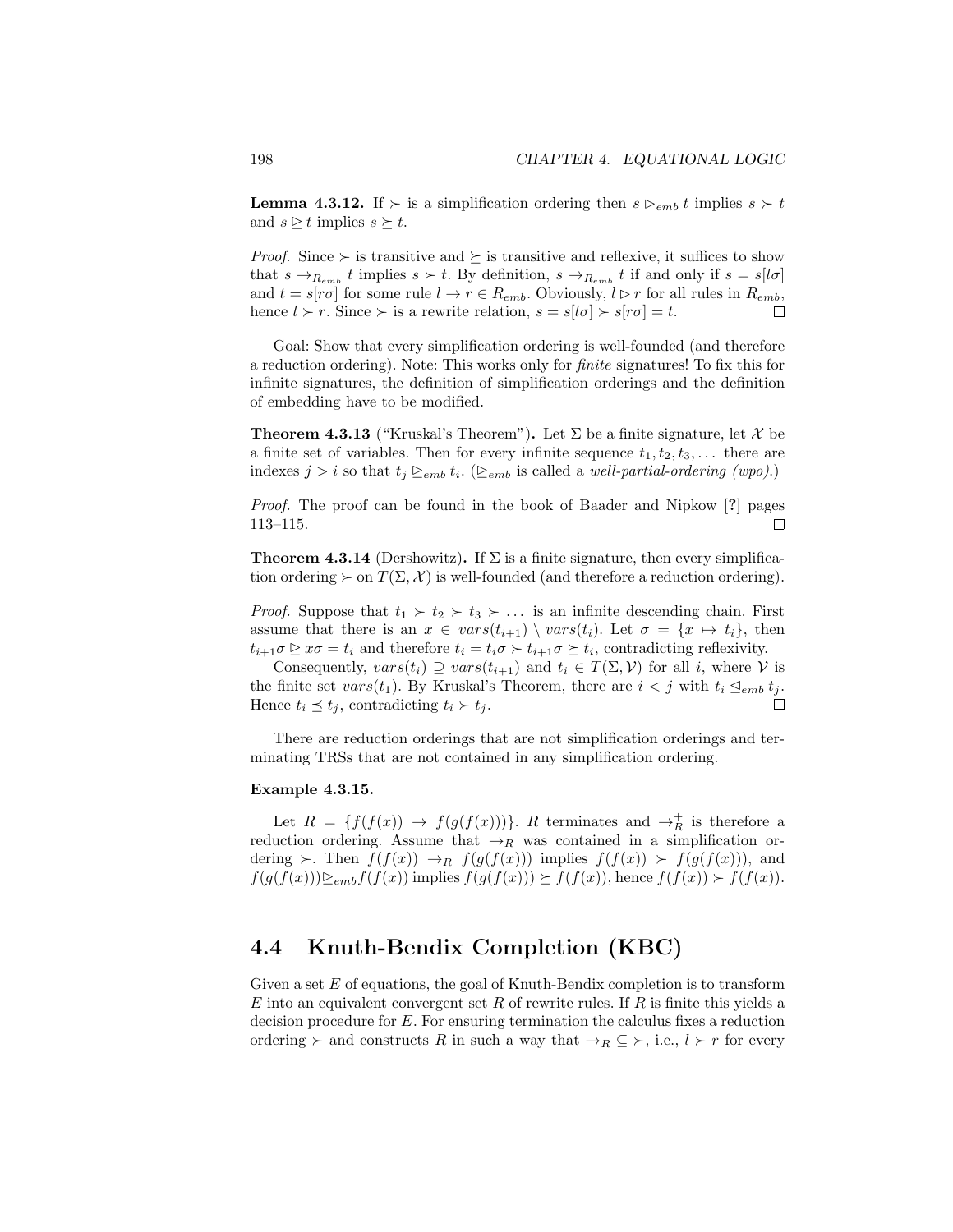$l \to r \in R$ . For ensuring confluence the calculus checks whether all critical pairs are joinable.

The completion procedure itself is presented as a set of abstract rewrite rules working on a pair of equations E and rules R:  $(E_0; R_0) \Rightarrow_{KBC} (E_1; R_1)$  $\Rightarrow_{KBC} (E_1; R_2) \Rightarrow_{KBC} \dots$  The initial state is  $(E_0, \emptyset)$  where  $E = E_0$  contains the input equations. If  $\Rightarrow_{KBC}$  successfully terminates then E is empty and R is the convergent rewrite system for  $E_0$ . For each step  $(E; R) \Rightarrow_{KBC} (E'; R')$  the equational theories of  $E \cup R$  and  $E' \cup R'$  agree:  $\approx_{E \cup R} = \approx_{E' \cup R'}$ . By cp(R) I denote the set of critical pairs between rules in R.

```
Orient (E \uplus \{ s \approx t \}; R) \Rightarrow_{KBC} (E; R \cup \{ s \rightarrow t \})if s \succ t
```
Delete  $(E \cup \{s \approx s\}; R) \Rightarrow_{KBC} (E; R)$ 

Deduce  $(E; R) \Rightarrow_{KBC} (E \cup \{s \approx t\}; R)$ if  $\langle s, t \rangle \in \text{cp}(R)$ 

 $Simplify-Eq$  $\dot{\approx} t$ ; R)  $\Rightarrow_{KBC} (E \cup \{u \approx t\}; R)$ if  $s \rightarrow_R u$ 

R-Simplify-Rule  $(E; R \cup \{s \to t\}) \Rightarrow_{KBC} (E; R \cup \{s \to u\})$ if  $t \rightarrow_R u$ 

**L-Simplify-Rule**  $(E; R \oplus \{s \to t\}) \Rightarrow_{KBC} (E \cup \{u \approx t\}; R)$ if  $s \to_R u$  using a rule  $l \to r \in R$  so that  $s \sqsupset l$ , see below.

Trivial equations cannot be oriented and since they are not needed they can be deleted by the Delete rule. The rule Deduce turns critical pairs between rules in R into additional equations. Note that if  $\langle s, t \rangle \in cp(R)$  then  $s_R \leftarrow u \rightarrow_R t$ and hence  $R \models s \approx t$ . The simplification rules are not needed but serve as reduction rules, removing redundancy from the state. Simplification of the lefthand side may influence orientability and orientation of the result. Therefore, it yields an equation. For technical reasons, the left-hand side of  $s \to t$  may only be simplified using a rule  $l \to r$ , if  $l \to r$  cannot be simplified using  $s \to t$ , that is, if  $s \supseteq l$ , where the *encompassment quasi-ordering*  $\supseteq$  is defined by  $s \supseteq l$  if  $s|_p = l\sigma$  for some p and  $\sigma$  and  $\Box = \Box \setminus \Box$  is the strict part of  $\Box$ .

**Lemma 4.4.1.**  $\Box$  is a well-founded strict partial ordering.

**Lemma 4.4.2.** If  $(E; R) \Rightarrow_{KBC} (E'; R')$ , then  $\approx_{E \cup R} = \approx_{E' \cup R'}$ .

**Lemma 4.4.3.** If  $(E; R) \Rightarrow_{KBC} (E'; R')$  and  $\rightarrow_R \subseteq \rightarrow$ , then  $\rightarrow_{R'} \subseteq \rightarrow$ .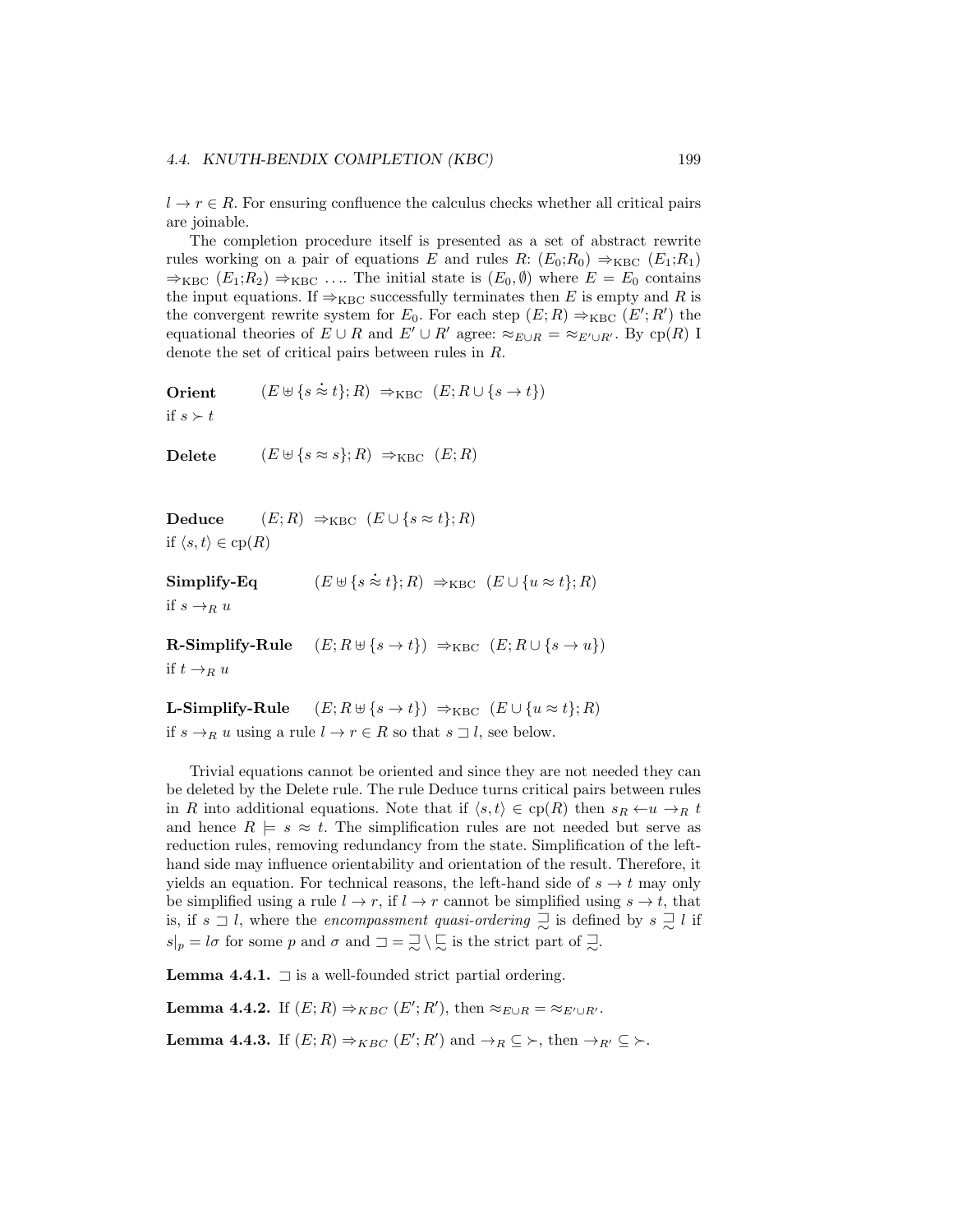Proposition 4.4.4 (Knuth-Bendix Completion Correctness). If the completion procedure on a set of equations  $E$  is run, different things can happen:

- 1. A state where no more inference rules are applicable is reached and E is not empty.  $\Rightarrow$  Failure (try again with another ordering?)
- 2. A state where  $E$  is empty is reached and all critical pairs between the rules in the current R have been checked.
- 3. The procedure runs forever.

In order to treat these cases simultaneously some definitions are needed:

**Definition 4.4.5** (Run). A (finite or infinite) sequence  $(E_0; R_0) \Rightarrow_{KBC}$  $(E_1; R_1) \Rightarrow_{KBC} (E_2; R_2) \Rightarrow_{KBC} ...$  with  $R_0 = \emptyset$  is called a run of the completion procedure with input  $E_0$  and  $\succ$ . For a run,  $E_{\infty} = \bigcup_{i \geq 0} E_i$  and  $R_{\infty} = \bigcup_{i \geq 0} R_i.$ 

Definition 4.4.6 (Persistent Equations). The sets of persistent equations of *rules* of the run are  $E_* = \bigcup_{i \geq 0} \bigcap_{j \geq i} E_j$  and  $R_* = \bigcup_{i \geq 0} \bigcap_{j \geq i} R_j$ .

Note: If the run is finite and ends with  $E_n, R_n$  then  $E_* = E_n$  and  $R_* = R_n$ .

**Definition 4.4.7** (Fair Run). A run is called *fair* if  $\text{CP}(R_*) \subseteq E_\infty$  (i.e., if every critical pair between persisting rules is computed at some step of the derivation).

Goal: Show: If a run is fair and  $E_*$  is empty then  $R_*$  is convergent and equivalent to  $E_0$ . In particular: If a run is fair and  $E_*$  is empty then  $\approx_{E_0}$  =  $\approx_{E_{\infty}\cup R_{\infty}}$  =  $\leftrightarrow_{E_{\infty}\cup R_{\infty}}$  =  $\downarrow_{R_*}$ .

From now on,  $(E_0; R_0) \Rightarrow_{KBC} (E_1; R_1) \Rightarrow_{KBC} (E_2; R_2) \Rightarrow_{KBC}$ ... is a fair run and  $R_0$  and  $E_*$  are empty.

A proof of  $s \approx t$  in  $E_{\infty} \cup R_{\infty}$  is a finite sequence  $(s_0, \ldots, s_n)$  so that  $s =$  $s_0, t = s_n$  and for all  $i \in \{1, \ldots, n\}$  it holds:

- 1.  $s_{i-1} \leftrightarrow_{E_{\infty}} s_i$  or
- 2.  $s_{i-1} \rightarrow_{R_{\infty}} s_i$  or
- 3.  $s_{i-1}$   $\underset{R_{\infty}}{\leftarrow}$   $s_i$ .

The pairs  $(s_{i-1}, s_i)$  are called proof steps. A proof is called a rewrite proof in  $R_*$  if there is a  $k \in \{0, \ldots, n\}$  so that  $s_{i-1} \to_{R_*} s_i$  for  $1 \leq i \leq k$  and  $s_{i-1} \underset{R_*}{\sim} s_i$ for  $k + 1 \leq i \leq n$ .

Idea (Bachmair, Derschowitz, Hsiang): Define a well-founded ordering on proofs so that for every proof that is not a rewrite proof in  $R_*$  there is an equivalent smaller proof. Consequence: For every proof there is an equivalent rewrite proof in  $R_{\ast}$ . A cost  $c(s_{i-1}, s_i)$  is associated with every proof step as follows:

1. If  $s_{i-1} \leftrightarrow_{E_\infty} s_i$  then  $c(s_{i-1}, s_i) = (\{s_{i-1}, s_i\}, -, -)$  where the first component is a multiset of terms and − denotes an arbitrary (irrelevant) term.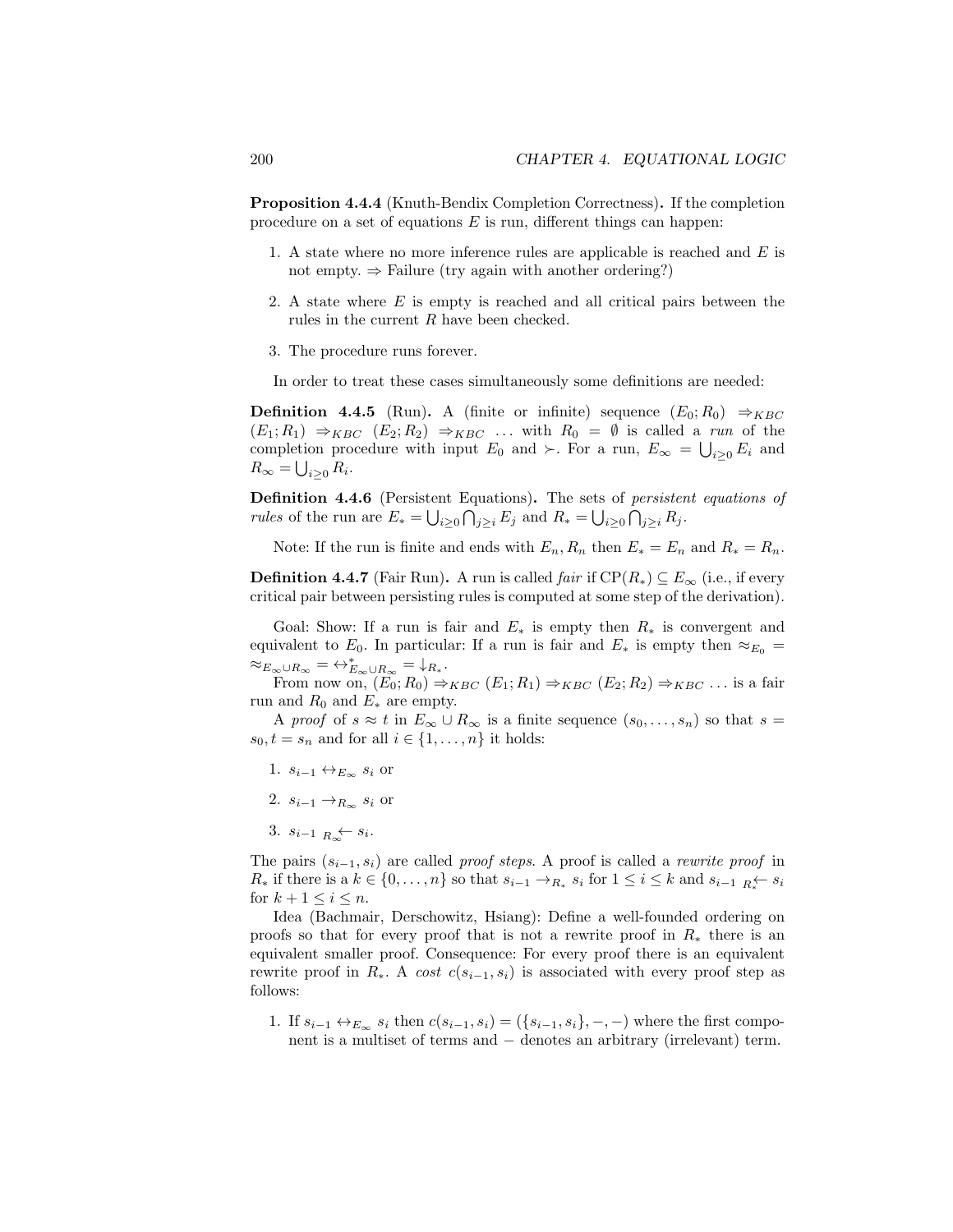2. If  $s_{i-1} \to_{R_{\infty}} s_i$  using  $l \to r$  then  $c(s_{i-1}, s_i) = (\{s_{i-1}\}, l, s_i)$ .

3. If  $s_{i-1}$   $_{R_\infty}$   $\leftarrow$   $s_i$  using  $l \to r$  then  $c(s_{i-1}, s_i) = (\{s_i\}, l, s_{i-1}).$ 

Proof steps are compared using the lexicographical combination of the multiset extension of the reduction ordering  $\succ$ , the encompassment ordering  $\sqsupset$  and the reduction ordering  $\succ$ . The cost  $c(P)$  of a proof P is the multiset of the cost of its proof steps. The *proof ordering*  $\succ_C$  compares the cost of proofs using the multiset extension of the proof step ordering.

**Lemma 4.4.8.**  $\succ_C$  is well-founded ordering.

**Lemma 4.4.9.** Let P be a proof in  $E_{\infty} \cup R_{\infty}$ . If P is not a rewrite proof in  $R_*$ then there exists an equivalent proof  $P'$  in  $E_{\infty} \cup R_{\infty}$  so that  $P \succ_C P'$ .

*Proof.* If P is not a rewrite proof in  $R_*$  then it contains

- 1. a proof step that is in  $E_{\infty}$  or
- 2. a proof step that is in  $R_{\infty} \backslash R_*$  or
- 3. a subproof  $s_{i-1}$   $\underset{R}{\kappa} \leftarrow s_i \rightarrow s_{i+1}$  (peak).

It is shown that in all three cases the proof step or subproof can be replaced by a smaller subproof:

a smaller subproof:<br>Case 1.: A proof step using an equation  $s \approx t$  is in  $E_{\infty}$ . This equation must be deleted during the run.

If  $s \approx t$  is deleted using *Orient*:

 $\dots s_{i-1} \leftrightarrow_{E_{\infty}} s_i \dots \implies \dots s_{i-1} \to_{R_{\infty}} s_i \dots$ 

If  $s \approx t$  is deleted using *Delete*:

 $\ldots s_{i-1} \leftrightarrow_{E_{\infty}} s_{i-1} \ldots \implies \ldots s_{i-1} \ldots$ 

If  $s \approx t$  is deleted using *Simplify-Eq*:

 $\dots s_{i-1} \leftrightarrow_{E_{\infty}} s_i \dots \implies \dots s_{i-1} \to_{R_{\infty}} s' \leftrightarrow_{E_{\infty}} s_i \dots$ 

Case 2.: A proof step using a rule  $s \to t$  is in  $R_{\infty} \backslash R_*$ . This rule must be deleted during the run.

If  $s \rightarrow t$  is deleted using *R-Simplify-Rule*:

 $\dots s_{i-1} \rightarrow_{R_{\infty}} s_i \dots \implies \dots s_{i-1} \rightarrow_{R_{\infty}} s'_{R_{\infty}} \leftarrow s_i \dots$ 

If  $s \to t$  is deleted using L-Simplify-Rule:

 $\dots s_{i-1} \rightarrow_{R_{\infty}} s_i \dots \implies \dots s_{i-1} \rightarrow_{R_{\infty}} s' \leftrightarrow_{E_{\infty}} s_i \dots$ 

Case 3.: A subproof has the form  $s_{i-1}$   $_{R} \leftarrow s_i \rightarrow_{R_*} s_{i+1}$ .